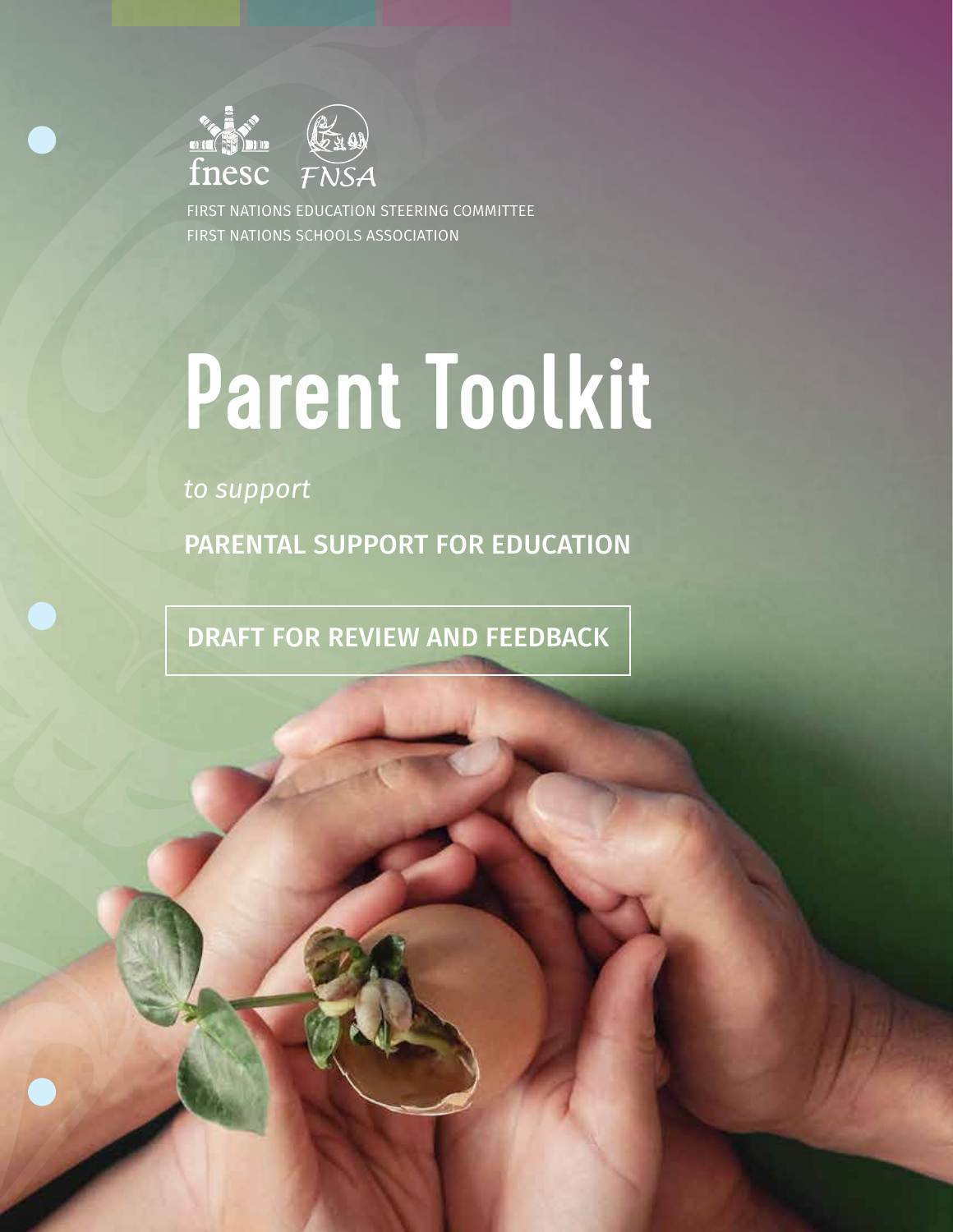This Toolkit has been created by the BC First Nations Education Steering Committee (FNESC) and BC First Nations Schools Association (FNSA) to support the importance of parental involvement in education.



The First Nations Education Steering Committee (FNESC) is committed to supporting First Nations in their efforts to improve the success of all First Nations students in BC. FNESC facilitates collaborative services related to advocacy, research, professional development, program administration, and information sharing. See **www.fnesc.ca**



The First Nations Schools Association (FNSA) represents First Nations controlled schools in BC and has a mandate to support those schools in creating effective, nurturing, and linguistically and culturally appropriate education environments that provide students with a positive foundation in all academic areas. More information is available at **www.fnsa.ca**.

FIRST NATIONS EDUCATION STEERING COMMITTEE FIRST NATIONS SCHOOLS ASSOCIATION

#113 - 100 Park Royal South, West Vancouver, BC V7T 1A2 604-925-6087 | Toll-free in BC 1-877-422-3672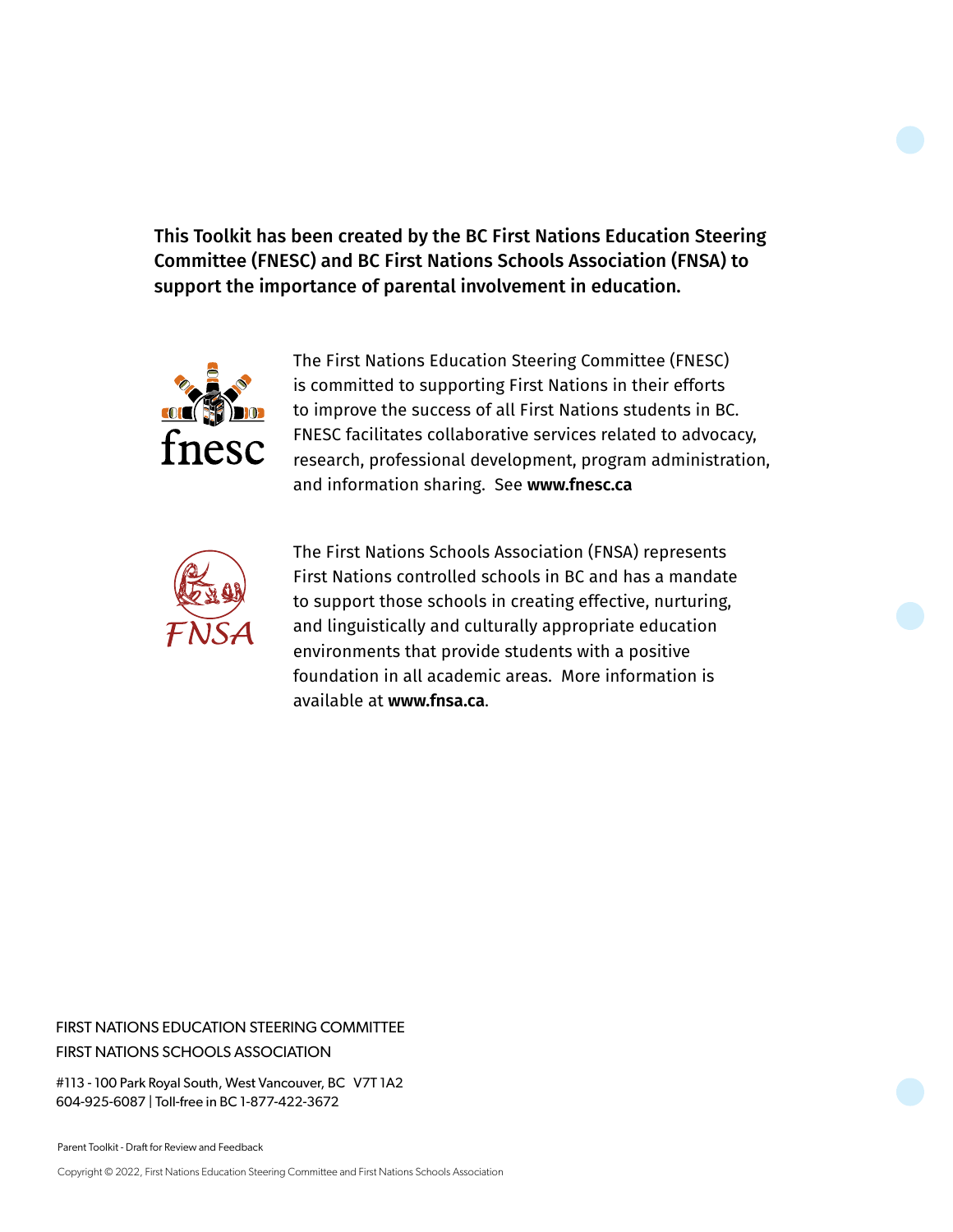# Parent Toolkit

Parents play a key role in the education of their children.

- $\blacktriangleright$  Parents are their children's first and most important teachers.
- $\triangleright$  Parents are the primary shapers of their children's social skills.
- $\triangleright$  Parents are fundamental to children developing selfconfidence and a positive self-identity. Parents transmit their values and culture to their children, which is key to their overall development and educational success.

First Nations parents and guardians have a right to be involved in all decisions about their children's education. Parental rights are the foundation of First Nations control of First Nations education, and parents must be fully informed and involved in determining and guiding their children's education.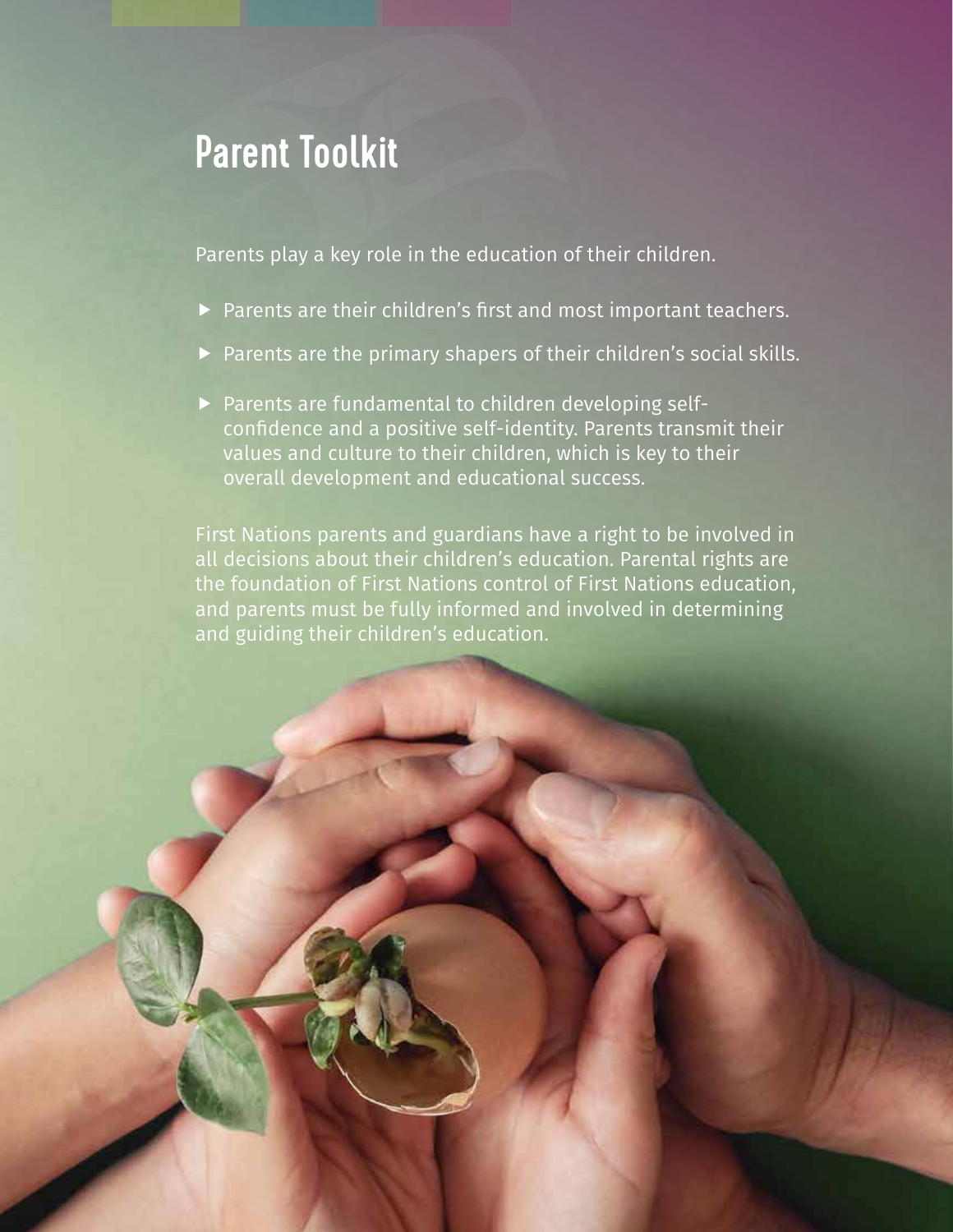Parents are central to promoting their childrens' access to educational opportunities that:

- $\blacktriangleright$  build their confidence in their selfidentity and traditional values, languages and cultures, encouraged by their families and communities;
- $\blacktriangleright$  give them the skills they need to thrive in today's society, including relevant technological skills; and
- $\blacktriangleright$  prepare them for any opportunities they choose for higher learning, employment and lifelong success.

Fortunately, supporting children's healthy growth and development and being involved in the education process can be very rewarding.

Sometimes, however, it can also be challenging.

- $\blacktriangleright$  Many parents are initially uncertain how to become active in their children's schools.
- $\blacktriangleright$  It is not always clear how to support learning at home.
- $\blacktriangleright$  It can be especially difficult to know what to do if problems arise.

That is why this Toolkit was created. It includes a series of short, reproducible papers that can be adapted and shared with parents to provide information about topics in three general areas.

# 1.0

Appreciating the importance of parental involvement in education

- 1.1 The Valuable Role of Parents in Student Success
- 1.2 The Value of Your Support for the **School**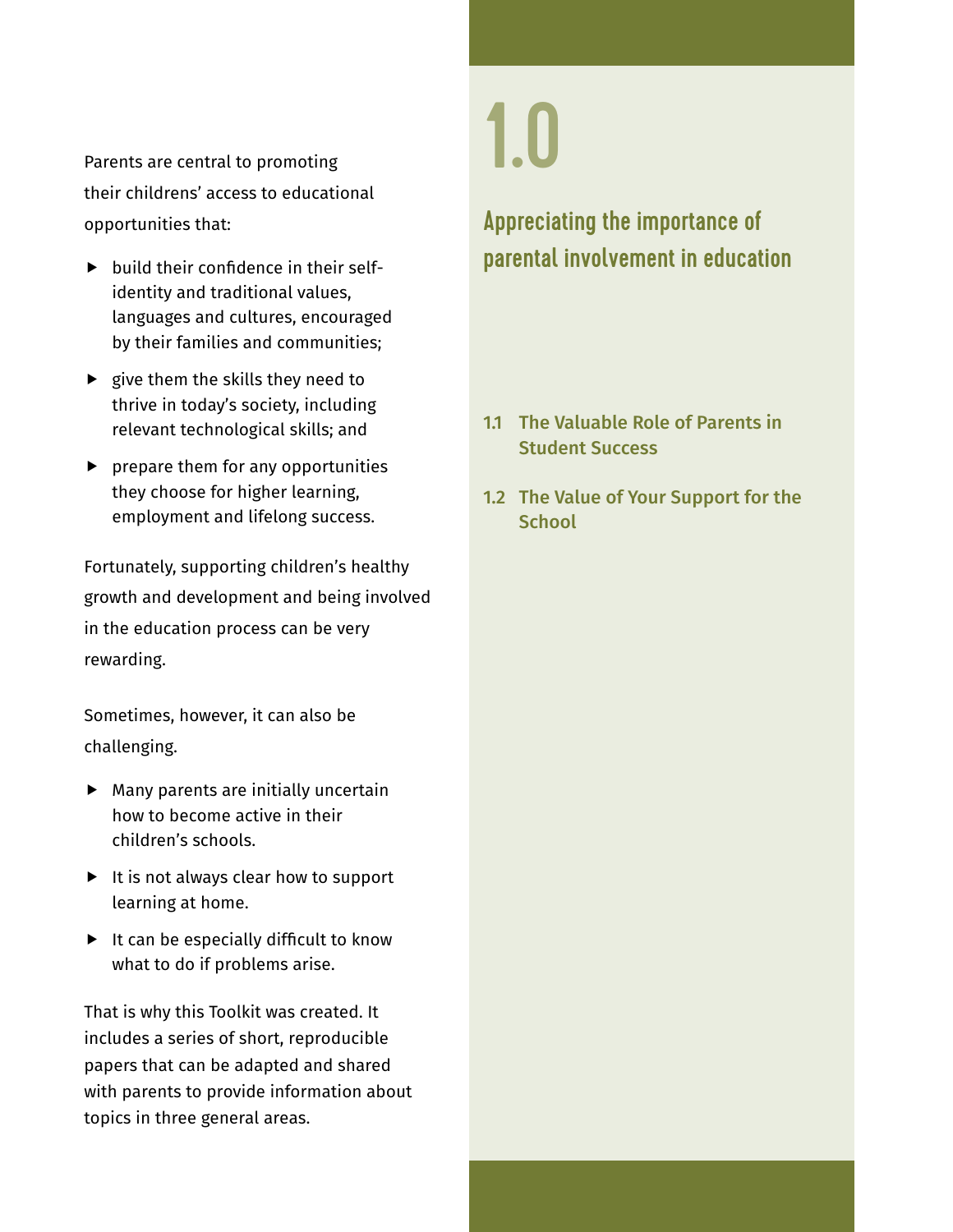# 2.0

Understanding the structure of the school system, how to build positive relationships with school staff for the benefit of students, and what to do if difficulties arise

- 2.1 What Is the Declaration on the Rights of Indigenous Peoples Act?
- 2.2 Parents' Education Rights and Responsibilities
- 2.3 Roles and Responsibilities of Education Personnel
- 2.4 Suggestions for Meeting With School Staff
- 2.5 Questions To Ask At Parent Teacher **Interviews**
- 2.6 A Parent's Role in Special Education Planning
- 2.7 Helping All Students Build **Connections**
- 2.8 What To Do If You Have a Concern About Your Child's Education
- 2.9 What To Know About Choosing **Courses**

# 3.0

Thinking about how to create healthy and supportive learning environments at home

- 3.1 The Importance of Regular School Attendance
- 3.2 The Link Between Sleep and Success in School
- 3.3 Eating Together Can Help With School **Success**
- 3.4 Routines Can Help Kids Get to School on Time
- 3.5 The Benefits of Extra-Curricular **Activities**
- 3.6 Tips for Creating a Family Technology Use Plan
- 3.7 Keeping Up With Technology Use
- 3.8 What To Know About Vaping
- 3.9 How to Talk to Your Children About Drug and Alcohol Awareness
- 3.10 Helping Children Deal With Traumatic News or Events
- 3.11 Talking with Children and Teens About Body Image
- 3.12 Addressing Concerns About Violence and Gangs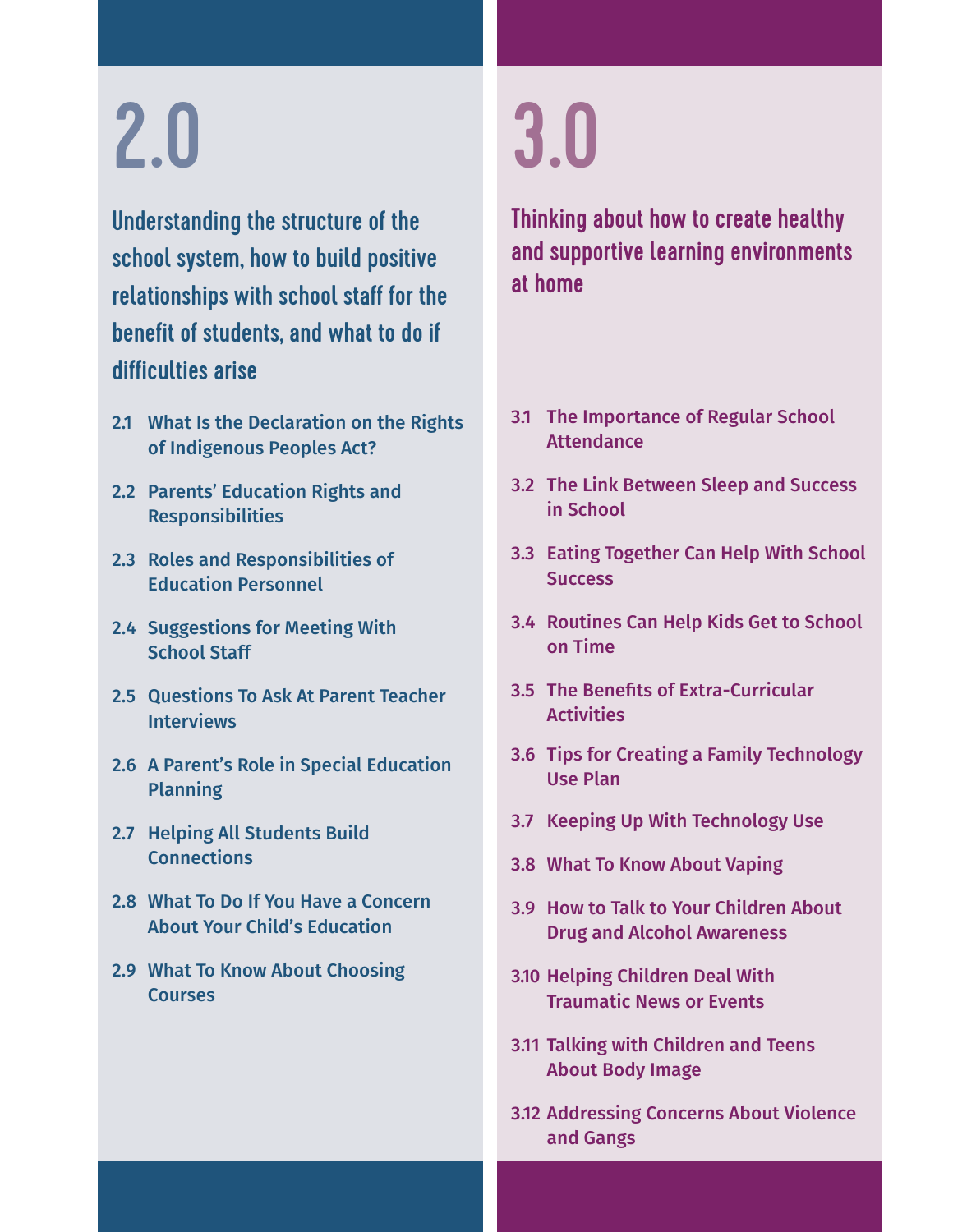### Notes About the Terms Used In This Toolkit

Parents, Caregivers, and Families For simplicity, this Toolkit uses the term "parents." However, the information shared in this Toolkit relates equally well to parents, grandparents, other family members, and other caregivers. FNESC and FNSA respect the contributions of all adults who help promote success for First Nations students. Types of **Schools** This Toolkit refers generally to "schools," but there are actually several types of schools in BC. **Public schools** are funded by the BC Ministry of Education and operate as part of one of the 60 school districts in the province. **Private and independent schools** follow specific rules and regulations set by the BC Ministry of Education, and often charge tuition to First Nations and/or parents. **First Nation schools** have been created and are directed by First Nations themselves. Some First Nation schools have also become independent schools, recognized by the BC Ministry of Education. Most of the information in this Toolkit applies to all schools, but there are some differences to be considered. Where relevant, the Toolkit highlights which policies or structures apply only to specific types of schools. Students With Exceptionalities The majority of the information included in this Toolkit relates to all First Nations students and families. In a few cases only, some items might be specifically relevant for students who would benefit from carefully planned additional supports – commonly referred to as "students who have special needs," "students who have exceptionalities," or "students who have disabilities or diverse abilities." Because special education issues are quite complex, FNESC and FNSA have created resources focused specifically on those topics. For example, please visit the FNESC and FNSA web site to learn more about the Talking About Special Education pamphlet series.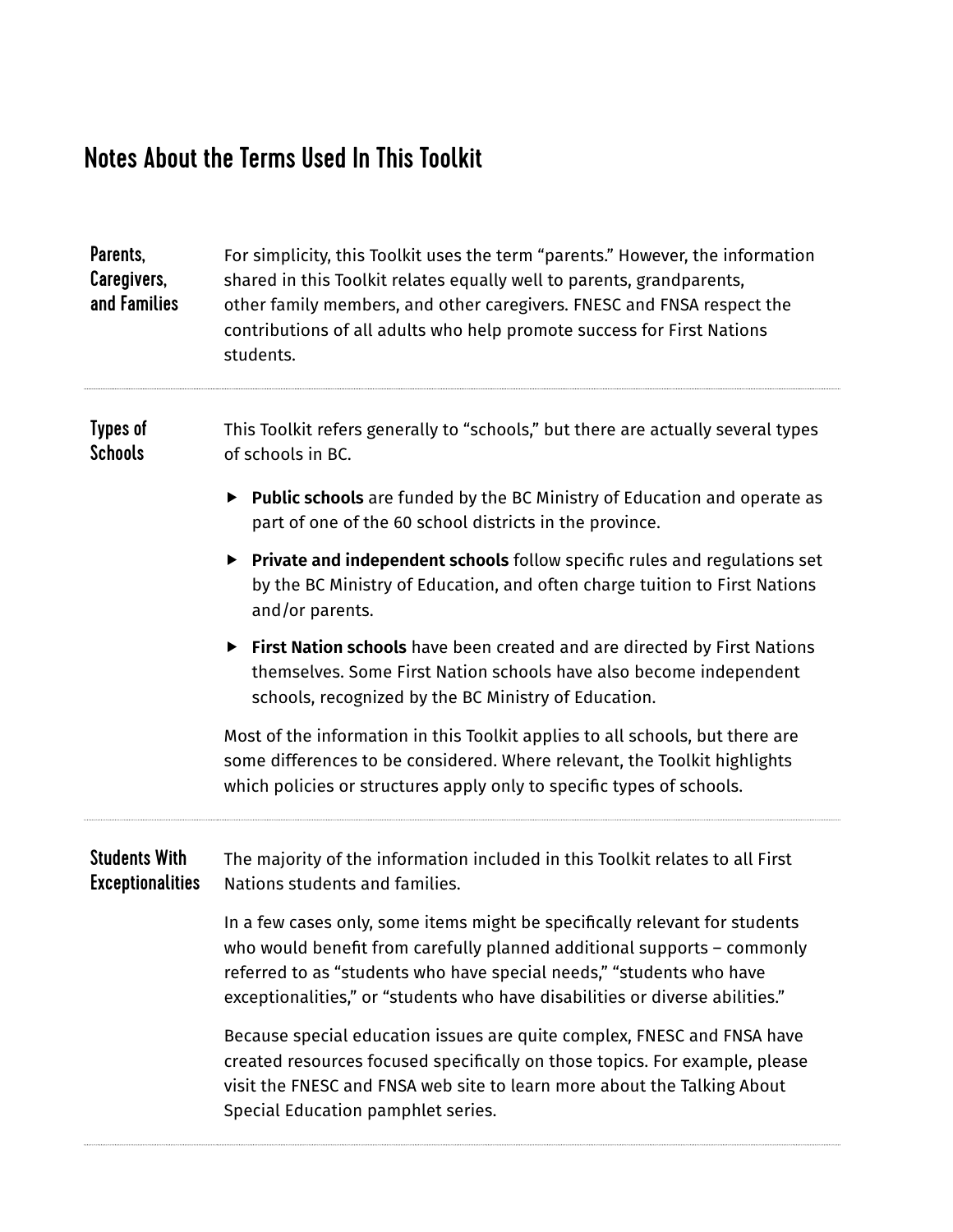# 1.0

Appreciating the importance of parental involvement in education

- 1.1 The Valuable Role of Parents in Student Success
- 1.2 The Value of Your Support for the School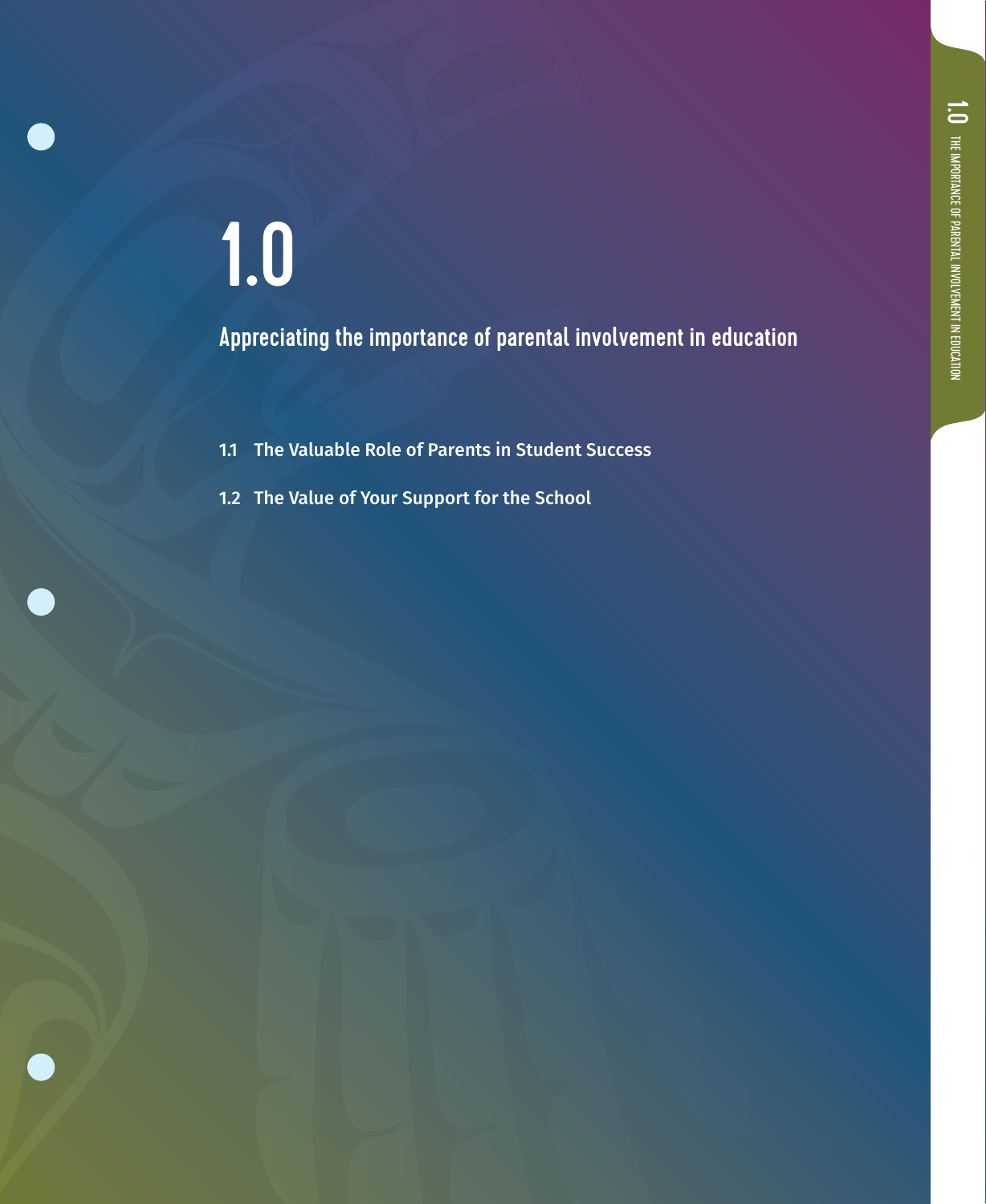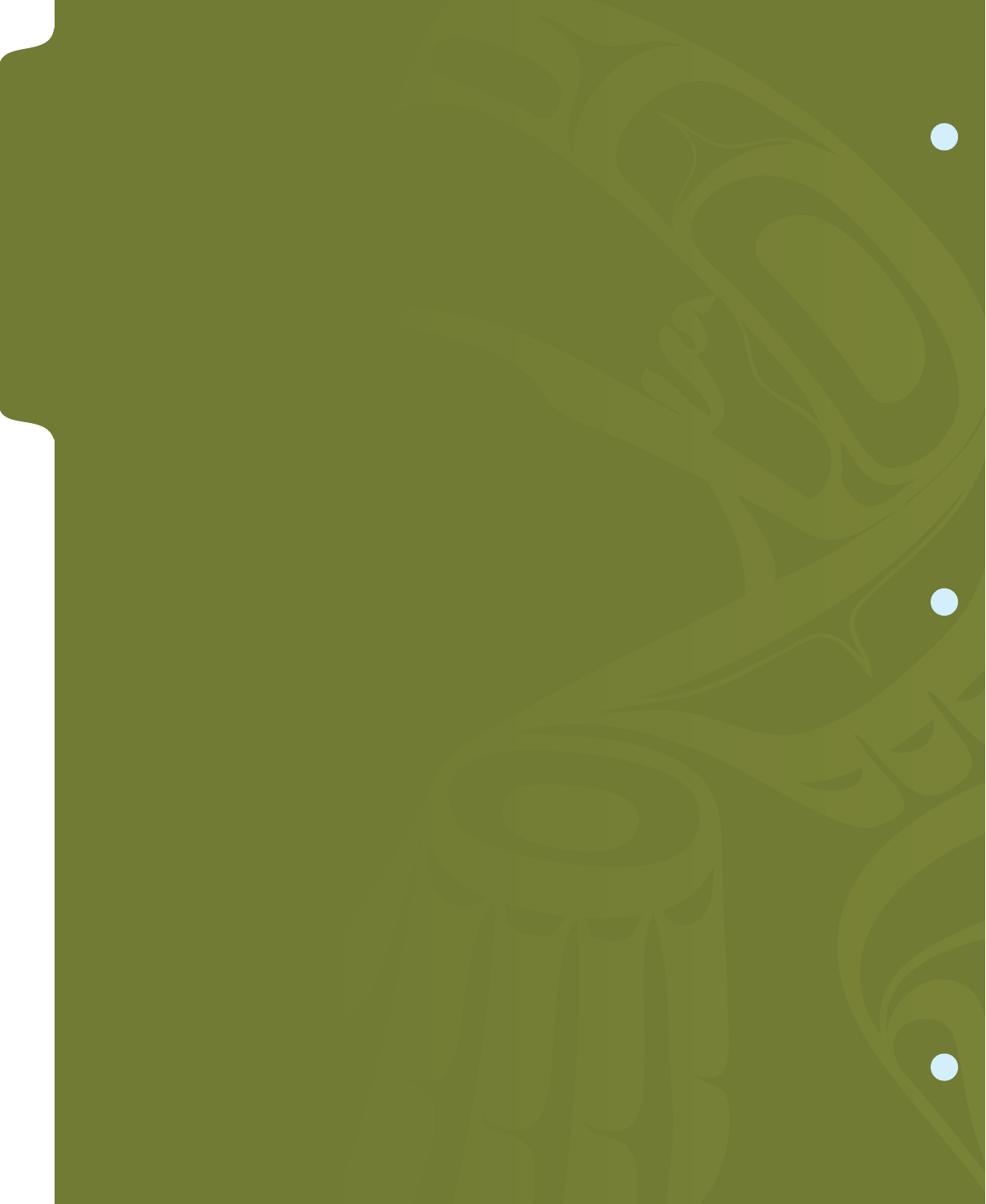



# The Valuable Role of Parents in Student Success

All parents want their children to make friends, have positive experiences, and succeed in school. But many parents underestimate how important they are in making those things happen.

#### The Research is Clear…

- $\blacktriangleright$  Parents make a meaningful difference to their children's education.
- $\blacktriangleright$  When families are involved in education, student achievement increases

### How do you make a difference?

- $\triangleright$  Simply demonstrating that you value education is more meaningful than you might think. Research shows that when families promote the benefits of a good education, students' outcomes improve.
- $\triangleright$  Creating a positive educational environment at home is essential. You support your children's educational success by …
	- talking to your children about school and why you think it is so important.
	- showing an interest in what they are learning.
	- encouraging your children to do their best.
- $\triangleright$  Being able to read is a foundation for educational success. And the good news is, you don't have to be a teaching expert to build your children's reading skills. You help your children's literacy and language development by …
	- Helping your children access books, such as using the library in the school or in town to bring books into your home.
	- Reading to your children or listening to them read to you.
	- Telling stories.
	- Talking with your children about topics that interest them.
- $\triangleright$  Students must attend regularly in order to succeed in school.
	- Making sure your children arrive at school on time every day is crucial.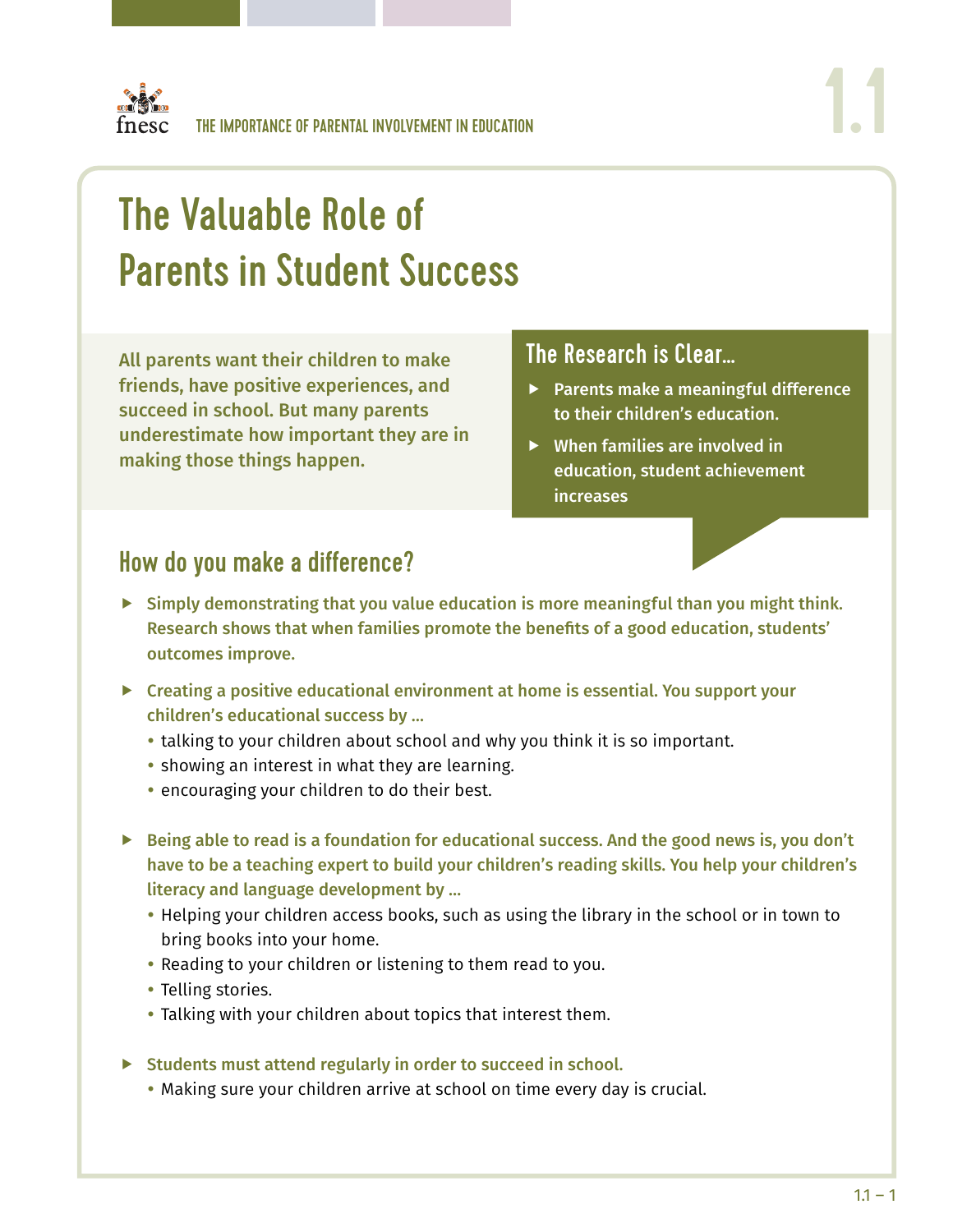- Teaching children to arrive at school on time each day also builds habits that will benefit them throughout their lives.
- $\blacktriangleright$  Students need to be rested and ready to learn.
	- Helping your children (even stubborn teenagers) get to bed at a reasonable time improves their ability to concentrate. Adequate sleep helps children and teens absorb new knowledge and manage their behaviour.
	- Encouraging your children (even picky eaters) to eat nutritious foods ensures they will have enough energy to learn and fully participate in school activities.
- $\blacktriangleright$  Meeting with teachers and school staff who support your children is critical. When school staff and families work in partnership, students benefit. What can you do?
	- Get to know your children's teachers early in the school year, and do what you can to build a positive relationship with them.
	- Read your children's report cards carefully and pay close attention to their progress in school. Follow-up with teachers if you have specific questions.
	- Read reports and notices sent to you about your child's progress, about whether they are keeping up with assignments, etc.
	- Attend parent-teacher meetings.
	- Work together with school staff to maintain high expectations for your children.
	- Share your knowledge about what your children do well and what helps them learn.
- $\triangleright$  Students need routines and a space at home to help them study.
	- Try to set aside regular times for your children to do homework, prepare for tests, read, etc.
	- As much as you can, find a time and space that is quiet, free from distractions, comfortable, and well-lit where your children can do their schoolwork. Don't wait until too late in the evening, when your children will be tired and they should be going to bed.
	- Help your children organize the things they need for studying so they don't waste time running around looking for supplies, materials, charge cords, etc.
	- Turn off phones so your children aren't tempted to text and check the internet when they are supposed to be studying.
- $\triangleright$  Do not underestimate the real difference you make in your children's educational success. You are helping them learn and succeed each and every day.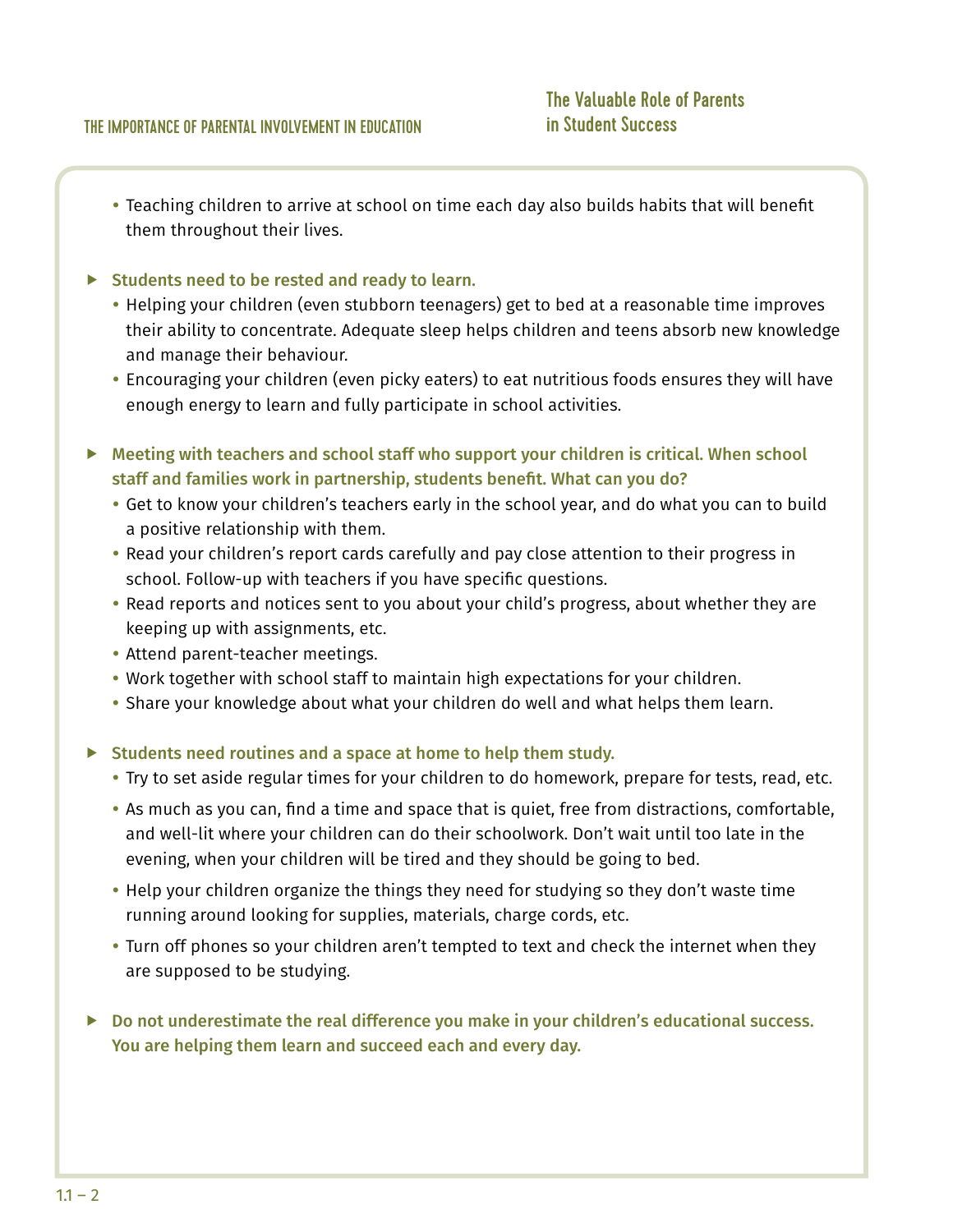

# The Value of Your Support for the School

Family involvement in schools has a positive effect on student achievement. Education is a shared responsibility, relying on many people for success.

### The Research is Clear…

Children of parents who are active in the school …

- $\blacktriangleright$  often get better grades.
- $\blacktriangleright$  perform better on tests.
- $\blacktriangleright$  have better attendance.
- $\blacktriangleright$  have fewer behaviour challenges.
- $\blacktriangleright$  If you are able to volunteer in the school, you will get to spend valuable time with your children and learn more about their life at school.
- $\triangleright$  Getting involved is a great way to show your children that you are interested in their education and that you think school is important.
- $\triangleright$  Volunteering allows you to get to know school staff, which is really helpful if you need supports or information.
- $\blacktriangleright$  Parent volunteers are essential for organizing all kinds of school activities. They are a valuable resource and they make schools better.
- $\triangleright$  Volunteering reinforces to your children the importance of contributing to the community.

Even if you haven't been involved in the past, it's never too late to start. In fact, there is often a shortage of parent volunteers at the high school level, even though parental involvement is just as beneficial as your children advance to higher grade levels.

Parents can contribute to schools in many different ways.

- $\blacktriangleright$  If you are able to volunteer in the school, you can:
	- Share your special knowledge and skills, such as your talents for sewing, cooking, carpentry, carving, speaking your language, etc.
	- Read with students, either individually or in small groups
	- Listen to students read to you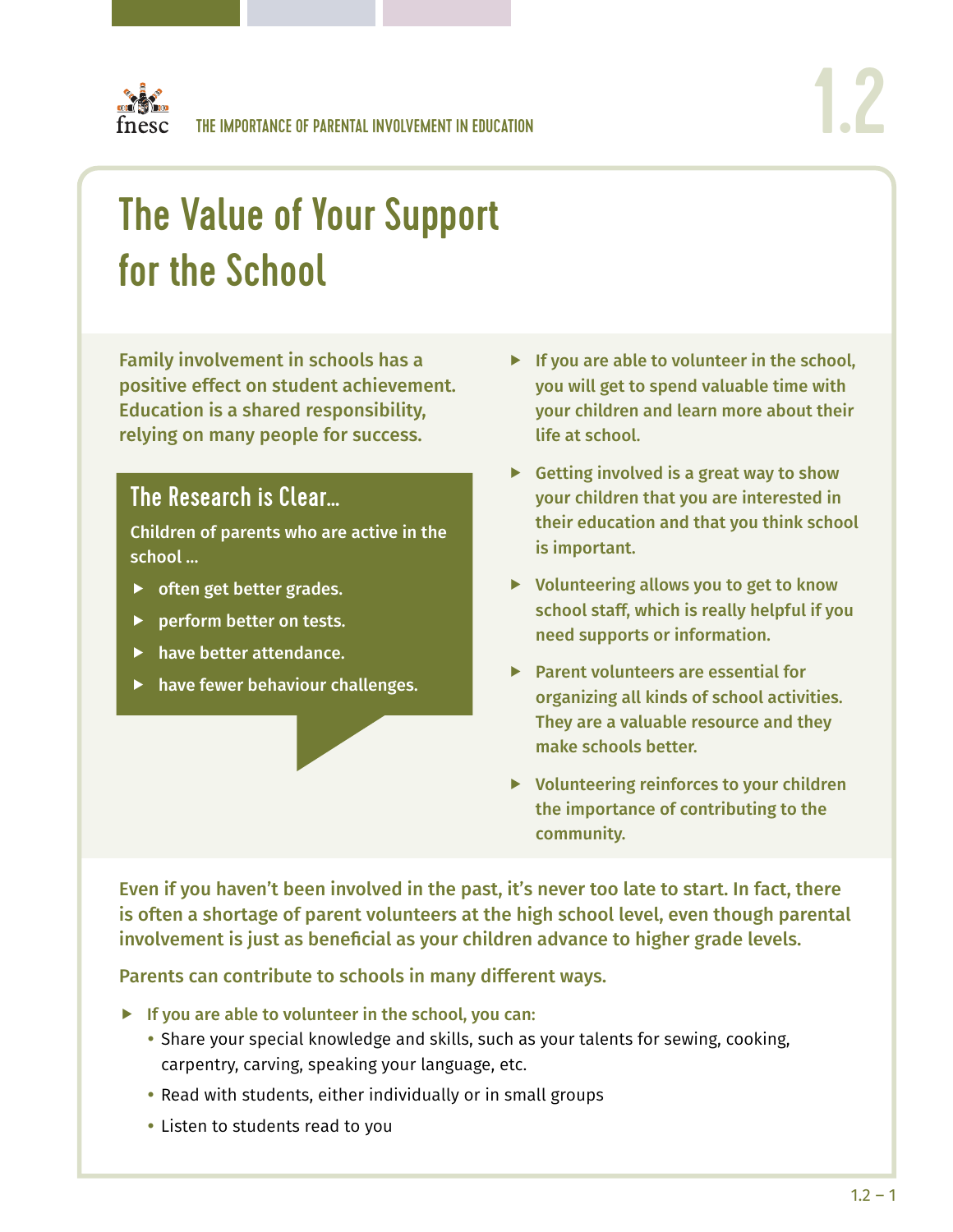- Help with music, arts and crafts, dancing, and other learning activities
- Lend a hand during field trips
- Help with breakfast and lunch programs
- Tutor students one-on-one
- Assist in the school library
- Help to coach a sports team
- Take photos at school events
- Help to keep bulletin boards neat and up to date
- Talk with students using your own language
- Assist students with extra math drills
- Volunteer in the computer lab
- Organize or assist with an after-school club
- Fundraise for the school

The list of things you can do to help is almost endless. And even things that seem small can make a big difference for school staff and students! You don't have to share dozens and dozens of hours to make a real difference.

If you need other ideas, ask your child's teacher or principal for help.

And remember – not all activities will be right for everyone. You might need to try a few different activities before you find a volunteer role that is comfortable for you.

- $\blacktriangleright$  If you are not able to regularly volunteer in the school, that's fine; you can still make an important difference by visiting the school when possible.
	- Attending the school for meet-the-teacher night, student concerts, family fun nights, sporting events, or other social gatherings will show that you value the school and education.
	- Participating in fun, informal events can help you become more familiar with the learning environment. It will also give you a chance to get to know your children's teachers in a relaxed atmosphere.
	- Attending a special event is a great way to show your children that you care about their life at school.
- $\blacktriangleright$  Parents can also provide invaluable support by helping to make decisions for the school. If your school has a Parent Advisory Committee (PAC) or some other type of parent leadership group – get involved if you can. You do not have to be an education expert to contribute. Sharing your thoughts and ideas is enough.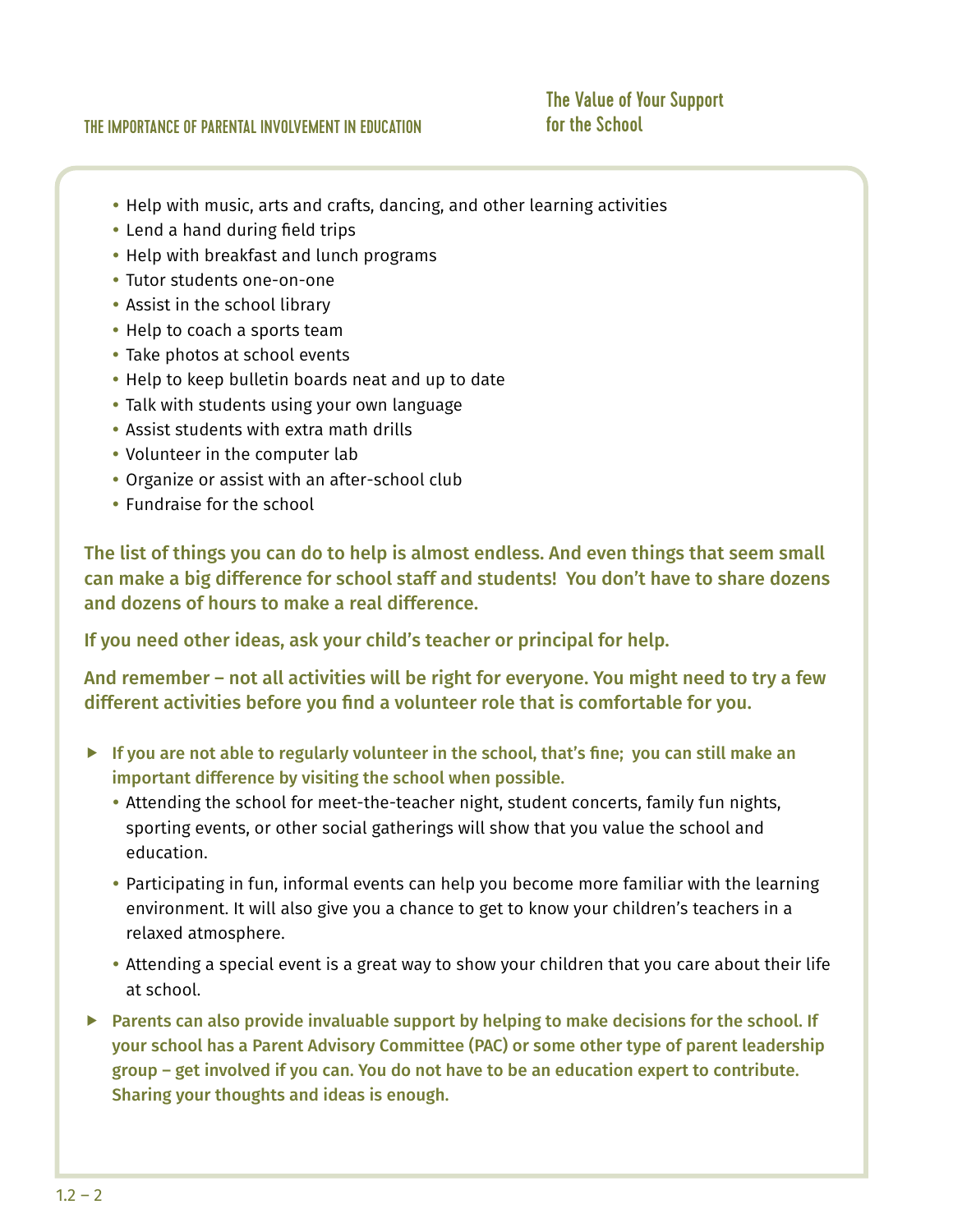

# Tips For Volunteering

If you are able to volunteer, here are a few tips to remember.

- $\blacktriangleright$  Read the school handbook so you are familiar with the school's rules and procedures.
- $\blacktriangleright$  Be clear about how much time you have to help.
	- Don't be afraid to say no if a job will be too time consuming.
	- Be clear about what you can and cannot do up front, before plans are made.
- $\blacktriangleright$  Talk to your children about your volunteering.
	- Remind them you are there to help everyone.
	- Most children like having their parents involved. If your children seem uncertain about your role, tell them you aren't there to watch them; you are assisting because the teacher and school need your help.
- $\blacktriangleright$  If you see something that makes you uncomfortable, talk to the teacher or principal about it. Don't talk to other people about the issue without letting school staff know you have a concern.
- $\blacktriangleright$  Let the teacher or school staff know if your plans change and you can't follow through on a commitment. People are counting on you to be there.
- $\blacktriangleright$  Always be positive about the school, students, and families while you are volunteering.
- $\blacktriangleright$  Remember to respect the confidentiality of other families and all students.
- $\blacktriangleright$  Appreciate the importance of your contributions. Remember that volunteering not only benefits your family. It helps the classroom, the whole school, and the community by showing that education really matters.

And remember that parent volunteers are often asked to complete a criminal record check. This is very common in many schools.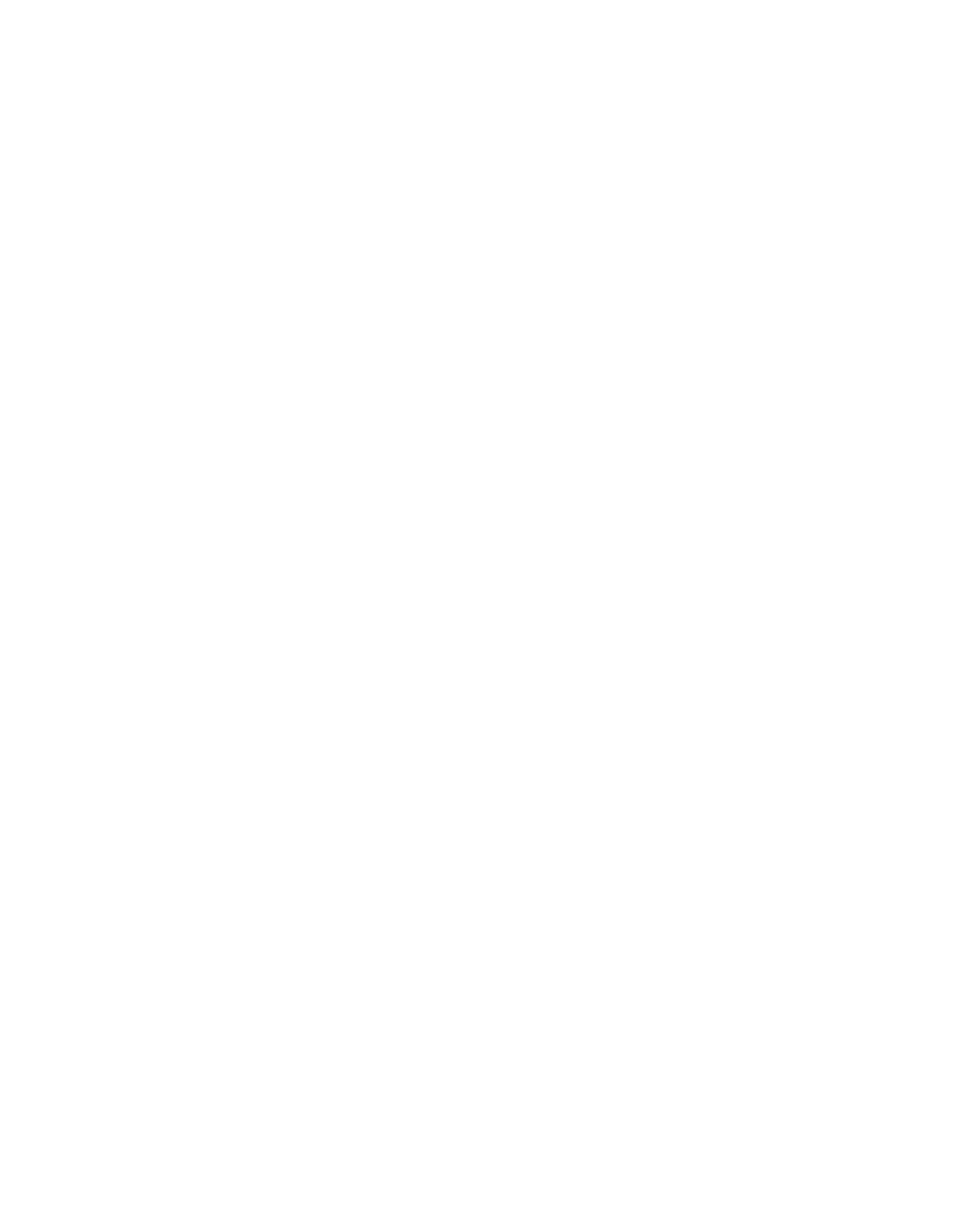# 2.0

Understanding the structure of the school system, how to build positive relationships with school staff for the benefit of students, and what to do if difficulties arise

- 2.1 What Is the Declaration on the Rights of Indigenous Peoples Act?
- 2.2 Parents' Education Rights and Responsibilities
- 2.3 Roles and Responsibilities of Education Personnel
- 2.4 Suggestions for Meeting With School Staff
- 2.5 Questions To Ask At Parent Teacher Interviews
- 2.6 A Parent's Role in Special Education Planning
- 2.7 Helping All Students Build Connections
- 2.8 What To Do If You Have a Concern About Your Child's Education
- 2.9 What To Know About Choosing Courses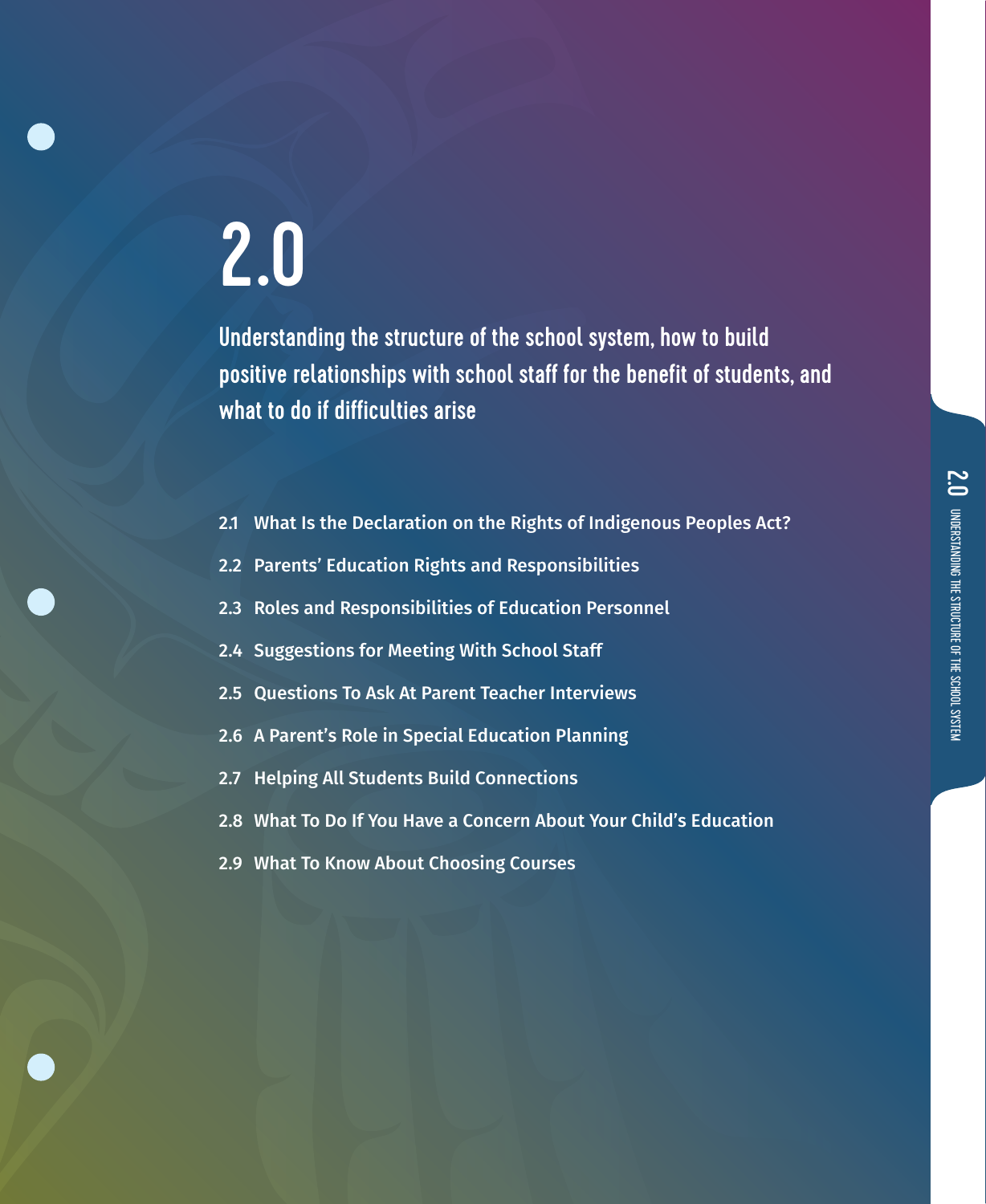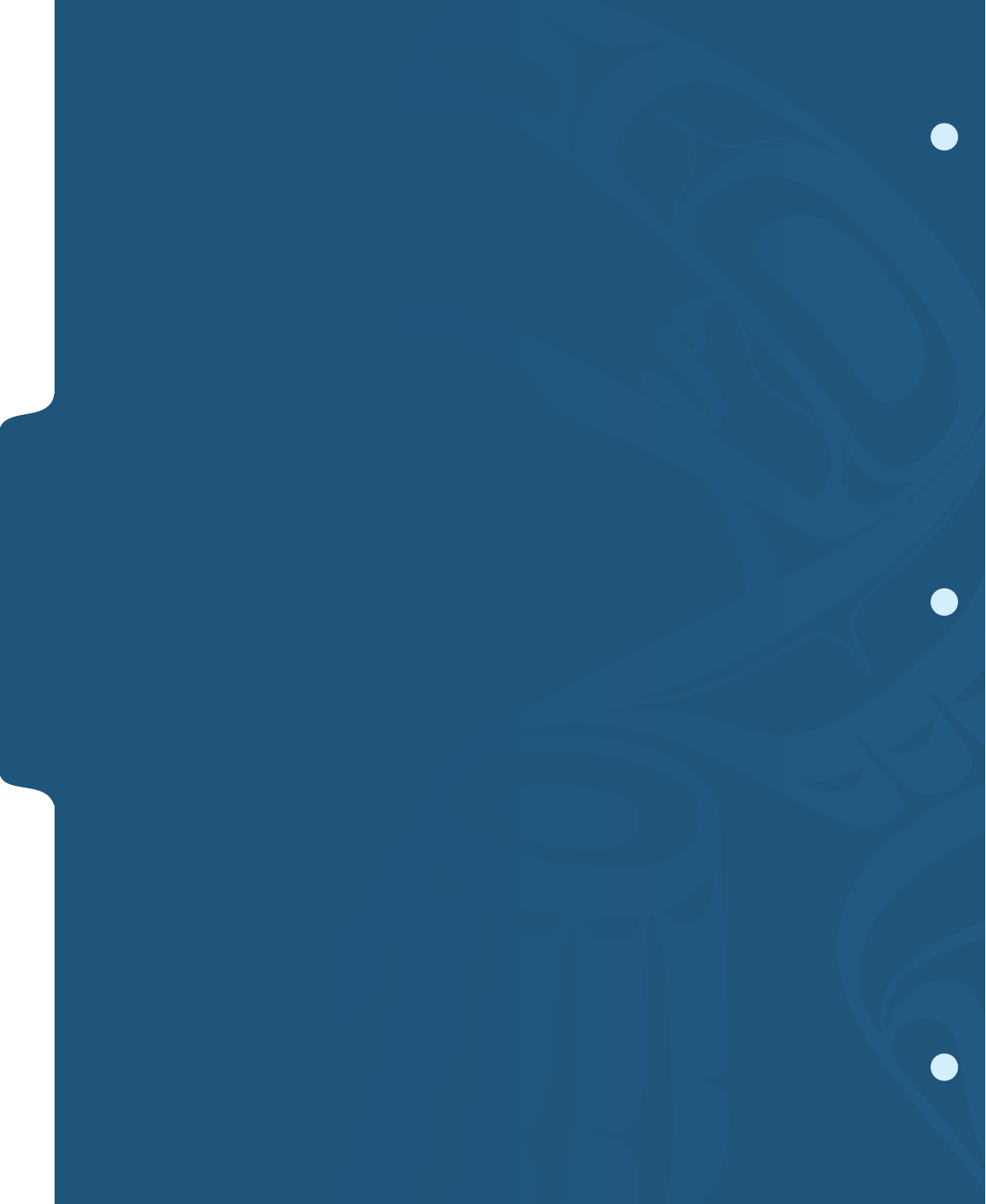

# What Is the Declaration on the Rights of Indigenous Peoples Act?

In 2007, the United Nations General Assembly adopted the United Nations Declaration on the Rights of Indigenous Peoples (UN Declaration).

- $\triangleright$  The UN Declaration sets out standards for the survival, dignity and well-being of the Indigenous peoples of the world.
- $\blacktriangleright$  It builds on existing human rights and fundamental freedoms and describes how they apply to Indigenous peoples.
- $\triangleright$  The UN Declaration emphasizes that Indigenous peoples have the right to:
	- live in dignity
	- maintain and strengthen their own institutions, cultures and traditions
	- pursue self-determination
- The UN Declaration is a framework for reconciliation.
- $\triangleright$  The UN Declaration has been adopted by 148 nations around the world.

#### Article 13

Indigenous peoples have the right to revitalize, use, develop and transmit to future generations their histories, languages, oral traditions, philosophies, writing systems and literatures, and to designate and retain their own names for communities, places and persons.

#### Article 14

- 1. Indigenous peoples have the right to establish and control their educational systems and institutions providing education in their own languages, in a manner appropriate to their cultural methods of teaching and learning.
- 2. Indigenous individuals, particularly children, have the right to all levels and forms of education of the State without discrimination.
- 3. States shall, in conjunction with indigenous peoples, take effective measures, in order for indigenous individuals, particularly children, including those living outside their communities, to have access, when possible, to an education in their own culture and provided in their own language.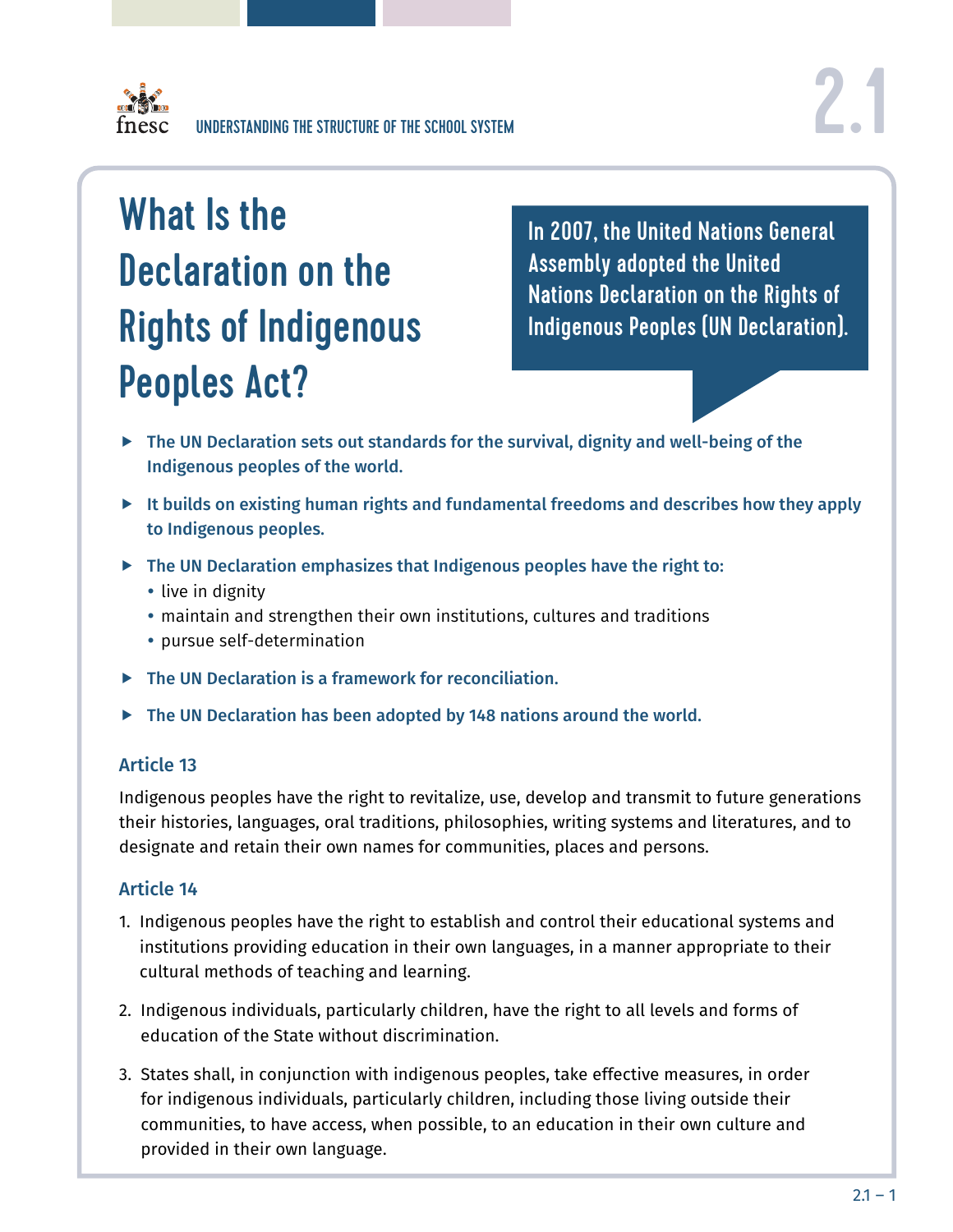# British Columbia's Implementation of the UN Declaration

 $\triangleright$  In November 2019, the Province of BC passed the Declaration on the Rights of Indigenous Peoples Act (Declaration Act) into law.

#### The Declaration Act:

- aims to create a path to respecting the human rights of Indigenous peoples.
- requires the provincial government to make BC laws consistent with the UN Declaration.
- states that this work should be done with Indigenous peoples.
- requires the development and implementation of an action plan that is developed with Indigenous peoples in BC.
- requires the provincial government to produce an annual report with an update on how the laws of British Columbia are being made consistent with the UN Declaration and how the goals in the action plan are being achieved.
- states that the government may enter into agreements with Indigenous governing bodies.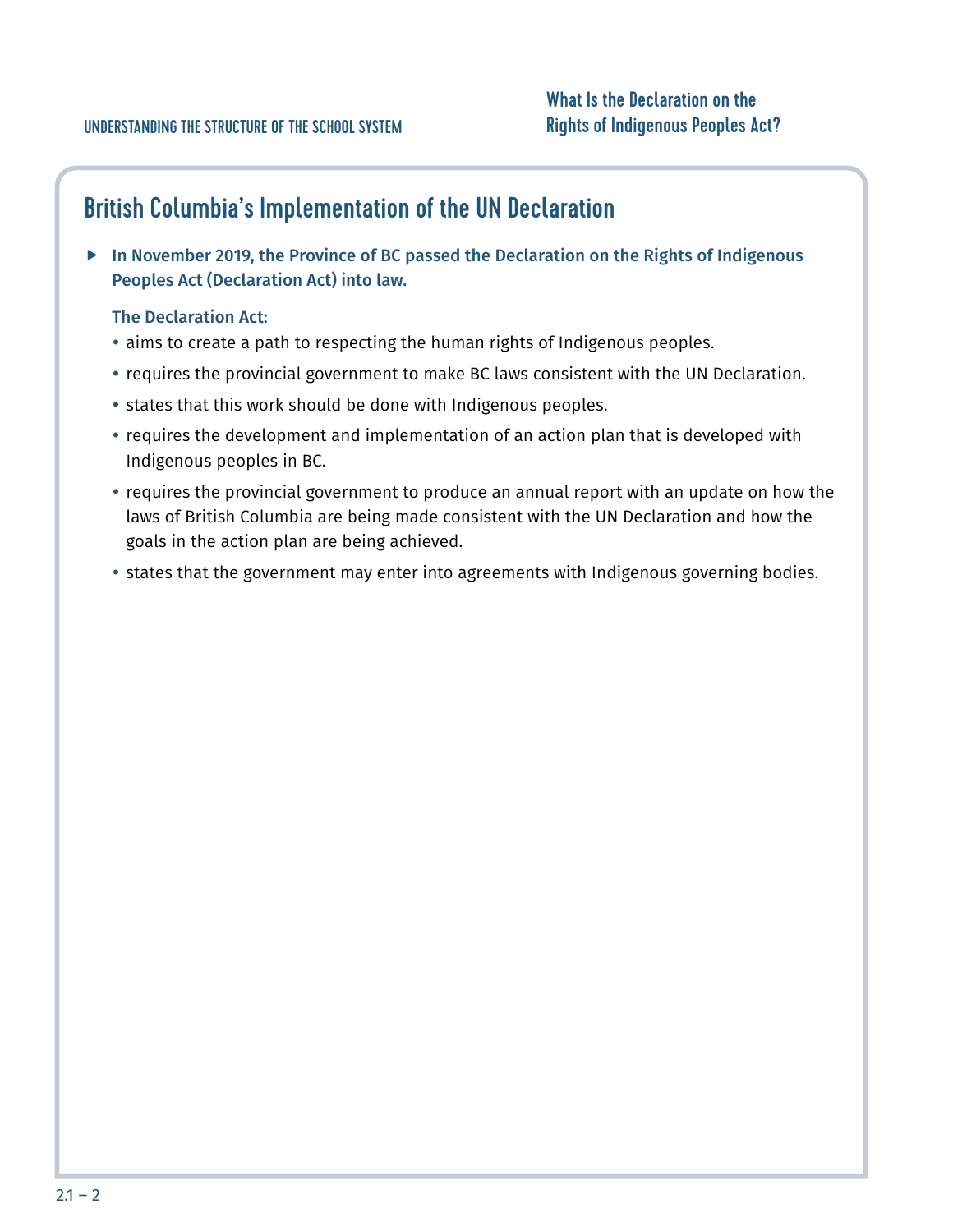

# Parents' Education Rights and Responsibilities

Parents have important rights and responsibilities for their children's education.

**Promoting a shared understanding of** parents' rights and responsibilities can help everyone work together for the benefit of students.

# If Your Child Attends a Public School

#### The *BC School Act* sets out the rules for how those schools must operate. The BC School Act states that parents are entitled to:

- $\Box$  be informed of their children's attendance, behaviour, and progress in school
- $\Box$  receive annual reports about the general effectiveness of education programs
- $\Box$  examine all records kept for their child
- $\Box$  be consulted regarding the placement of children with special needs
- $\Box$  be involved in the planning, development and implementation of their child's education program
- $\Box$  belong to a parents' advisory council (PAC)
- $\blacktriangleright$  In the public education system, a School Board oversees the operation of schools within each school district.
	- School Boards allocate the budget for all schools in the district, establish the policies and procedures for schools, and are responsible for ensuring that all decisions made by schools are fair.
	- School Boards are led by a Superintendent of Schools.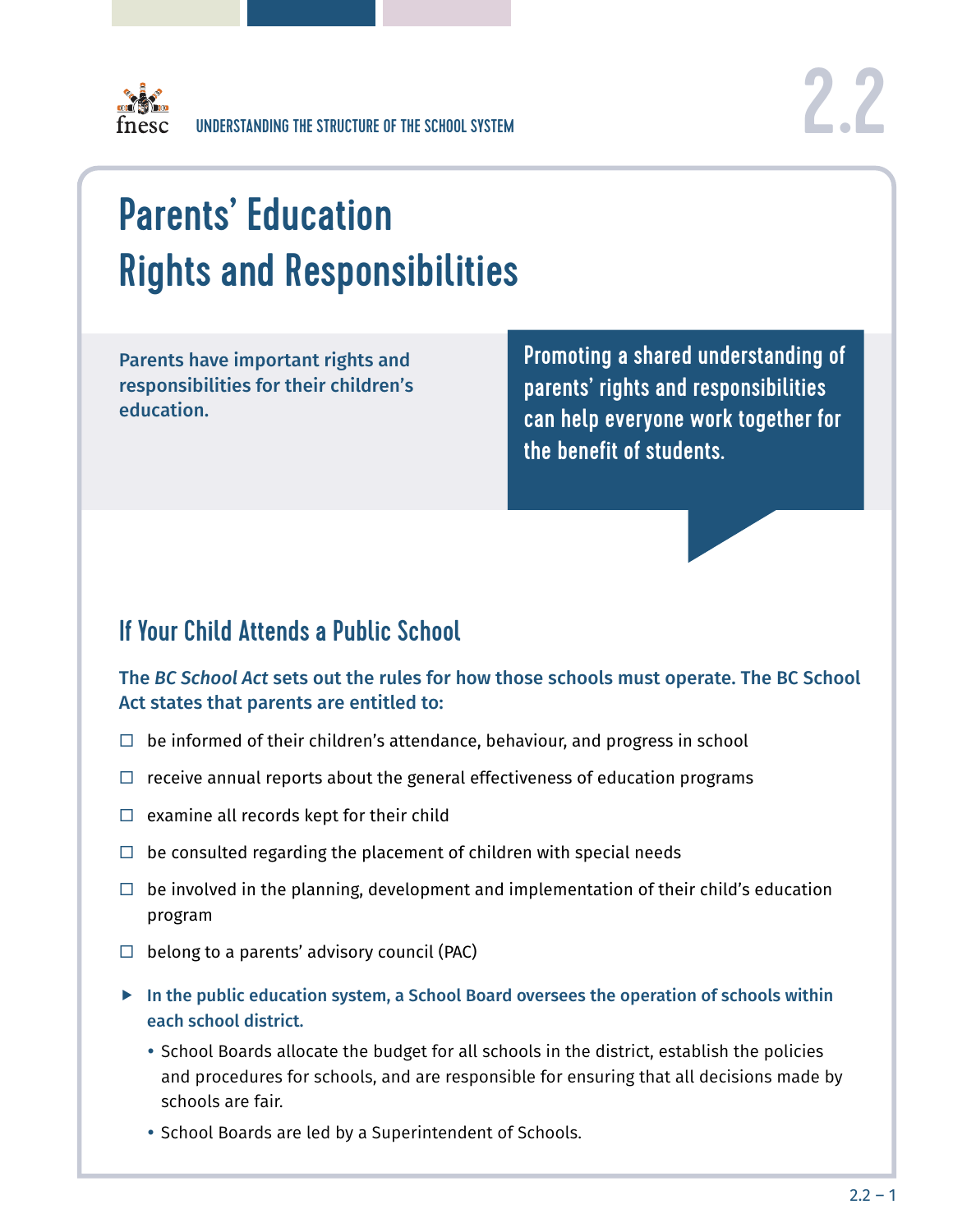#### Parents have a right to:

- $\Box$  be informed of School Board activities and decisions.
- $\Box$  attend School Board meetings.
- $\Box$  participate in parent advisory meetings of the district.
- $\Box$  ask for the school district's policies and procedures, including information about any First Nations programs and special education support services provided.
- $\Box$  contact School Board members, who are called Trustees, to share concerns or ideas.
- $\Box$  run for a position on the School Board.

Parents should also be aware that public School Boards must establish Codes of Conduct for schools within their district. School Boards must make their Codes of Conduct available to the public and provide them to students and parents. Boards must ensure Codes of Conduct outline:

- types of discrimination that are not allowed
- what is acceptable behaviour
- what is unacceptable behaviour, including bullying, cyberbullying, harassment, intimidation, threatening and violent behaviours

Codes of Conduct must outline consequences for unacceptable behaviours. These consequences should be restorative and appropriate for students of various ages and unique support needs.

Remember that you have a right to see the school's Code of Conduct if you have a concern about how your child is being treated at school.

## Parental Rights and All Schools

#### For students attending any type of school, you should expect to:

- $\Box$  be informed about and involved in making decisions that directly affect your child, including changes in the courses or programs they are enrolled in.
- $\Box$  be informed of all school policies, programs, rules, and routines.
- $\Box$  be consulted about and provide consent before any formal assessment of your child takes place, and be informed about the results.
- $\Box$  have your concerns listened and responded to promptly and respectfully.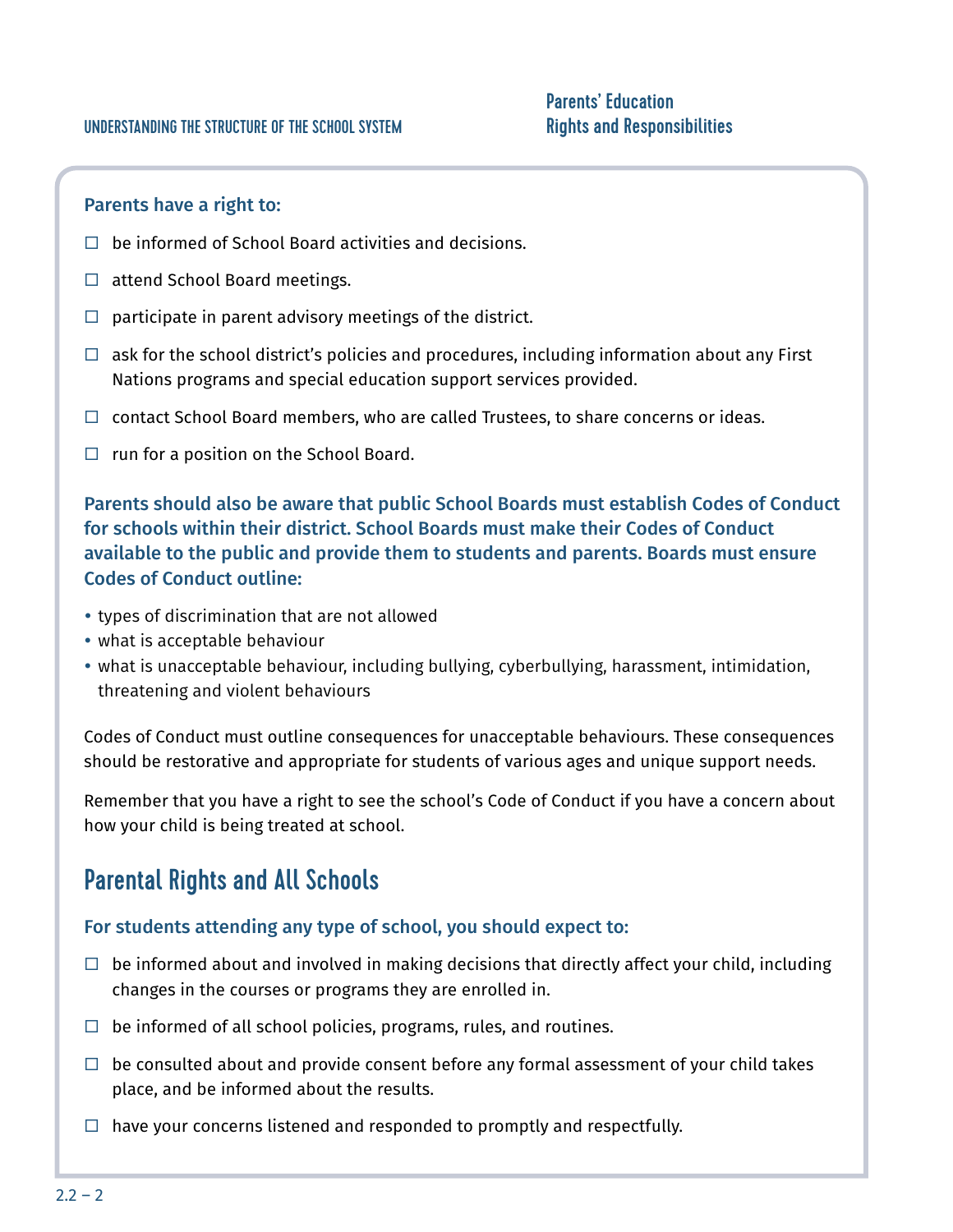

- $\Box$  be able to speak to school staff, such as teachers, education assistants, or principals, when you have questions, concerns or need information, and bring along a support person if you want to.
- $\Box$  receive regular and understandable reports about your child's progress.
- $\Box$  be involved in planning and reviewing your child's Individual Education Plan (IEP), if they have one.

## Parental Rights to Confidentiality

You have the right to expect that all information about you and your family will be treated confidentially by the school.

School staff have a professional obligation to share your information only with people directly involved in delivering education services to your child. This includes respecting the privacy of, among other things:

- Your personal contact information
- $\triangleright$  Data about your child's progress in school, reports cards, etc.
- $\blacktriangleright$  Information about whether your child has been assessed, for what purposes, and the results
- $\blacktriangleright$  Information about your child's health status
- $\blacktriangleright$  Any legal matters related to your child

You should be asked to provide consent before your child's information is shared, including before it is transferred to another school.

BC's Personal Information Protection Act (PIPA) also sets out rules for how information about you and your children can be collected, used, or shared. According to PIPA, you have a right to:

- $\blacktriangleright$  Expect an organization to collect, use or disclose your personal information reasonably and appropriately.
- $\blacktriangleright$  Know who in the organization is responsible for protecting your personal information.
- $\blacktriangleright$  Expect that your personal information will be protected through appropriate security measures.
- $\triangleright$  Complain about how an organization handles your personal information if a problem arises.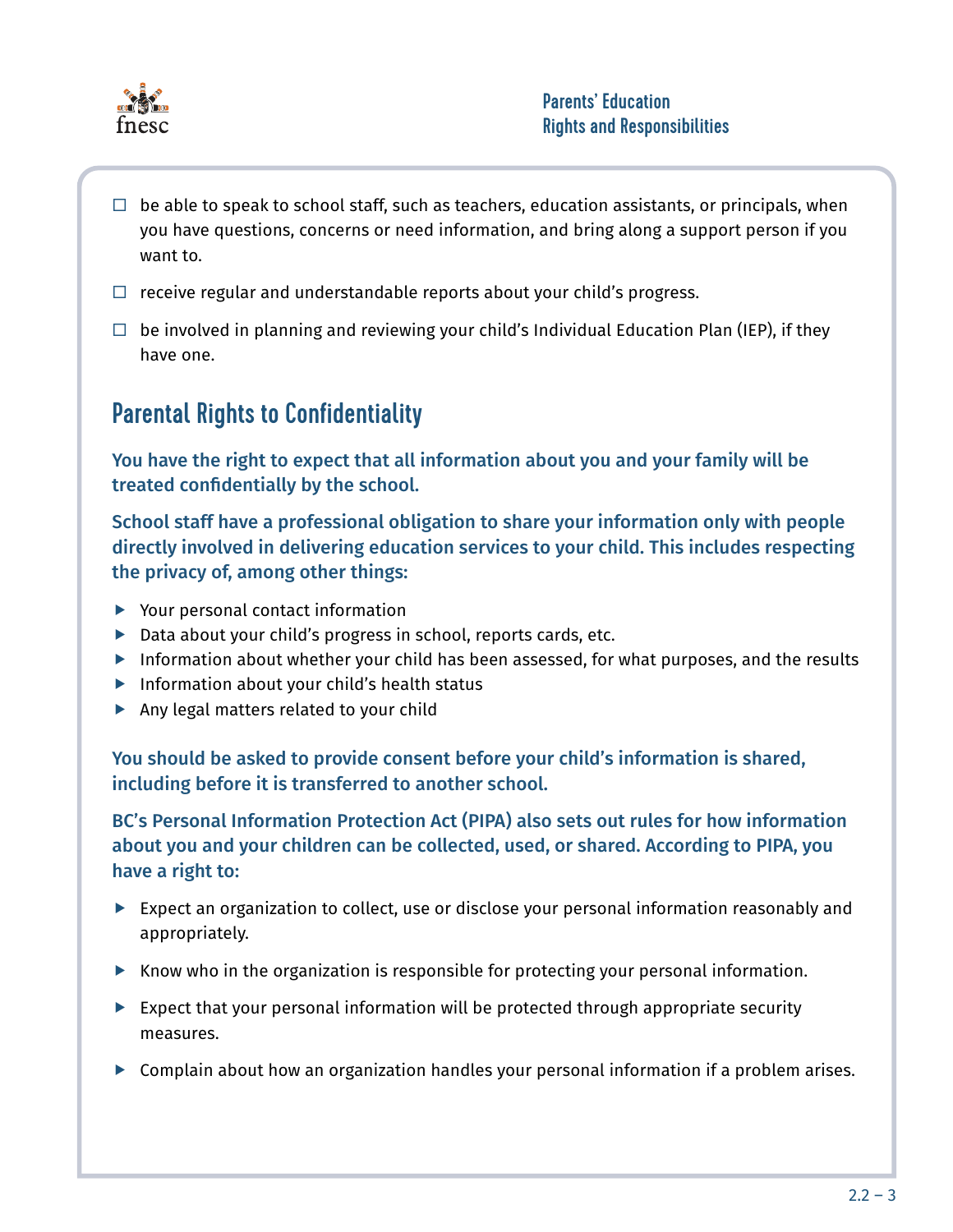If you have concerns about your privacy or how your confidential information is being handled, ask questions. Schools must let you know what policies and procedures are in place to protect the confidentiality of you and your children.

You can also take your concerns to the Office of the Information and Privacy Commissioner for British Columbia if you have a serious complaint. The Office states that:

- $\blacktriangleright$  You should try to settle the matter directly by contacting the person responsible for managing privacy issues within the organization.
- $\blacktriangleright$  If you are not satisfied with the organization's response, you may ask the Office of the Information and Privacy Commissioner of B.C. to review the matter.

#### For more information or advice on how to proceed, you can contact:

Office of the Information and Privacy Commissioner for British Columbia E-mail: info@oipc.bc.ca Web Site: www.oipc.bc.ca Telephone: (250) 387-5629

## Parental Responsibilities

#### In addition to their rights, parents' responsibilities include the following.

- $\Box$  Ensure your children attend school regularly.
- $\Box$  Help make sure your children follow school policies, programs, rules, and routines.
- $\Box$  Share your concerns openly, clearly and immediately with appropriate school representatives.
- $\Box$  Respond to requests from the school for help in supporting your children's learning.
- $\Box$  Share your understandings about things that are going well for your children, and things that are not.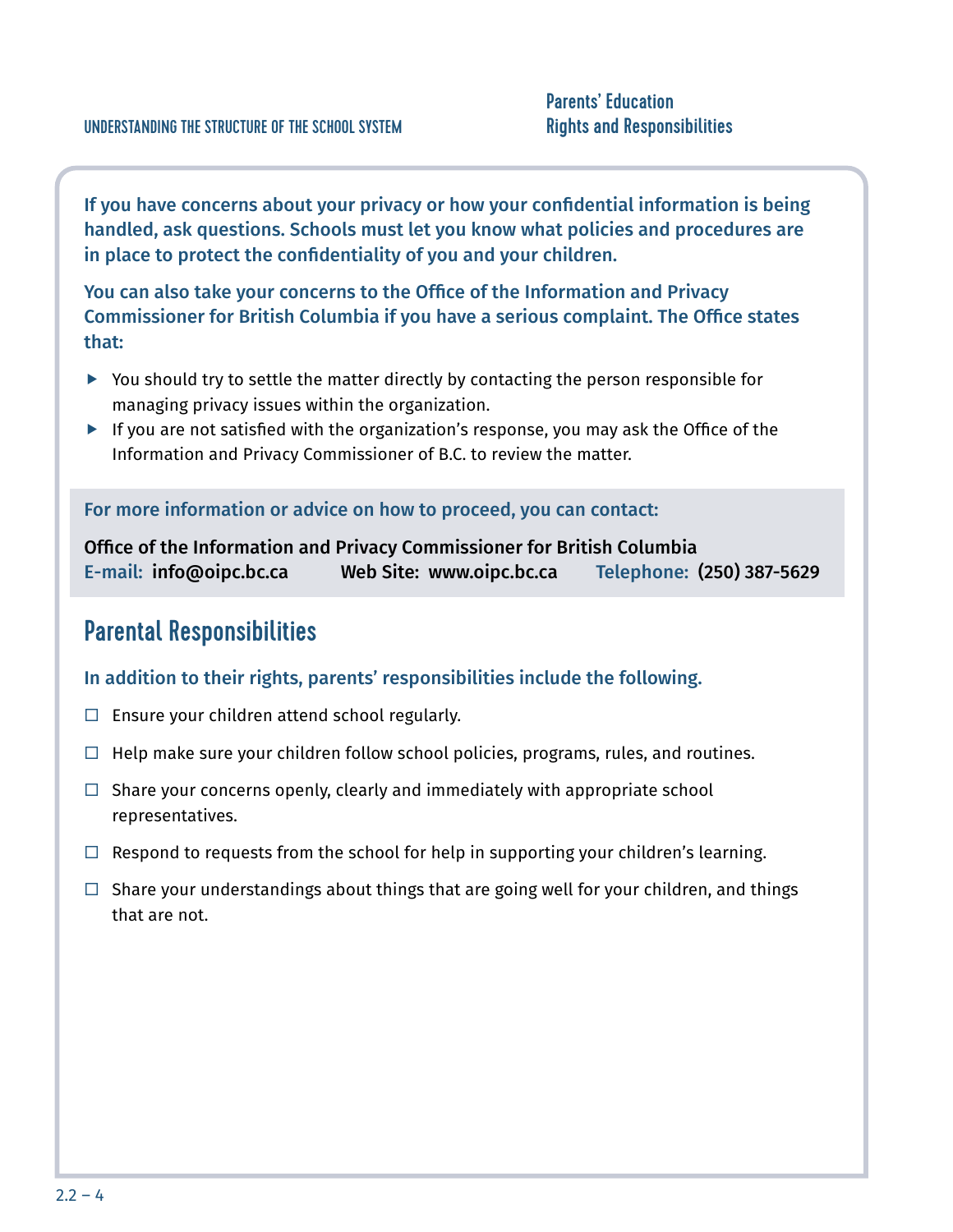

# Roles and Responsibilities of Education Personnel

The first step in working positively with the school is knowing who to contact if you have concerns or need more information.

NOTE: Most schools employ people in the following positions, but there can be some differences in the specific roles and titles used in each school.

## PRINCIPALS

#### Principals are responsible for leading schools. A principal's duties include:

- $\blacktriangleright$  Making sure the school reflects the community's expectations
- $\blacktriangleright$  Monitoring results and confirming that all students are learning and achieving at high levels
- $\blacktriangleright$  Supporting all school staff so they can do their jobs well
- $\blacktriangleright$  Ensuring the school is safe
- $\blacktriangleright$  Managing school operations, including its rules and procedures, scheduling, busing, reporting to parents, etc.
- $\triangleright$  Communicating with the School Board or School Governing Authority
- $\triangleright$  Overseeing the conduct of students
- $\blacktriangleright$  Managing the school budget, including funding for extra-curricular activities at times

You can contact the school principal if you have questions about the school generally or about your child's learning specifically.

# CLASSROOM TEACHERS

#### Classroom teachers are responsible for leading the learning of all students in their classes. A teacher's duties include:

- $\blacktriangleright$  Planning and delivering instruction
- $\blacktriangleright$  Adapting teaching and learning activities to meet the needs of different students
- $\blacktriangleright$  Ensuring that each student is meeting high expectations
- $\blacktriangleright$  Monitoring, evaluating and reporting on each student's progress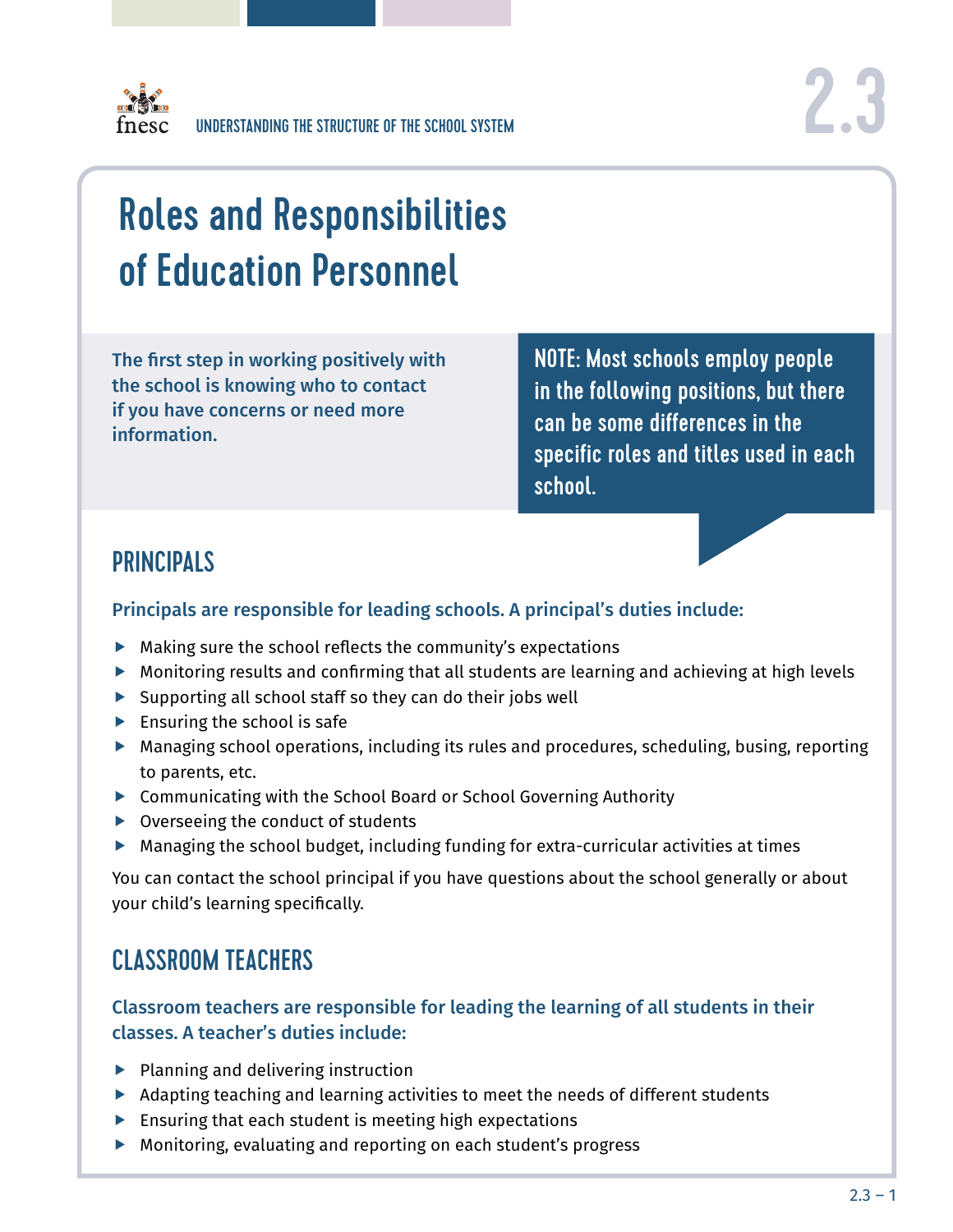- $\triangleright$  Communicating with parents about their child's education
- $\blacktriangleright$  Supervising and coordinating the work of teaching assistants / education assistants
- $\triangleright$  Coordinating work with other support personnel, such as counsellors, therapists, etc.
- $\blacktriangleright$  Helping to plan and implement strategies included in Individual Education Plans (IEPs) for students who have special learning needs (an IEP is a written plan describing the special education program and/or services required by a particular student, based on a thorough assessment of the student's strengths and needs that affect the student's ability to learn and demonstrate learning)

#### Classroom teachers are key to the education of your child.

- Teachers spend the most time with students when they are at school.
- Research shows that teachers have the greatest impact on student's education outcomes.
- Research also shows that teachers are most effective when they work in partnership with parents and families to support students.
- $\blacktriangleright$  It can be very beneficial to get in touch with your children's teachers early in the school year to make a connection as soon as possible.
- $\blacktriangleright$  Additionally, it is very important to participate when there are formal opportunities to meet with your children's teachers – such as parent-teacher nights, or parent-teacher-student conferences.
- $\triangleright$  You can also email or arrange to talk to your children's teacher at any other time if you have questions or concerns, or if you wish to discuss anything about your children's education. Regular informal communications can be helpful.

# TEACHING ASSISTANTS (TAs) / EDUCATION ASSISTANTS (EAs)

#### TAs and EAs work with students individually and in groups. They work under the supervision of classroom teachers. The duties of TAs or EAs may include:

- $\blacktriangleright$  Helping teachers organize the classroom, supervise students, and assist with learning activities
- $\blacktriangleright$  Helping students who have an Individual Education Plan (IEP) meet their IEP goals
- $\blacktriangleright$  Promoting students' social and emotional learning

Some TAs / EAs also may be specifically assigned to help with First Nations Language and Culture teaching.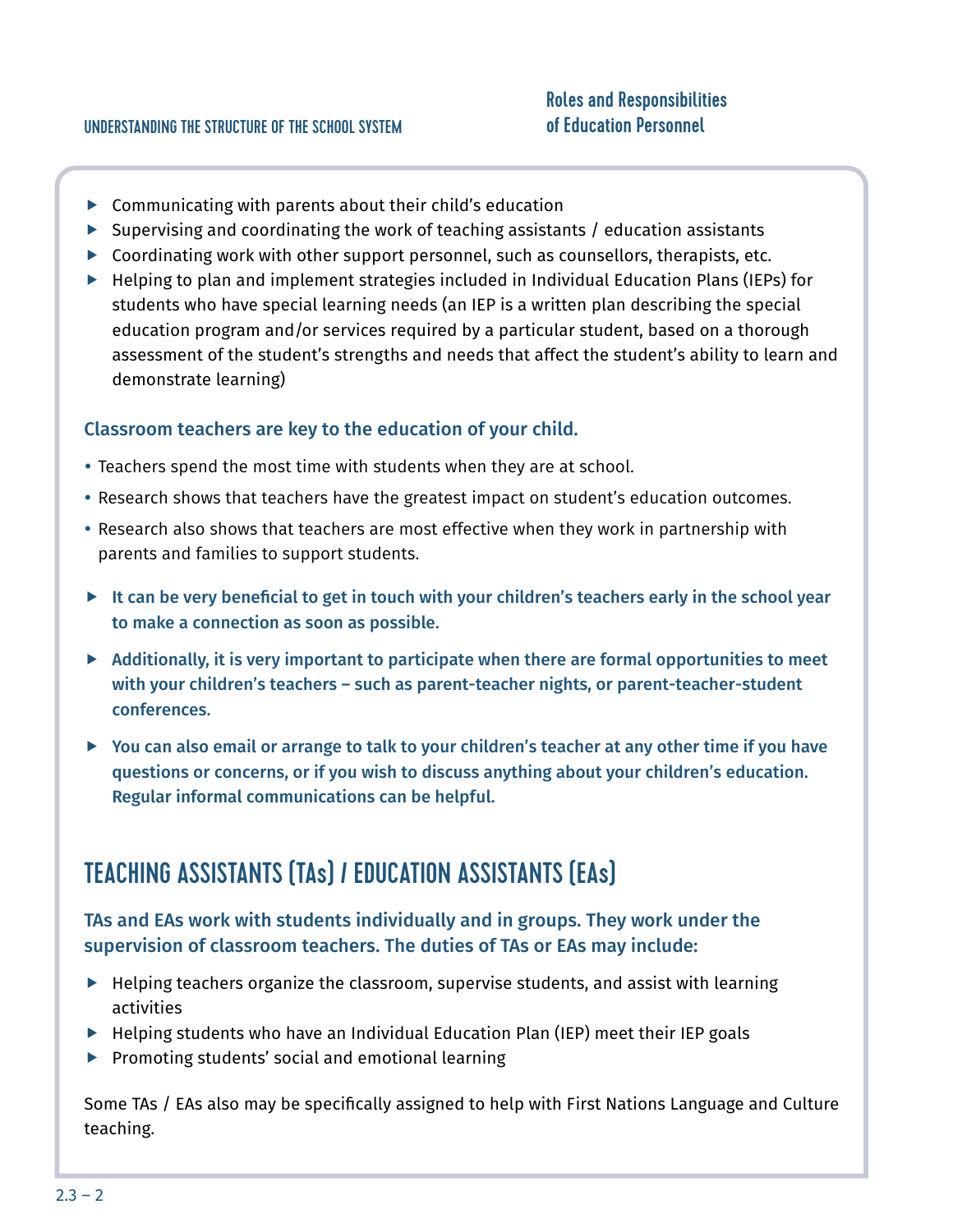

EAs may help students who need assistance with personal care, or in some cases schools employ Care Aids or Personal Care Assistants to help with that role.

*Note: Although parents may sometimes speak informally with a TA or EA about their child's specific learning needs, formal communications about students should always involve the teacher.*

# SUPPORT TEACHERS

Different types of support teachers, such as Learning Assistance Teachers or Resource Teachers, do not work in a specific classroom, but they provide valuable support to students who need extra help. Usually, the duties of support teachers include some combination of:

- $\blacktriangleright$  Providing assistance to individual students and coordinating school-based teams who work with students who have special learning needs
- $\triangleright$  Coordinating IEP implementation strategies
- $\blacktriangleright$  Helping students with their physical or behavioural needs
- $\blacktriangleright$  Assisting students when they are moving to a new classroom or new school

# FIRST NATIONS SUPPORT WORKERS

Sometimes called First Nations Liaison Workers, First Nations support staff are employed in many public schools to:

- $\blacktriangleright$  Help support and improve education outcomes for First Nations students
- $\blacktriangleright$  Sometimes lead specific programs for First Nations students

First Nations Support Workers are often available to help parents when they need information or to assist parents when they are meeting with school staff about their children's needs. You can always ask for their involvement.

# OTHER PROFESSIONALS

School psychologists, speech and language pathologists, occupational therapists, counsellors, etc. also sometimes support students and are part of school-based teams. If several professionals are helping your child, someone should be assigned to coordinate your child's services and communicate with you regularly.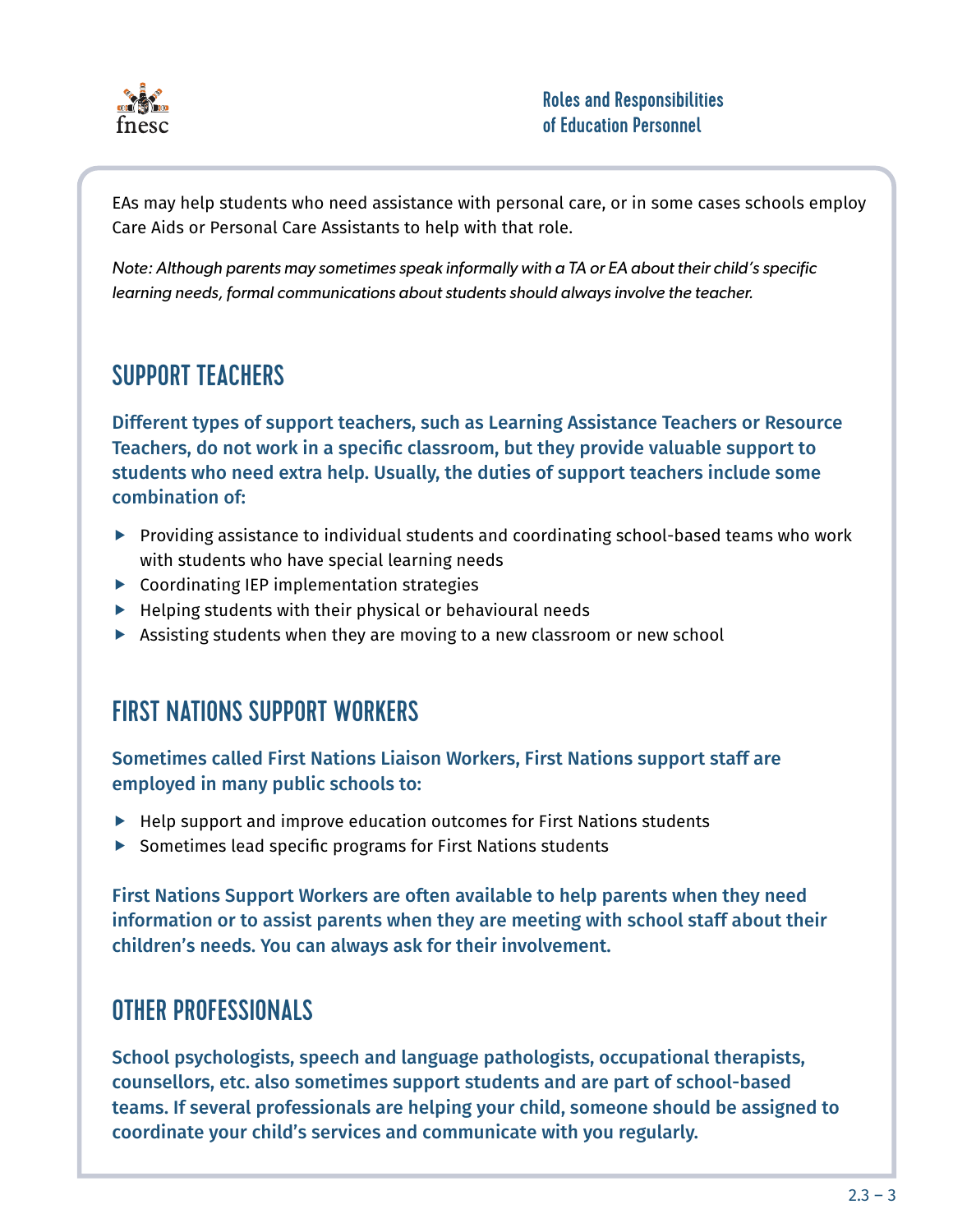# SUPPORT STAFF

Custodians, bus drivers, secretaries, and administrative staff all have very important roles in schools and contribute greatly to student success.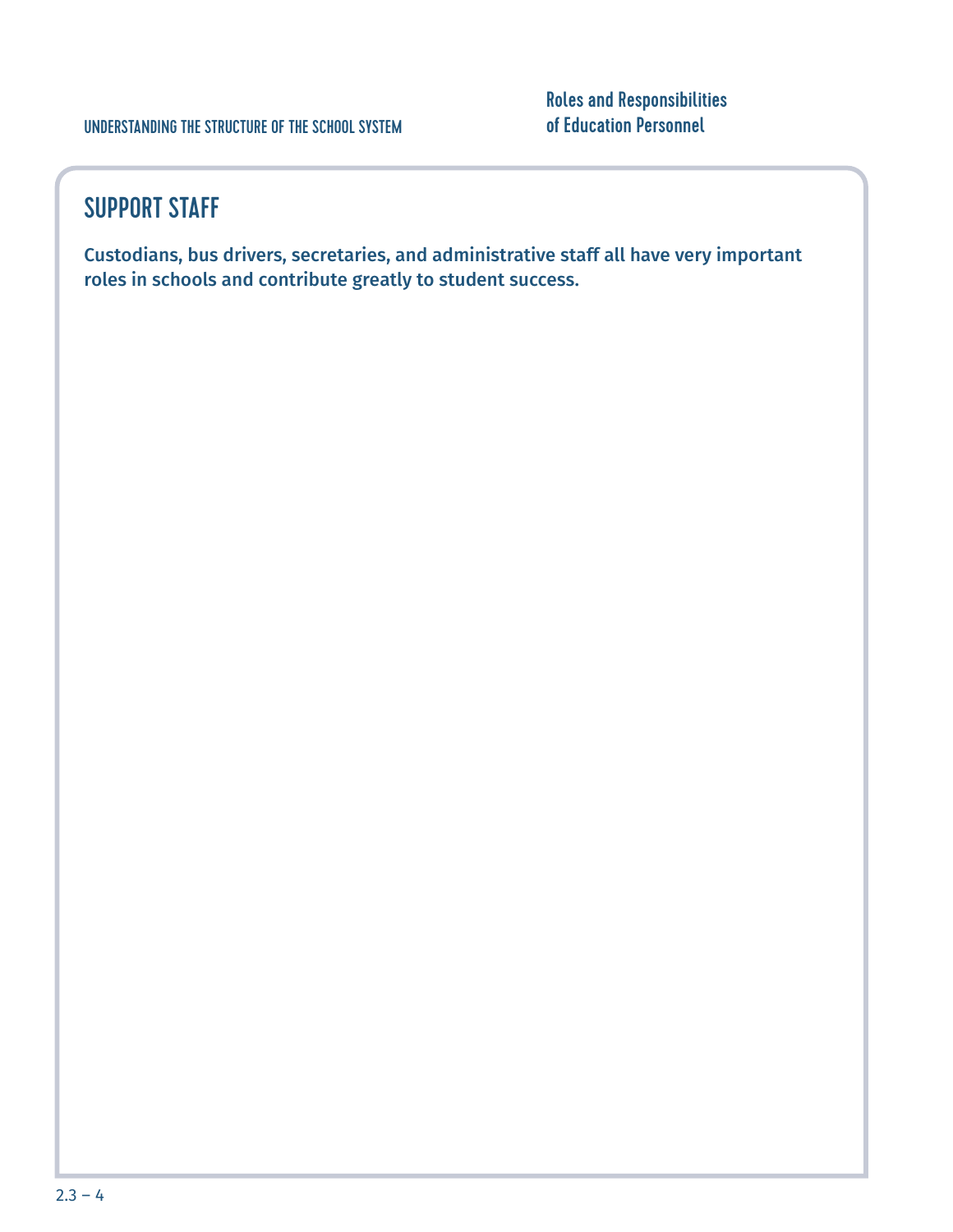

# Suggestions for Meeting With School Staff

Parents should be fully informed and involved in making decisions about their children's education

- $\blacktriangleright$  It is most beneficial when parents and school representatives work together to ensure that students get a good education and have their needs appropriately addressed.
- $\triangleright$  To help make that possible, it can be useful for parents to touch base with their children's teachers and introduce themselves informally at the beginning of the school year. Establishing a positive, friendly relationship will have meaningful benefits for everyone.
- $\blacktriangleright$  Working together also sometimes requires formal meetings of parents and school staff. It sometimes involves meeting with other professionals and specialists, as well.

Meetings can be very helpful. They can allow you and relevant education personnel to:

- $\blacktriangleright$  get to know one another and build stronger relationships
- $\blacktriangleright$  talk about your child's strengths, learning preferences, and areas for growth and development
- $\blacktriangleright$  discuss your child's progress in school
- $\blacktriangleright$  plan how to maximize your child's success
- prepare your child for a transition to a new class or school
- $\triangleright$  resolve any issues or concerns, always with the best interests of your child the priority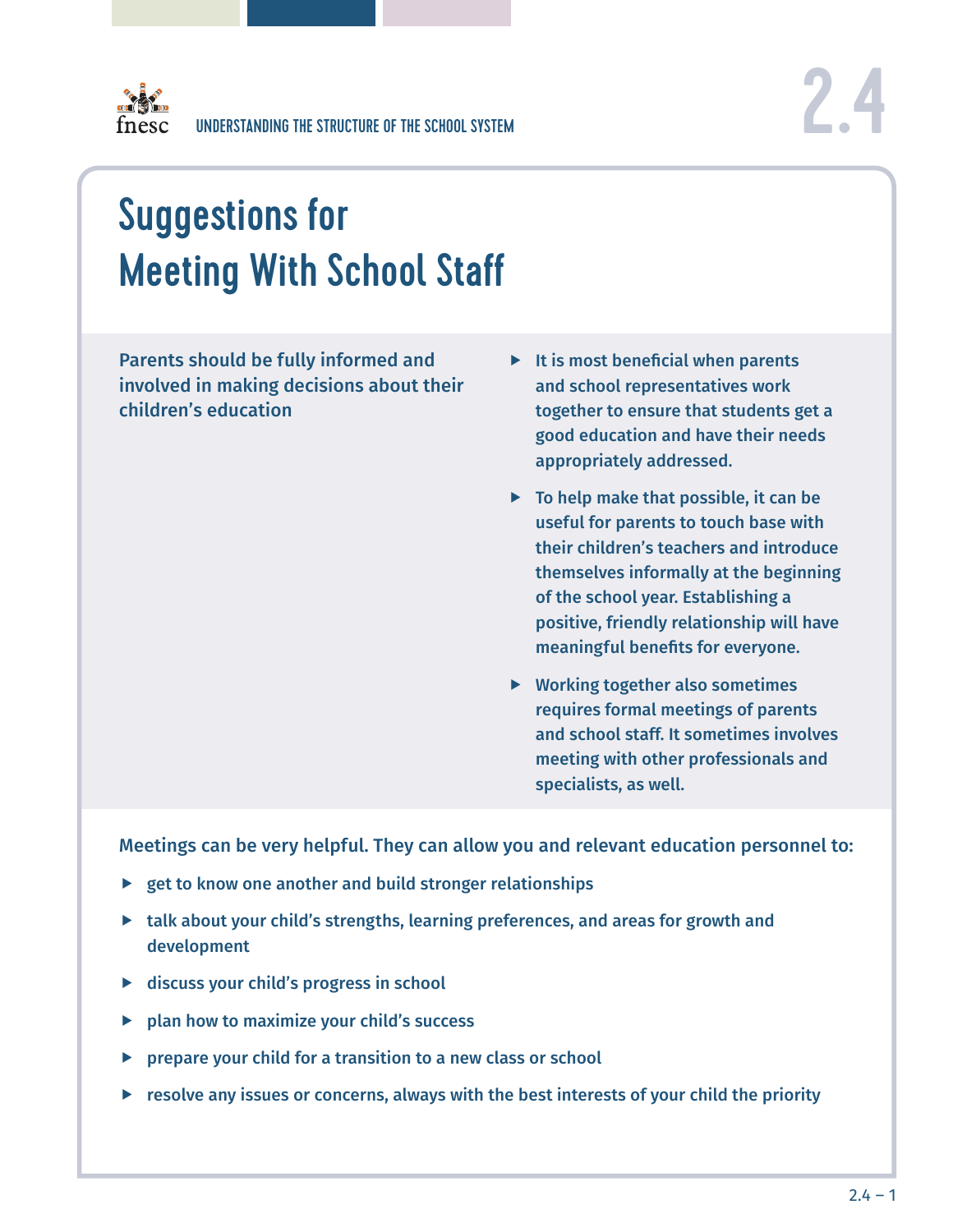#### Although they can be useful, meetings can also be intimidating.

Many parents feel nervous when they are meeting with professionals – especially about a subject as important as their child's education.

The following are a few tips to help reduce any uncertainty you might feel about meetings with school staff.

## BEFORE THE MEETING

- $\blacktriangleright$  Be clear about the purpose of the meeting.
	- If you ask for a meeting, explain why you want it. That will help ensure the right people attend the meeting. It will also help everyone come ready with useful information and materials needed for the discussions.
	- If someone else has organized the meeting, you can ask: What is the purpose of the meeting? Is there an agenda? What decisions will be made? Do I need to bring any specific information with me?
- $\blacktriangleright$  Feel free to invite someone to come along to support you perhaps a family member or someone from your community. Sometimes it helps to "have a second set of ears."
	- If you do bring someone to the meeting, let them know the purpose of the meeting and how they can help you.
- $\blacktriangleright$  Make a list of any questions you have. It is very easy to forget things during a meeting. Notes can help you stay focused on what you want to know most.
- $\triangleright$  Ask in advance who will be attending the meeting and their roles.
- $\blacktriangleright$  If possible, have both parents attend meetings with school representatives, if relevant for your family. Don't be afraid to ask to meet at a time that is convenient for everyone.

# DURING THE MEETING

- $\blacktriangleright$  Make sure you understand all of the information presented.
	- Don't hesitate to ask questions. The purpose of the meeting is to inform you about your child's learning.
	- You should not be expected to understand educational jargon. If people are using unfamiliar terms, do not feel embarrassed about asking what the terms mean.
- $\triangleright$  Try to have patience, but be assertive and firm about what you think. You do not have to agree with what is being proposed. You know your child best. What you have to say is important.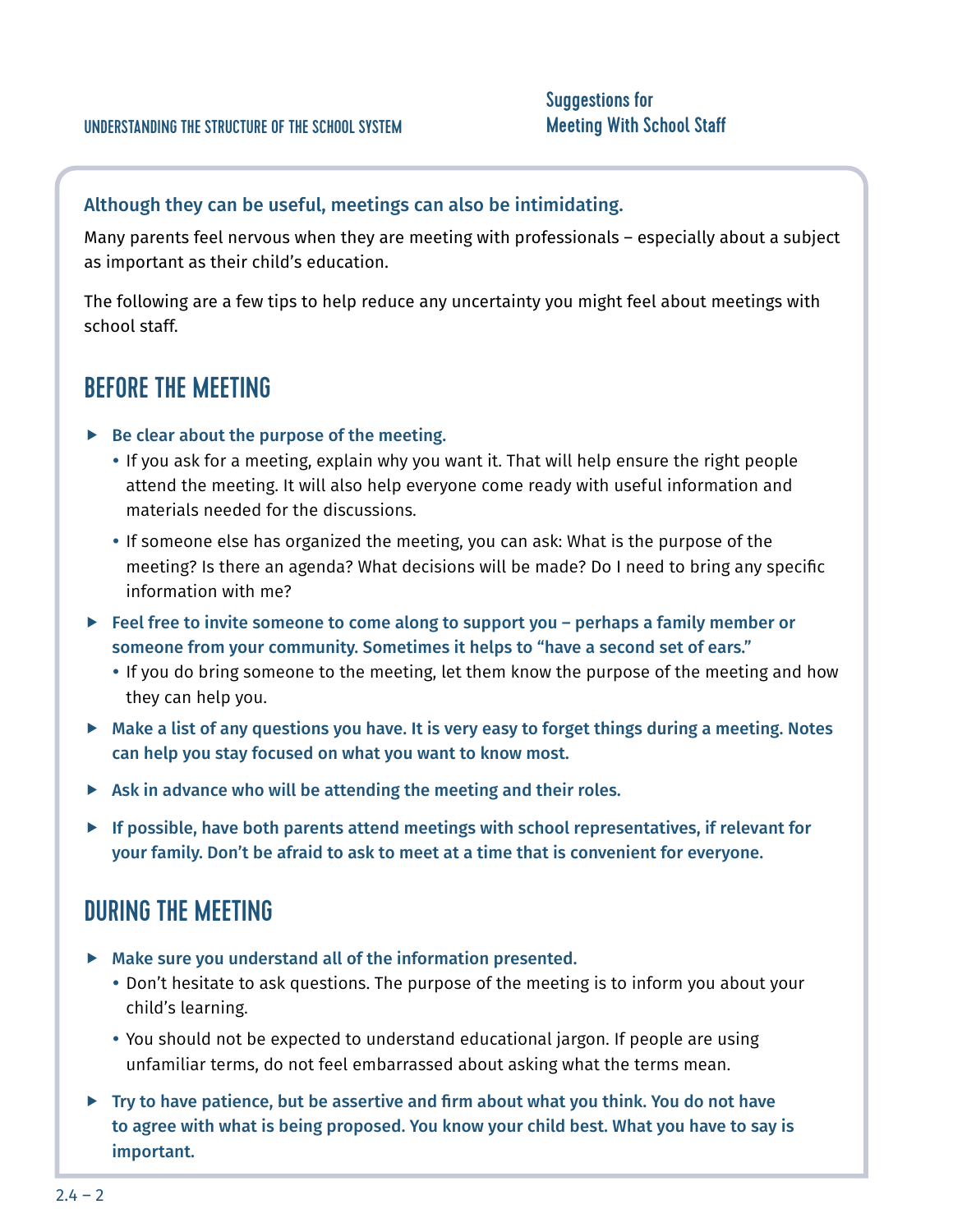

- ▶ Seek solutions to challenges. Do not focus on what you don't want; focus on what you do want.
- $\blacktriangleright$  Review any decisions made before leaving the meeting.
	- What are the next steps?
	- Who is responsible for any required follow-up?
- $\triangleright$  Do not agree to anything you are not sure about.
	- Take extra time if you need it. Agree to meet again if necessary.
	- Do not feel rushed. Make sure you feel ready before signing any documents.
- $\blacktriangleright$  If someone else has taken minutes of the meeting, ask for a copy.
- $\blacktriangleright$  Take your own notes, or ask someone to come with you to help take notes.
- $\triangleright$  Do not hesitate to emphasize the importance of confidentiality if it helps you feel more comfortable.

# AFTER THE MEETING

- $\triangleright$  Think about whether you are satisfied with the information you received and any decisions made.
	- Check how you are feeling. If you are not feeling good after the meeting, try talking to a support person about your uncertainties or concerns.
	- Follow up to get more information if that will be helpful.
- $\blacktriangleright$  Review your notes of the meeting.
	- If there is anything you don't understand, call someone who was at the meeting and ask them to explain it again.
	- If you are not sure what to expect next, call and ask for clarification.
- $\blacktriangleright$  Send an email to the people who were at the meeting.
	- Describe your understanding of the major points and next steps.
	- Outline what decisions you believe were made.
	- State who you think is responsible for follow-up.
	- Keep a copy of the email.
	- Get help from a support person to assist you with follow-up if it will make you more comfortable.

Most importantly: ask as many questions as needed before, during, and after the meeting. Make sure you have adequate information. Only agree to decisions when you feel ready to do so.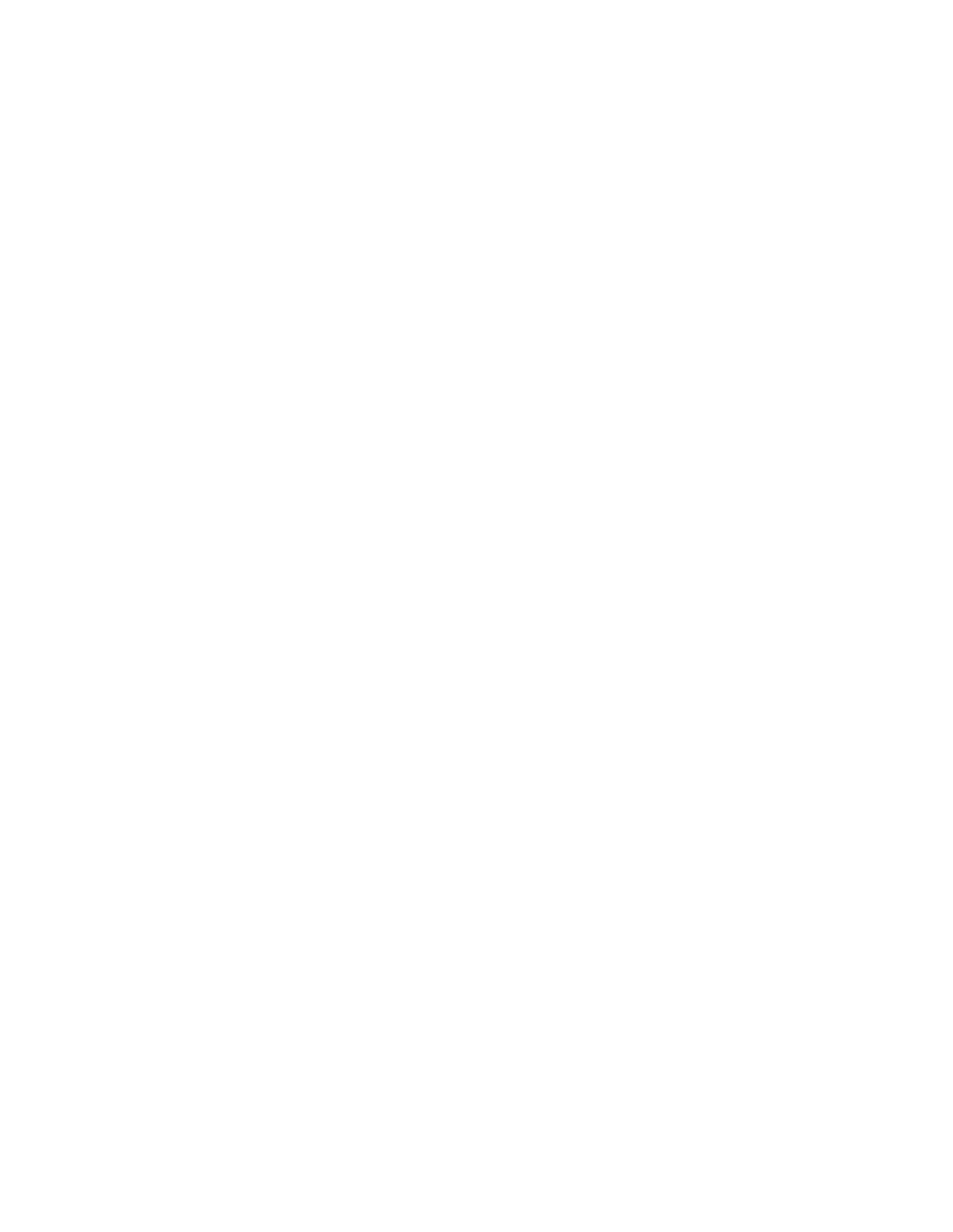

# Questions to Ask at Parent Teacher Interviews

- $\Box$  How is my child doing in your class?
- $\Box$  What topics was my child learning about this term? What skills and topics did my child grasp easily? What was more challenging? Can you provide examples? What can I do to help?
- $\Box$  How do you make learning culturally relevant for my child?
- $\Box$  What do you think are some of my child's strengths?
- $\Box$  Does my child get along well with the other students? If not, what do you think we should do about that?
- $\Box$  Does my child actively participate in classroom discussions?
- $\Box$  Is my child working at the right reading level for their age and grade? At the right level for math? If not, what will be done to make sure my child is performing at the right level? What can I do to support my child?
- $\Box$  How is my child's achievement in other subjects (First Nations language and culture, science, etc.)?
- $\Box$  Is my child on track to graduate with a Dogwood Diploma (which is the high school graduation diploma)? Is my child taking courses that are needed to go to post-secondary?
- $\Box$  Who is helping my child with education and career planning?
- $\Box$  What are the most important ideas or concepts my child has to understand by the end of the year?
- $\Box$  What are the most important things I can do to help my child be successful in school?
- $\Box$  What is the best way for me to contact you?
- $\Box$  Is there anything I am not asking that I should?
- $\Box$  How is the staff and school advancing reconciliation?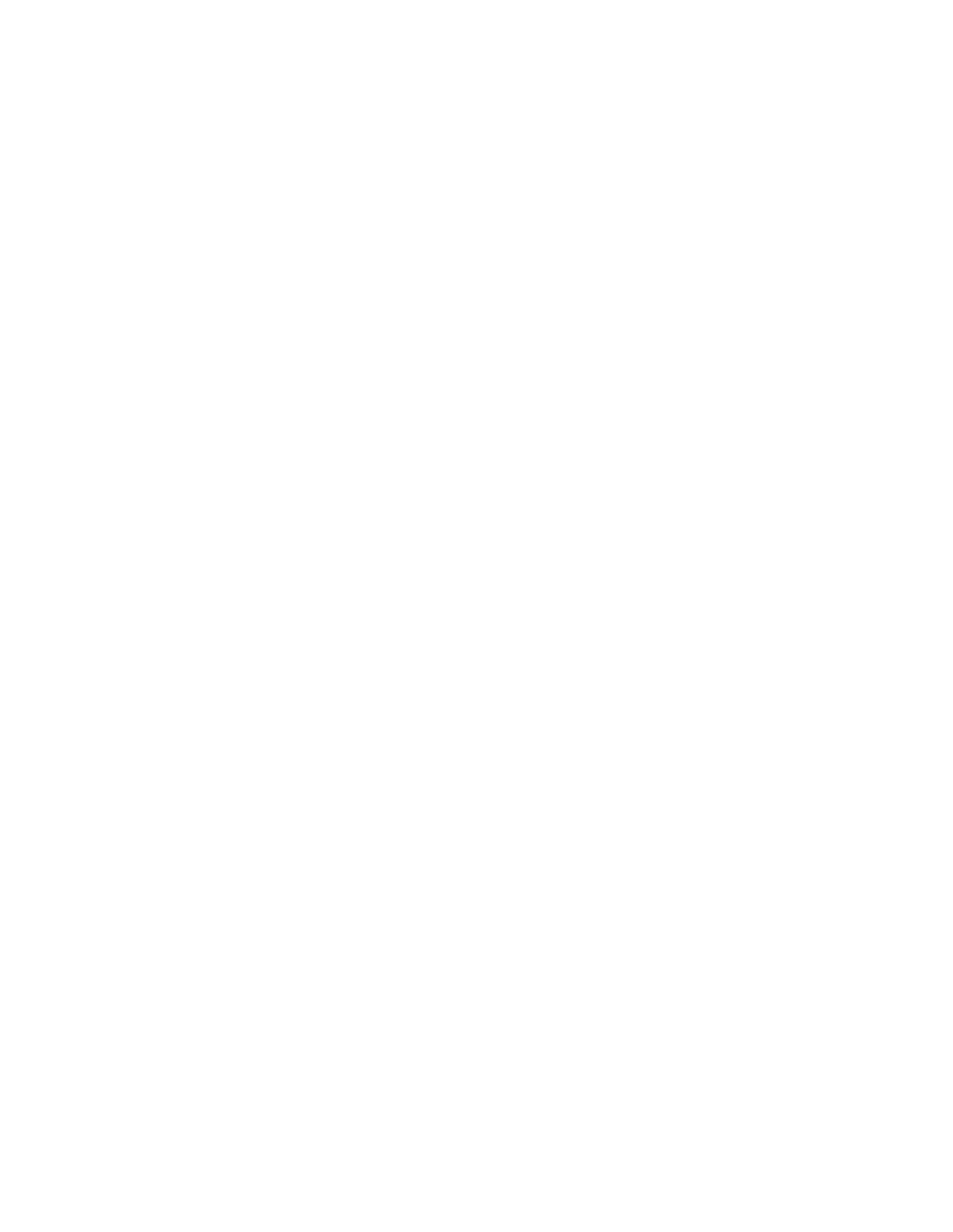

# A Parent's Role in Special Education Planning

**Note:** The language used for this paper is complicated. Special education is sometimes referred to as inclusive education. Students who have diagnosed needs and require unique support services are sometimes referred to as students who have exceptionalities, students with special learning needs, students who have support needs, and students with disabilities and diverse abilities. The terms differ between systems and they are changing over time.

Family support is key to the success of all students. All schools and students benefit from family involvement – and parental and family input is especially valuable when planning interventions to assist students who have special education needs.

Families have knowledge, observations, and experiences that are vital for understanding students. Often, parents are most aware of their child's strengths and challenges. That information is very important in deciding whether a student might have a special learning need and, if so, what can be done to help.

- $\blacktriangleright$  You should be provided full information about your child's education program so that you feel able to make good decisions.
- $\triangleright$  You have a right to be involved in all decisions about your child's learning.
- $\triangleright$  You should be involved in the design of your child's learning plan. You can help identify the best responses to your child's unique needs.
- $\blacktriangleright$  You and school staff should work together to make sure that strategies used to support your child at school and at home are complementary. Consistency is crucial for the success of children and teens who have special education needs.

# Who Supports Students Who Have Special Learning Needs?

Many types of professionals and resource people may be involved in supporting a student who has special needs. Depending on what each student needs, some of the following people may be asked to help.

**Principals:** make sure that school staff receive the direction, information, and supports needed to ensure that all students are included and successful in school. Principals are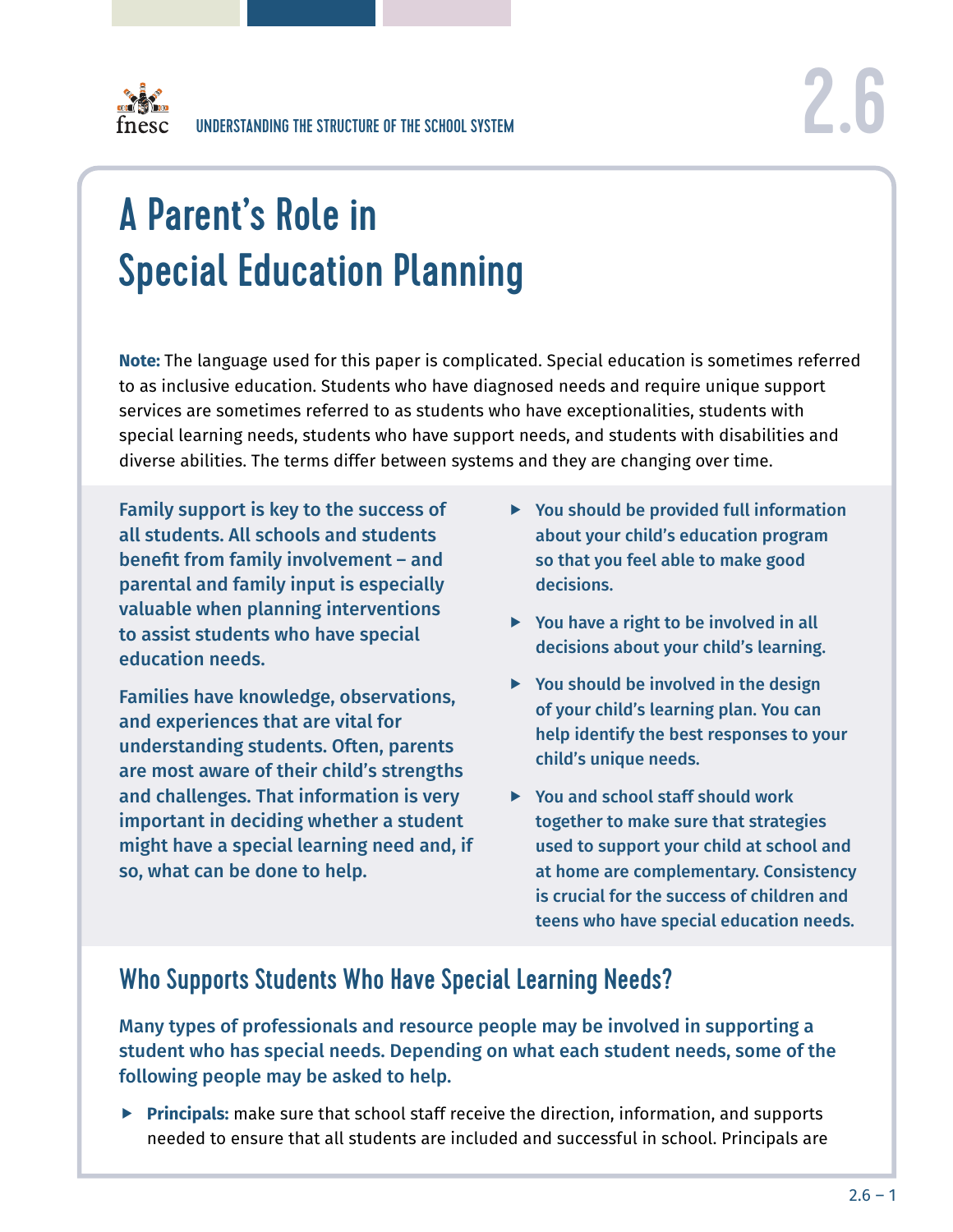responsible for organizing relevant professional development for staff, and they advocate for necessary resources.

- **F** Classroom Teachers: observe students regularly, so they can help identify the need for an assessment and implement strategies that build on students' strengths to help them succeed. Teachers are responsible for creating respectful classrooms that reflect the message that everyone belongs. If teachers don't know how to help a child, they must ask for appropriate assistance.
- **Example Assistant Teachers or Resource Teachers:** may be employed in some schools to help classroom teachers. They may suggest strategies to support students, provide services to students, coordinate teams of professionals, and help the school set up structures to make sure all students can learn and develop to their full potential.
- **F** Education Assistants (EAs): work with teachers to help students. They may work in a specific classroom, possibly with one child or with more children in groups. EAs are directed and supervised by the teacher or principal and they may help with personal care, learning activities, therapy programs designed by therapists, social interactions among students, and other activities.
- **Doctors:** can identify physical and mental health issues that might interfere with learning, and also recommend further medical testing and possible strategies that will help.
- **First Nations Education Directors, Coordinators and Family Resource Workers:** may help parents review relevant information, consult with professionals, and arrange appointments.
- **F** Education psychologists: assess students' development in order to identify their strengths and any challenges that need to be addressed.
- **Psychologists, psychiatrists and social workers:** can help identify resources and ways to support children, teens, and their families.
- **Audiologists:** can test whether and how students hear different sounds, which impacts their learning.
- **Physical therapists:** diagnose and help promote healthy movement.
- **F** Occupational therapists: help students with daily living and self-care skills.
- **Optometrists:** test and help strengthen students' vision.
- **F** Speech language therapists: help build students' listening, speaking, and communication skills.

It may be overwhelming keeping track of all of the people who will be working with your child. But over time their roles will become clear and you can feel good knowing so many people are committed to helping your family.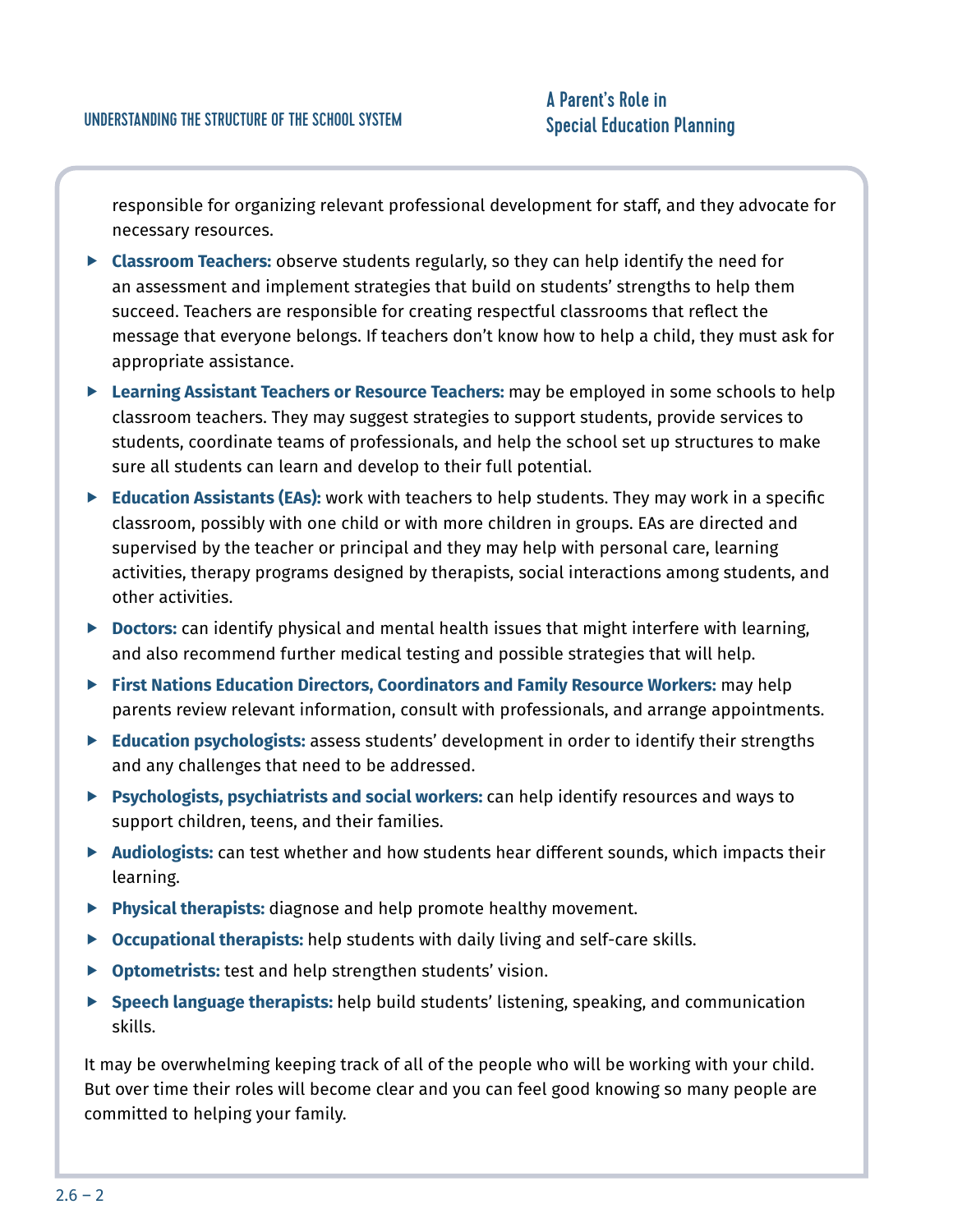

## More About the Role of Education Assistants (EAs)

EAs are critical for the success of students with exceptionalities. They can help convey the message that everyone belongs. Parents often report that the commitment and skills of EAs are key to their child's progress in school.

Given their importance, you may want to ask your principal the following questions if an EA is assigned to work with your child.

- $\blacktriangleright$  How much time is an EA going to be spending with my child?
- $\blacktriangleright$  How will the EA be supported so they have the specific skills needed to work with my child?
- $\blacktriangleright$  How is the EA assigned to students / classrooms?
- $\blacktriangleright$  Will union seniority affect the placement of the EA (for students attending a public school)?
- $\blacktriangleright$  What happens when the EA gets sick? How will an appropriate substitute be arranged?

It may also be useful for you and the school to discuss and monitor the relationship of your child and the EA.

- $\blacktriangleright$  EAs can be invaluable in helping your child. However, if an EA is overly attached to your child, it may be more difficult for your child to build their independence skills and learn to interact with others on their own.
- $\triangleright$  Parents and school staff can discuss how to balance your child's need for adequate supervision and safety, with opportunities for them to try things on their own or with help from their peers.

# Who Identifies Children's Special Learning Needs?

- $\triangleright$  Sometimes children are identified as having special needs before they enter school, perhaps by their parents, their doctor, or by daycare or pre-school workers.
	- Early identification of a child's special needs can be very beneficial.
	- If you have concerns while your children are young, do not hesitate to reach out for help.
- $\triangleright$  Once a child is in school, parents and/or teachers usually identify students' special learning needs.
	- If you have questions or concerns about your child's achievement in school, reach out to their teacher.
	- All students are assessed regularly to determine whether they are performing at grade level. If your child's testing results concern you, raise the issue with school staff.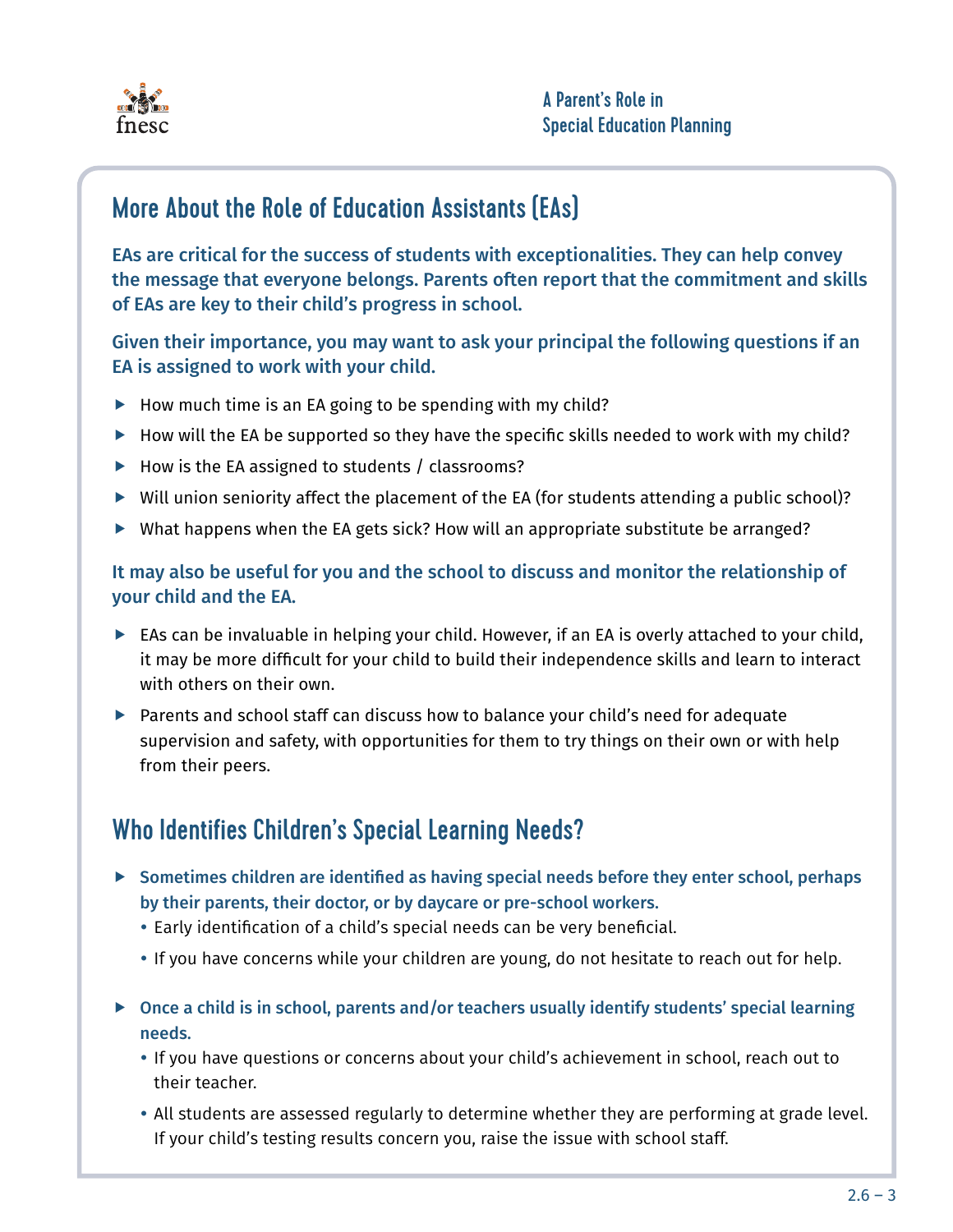- $\blacktriangleright$  Teachers or education assistants, based on their observations and/or student assessment results, may suspect that a child or teen might have exceptionalities. In that case, the school may suggest further investigation to find out for sure.
	- If school staff reach out to talk to you about your child's needs, try to listen calmly and thoughtfully. They are trying to help your child.
	- No one is to blame if a child has special learning needs. All that matters is combining efforts to make sure every child is successful.

*Regardless of who first raises the possibility that a student might benefit from additional supports, you should be asked to provide your approval before any formal assessment of your child takes place. You should also be involved in planning any related follow-up*

*And remember that just being behind grade level does not mean that your child necessarily has a special learning need. Other factors may be impacting your child's learning. The school should discuss this with you if you have concerns.*

# Assessing and Identifying Learning Needs

It's important to identify a student's learning needs to ensure the right strategies and supports are put in place. The following information might be helpful.

- $\blacktriangleright$  Early identification can be helpful to prevent challenges from growing, but some assessments are not always appropriate for primary students. Talk to your child's school about this issue.
- $\blacktriangleright$  Assessments may be performed by different types of professionals.
- $\blacktriangleright$  All assessment and diagnoses should lead to better learning opportunities for your child. *However, having a diagnosis is not needed for a student to receive supports. Your child has a right to receive all of the supports and services they need whether or not they have a formal diagnosis of a disability or exceptionality.*
- $\triangleright$  There may be a wait time before an assessment can be completed for your child. Talk to the school about why there might be a wait and what services your child will receive in the meantime.
- $\blacktriangleright$  Assessments may need to be updated at various times throughout the student's K-12 education.
- $\triangleright$  School personnel should always consult and inform parents about assessments they feel are needed. Formal assessments need your written consent.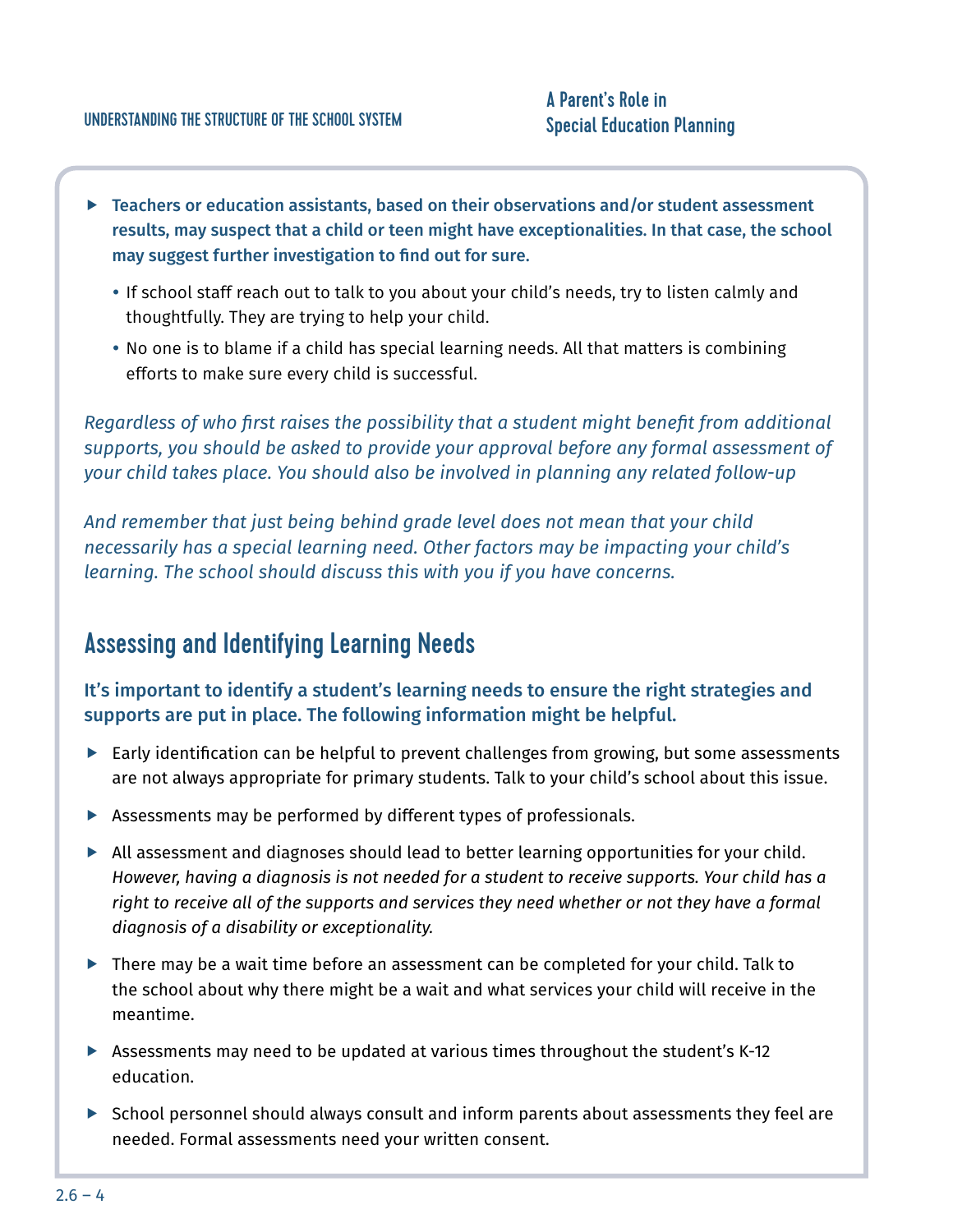

 $\triangleright$  Sometimes only you will know that your child has had a bad night or a medication change that may impact assessment results. It is in your child's best interests that you are informed of any assessments to be performed so you can provide important input.

#### Questions to ask about assessments

- $\blacktriangleright$  What do you hope to find out from this assessment?
- $\blacktriangleright$  Why is this assessment being done?
- $\blacktriangleright$  Is previous information available about my child's strengths, learning style and needs?
- $\blacktriangleright$  How is the assessment done? Has my child been told what to expect? Are they comfortable with the process?
- $\blacktriangleright$  How long will it take to receive the results?
- $\triangleright$  Will I get a copy of the assessment report? Will I be asked to give approval before the report is shared with anyone? The answer to each of these questions should be yes!
- $\triangleright$  Can I speak to the assessor so that I can understand the results?

 As a parent, you may have concerns about how well your child knows the person who will be doing the assessment. Unfamiliar situations and people can be overwhelming. You may wonder how well your child will do if the assessor is a stranger. You may also have concerns about when and where an assessment will take place.

*You have the right to ask questions so you feel comfortable with the assessment process.*

After an assessment, you should get a summarized report of the results. This report will be shared with others, including the school-based team and, as appropriate, the student.

- $\triangleright$  You must be informed about how the report will be made accessible to other people who will be working with your child.
- $\blacktriangleright$  Ask to speak with the assessor if you need further information or help to interpret the results. It is your right to ask questions until you feel you fully understand the assessment results and what they mean for your child.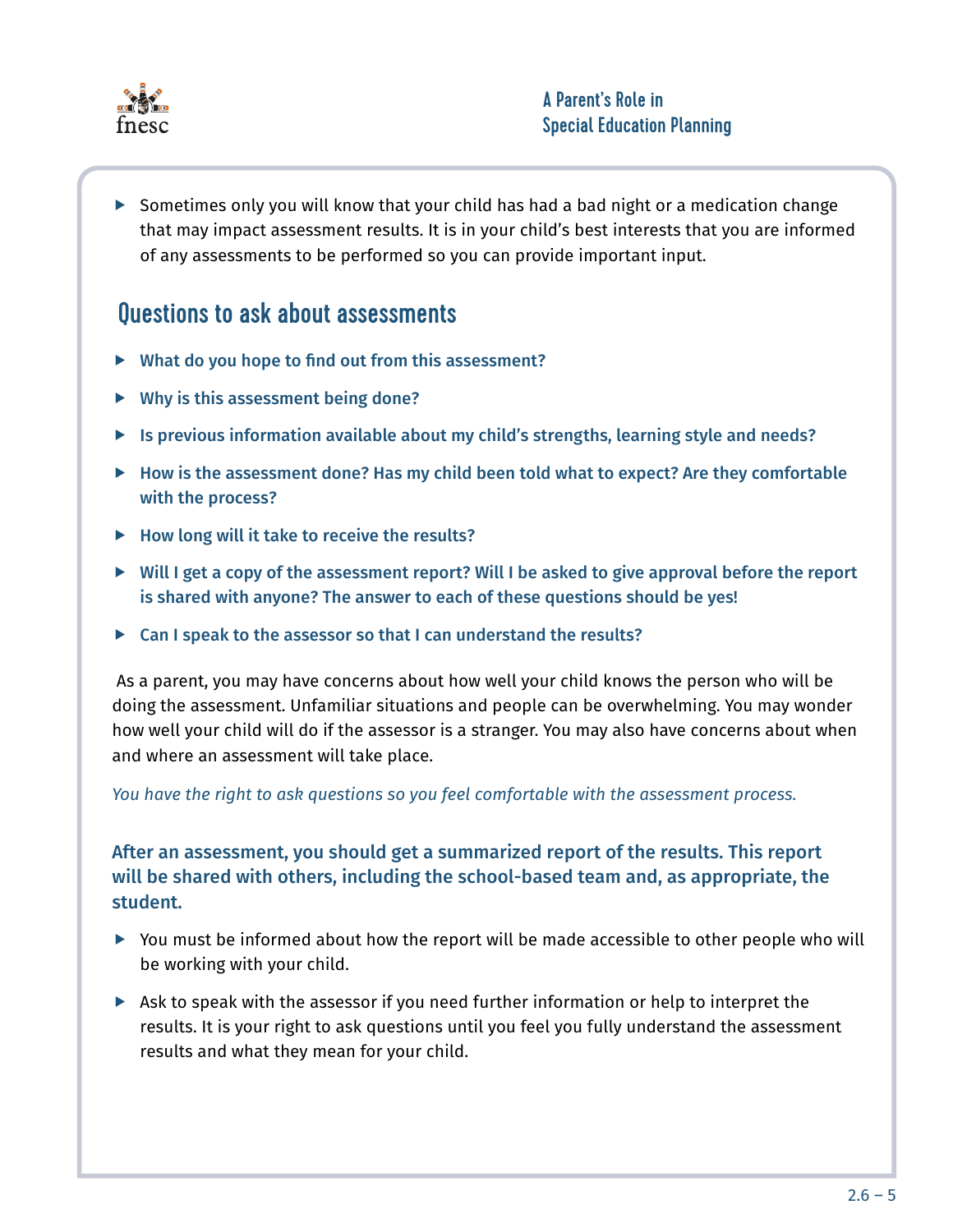# Working With Teams Who Support Your Child

Students who have unique learning needs often have a team of people who come together to support them in achieving their goals.

- $\triangleright$  Students can be involved on such teams in age-appropriate ways.
- $\triangleright$  You also have invaluable information about your child to bring to the teams. Do not underestimate your own knowledge and contributions.
- $\blacktriangleright$  Many other people may bring important skills and knowledge to help your child, as well.

# Different Types of Teams

Schools may use a variety of specific names for the groups of people who come together to help students with exceptionalities. The specific people involved in the teams may also vary.

The following types of teams may exist to help your child.

You have the right to ask the school about what teams are supporting your child and how you can be involved with them.

#### An "educational team":

- $\blacktriangleright$  Includes all the people who work together to help children succeed in school
- $\blacktriangleright$  May include teachers, EAs, therapists, medical professionals, counsellors, social workers, Indigenous workers, consultants, child care consultants, etc.

#### A "school-based team":

- $\blacktriangleright$  Differs from an educational team
- $\blacktriangleright$  Is a small group of school-based personnel that has a formal role and comes together regularly as a problem-solving unit to address a child's specific needs
- $\blacktriangleright$  Includes teachers, the school principal, and other professionals (e.g., counsellors, psychologists, speech and language psychologists) who come together to discuss how to support students and the classroom teacher
- $\blacktriangleright$  Parents and the student, as appropriate, and representatives from community service agencies may also be involved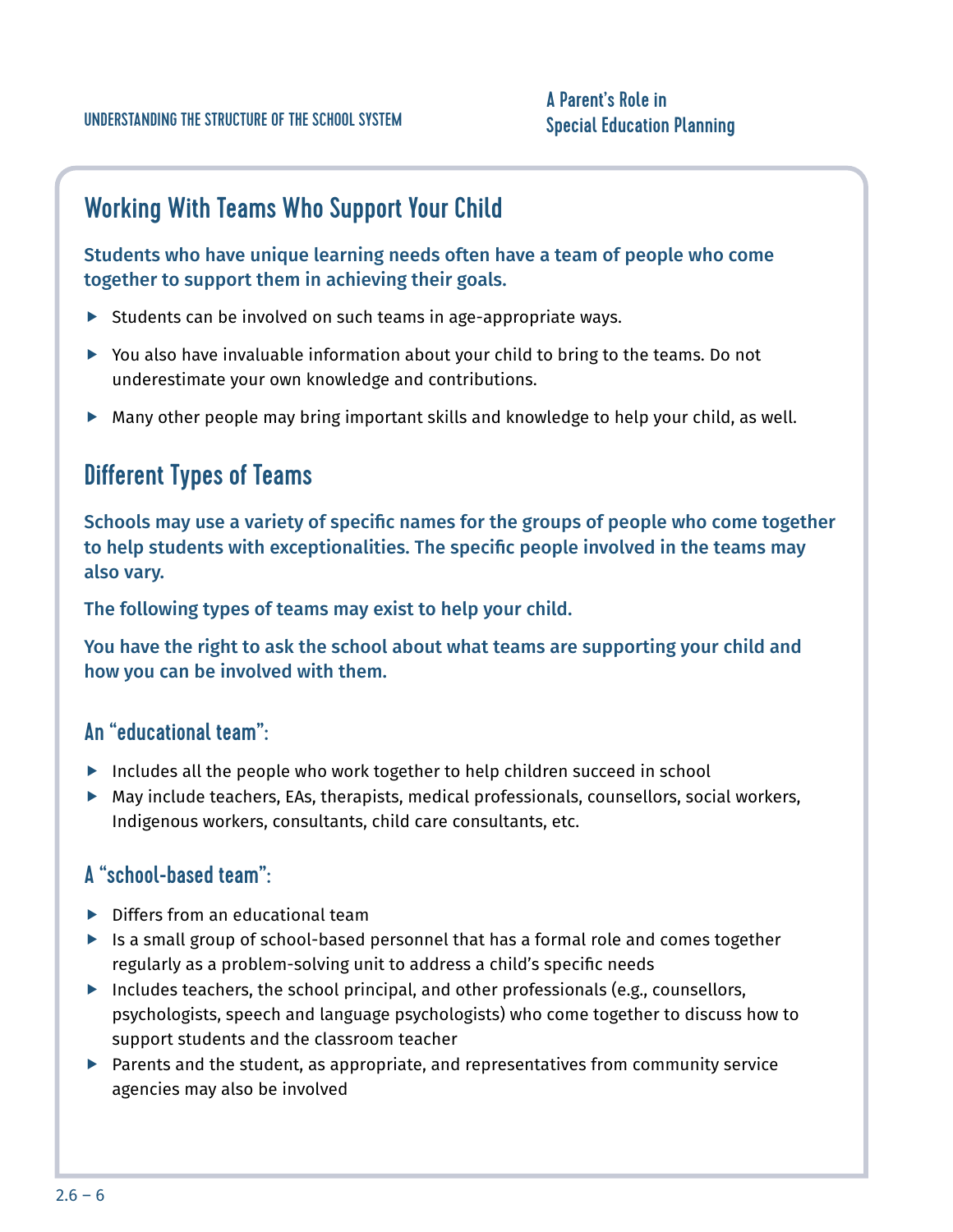

If your child has a school-based team, you should be informed and you should provide consent for their learning program. School-based teams are most successful when parents are included as partners.

If you learn that your child has a school-based team, you may want to ask the principal or teacher the following questions:

- $\blacktriangleright$  Who are the members of this team?
- $\blacktriangleright$  What is their role?
- $\blacktriangleright$  What types of assistance does each member provide?
- $\blacktriangleright$  How will I be involved in the school-based team process?
- $\blacktriangleright$  How will I be informed of planning meetings?
- $\blacktriangleright$  How often does this team meet?

#### An Individual Education Plan (IEP) team:

- $\blacktriangleright$  Is a specific team set up to plan IEPs for children who need them
- $\blacktriangleright$  IEPs are described more below

# Individual Education Plans (IEPs)

If your child has been identified as having an exceptionality, the school should contact you to discuss the creation of an Individual Education Plan (IEP). An IEP is a written plan describing the special education program and/or services required by a particular student, based on a thorough assessment of the student's strengths and needs that affect the student's ability to learn and demonstrate learning.

- $\triangleright$  An IEP will be developed by a group of people who will combine their expertise for the benefit of your child. You will be an important member of that group. You have the most expertise about your child – what they do well, what is hard for them, what kinds of things they like to do most, etc.
- $\blacktriangleright$  The IEP will outline any additions, changes, or adaptations to the regular school program that will help your child succeed – both within and outside of school.
- $\blacktriangleright$  Parents must be consulted and should be involved in developing their child's IEP.
- $\triangleright$  Once written, the IEP will be the plan to help your child perform as well as possible in the classroom, and to transition smoothly from one setting to another or from one grade to another.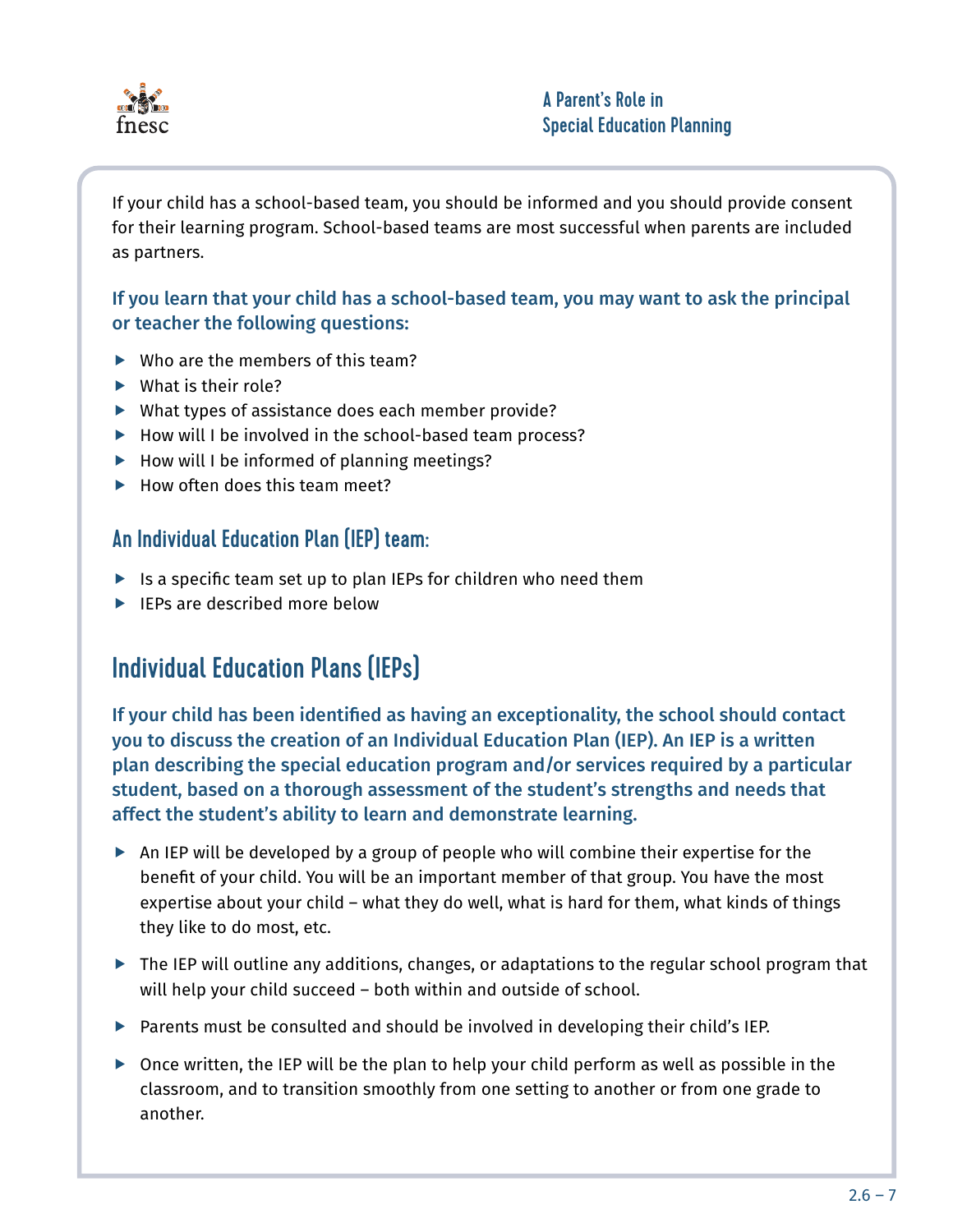- $\blacktriangleright$  The IEP will help you and the school monitor your child's progress and growth. It will provide an ongoing record of what services have been provided for your child.
- $\blacktriangleright$  IEPs should be reviewed regularly throughout the school year and updated at scheduled reporting periods.
- $\triangleright$  Your child's goals will be outlined in the IEP. The goals should be based on reliable information about your child's strengths, skills, challenges and performance, all of which can evolve over time. This means each IEP will likely need ongoing changes to keep it relevant and up-to-date.
- $\triangleright$  Using the IEP, you and the school's staff can continue to combine your knowledge, experience, and commitment to work together in the best interests of your child.

#### Often when students have an IEP, a person is identified who coordinates the education services. This person is often referred to as an IEP Coordinator or Case Worker.

- $\blacktriangleright$  You will want to develop a relationship with that person.
- $\blacktriangleright$  You may want to ask the coordinator the following questions:
	- When and how often can we meet?
	- What is the best way to communicate?
	- How will I be notified of planning meetings?
	- How will I be involved?
	- Will my child be out of the regular class for any period of time. If so, why? How often?

#### Note: Some students who have an IEP may be placed on a modified program. A modified program may be appropriate for a few students with serious special needs, but it is not necessary for the majority of students who have an IEP.

- $\blacktriangleright$  Modifications are changes made to instruction and assessment approaches that result in individualized learning goals and outcomes that are different from the regular learning outcomes of a course or subject.
- $\triangleright$  Students on a modified program will leave school with the School Completion Certificate, which is *not* a graduation certificate. This is a significant decision.
- $\blacktriangleright$  If your child is going to be placed on a modified program, ask why. Make sure you fully understand the decision before you agree.
- $\blacktriangleright$  If your child is on a modified program, remember that this does not always have to be a permanent or long term solution. The use of modifications can be reviewed to make sure you feel fully informed and comfortable with the decision.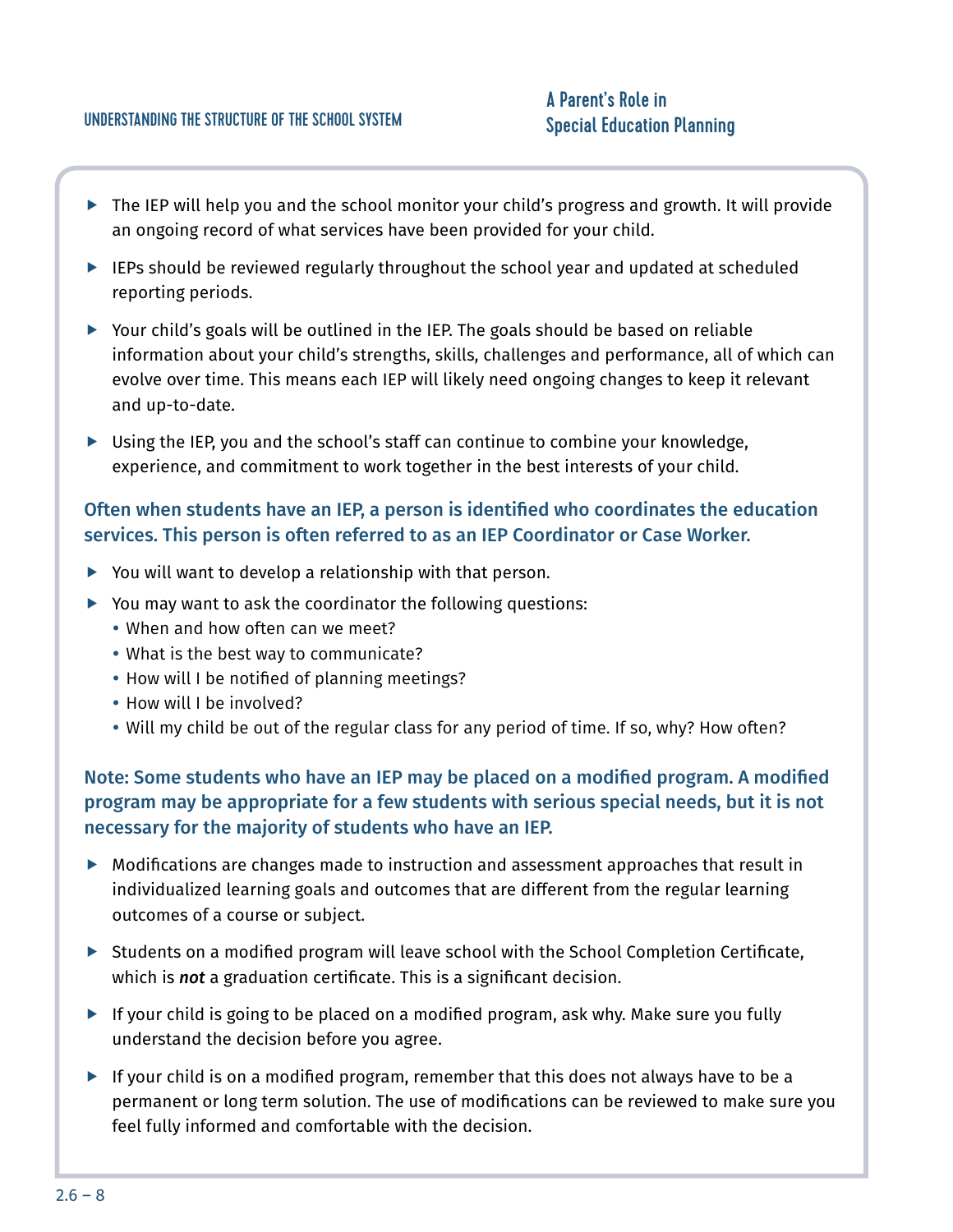

 $\blacktriangleright$  The critical decision of whether a students' education program should include modifications should be made carefully and thoughtfully, in consultation with parents. It should consider each student's educational, career, and life goals and plans.

# OTHER RESOURCES TO KNOW ABOUT

**F** Inclusion BC is a non-profit provincial organization that advocates for the rights and opportunities of people with intellectual disabilities and their families. Inclusion BC members include people with intellectual disabilities, their families, and organizations that serve them.

The Inclusion BC web site includes a free Parent's Handbook on Inclusive Education that provides a wealth of information for families. See https://inclusionbc.org/resource-types/ family-resource/

Some of the information included in this section was borrowed from the Inclusion BC Handbook.

The Inclusion BC Handbook also includes an online template document for creating a one-page profile of your child. It can help you share a summary about your child at the beginning of every school year. Some parents find it helpful to create a one-page profile to introduce their child to new teachers. See https://inclusionbc.org/wp-content/ uploads/2021/09/2021-09\_OnePageProfile\_Sample.pdf

**Fig. 2** The Family Support Institute of BC is a provincial society committed to supporting families who have a family member with a disability. It is a grass roots family-to-family organization with a broad volunteer base. Its supports and services are FREE to any family.

The Family Support Institute has created MyBooklet BC – a FREE online tool that families and people with disabilities can use to create a beautiful and personalized information booklet for a loved one or for themselves.

To consider whether this resource would help you, consider the following questions.

- Are you tired of constantly repeating your "story" to doctors, teachers, therapists, friends and family?
- Do you wish all your important information was in one document?
- Do you wish you could share more than just the medical and diagnostic facts?

If you answered yes to any of these questions, you'll want YOUR OWN myBooklet now!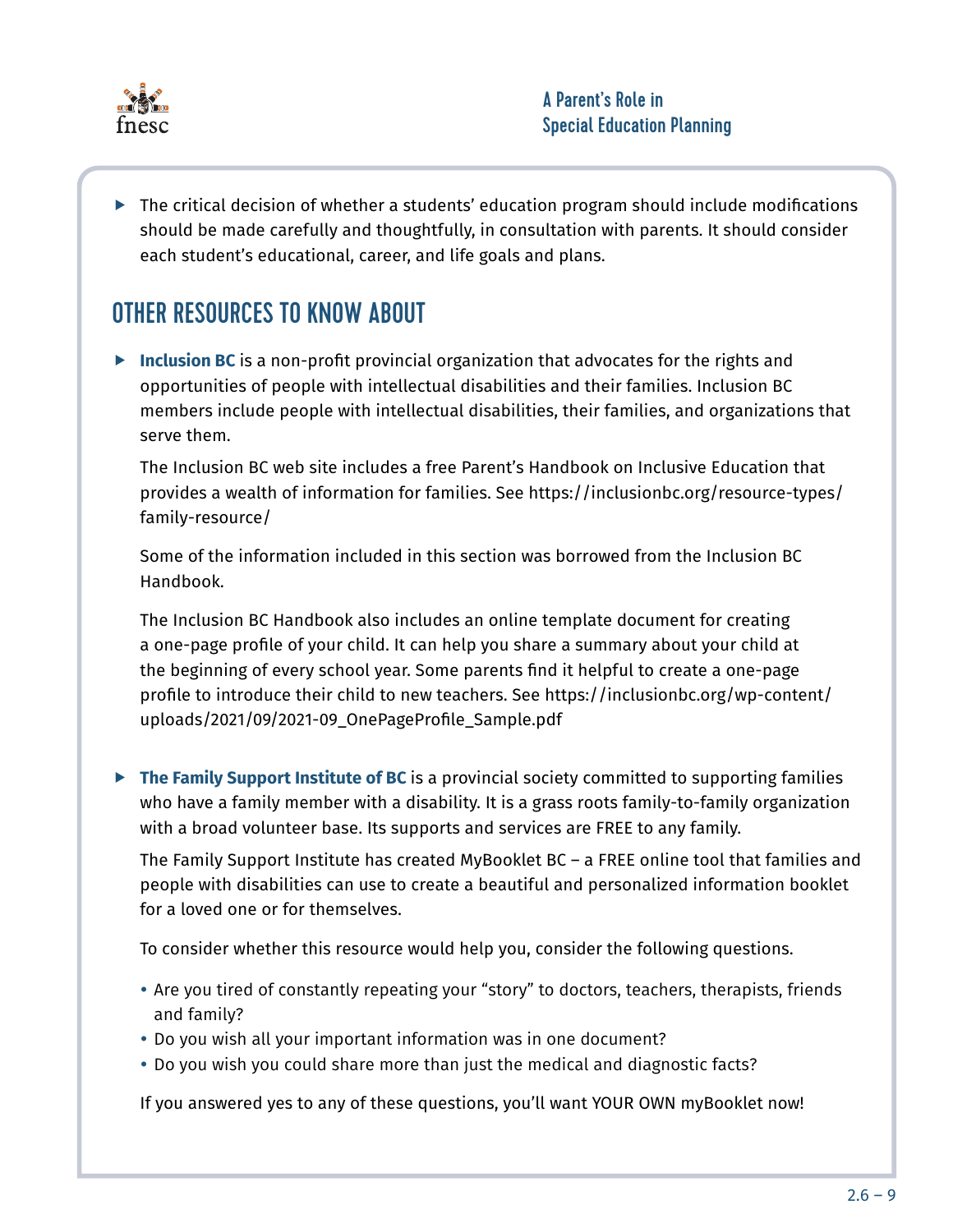#### **It's as easy as 1-2-3 to create a booklet**

- 1. Create a FREE user account.
- 2. Fill in the forms you want.
- 3. Print YOUR OWN myBooklet and share! Or if you don't have a printer, ask the school or your Band Office to print it for you.

#### **See https://mybookletbc.com**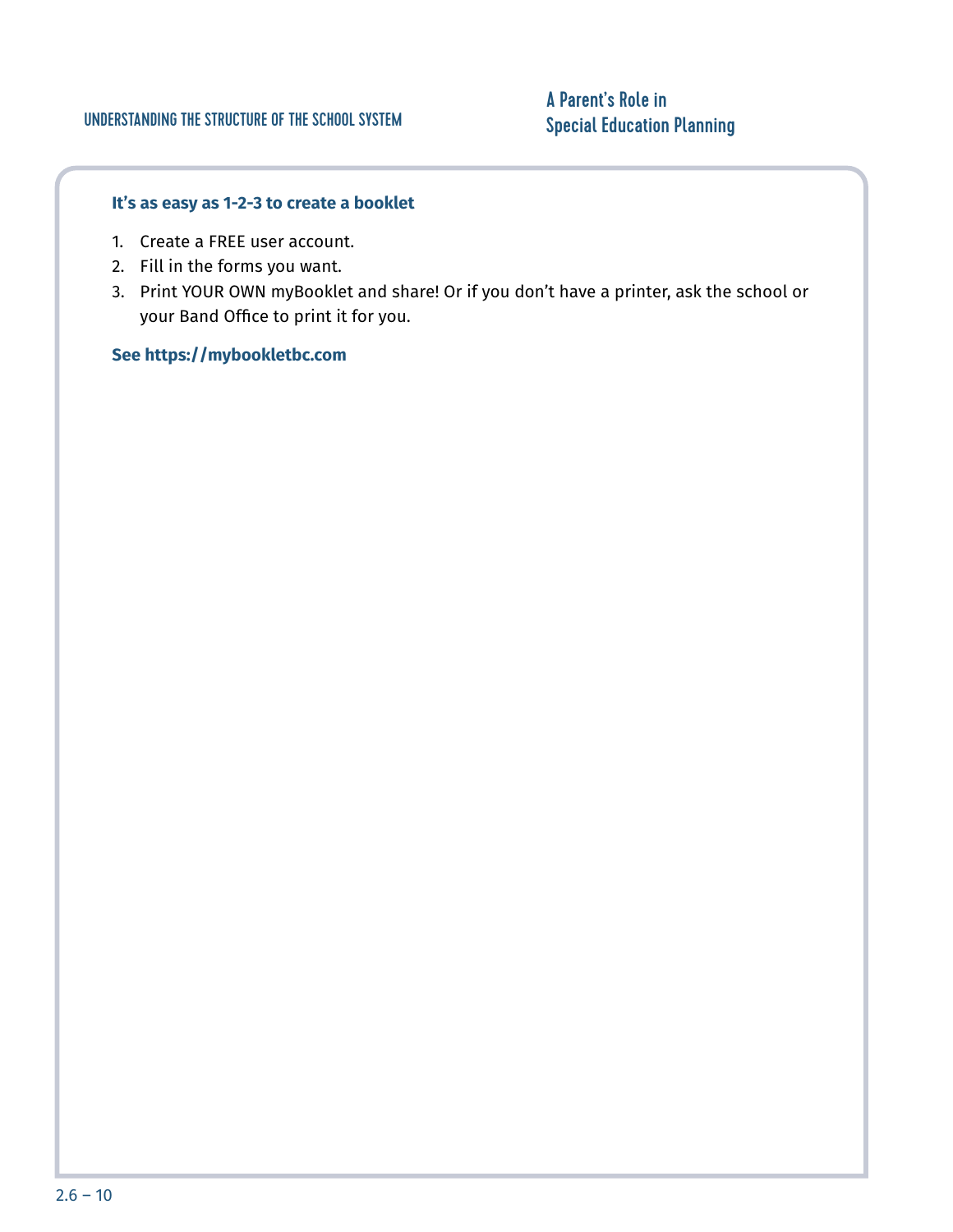

# Helping All Students Build Connections

- $\blacktriangleright$  When students experience positive social interactions and acceptance from their peers, they show improvements in social skills and self-esteem, transition and communications skills, and language and intellectual development.
- $\triangleright$  Children and young people who do not have exceptionalities often report that being with students who have disabilities improves their self-concept, social awareness, and acceptance of differences.
- $\blacktriangleright$  Helping children develop healthy friendships is one of the most important goals that most parents have for their children.

#### But for some children making friends isn't always easy. It is a skill that everyone can improve with learning opportunities and practice.

For children who have them, Individual Education Plans (IEPs) often include social and friendship related goals and strategies.

You can help with this important part of your child's health and wellness by working with your school on the following strategies.

# Develop a Friendship Mindset

- $\blacktriangleright$  Be aware of the quantity and quality of your child's social opportunities ... in the classroom, in school-wide activities, and in before and after school programs. Are the opportunities enough? Can more be done?
- $\blacktriangleright$  Talk with your child's teacher about how your child interacts with other students. Ask questions and work together to make sure your child feels comfortable and included.
- $\triangleright$  Ask about whether your child is being encouraged to do the same things other students are doing in school and in the community. If not, why? What can be done to help them be included as much as possible?
- $\blacktriangleright$  If your child has one, talk with the school team that helps your child about appropriate social goals to include in the IEP.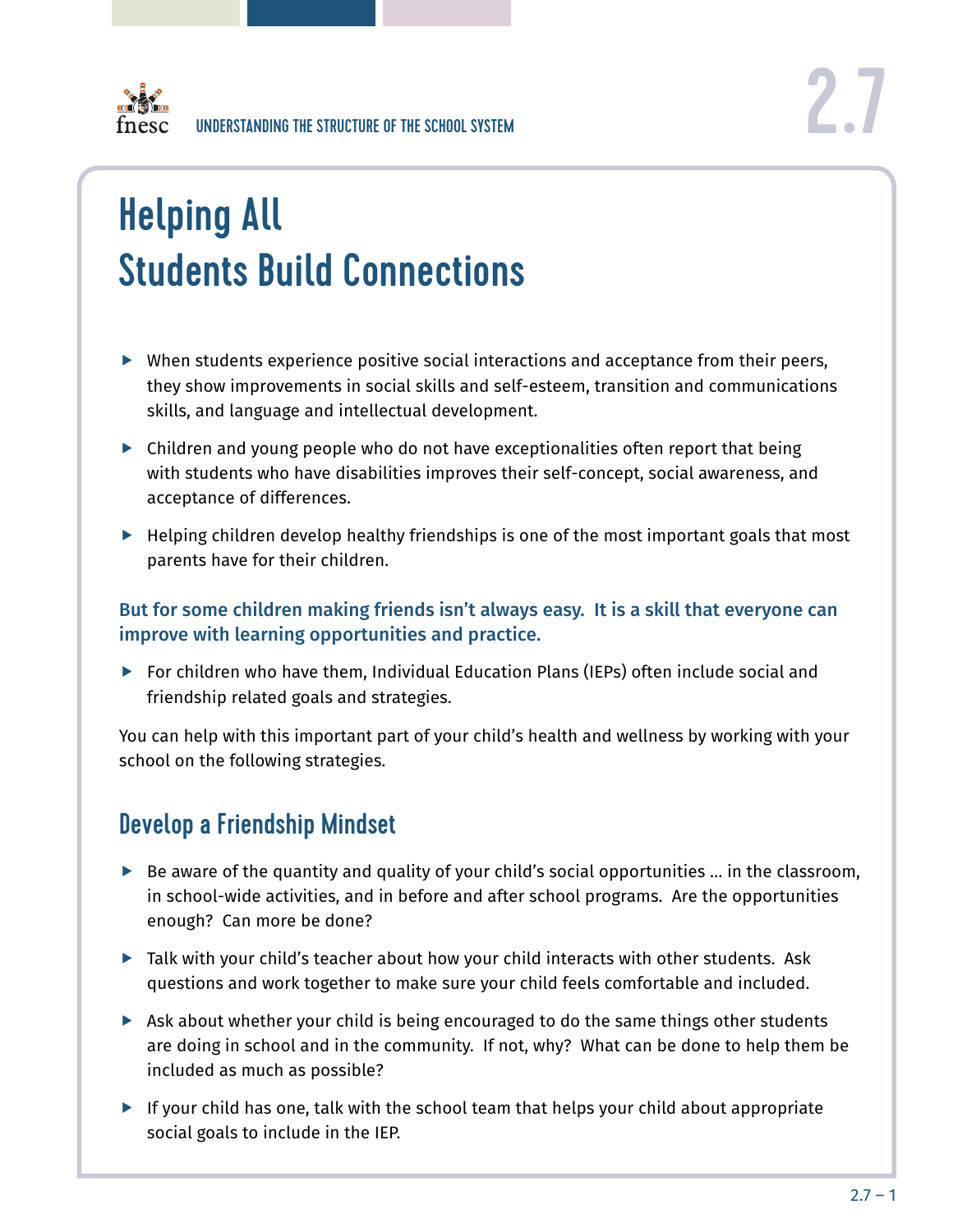- $\blacktriangleright$  Understand the importance of your child interacting with peers, not just spending time with adults, such as teachers and other school support staff. Work together with the school to make sure your child has opportunities to be independent and spend time with other students whenever possible.
- $\blacktriangleright$  Talk to your child about how people are and are not alike. Emphasize that differences are not bad. Diversity is a strength.
- $\blacktriangleright$  Talk with your child about how to interpret other students' behaviours. Help them understand body language and other ways people communicate that may not be obvious. Some students find it difficult to read non-verbal cues.
- $\blacktriangleright$  Prepare your child for social interactions by practicing together what they can say to other students.
- $\blacktriangleright$  Build your child's confidence by talking about their strengths. Reassure them that everyone finds it difficult to make friends sometimes, but we all get better at this when we try and practice.
- $\blacktriangleright$  Believe your child can not only develop friendships, but would make a wonderful friend and make sure school staff demonstrate the same attitude!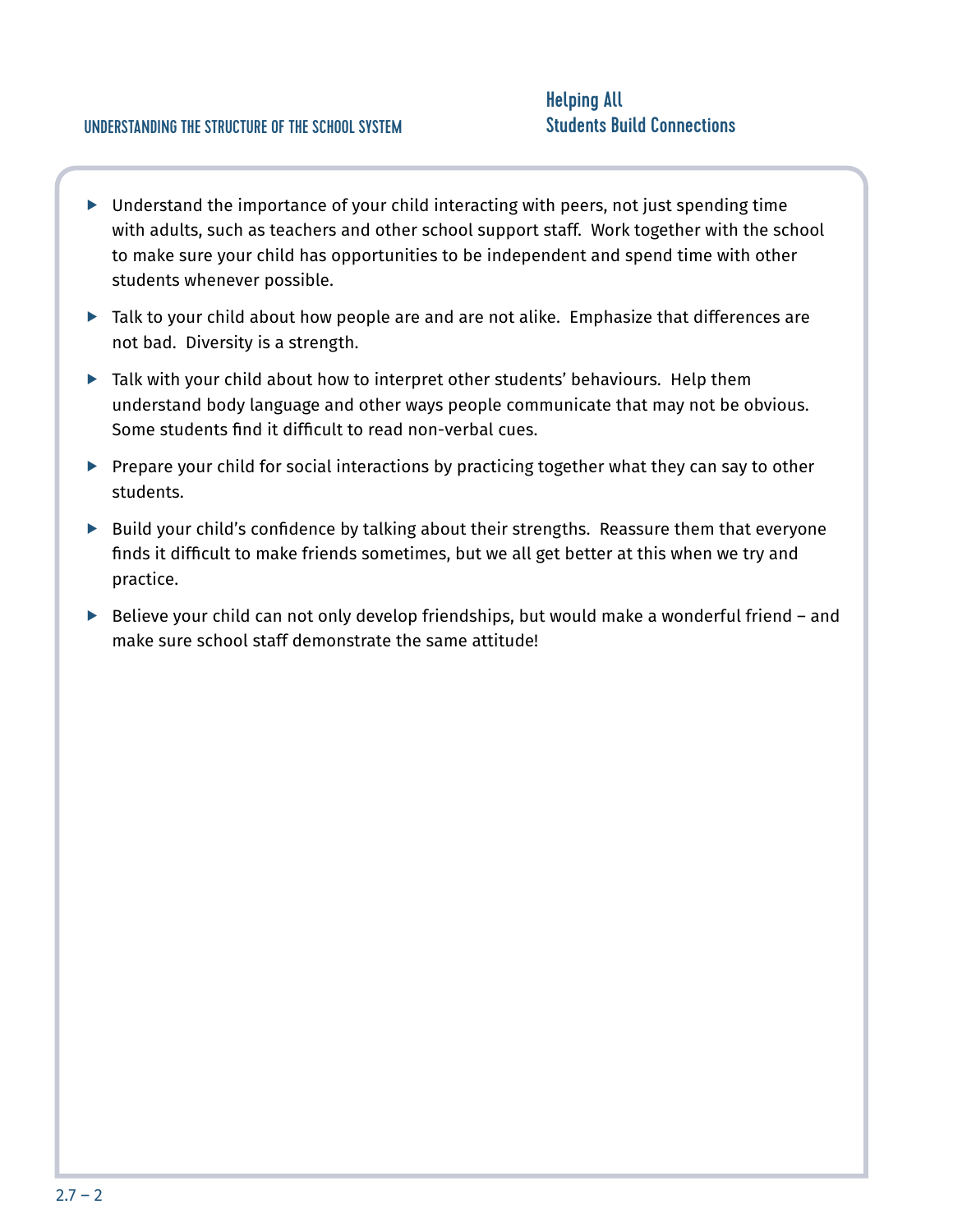

# What To Do If You Have Concerns About Your Child's Education

It is very valuable for parents and teachers to get to know each other early in the school year. Clear communications and positive relationships can often prevent misunderstandings from arising.

It is important to know that there is a process to resolve concerns with the school.

If problems do arise, some general suggestions include the following.

- $\blacktriangleright$  Begin by talking with your child so you fully understand their experience and what has made you feel concerned.
- $\blacktriangleright$  Try to think about all points of view. Keep an open mind and try to calmly determine what happened.
- $\blacktriangleright$  Decide if your child can handle the issue on their own or if your support is needed. Step in when you think it is necessary to do so.
- $\blacktriangleright$  If you decide that you should act on a concern, remember to keep a record of the phone calls you make, letters or emails you send, and meetings that take place.

It is important to know that there is a process to resolve concerns with the school. In some cases, if you skip a step in the process, you may be asked to begin again by reaching out to someone else.

- Most concerns are best dealt with at the school level. You should always start there.
- $\triangleright$  The teacher is usually the first person you should approach with a concern. Remember, teachers are ultimately responsible for the education of every student in their classroom.
- $\blacktriangleright$  If for some reason you can't reach the teacher or you can't resolve the issue together, then you can approach the school principal.
- $\blacktriangleright$  If you don't get an adequate response at the school level, other options are available, as described on the following pages.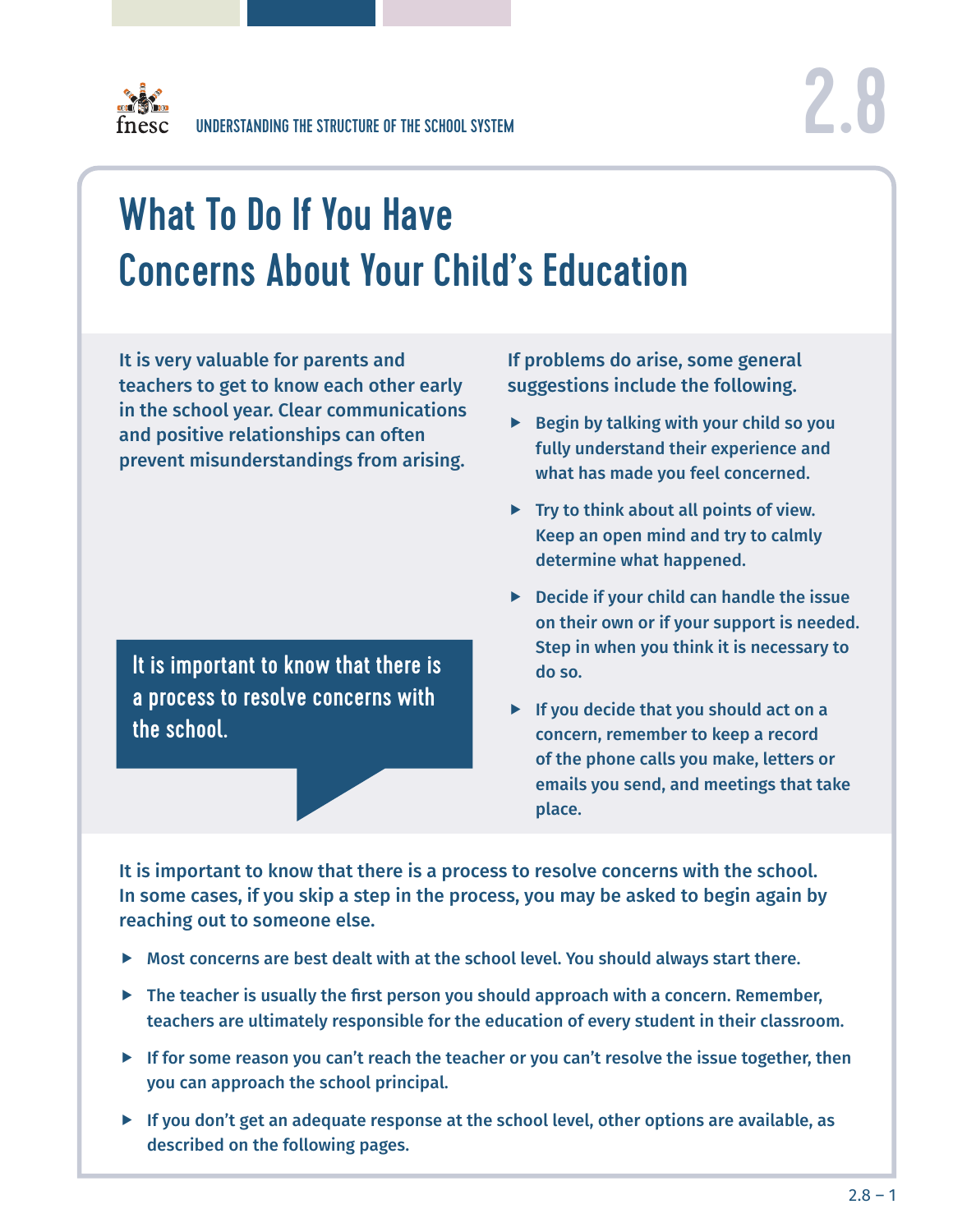# NO MATTER WHERE YOUR CHILD ATTENDS SCHOOL …

#### STEP ONE: Meet With Your Child's Teacher

- $\triangleright$  You can send the teacher your concern in writing, or you can reach out by phone or in-person.
- $\blacktriangleright$  If you need to meet, set up a meeting time that is convenient for you both.
- $\blacktriangleright$  If it will make you feel more comfortable, bring someone with you as a supporter.
- $\blacktriangleright$  When you meet, outline your concerns clearly.
- $\blacktriangleright$  Listen carefully to what the teacher says. Take notes and write down your questions and the answers you receive.
- $\triangleright$  After the meeting, consider whether you are satisfied. Do you feel you made progress? Is another meeting necessary? Will it help to talk to the same person, or should you talk to someone else?
- $\blacktriangleright$  If you do not feel that meeting with the teacher resolved the matter, let the teacher know how you feel. Perhaps suggest that you both meet with the principal to discuss your concerns. Let the teacher know that you appreciate their time, but you feel you need to take the matter to the principal.

#### STEP TWO: Meet With the School Principal

- $\blacktriangleright$  If it will help you feel more comfortable, ask a support person to attend the meeting with you.
- $\blacktriangleright$  State your concerns clearly and describe the steps you have already taken.
- $\triangleright$  State what you would like to happen next. What do you expect? What would resolve your concern?
- $\blacktriangleright$  Listen carefully and take notes.
- $\blacktriangleright$  At the end of the meeting, restate what you think will happen next. Make sure you agree about any follow-up to take place.
- $\triangleright$  Send a letter or email to confirm what you think is going to be done.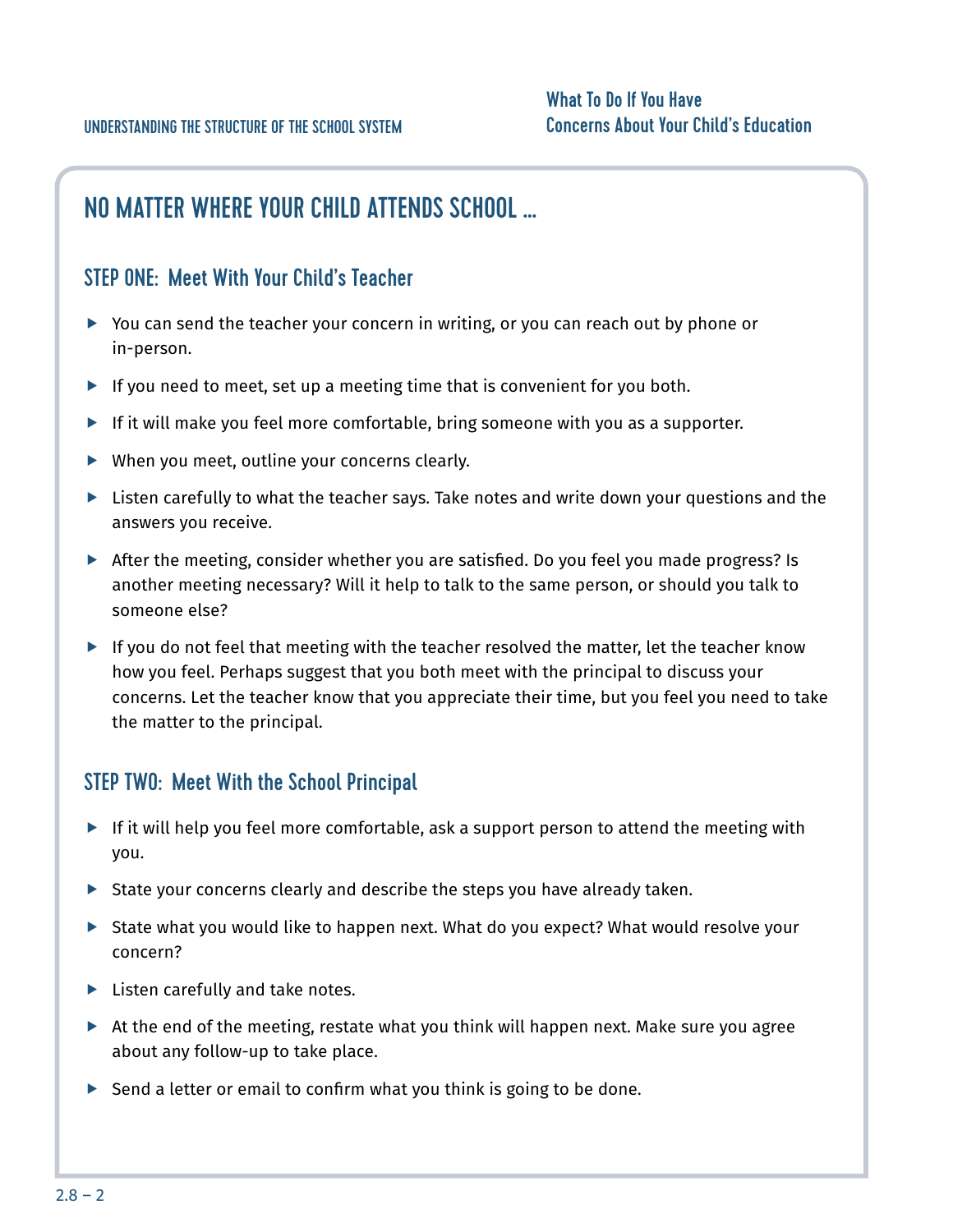

#### If meeting with the teacher and principal does not resolve your concerns, the next steps depend on what type of school your child attends.

# IF YOUR CHILD ATTENDS A FIRST NATION SCHOOL …

#### STEP THREE: Go To the School Governing Authority

 $\triangleright$  Contact the School Governing Authority and follow the procedures established by your community to resolve disputes about school matters.

# IF YOUR CHILD ATTENDS A PRIVATE OR INDEPENDENT SCHOOL …

#### STEP THREE: Go To the Independent School Board

- $\blacktriangleright$  Involve your community's Education Director / Education Coordinator or other support person, if it will help.
- $\triangleright$  Contact the Independent School Board. Ask for and follow the Board's policies and procedures to resolve disputes.

# IF YOUR CHILD ATTENDS A PUBLIC SCHOOL …

#### STEP THREE: Talk To School District Representatives

- $\blacktriangleright$  At the school district level, there are a variety of people who you can contact, including the Superintendent, a First Nation District Principal, a Director of Instruction, or a representative of the First Nations Education Council for the district.
- $\blacktriangleright$  Each school district is required to have a code of conduct and an appeal process for decisions or non-decisions that significantly affect the education, health, or safety of a student. Parents have a right to ask about the school district's appeal process. The process is different for each school district; it usually involves submitting an appeal in writing, meeting with a representative of the school district, a review by the Board, and formal communication of the appeal results.
- $\blacktriangleright$  Many district appeal policies require that people try to resolve concerns at the school level before making an appeal to a School Board. That is why starting with the teacher and principal is best.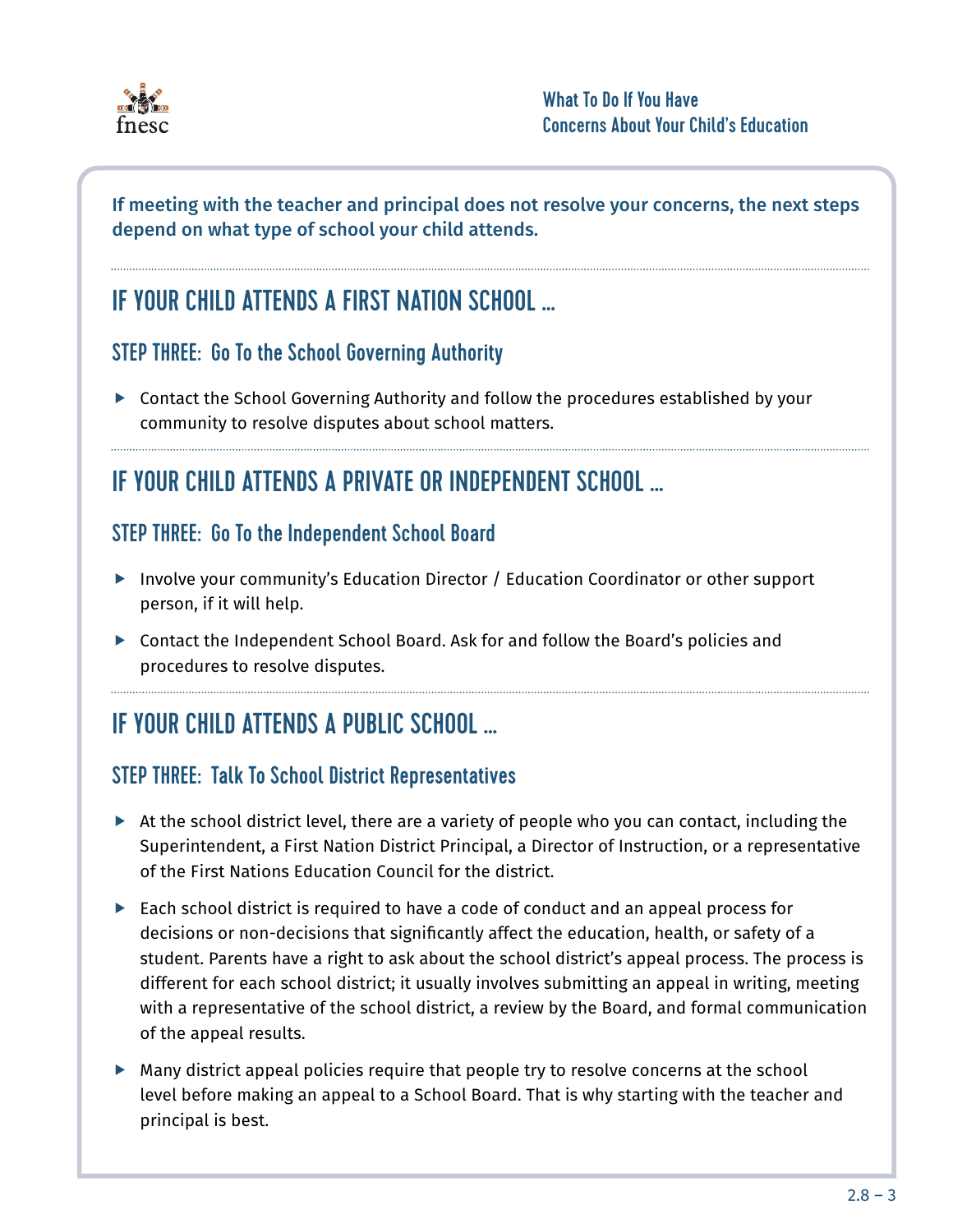- $\triangleright$  You can have support people communicate with the school district with you, such as a close friend, or possibly a representative of your First Nation.
- $\blacktriangleright$  Follow the same suggestions listed for meeting with the principal.

If you are still not satisfied after meeting with the School Board …

#### STEP FOUR: Superintendent Of Appeals

- $\blacktriangleright$  If your child attends a public school, you can appeal to a BC Superintendent of Appeals, as long as the matter relates to:
	- Expulsion from an educational program
	- Suspension from an educational program
	- y Suspension from an educational program where no other educational program is made available
	- Distributed learning required as part of a disciplinary matter
	- A decision not to provide a student with an Individual Education Plan (IEP)
	- Consultation about placement of a student with special needs and the provision of an IEP
	- Bullying behaviours, including intimidation, harassment or threats of violence by a student against another student
	- Exclusion due to a medical condition that endangers others

#### You cannot make an appeal to a Superintendent of Appeals until you have completed an appeal to your School Board.

If you want to proceed with this appeal, you need to submit a Notice of Appeal form and a copy of the School Board's appeal decision. See more information at:

[https://www2.gov.bc.ca/gov/content/education-training/k-12/support/](https://www2.gov.bc.ca/gov/content/education-training/k-12/support/student-disputes-and-appeals ) [student-disputes-and-appeals](https://www2.gov.bc.ca/gov/content/education-training/k-12/support/student-disputes-and-appeals )

If you need to pursue a concern further …

#### STEP FIVE: Office Of the BC Ombudsperson

If the appeal process is not satisfactory, the Office of the BC Ombudsperson can investigate complaints about public schools and all 60 school districts in BC regarding decisions made and services provided to students.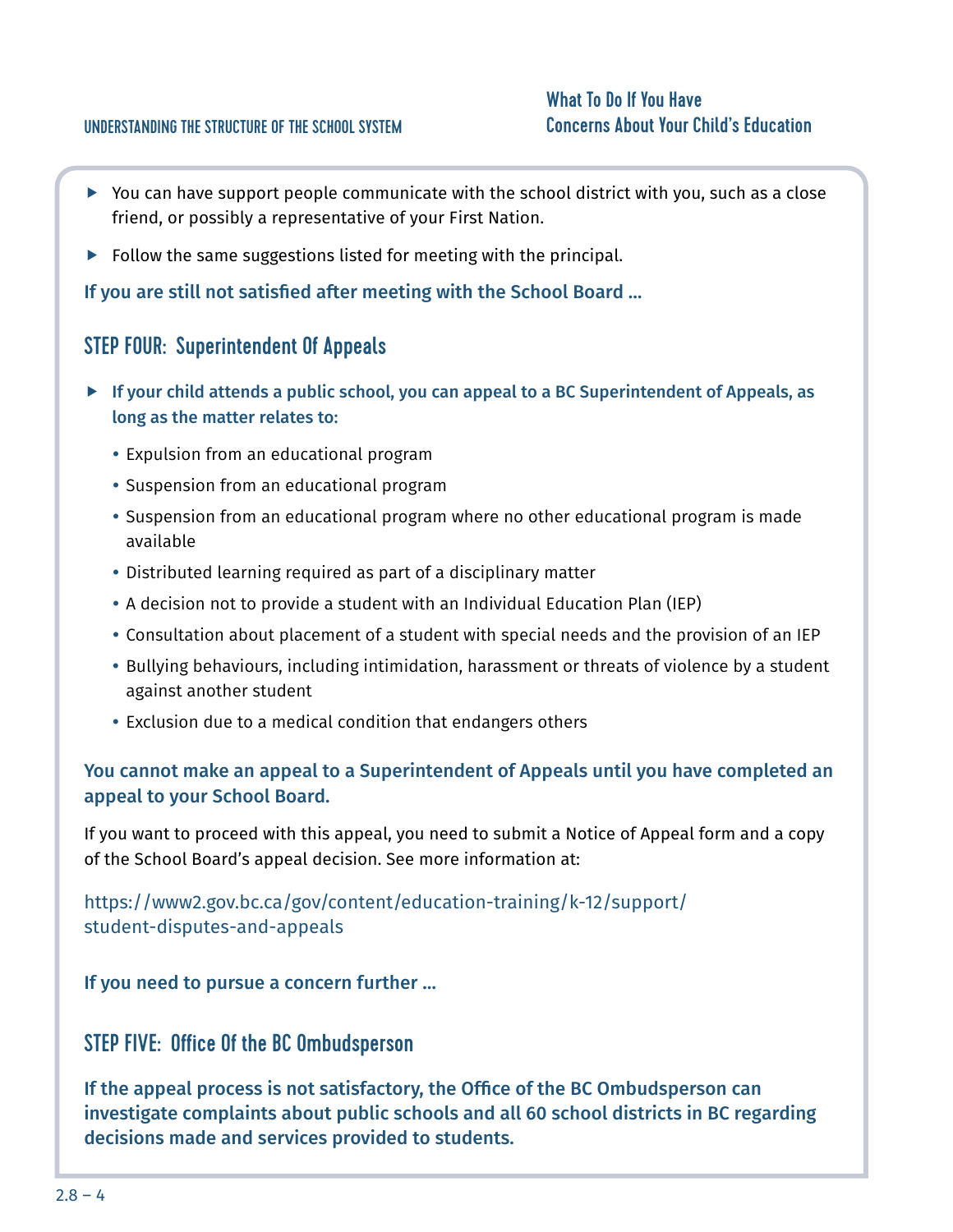

*"Have a complaint and feel like no one is listening? Don't like the way you've been treated by a public organization? Having problems getting services you need? We listen. We investigate. We help find solutions."* [www.bcombudsperson.ca](http://www.bcombudsperson.ca)

- $\blacktriangleright$  The BC Ombudsperson Office is specifically committed to advancing and supporting reconciliation and ensuring all Indigenous peoples across BC are treated fairly.
- $\blacktriangleright$  The Ombudsperson Office cannot make a binding decision, but it can make recommendations and will try to help resolve issues.
- $\blacktriangleright$  The Ombudsperson Office website has a number of tools to help you access assistance. See **[www.bcombudsperson.ca](http://www.bcombudsperson.ca)**

#### If you need to pursue a concern further …

#### STEP SIX: BC Human Rights Tribunal

If a School Board makes a decision that you believe discriminates against your child on the basis of Indigenous identity, ancestry, race, disability, or other grounds, you can file a complaint with the BC Human Rights Tribunal. The Tribunal is responsible for accepting, screening, mediating and adjudicating human rights complaints. The Tribunal offers the parties an opportunity to try to resolve a complaint through mediation. If that process does not resolve the complaint, the Tribunal holds a hearing.

- $\triangleright$  To make a complaint, you begin by submitting a form. On that form, you can self-identify as Indigenous and ask the Tribunal to contact you. Then the Tribunal will call to:
	- explain the process and options for proceeding
	- talk about including Indigenous protocols in the process
	- talk about Indigenous ways to deal with the complaint
- $\blacktriangleright$  The Tribunal has mediators who can help the parties agree about how to solve a complaint. Mediation is voluntary. An Indigenous person can tell the Tribunal that they want:
	- a traditional ceremony before or after the mediation, such as a smudge, prayer, or song
	- an Indigenous mediator
	- an Indigenous dispute resolution approach

More information about supports available through the BC Human Rights Tribunal can be found at **www.bchrt.bc.ca**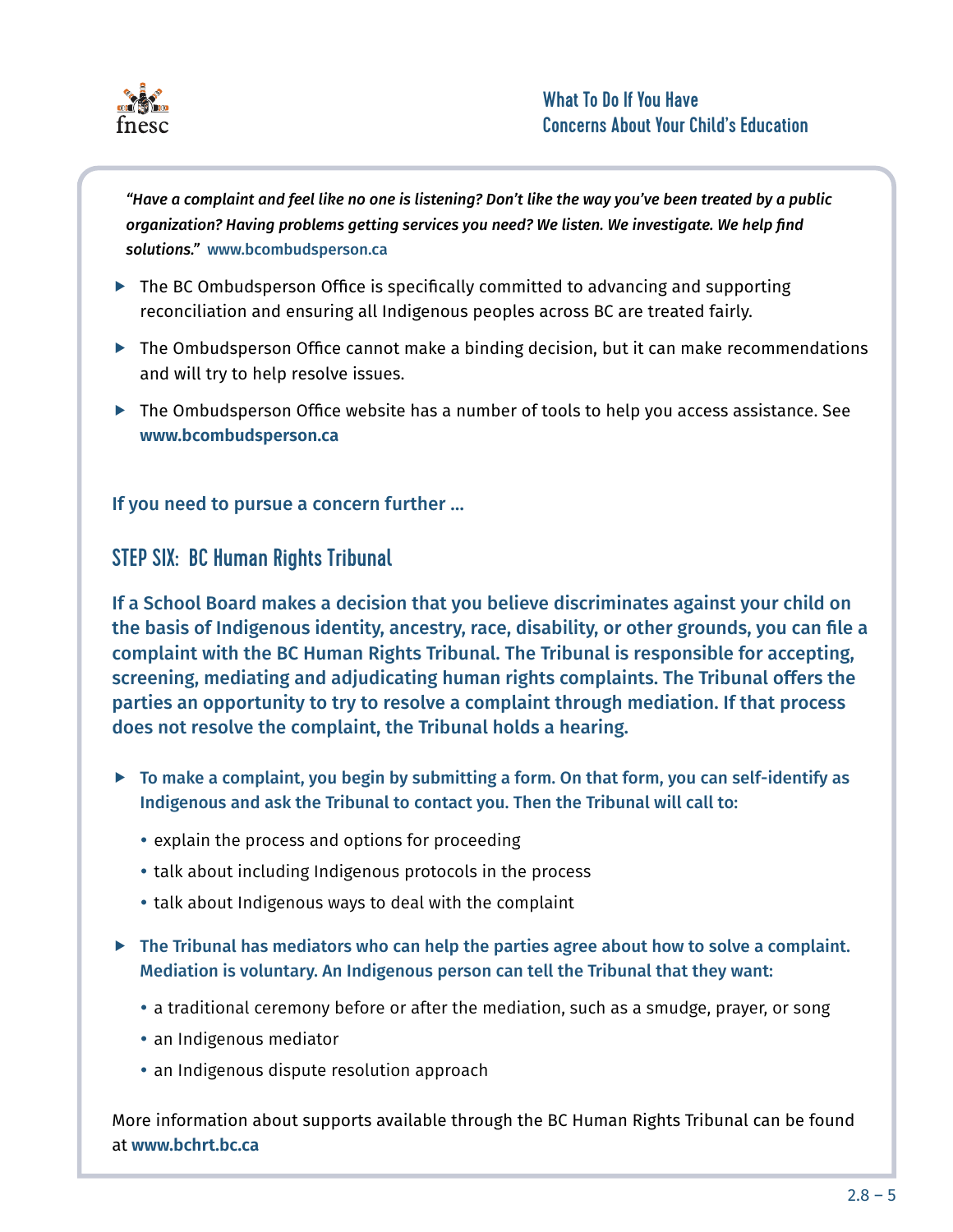# FOR ALL TYPES OF SCHOOLS

# BC Ministry of Education Teacher Regulation Branch

If you have a concern about the conduct or competence of a teacher who has been certified by the BC Ministry of Education, you can make a written complaint to the Commissioner for Teacher Regulation.

The Commissioner for Teacher Regulation is responsible for overseeing how BC certified teachers behave and how well they do their jobs. The Commissioner does not have a role for other school staff.

Before submitting a complaint to the Commissioner, you should discuss your concerns with the teacher or principal. If relevant, you should also contact the School Governing Authority or School Board.

If your concerns about an educator are not adequately addressed at those levels, you can contact the Commissioner for Teacher Regulation and ask for assistance.

More information about reaching the Teacher Regulation Branch is available at: **https:// www2.gov.bc.ca/assets/gov/education/kindergarten-to-grade-12/teach/teacher-regulation/ standards-for-educators/complaint\_faq\_tools.pdf**

All BC certified teachers are expected to uphold the following professional standards. (See https://www2.gov.bc.ca/assets/gov/education/kindergarten-to-grade-12/teach/teacher**regulation/standards-for-educators/edu\_standards.pdf for more detail about the standards**).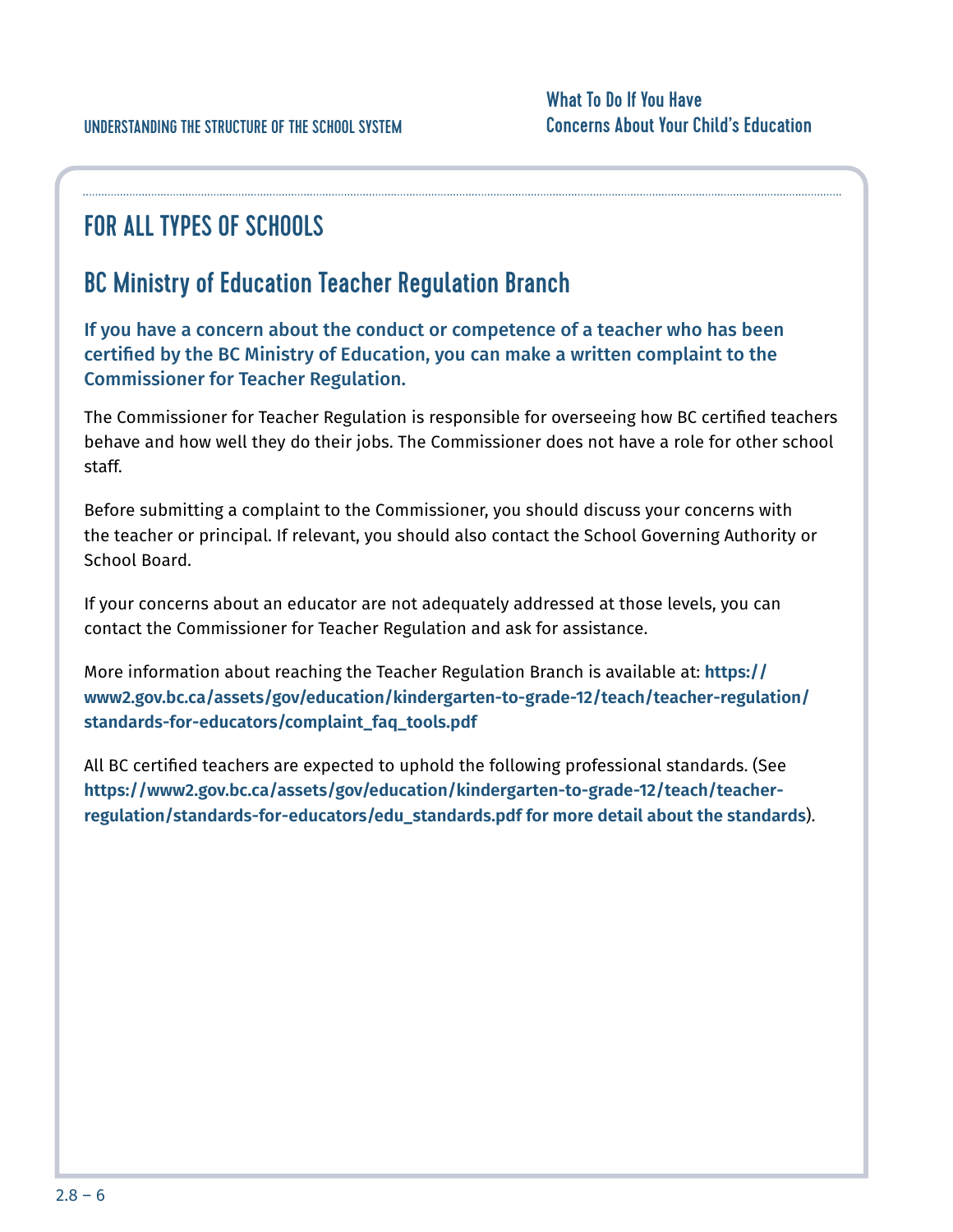

. . . . . . . . . . . . . . .

# Professional Standards for BC Educators effective June 19, 2019

All BC Certified teachers are expected to abide by the following standards. If you have a concern about a teacher's conduct or behaviour, you can contact the BC Teacher Regulation Branch to make a complaint.

- 1. Educators value the success of all students. Educators care for students and act in their best interests.
- 2. Educators act ethically and maintain the integrity, credibility and reputation of the profession.
- 3. Educators understand and apply knowledge of student growth and development.
- 4. Educators value the involvement and support of parents, guardians, families and communities in schools.
- 5. Educators implement effective planning, instruction, assessment and reporting practices to create respectful, inclusive environments for student learning and development.
- 6. Educators demonstrate a broad knowledge base and an understanding of areas they teach.
- 7. Educators engage in professional learning.
- 8. Educators contribute to the profession.
- 9. Educators respect and value the history of First Nations, Inuit and Métis in Canada and the impact of the past on the present and the future. Educators contribute towards truth, reconciliation and healing. Educators foster a deeper understanding of ways of knowing and being, histories, and culture of First Nations, Inuit, and Métis.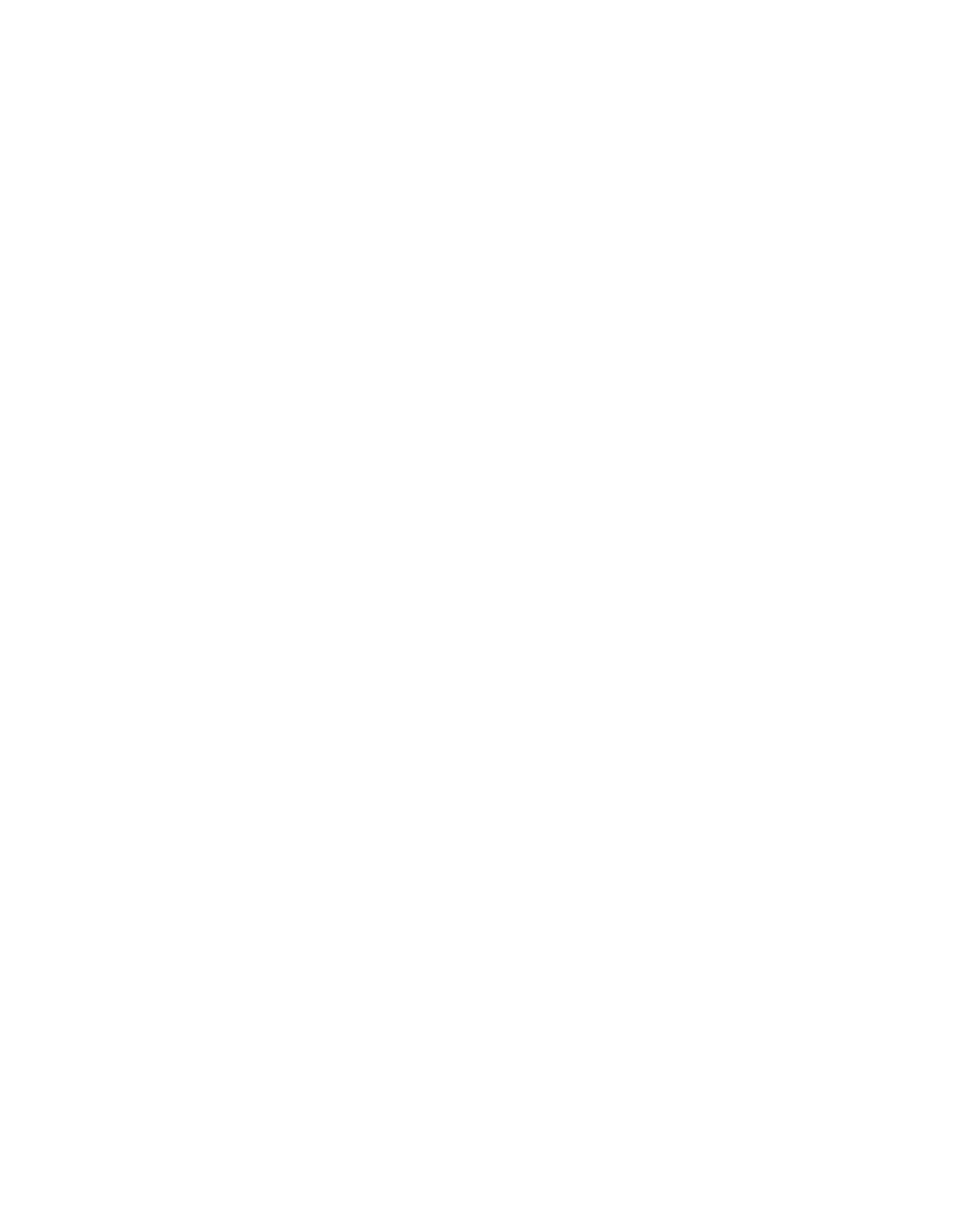

# What to Know About Choosing Courses

FNESC and FNSA have created Career Journeys First Nations Career Role Model Resource Guides to raise awareness about career possibilities, and to show examples of how to navigate education and training pathways to those careers. See http://www.fnesc.ca/ careerjourneys-2/ for more information.

The courses your child takes in school are very important. Your child's choice of courses will impact their future options after high school – including their access to a range of jobs, training programs, and post-secondary opportunities.

Parents have the right to know what courses their children are taking and if those courses are going to be changed for any reason.

# Remember:

- $\blacktriangleright$  The courses children take in early grades affect which courses they are able to take later. When your children are still young, ask school staff if they are on track to take the right senior level courses.
- $\blacktriangleright$  Your support at the high school level remains invaluable. Teens continue to need help from their parents as they navigate school and prepare for their next steps after graduation.
- $\triangleright$  Students must take specific courses in grades 10, 11, and 12 in order to receive the BC Certificate of Graduation, usually called the "Dogwood Diploma".
- $\triangleright$  A Dogwood Diploma is the high school graduation certificate students receive if they complete all of the provincial graduation requirements. The Dogwood should be the goal for almost all students.
- $\blacktriangleright$  Parents should regularly check whether their children are taking courses that will lead to the Dogwood Diploma.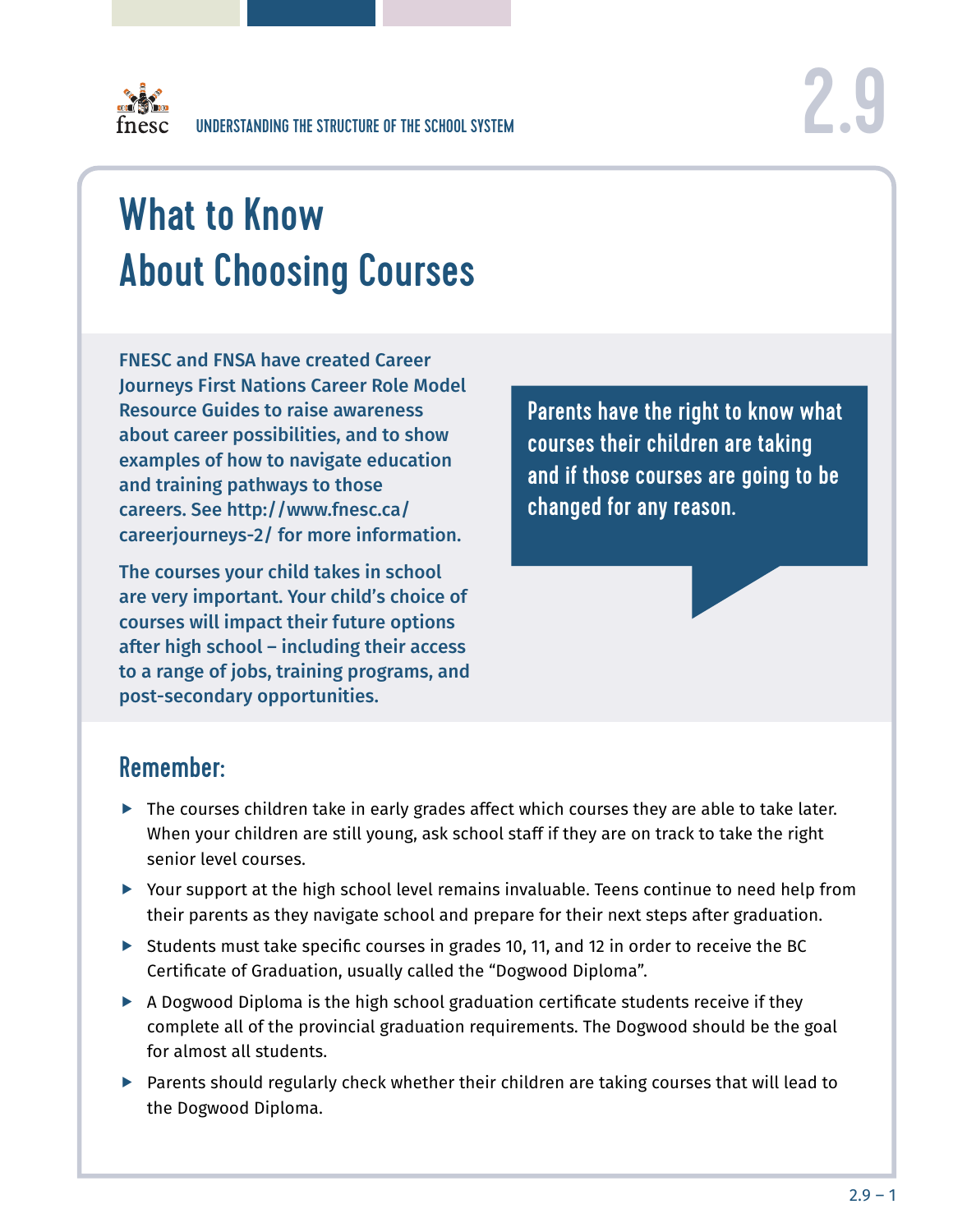If students are not taking the required courses, they may receive the British Columbia School Completion Certificate (Evergreen Certificate) instead of the Dogwood Diploma. The Evergreen is intended to celebrate success in learning but it is not recognized as a certificate of graduation.

The Evergreen is intended for students who have very serious special learning needs. It is not meant for the majority of students. *Many post-secondary programs will not accept students who finish grade 12 with a School Completion Certificate*.

Some students who do not meet the requirements of a Dogwood Diploma may receive an Adult Dogwood. The Adult Dogwood may not provide students the same opportunities for postsecondary. The Adult Dogwood is meant for adult learners (18 years of age and older) who want to complete high school with a diploma. *The Adult Dogwood is not meant for school-age students.* 

- $\blacktriangleright$  If your child is on a path for the Evergreen or Adult Dogwood Diploma, ask questions.
	- Who made the decision and why? Why is your child not on a path to the Dogwood Diploma?
	- y Your agreement is needed about any decisions that will impact your child's future choices.

 $\blacktriangleright$  It is also important to know if your child is on a modified program. An adapted or modified program may be appropriate for some students who have very serious special needs, but it is not necessary for the majority of students.

- If your child is going to be placed on a modified program, find out why.
- Ask questions. Make sure you have a full explanation about the reasons for the decision before you agree.
- Students on a modified program will graduate with the School Completion Certificate, not the Dogwood. This will affect their future opportunities.

# And remember …

- $\blacktriangleright$  Just because your child meets all of the course requirements to earn a Dogwood Diploma doesn't necessarily mean that they will meet requirements for post-secondary.
	- For example, Workplace Math 11 meets the math requirement for graduating with a Dogwood Diploma. However, it does not meet the entrance requirements of most postsecondary institutions or specific post-secondary programs.
- $\blacktriangleright$  If you have questions about the courses your child is taking, talk to the school counsellor or the teacher.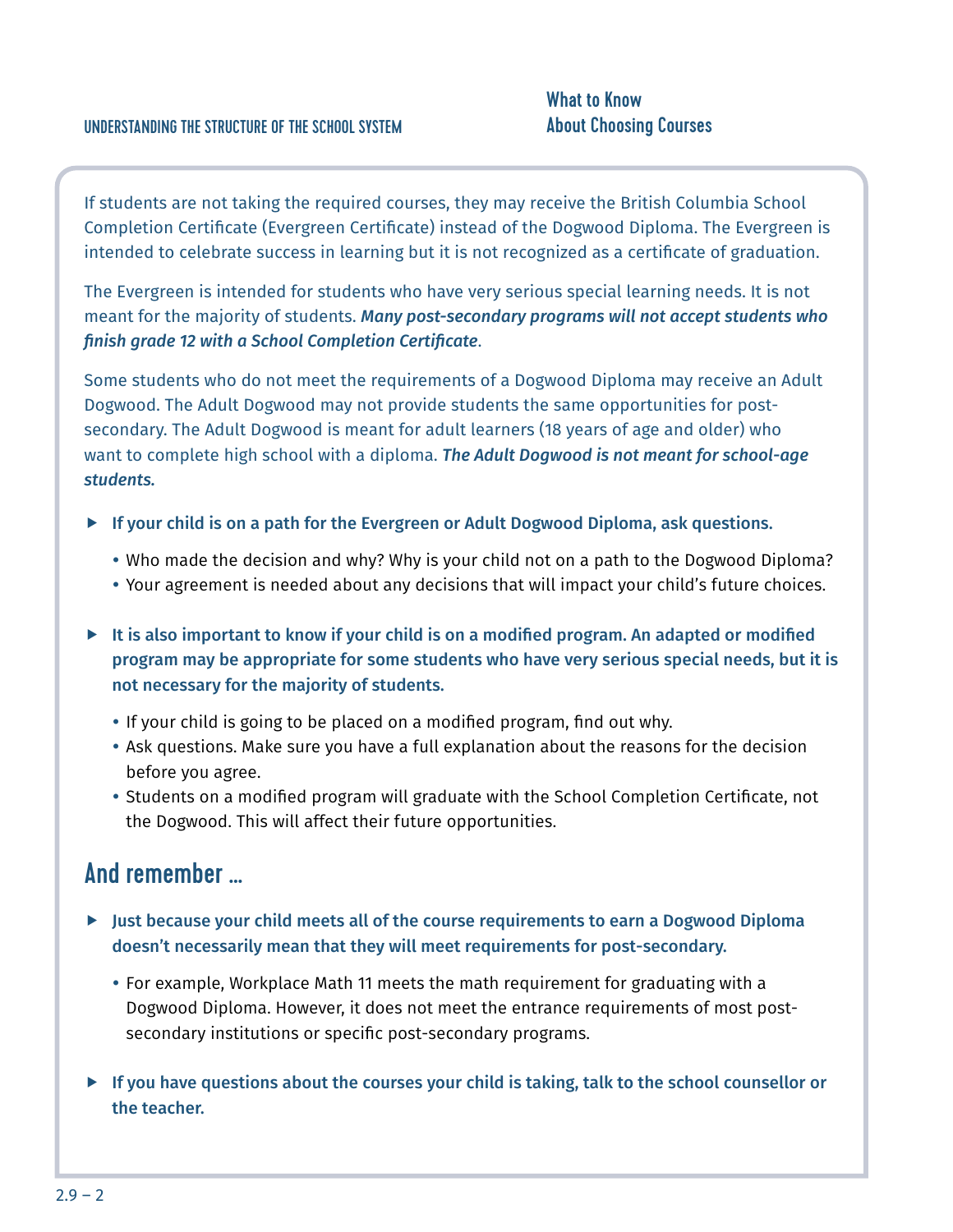

- $\triangleright$  Graduation requirements can change over time. Keep asking if your child is on track to graduate with the Dogwood Diploma and whether they are taking courses that will lead them to the post-secondary or training opportunities that are right for them.
- $\triangleright$  See the Dogwood Diploma at a glance on the Ministry of Education web site: https://www2. gov.bc.ca/gov/content/education-training/k-12/support/graduation#dogwood

# A PARENT'S ROLE IN CAREER PLANNING

#### You may also want to talk to a counsellor or teacher for help with career planning.

- $\blacktriangleright$  Many jobs require specific post-secondary education programs or training.
- $\triangleright$  Often, specific courses are needed to access post-secondary and training programs.
- $\blacktriangleright$  It is important that students find out early what courses they will need to achieve their goals. They also should know what grades they will need in high school courses to get accepted into the post-secondary or training programs that interest them.
- ▶ Math 12 and English First Peoples 12 or English 12 are required for most post-secondary options. Students should work toward those courses to allow them a range of choices later.

#### FNESC and the FNSA have published a document to help with career planning ideas.

**Fig. 2** The Career Journeys First Nations Career Role Model Resource Guides are designed to raise awareness about career possibilities, and to show examples of how to navigate education and training pathways to those careers.

The materials are intended for intermediate and secondary grade levels. They include video interviews, a teacher resource book, a parent and student guide, and classroom posters.

See **http://www.fnesc.ca/careerjourneys-2/ for more information**.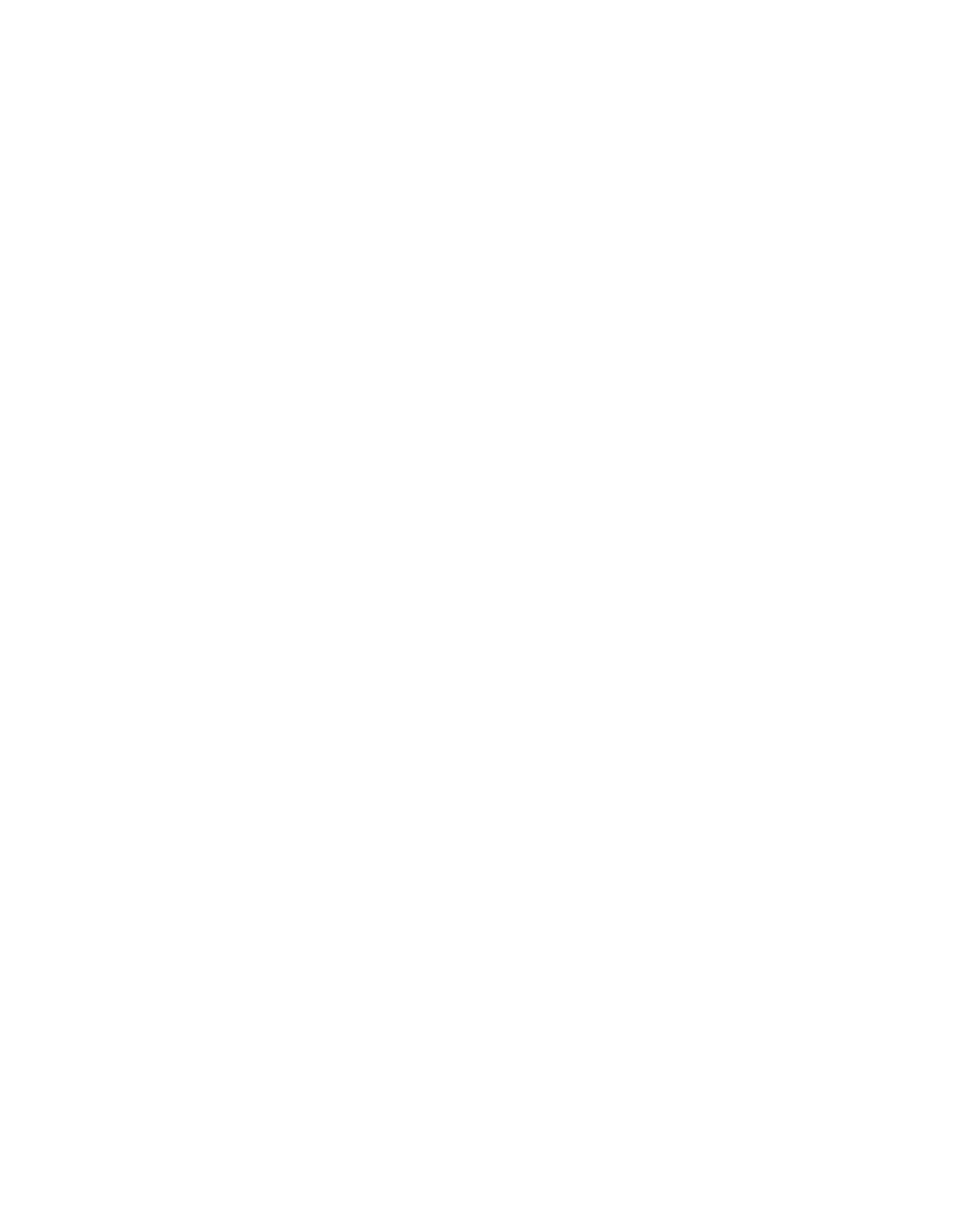# 3.0

Thinking about how to create healthy and supportive learning environments at home

| 3.1 The Importance of Regular School Attendance                   |
|-------------------------------------------------------------------|
| 3.2 The Link Between Sleep and Success in School                  |
| 3.3 Eating Together Can Help With School Success                  |
| 3.4 Routines Can Help Kids Get to School on Time                  |
| 3.5 The Benefits of Extra-Curricular Activities                   |
| 3.6 Tips for Creating a Family Technology Use Plan                |
| 3.7 Keeping Up With Technology Use                                |
| 3.8 What To Know About Vaping                                     |
| 3.9 How to Talk to Your Children About Drug and Alcohol Awareness |
| 3.10 Helping Children Deal With Traumatic News or Events          |
| 3.11 Talking With Children and Teens About Body Image             |
| 3.12 Addressing Concerns About Violence and Gangs                 |
|                                                                   |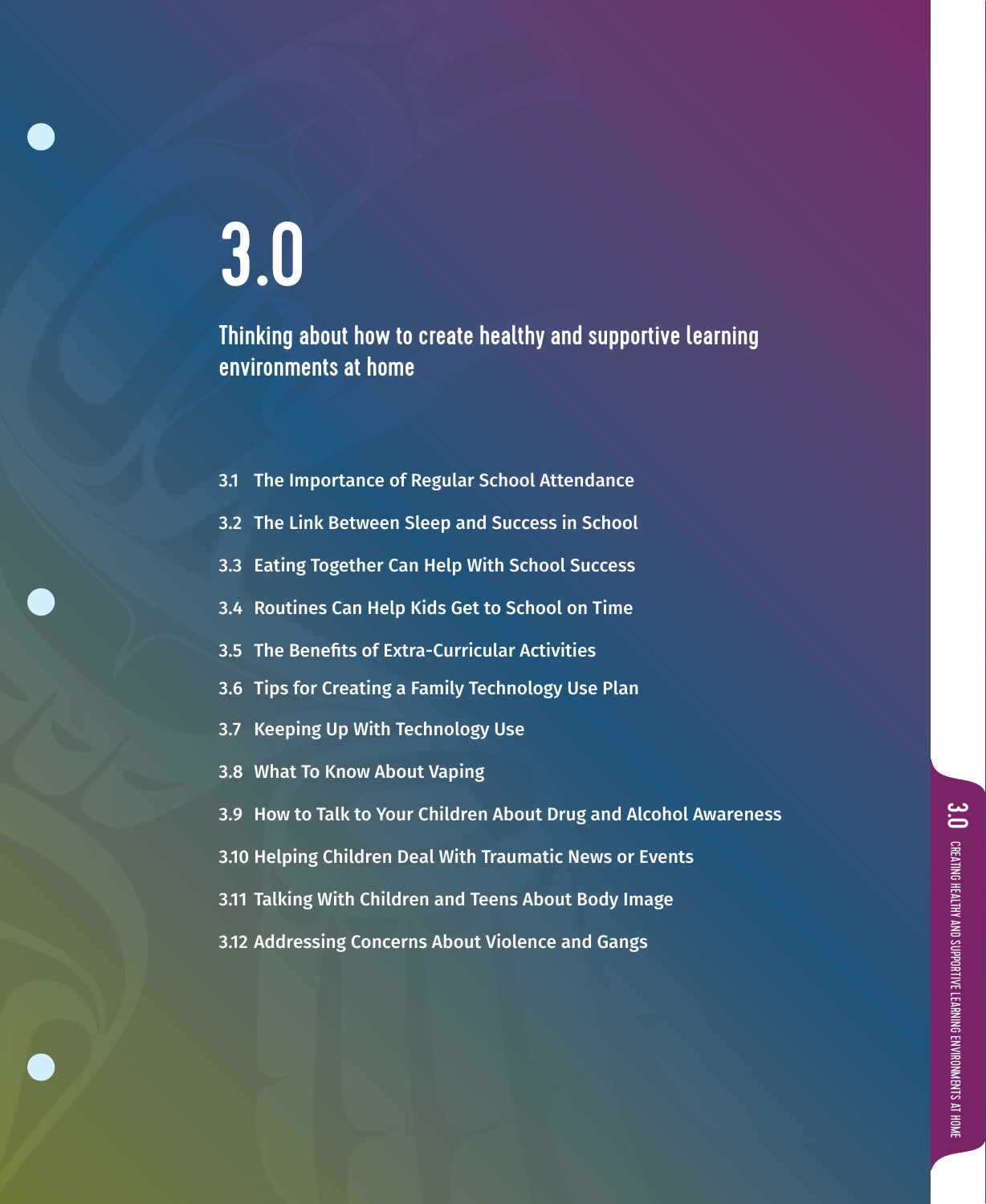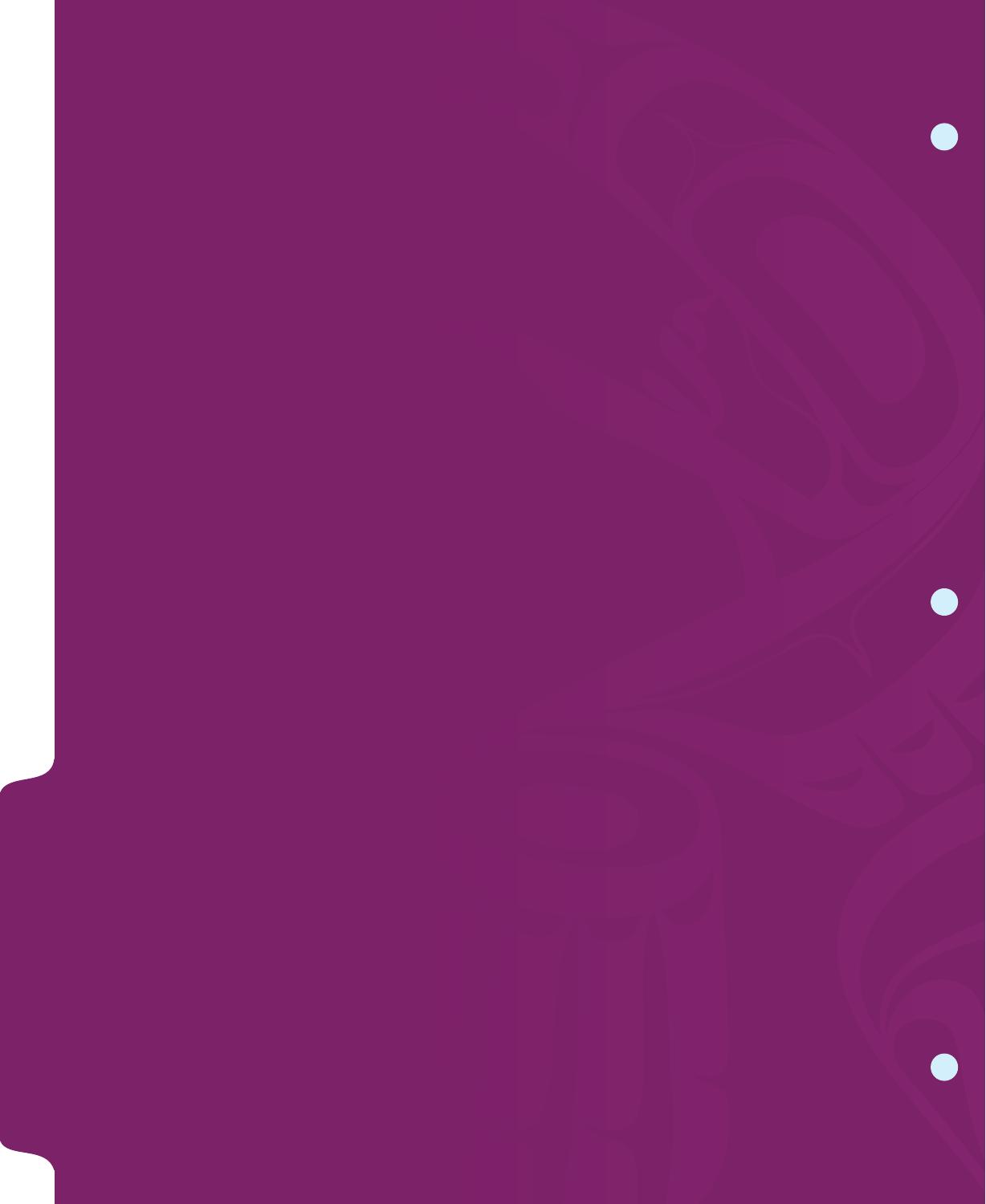

# The Importance of Regular School Attendance

- $\blacktriangleright$  Attending school regularly helps children feel better about school – and themselves.
- $\triangleright$  You can help your children start building this habit early so they learn that going to school on time, every day is important.

Good attendance will help your children do well in school, in postsecondary, and later at work.

# Did you know?…

- $\blacktriangleright$  By encouraging good attendance, you will make an important difference to the education of your children. Regular attendance and arriving at school on time is key to educational success.
- $\triangleright$  Challenges to daily attendance are unavoidable; illness and pressing issues arise, of course. But try not to let absences add up! Studies show that students who miss 18 or more school days each year usually suffer academically!
- $\blacktriangleright$  It doesn't matter if absences are excused or unexcused. Being late and leaving school early also matter. They all mean lost time in the classroom, and that means a lost opportunity to learn.
- $\blacktriangleright$  Attendance matters as early as kindergarten! Studies show that students who miss too many days in Kindergarten and Grade 1 are more likely to struggle with reading by third grade.
- $\triangleright$  Students with good attendance are more likely to graduate from high school.
- $\triangleright$  Students who have good attendance are less likely to be involved in behaviours that will get them in trouble. Studies show that students who attend school regularly are less likely to break the law and go to jail later in life.
- $\blacktriangleright$  Children and teens are safer in school than out on the street.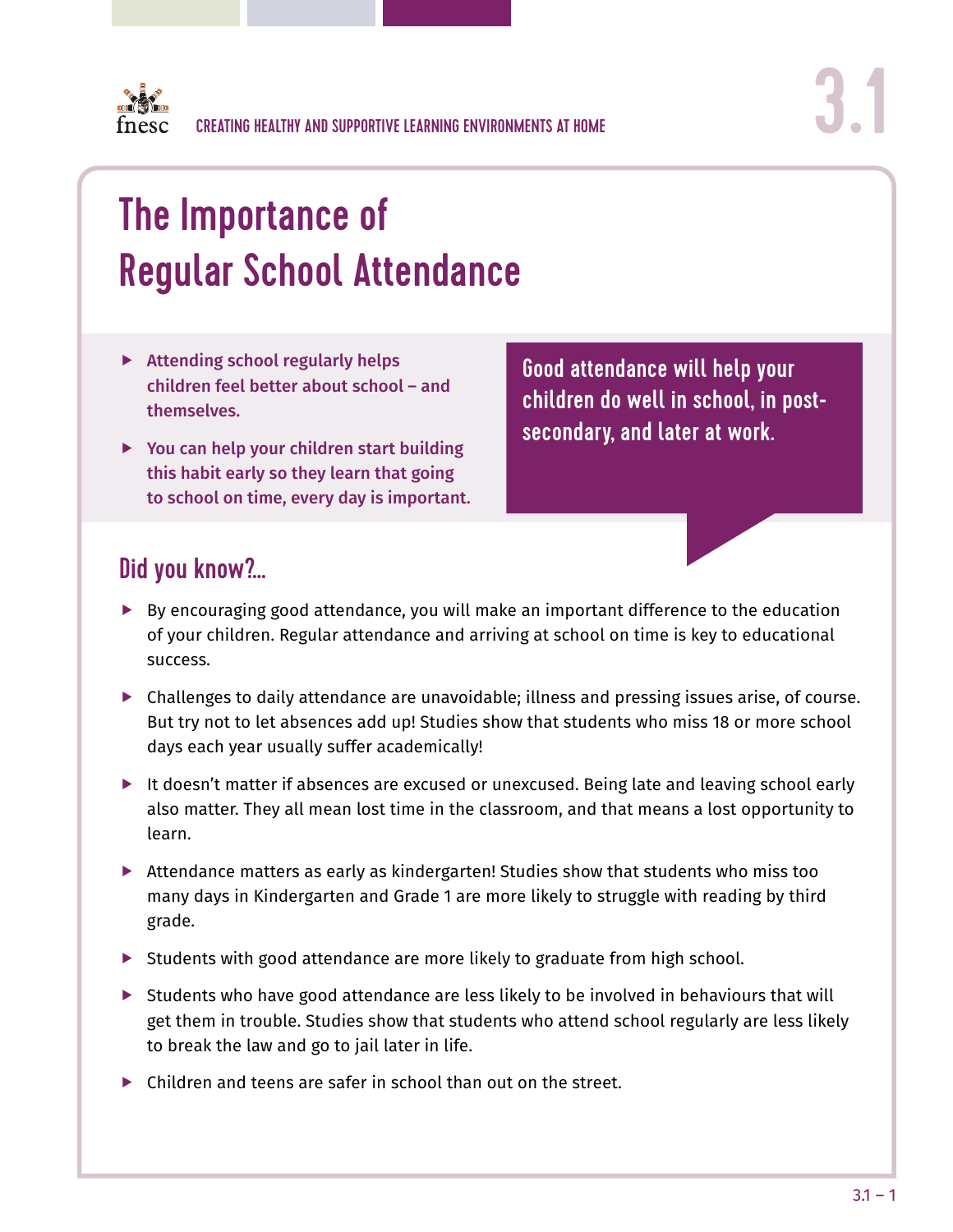# What families do is key.

- $\blacktriangleright$  A regular bedtime and morning routine can help your children make it to school on time and ready for the day ahead.
- $\triangleright$  Get to know your children's teachers! Learn about the school's attendance policies. Keep in regular touch so you know how your children are doing.
- $\blacktriangleright$  Make sure you make plans for transportation to school before the school year begins, especially if you need to make arrangements for busing.
- $\blacktriangleright$  Let your children know that attendance matters to you. By learning how to show up for school every day, your children are learning that it is important to show up for work every day later in their lives.
- $\blacktriangleright$  Encourage your children to go to school unless they are truly sick.
- $\blacktriangleright$  Try to avoid having older children stay home from school to care for their younger siblings.
- $\blacktriangleright$  Try to avoid booking medical appointments during school hours if you can. Try not to schedule any family trips on school days unless you have to.
- $\blacktriangleright$  Ask the community and school if attendance incentives are available, and how your child can be considered.
- $\blacktriangleright$  Provide regular study times and a quiet area for doing homework so your children don't avoid school because their assignments are not complete.
- $\triangleright$  Ask for help if you need it. What services are available in your community? Can the school help you access any resources you might need?
- $\blacktriangleright$  Join with other parents to make an attendance commitment. Agree to help one another if something comes up that will make getting to school difficult.
- $\triangleright$  Contribute to your school's efforts to address absenteeism. Do what you can to help improve attendance for all students.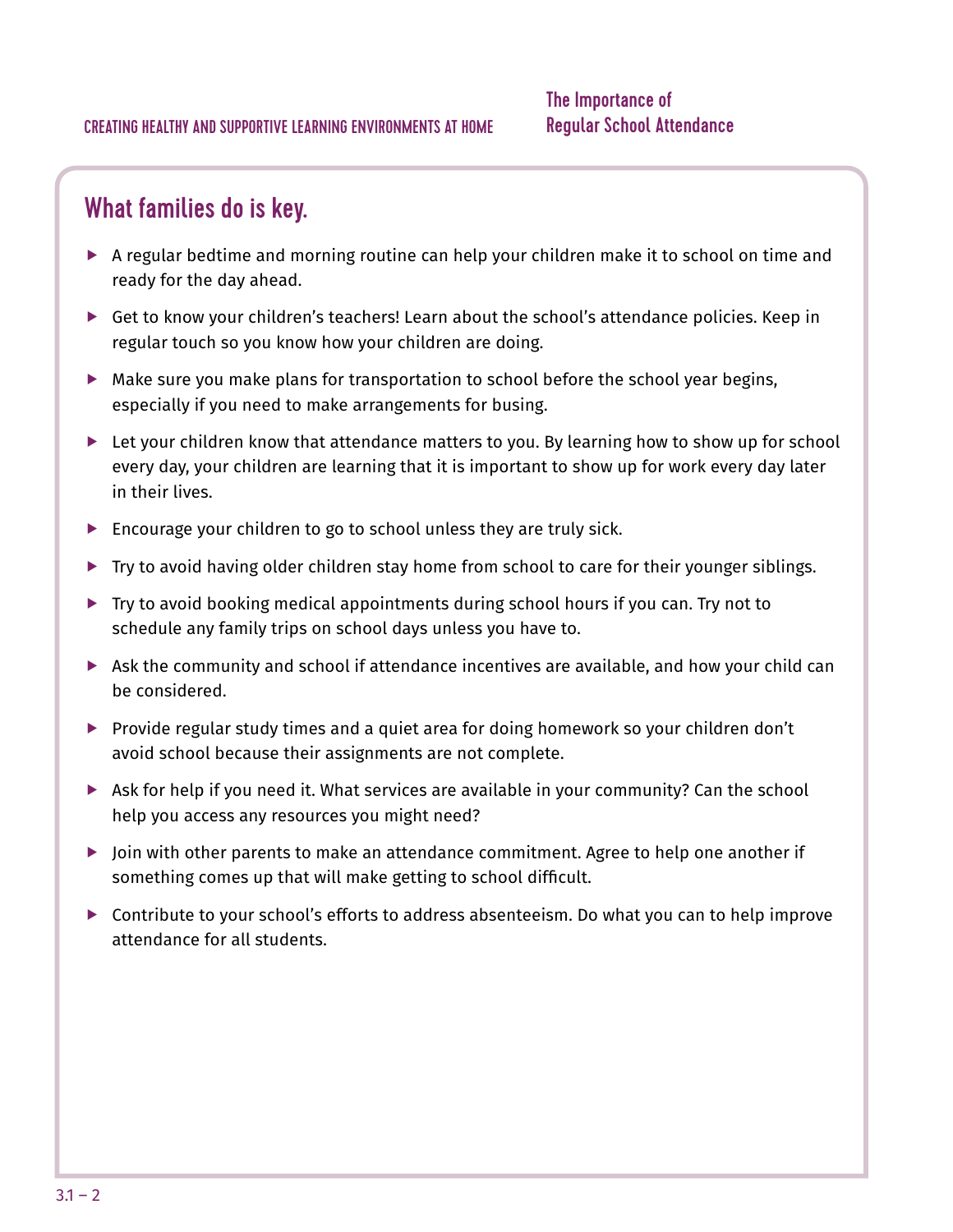

# The Link Between Sleep and Success in School

- $\blacktriangleright$  Getting enough sleep is vital for students to succeed.
- $\triangleright$  Children who are well rested have fewer behavioural and emotional challenges, they are better able to cope with stress, and they generally feel more positive and happy.

If getting your kids to bed on time is a struggle for your family, you are not alone. Studies show that a majority of Canadian teens get less than the recommended amount of sleep.

# Why does it matter?

#### Research shows:

- $\blacktriangleright$  Adequate sleep raises students' academic achievement and participation in extracurricular activities.
- $\blacktriangleright$  Children and teens who do not get enough sleep are twice as likely to be hyperactive, stressed, and report poor mental health compared to students who do get enough sleep.
- $\triangleright$  Over time, lack of sleep can contribute to anxiety and depression.
- $\triangleright$  Sometimes, student behaviours may be misunderstood because of a sleep issue. For example, students who need more sleep may appear to be aggressive, irritable, or disinterested in school – when really they are just overtired.
- $\blacktriangleright$  Getting enough sleep is tied to healthy growth and development, and it can help children and teens maintain a healthy weight.
- $\blacktriangleright$  Adequate sleep benefits immune function and lowers risk of accidents.
- $\blacktriangleright$  Learning, memory, focus and attention are all connected to the quantity and quality of sleep children and teens get each night.
- $\triangleright$  Children and teens who get enough sleep are more creative and better problem-solvers. They also have more energy, and they are better able to build and maintain good relationships with others.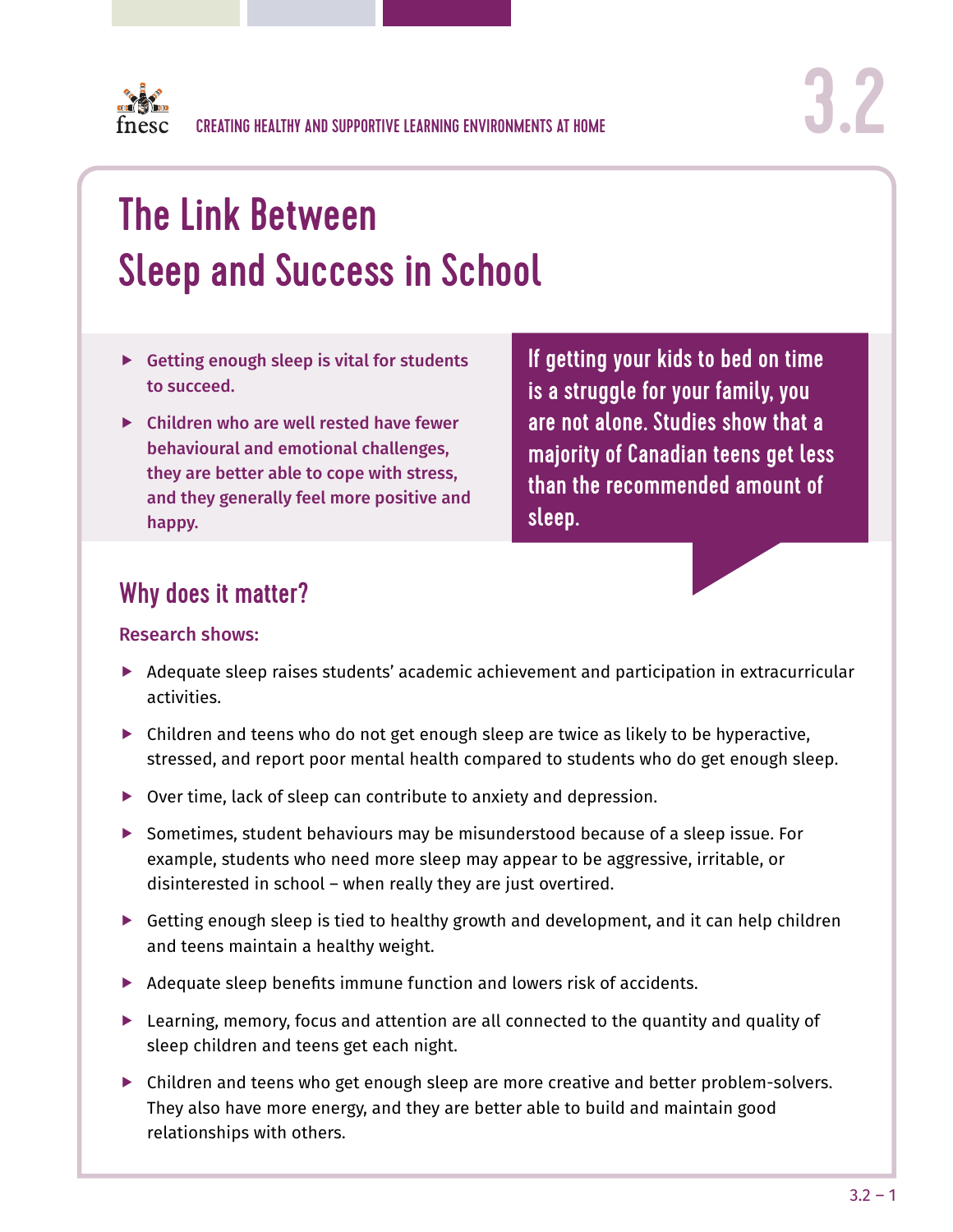### Getting more sleep can promote:

- $\blacktriangleright$  Physical health
- $\blacktriangleright$  Emotional well-being
- $\blacktriangleright$  Quality of life

# How much sleep is enough?

The Canadian Sleep Society recommends the following average amount of sleep, but every individual is different. Some children and teens need more sleep than average.

| <b>Infants</b>                       | 12 - 15 hours total, including naps |
|--------------------------------------|-------------------------------------|
| Toddlers (1-3 years)                 | 12 hours, including naps            |
| Preschoolers (3-5 years old)         | 11.5 hours                          |
| School-age children (5-12 years old) | 9 hours                             |
| <b>Teens</b>                         | $8 - 9$ hours                       |
| <b>Adults</b>                        | $6 - 9$ hours                       |

# These family habits can help everyone in your household get enough zzzzzzz's.

- $\blacktriangleright$  Try to go to bed at the same time every night. Going to bed a little later than usual once in a while for a special occasion is ok, but try to get back to your regular routine as soon as possible.
- $\blacktriangleright$  Don't drink pop, tea or coffee with caffeine past noon.
- Exercise (run, jump and play) three hours before bed to help get ready for sleep.
- $\blacktriangleright$  Avoid big meals right before bed.
- $\blacktriangleright$  Create a bedtime routine that can act as a "cue" for sleep, like having a bath, listening to quiet music, reading, storytelling, etc.
- $\blacktriangleright$  Turn off electronics 2 hours before bed and don't keep electronics in the bedroom.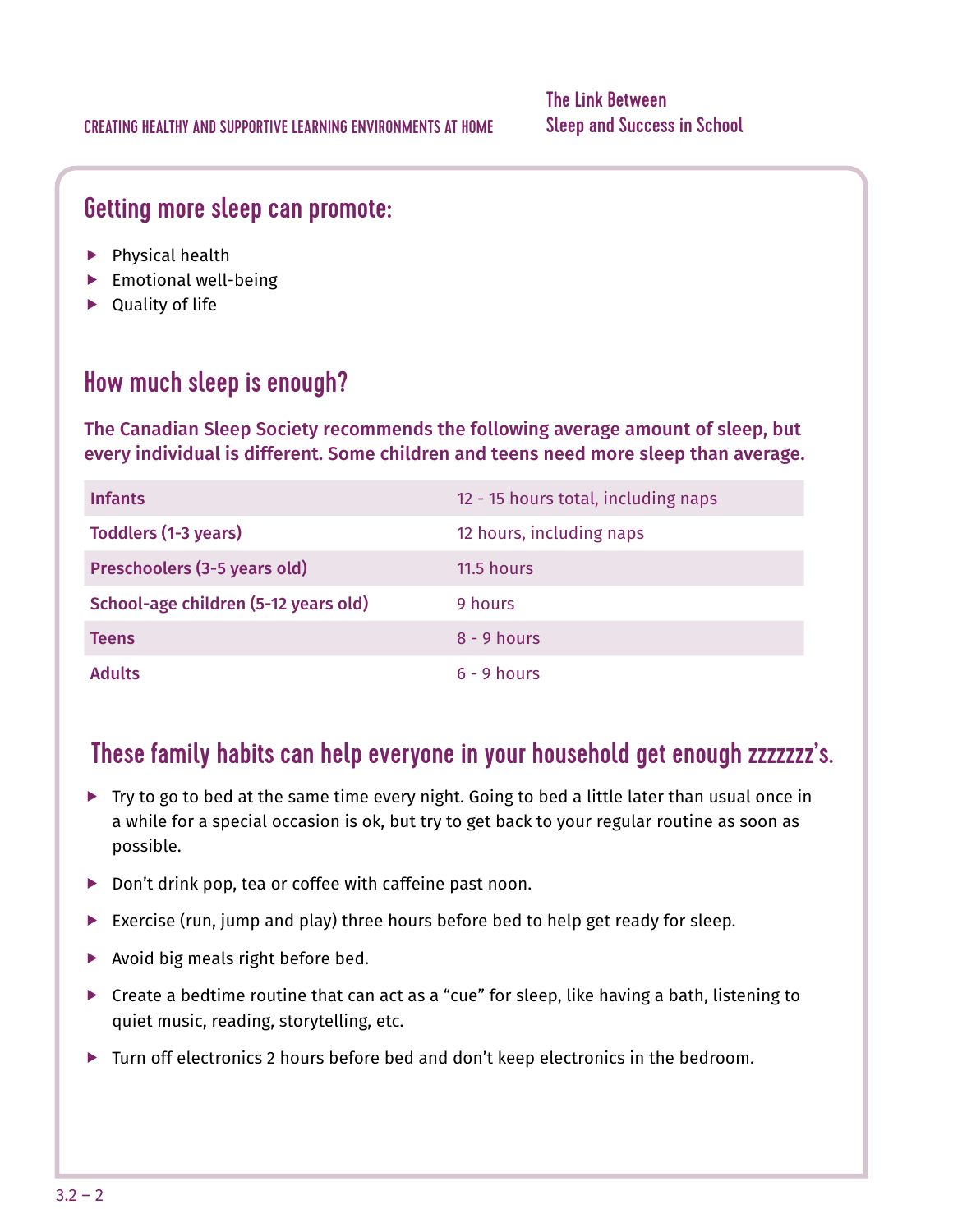

#### References

- ▶ A Better Night's Sleep for All. Heart-Mind Online. https://heartmindonline.org/ resources/a-better-nights-sleep-for-all
- ▶ Are Canadian Children Getting Enough Sleep? Government of Canada. https://www.canada. ca/en/public-health/services/publications/healthy-living/canadian-children-gettingenough-sleep-infographic.html
- ▶ Sleep: Benefits and Recommended Amounts. Aboutkidshealth. https://www.aboutkidshealth. ca/article?contentid=645&language=english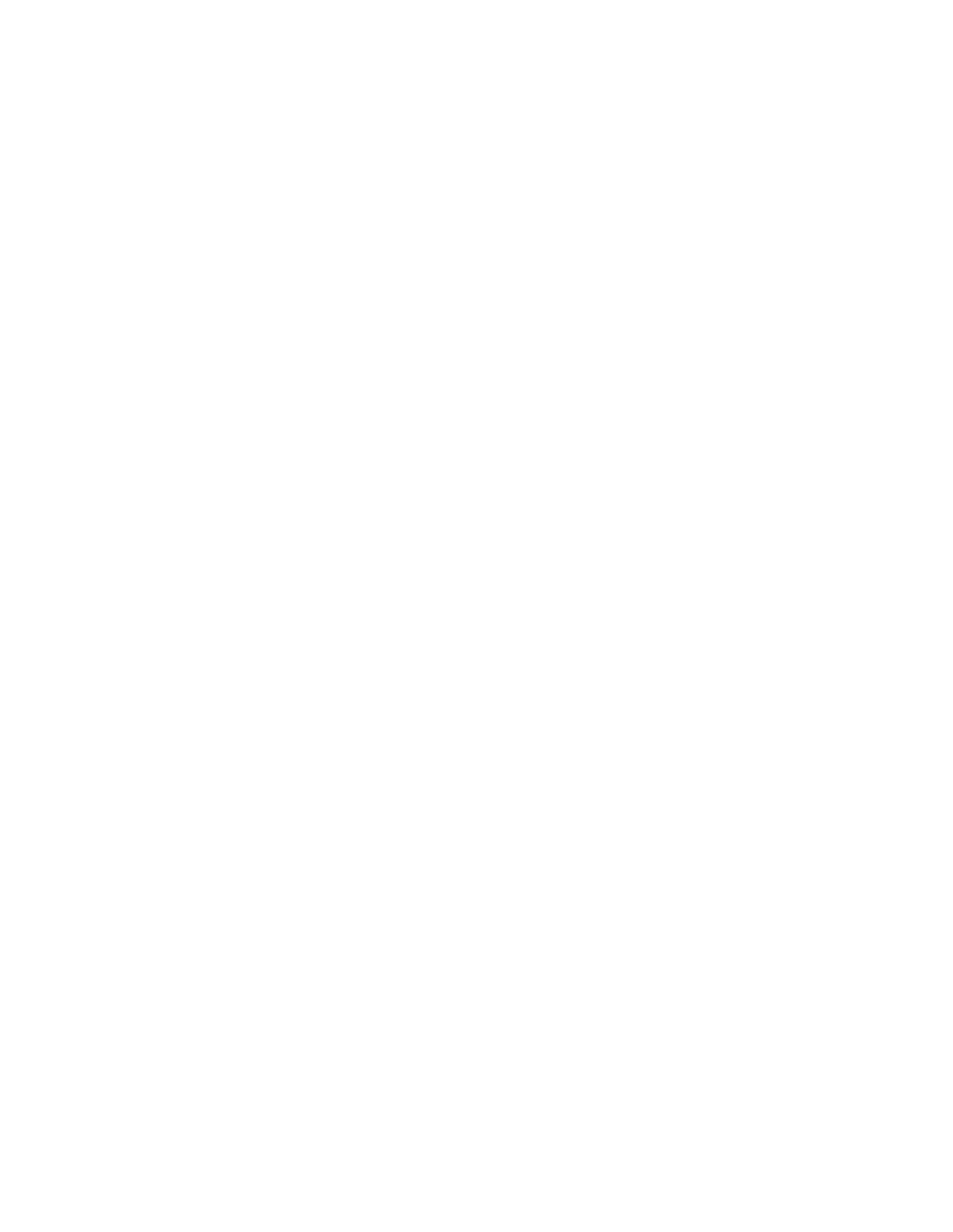

# Eating Together Can Help with School Success

It sounds easy enough … sit down with your children to enjoy a good meal together. But we all know that busy schedules can make this simple goal a challenge.

Eating together and having a conversation with a close adult at least four times a week has been shown to have positive effects on children's health and social development.

### Why does it matter?

Research shows that eating together regularly is an effective strategy for improving school performance and preventing high risk behaviours in youth.

### The good news is you don't have to be perfect.

 $\blacktriangleright$  Eating together and having a conversation with a close adult at least four times a week has been shown to have positive effects on children's health and social development.

# What can you do to make this happen?

- $\blacktriangleright$  If dinner together doesn't work out, try breakfast instead.
- If you don't have time to prepare a fancy meal, don't worry. It doesn't matter what you eat. Being together is what counts.
- $\blacktriangleright$  When you have more time to cook, involve everyone. Cooking together teaches children and youth lifelong skills – and it shares the workload.
- Furn off TV and computer screens when you are at the table. Talking to each other is the critical part of the family meal.
- $\blacktriangleright$  Avoid distractions by turning off phones and other devices.
- $\blacktriangleright$  Focus on making your meal together stress-free. Leave difficult topics for another time.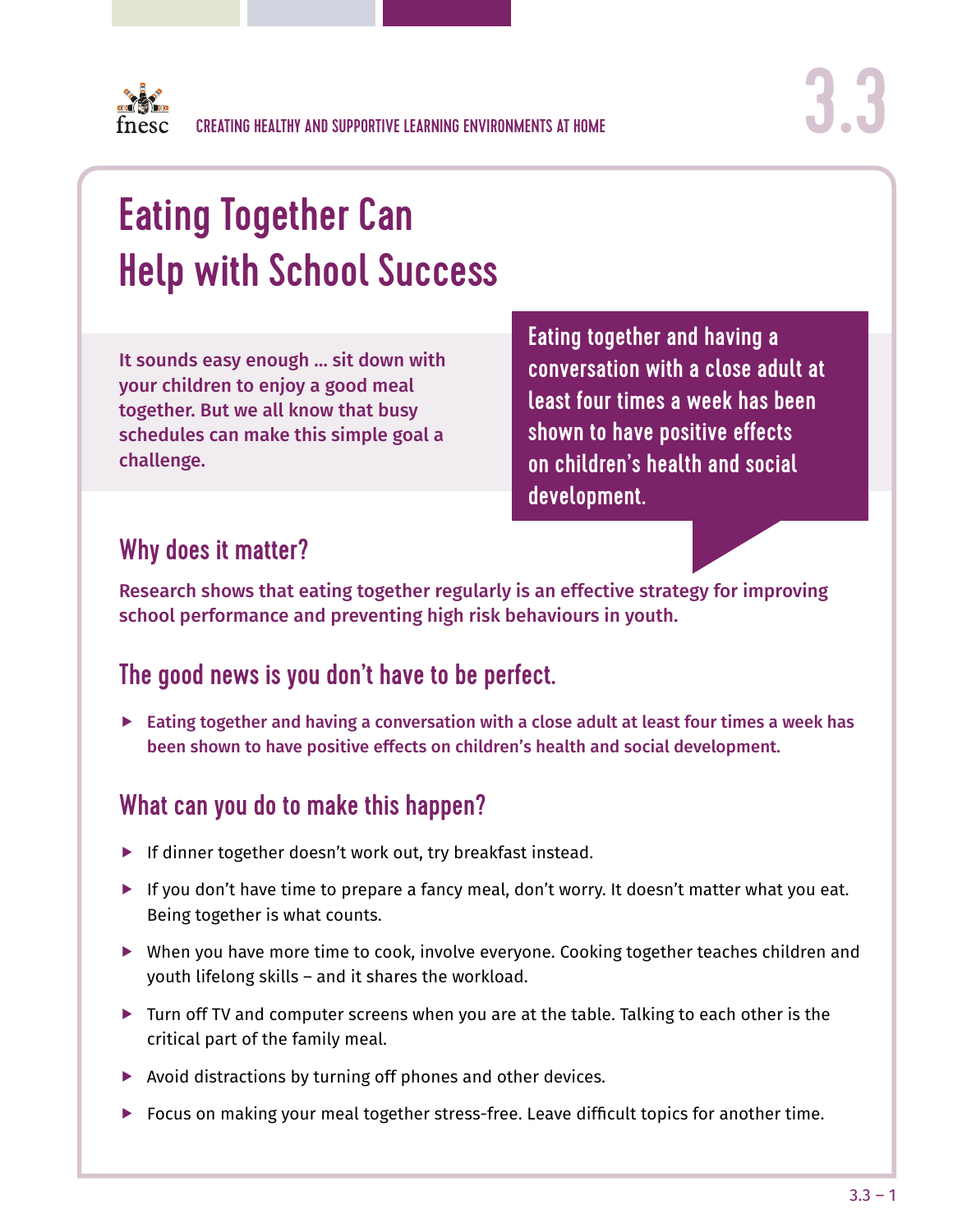- $\blacktriangleright$  Use mealtimes to learn about what's important to your children.
- $\blacktriangleright$  Ask your children to describe their day. Listening to what they say will tell you a lot about how they are experiencing school.
- $\blacktriangleright$  Use your time eating together as an opportunity to encourage your children and tell them you are proud of their efforts and achievements. This simple practice will help your children succeed in school.

#### References

Adapted from *Family Meals Improve Connection and Confidence.* Heart-Mind Online. https://heartmindonline.org/resources/family-meals-improve-connection-and-confidence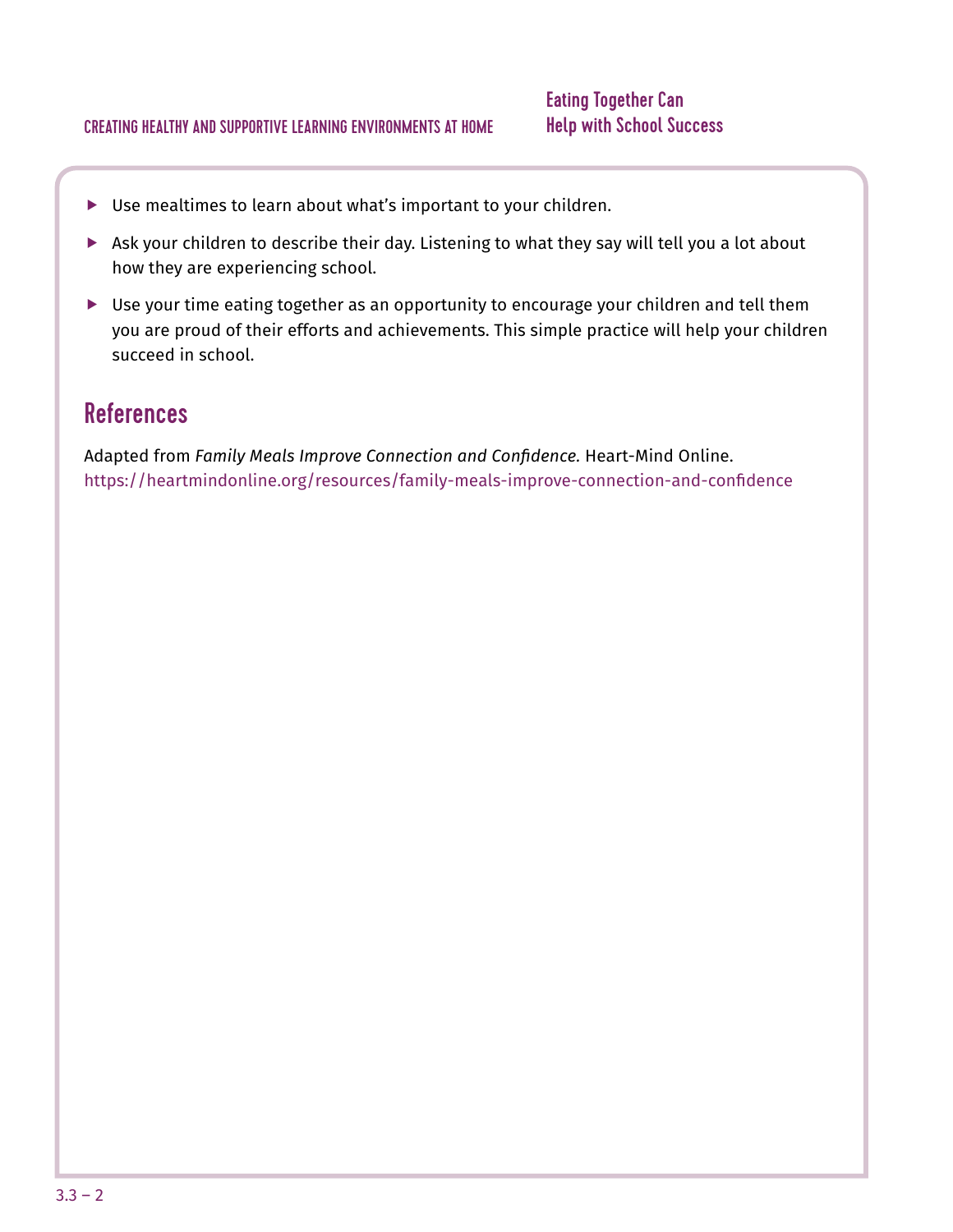

# Routines Can Help Kids Get to School On Time

Give yourself and your children enough time to get ready for school each day. No TV on weekday mornings can help.

Set a regular bedtime schedule. Consider your child's age when choosing an appropriate time.

- $\blacktriangleright$  Plan ahead the night before.
	- Plan and pre-prep breakfast
	- Have your children choose their clothes and shoes the night before
	- Pack backpacks with completed homework and snacks/water
- $\triangleright$  Set a regular bedtime schedule. Consider your child's age when choosing an appropriate time.
- $\blacktriangleright$  If your children are often late for school, have them go to bed 10 minutes earlier and get up 10 minutes earlier.
- $\blacktriangleright$  Have kids bathe or shower in the evening instead of the morning.
- $\blacktriangleright$  Help your children relax before bedtime with a story or book. Avoid the stimulation of television.
- $\blacktriangleright$  Have schoolwork and lunches ready and laid out, ready to go.
- $\triangleright$  Create a special folder for completed assignments so your children have their schoolwork organized and at hand.
- $\blacktriangleright$  Have your child walk to school or the bus stop with another child who is always on time.
- $\triangleright$  Limit / balance extra-curricular activities. Don't let your kids become so busy that they don't have enough time to sleep and stay organized for school.
- $\blacktriangleright$  Have a back-up plan for cold weather and organize cold weather gear the night before.
- $\triangleright$  Get proper rest and go to bed early yourself. Your health and well-being are important, too.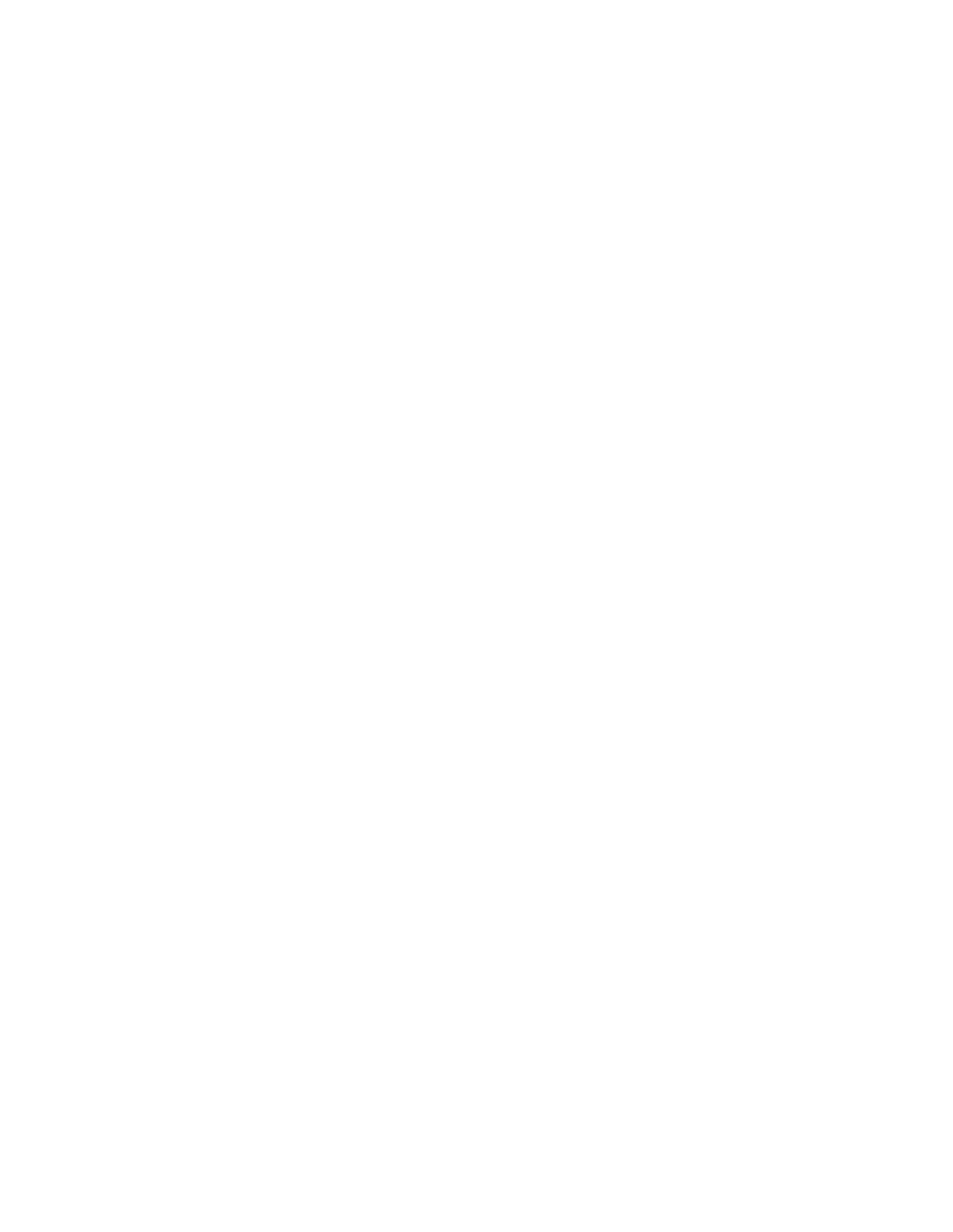

# The Benefits of Extra-curricular Activities

There are many reasons to encourage your children to take part in programs that take place outside of regular school hours. This might include sports, art, dance, and other types of programs that are offered by the community, or before or after-school "extra-curricular activities" that are sponsored by the school.

Extra-curricular activities can reinforce the lessons students are learning in their classrooms. They also offer an opportunity for students to apply their academic skills in a real-world context.

#### These opportunities are far more than just fun activities that keep students busy. They have been shown to:

- $\blacktriangleright$  improve student-school connections, which is very important for student achievement;
- $\blacktriangleright$  improve students' social skills and teamwork;
- $\blacktriangleright$  build students' self-confidence and sense of self;
- $\blacktriangleright$  teach leadership, time management, and organizational skills;
- $\blacktriangleright$  enhance students' self-discipline, commitment, and ability to stick with tasks and get them done;
- $\blacktriangleright$  help students explore their interests and expand their perspectives; and
- $\blacktriangleright$  encourage physical activity, engagement, and healthier habits.
- $\blacktriangleright$  Well-planned extra-curricular activities can reinforce the lessons students are learning in their classrooms. They also offer an opportunity for students to apply their academic skills in a real-world context.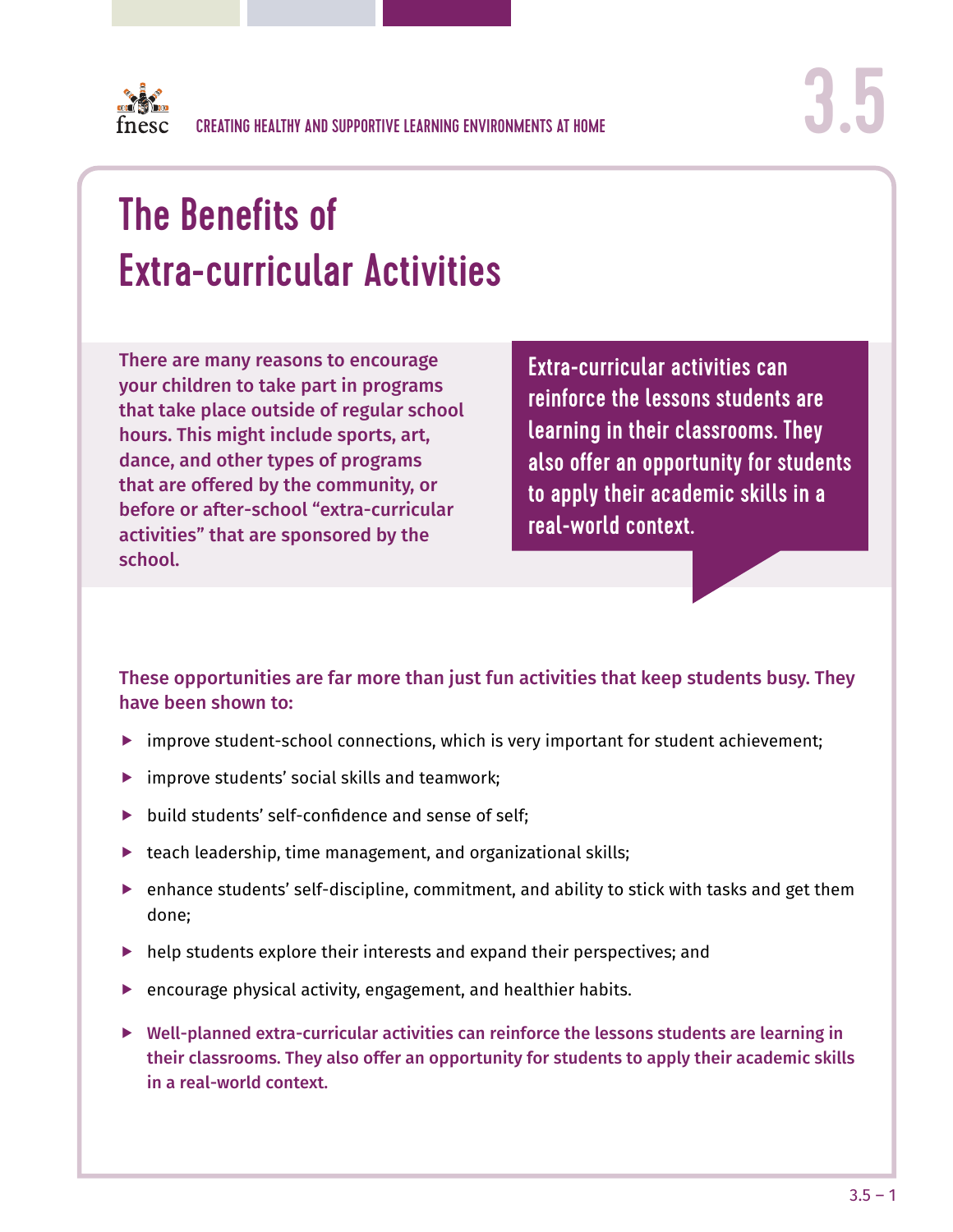- $\blacktriangleright$  Many extracurricular activities can provide meaningful opportunities to integrate First Nations' language, culture, and traditions into students learning – which is extremely valuable for many, many reasons.
- $\blacktriangleright$  Working hard and mastering new skills in a fun, relaxed and sometimes competitive setting allows students to be successful without the pressure of getting a good grade. It can help students learn to take risks and be resilient – which means being able to better cope with challenges and bounce back when things don't go as planned.
- $\blacktriangleright$  Research has shown that students who participate in extra-curricular or school-based enrichment activities have:
	- higher grades
	- better attendance
	- more positive attitudes and perceptions toward their school
	- fewer behaviour issues
	- higher learning goals

Of course, it is important to avoid picking too many activities. Schoolwork and sleep are important, too.

So strive for balance, and encourage your children to find an extra-curricular activity that matches their interests. Then enjoy watching them have fun … knowing that they are also learning valuable skills and healthy habits at the same time.

#### References

Ahmad, M., Rahman, M.F., Rahman, A.M., and Al-Azad, MAS. 2015, December. *Effect of Extracurricular Activity on Student's Academic Performance*. JAFMC Bangladesh, Vol. 11, No. 2.

Council for Children's Rights. 2019. *The Effects of a Positive School Environment.* www.cfcrights.org.

Crimson. 2015. Top 8 Benefits of Extracurricular Activities for High School Students. www.crimsoneducation.org.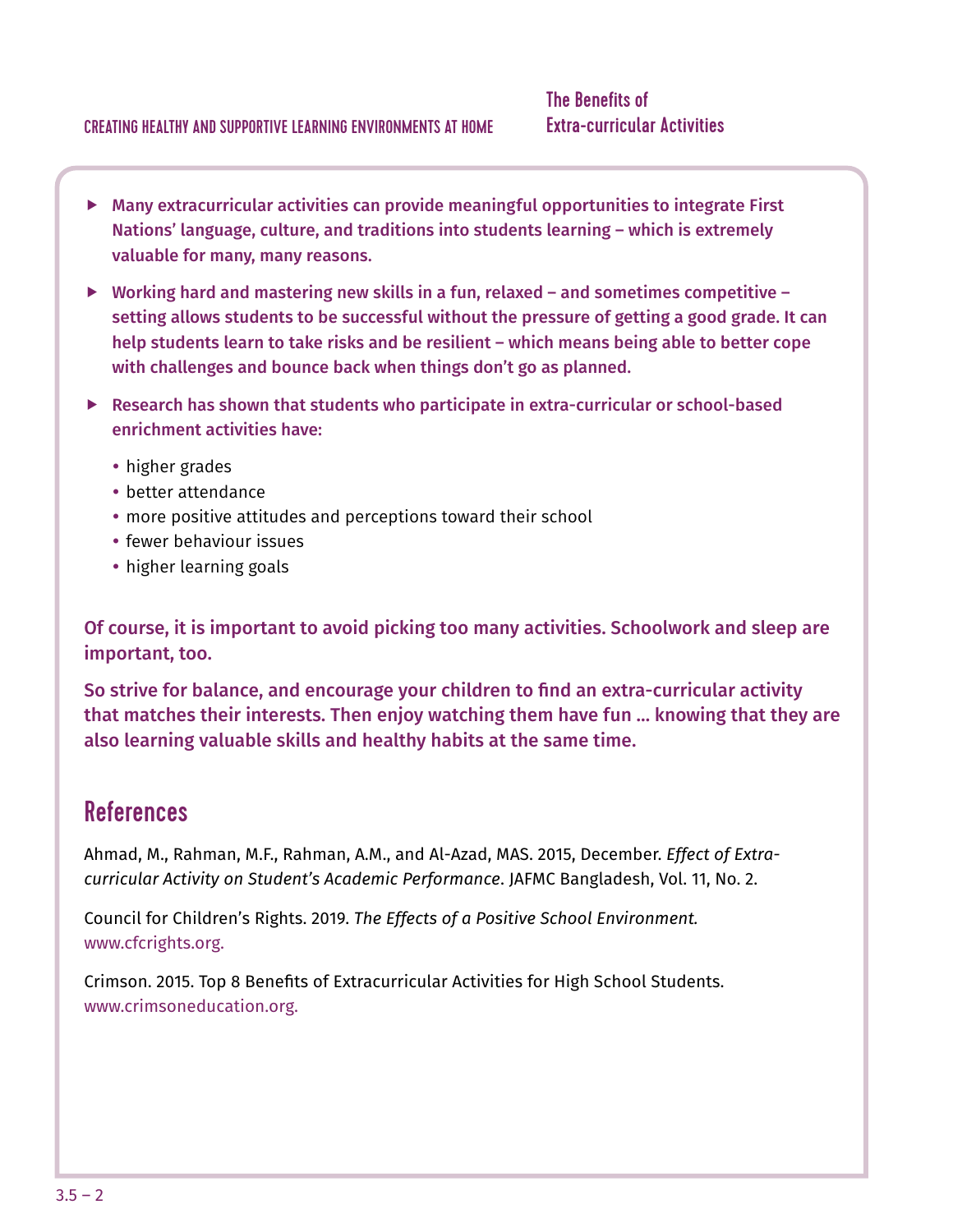

# Tips for Creating a Family Technology Use Plan

In a world where children are "growing up digital," it's important to help them learn about healthy technology use so they remain safe and healthy.

Aim for a balanced approach to technology by deciding as a family how much screen time is appropriate and what "screen-less" activities are important.

- $\blacktriangleright$  When used thoughtfully and appropriately, digital media can enhance daily life.
- $\blacktriangleright$  When used inappropriately or without thought, technology can displace many important activities, such as face-to-face interactions, family-time, outdoor-play, exercise, unplugged downtime, and sleep.
- $\blacktriangleright$  Limiting children's use of devices can also help ensure they are well rested and able to attend school regularly, on-time, and ready to learn.
- $\blacktriangleright$  Consider making a family plan to ensure that technologies work well for you and your children.

Some ideas for creating a family technology use plan are outlined on the following pages.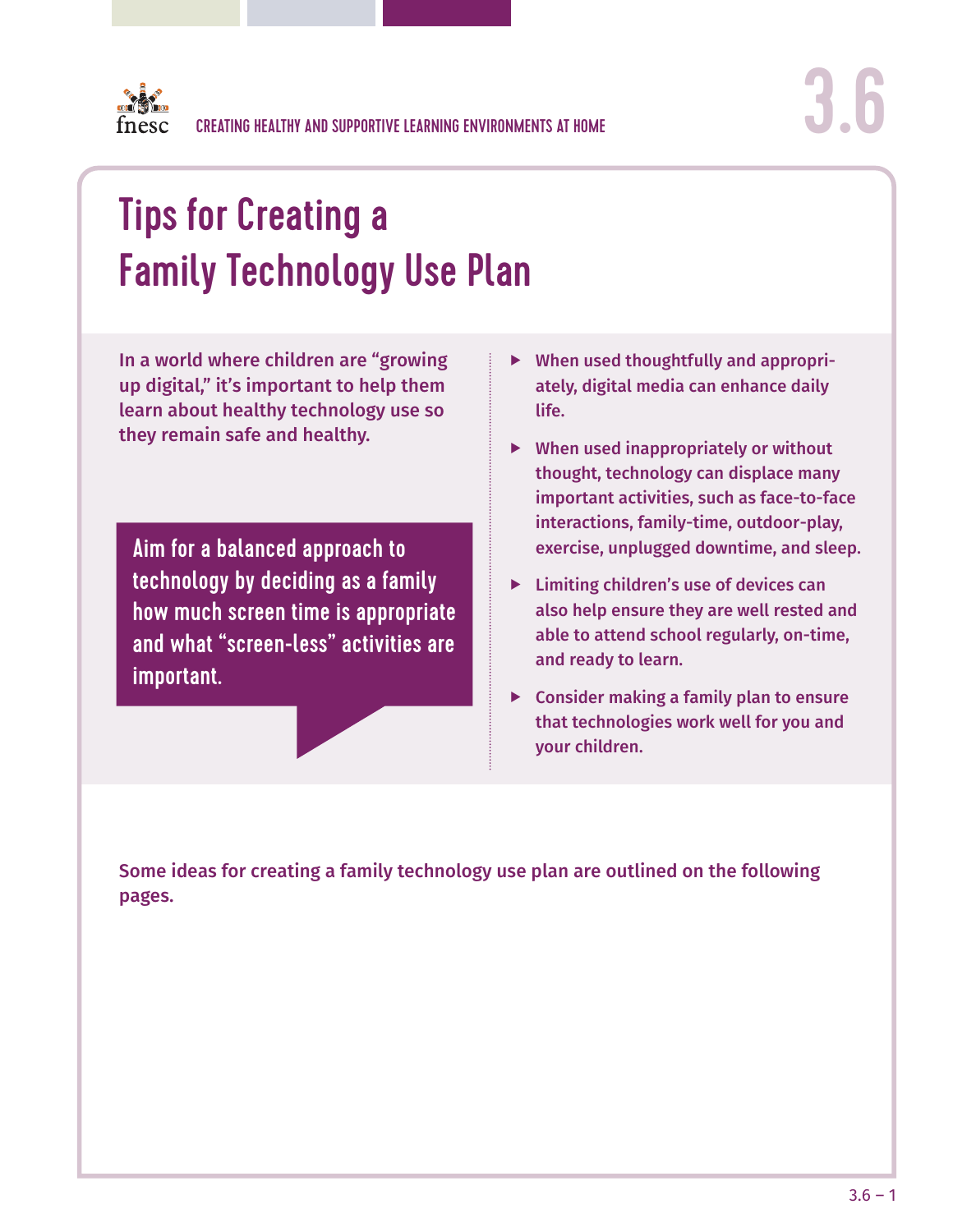### SCREEN FREE ZONES

#### **CONSIDERATIONS**

- $\blacktriangleright$  Keeping screens away from the dinner table and limiting technology use when visiting others helps to encourage important conversations and build invaluable relationships. Keeping devices outside the bedroom is important for many reasons.
	- Incoming messages and calls will interfere with sleep; both audio and vibrating alerts can wake up children and teens.
	- It is important to help children avoid the temptation to use or check devices when they should be sleeping – during the night or too early in the morning.
	- Light emitted by TVs or mobile screens can affect the quality of sleep.

#### OUR PLAN

Mobile devices and TVs are not allowed in the following screen-free zones:

- $\Box$  At the table when we eat
- $\Box$  When we are visiting grandparents and other family members
- $\Box$  In bedrooms
- $\Box$  Other  $\Box$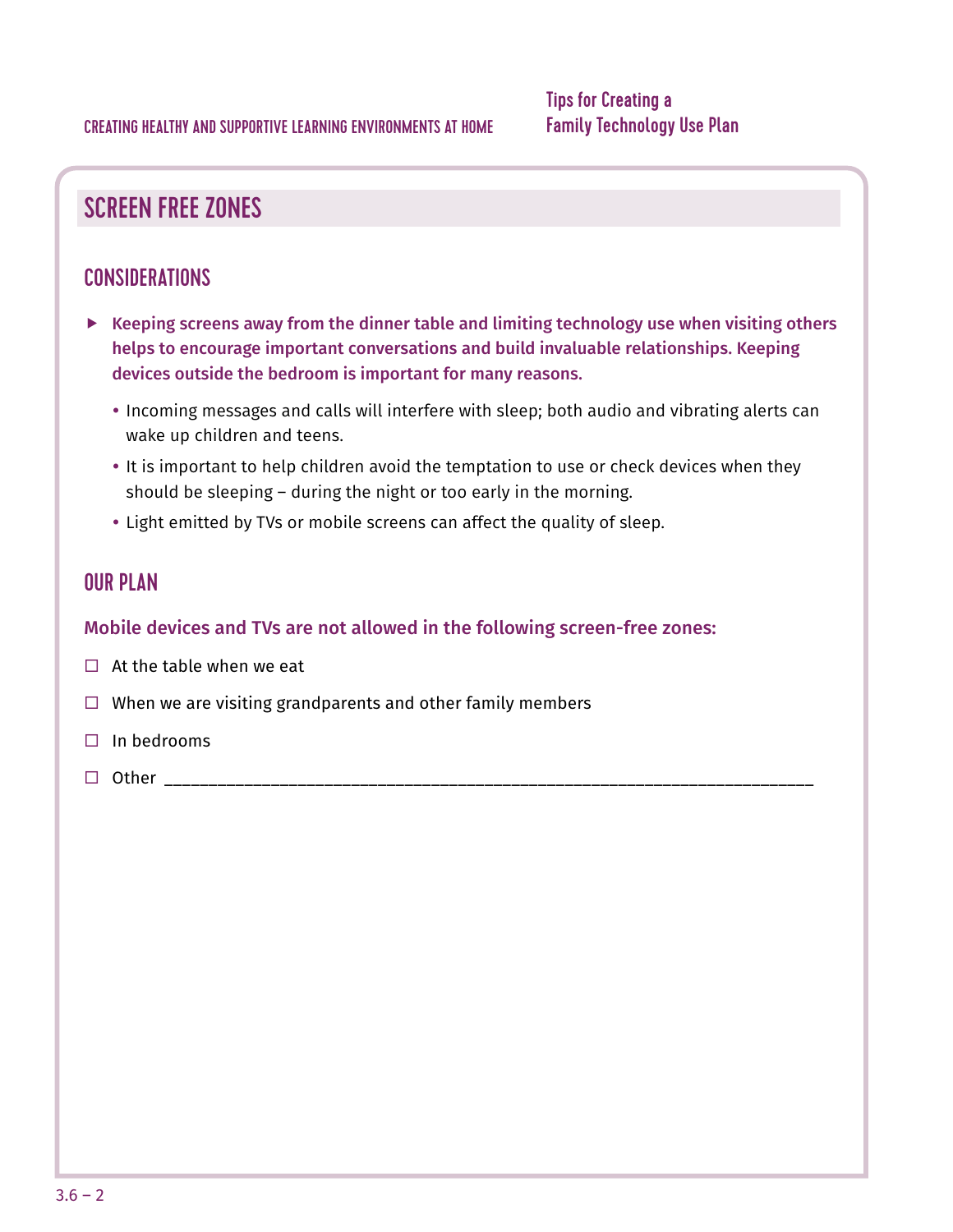

## SCREEN-FREE TIMES

#### **CONSIDERATIONS**

 $\blacktriangleright$  Using a mobile device or watching TV before bed can interfere with sleep. Too much screen time can also distract from other important activities, such as interacting with others, staying fit, and getting ready for school.

#### OUR PLAN

We will limit our screen time to \_\_\_\_\_\_\_\_\_\_\_\_ hours per day.

#### If we are using screens in the evening, we will:

- $\Box$  Turn the brightness on the screen down
- $\Box$  Not play games or watch videos or TV shows that are intense or scary

#### Mobile devices and TVs are not allowed:

- $\Box$  One hour before bedtime
- $\Box$  At dinner time
- $\Box$  At breakfast when we should be getting ready for school
- $\Box$  Other  $\Box$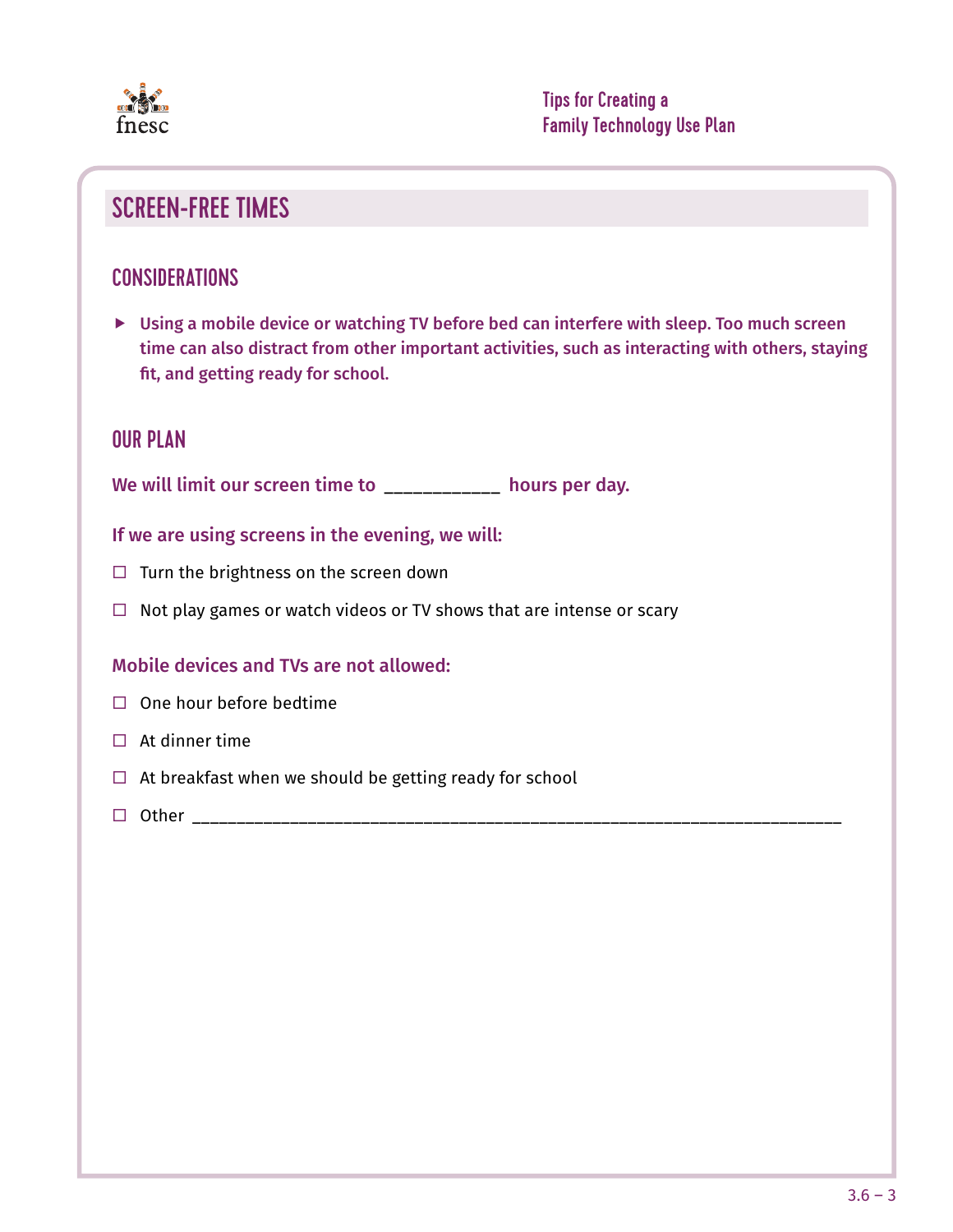## SCREEN-FREE SICK DAYS

#### **CONSIDERATIONS**

 $\blacktriangleright$  Research shows that children and teens often want to stay home from school so they can use their devices.

#### OUR PLAN

#### Mobile devices and TVs are not allowed:

 $\Box$  When we stay home from school

## SCREEN "SHOW AND TELL" TIMES

#### CONSIDERATIONS

 $\blacktriangleright$  For safety reasons, it is important to talk about the kinds of things your children are exploring online. It is even better to review their online activities together to learn what they are watching, reading or playing.

#### OUR PLAN

#### We will sit together to discuss what we are doing with technology:

- $\Box$  At least once a week
- $\Box$  Every Saturday morning
- Other \_\_\_\_\_\_\_\_\_\_\_\_\_\_\_\_\_\_\_\_\_\_\_\_\_\_\_\_\_\_\_\_\_\_\_\_\_\_\_\_\_\_\_\_\_\_\_\_\_\_\_\_\_\_\_\_\_\_\_\_\_\_\_\_\_\_\_\_\_\_\_\_\_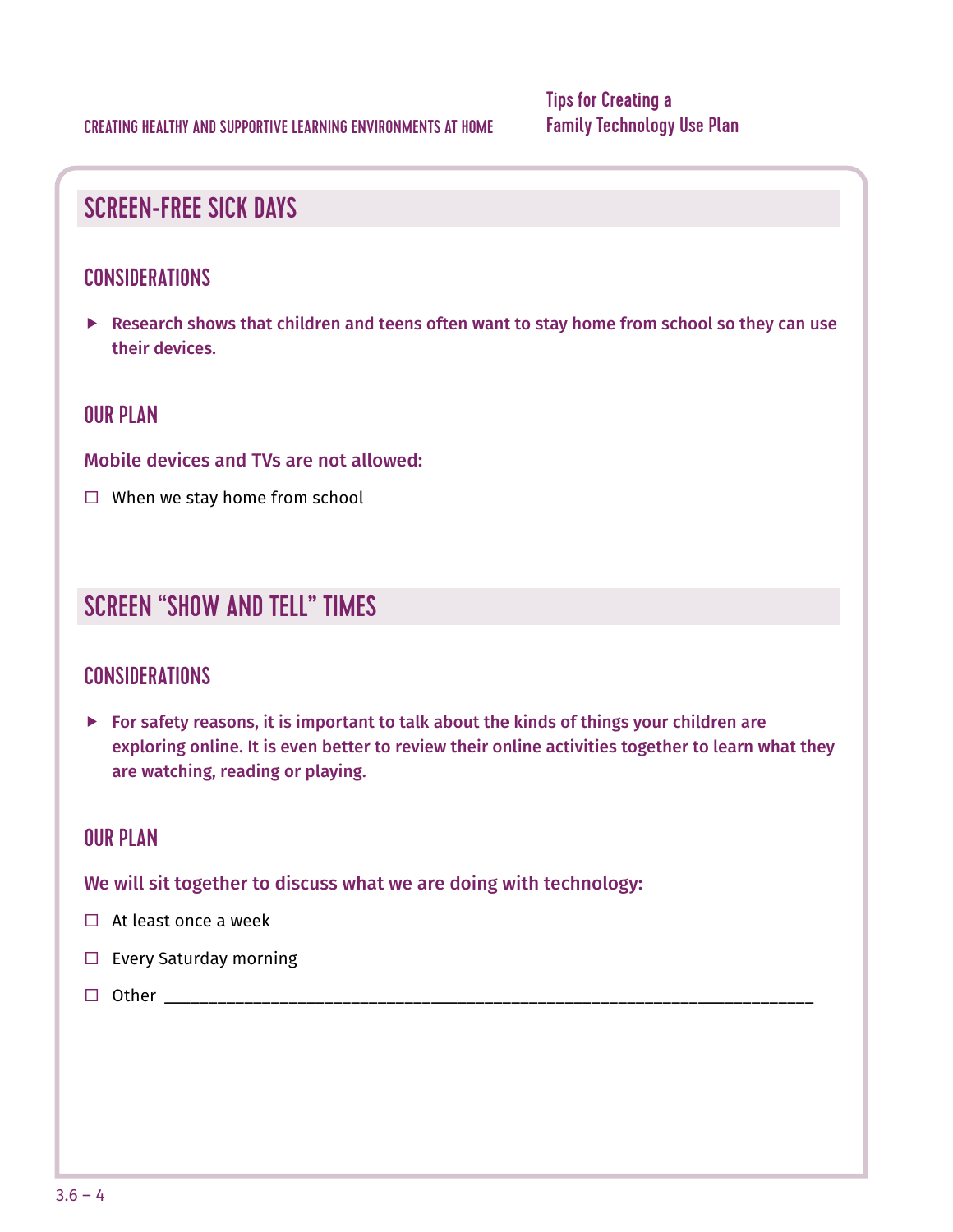

### ACCEPTING SCREEN MISTAKES

#### CONSIDERATIONS:

 $\blacktriangleright$  Many people accidently click on an inappropriate website or video, or join an online activity before knowing it is wrong. Encouraging honesty and being patient when that happens will help children be open and honest about their technology use, which is critical for safety reasons.

#### OUR PLAN

If you accidentally make a mistake online, you will:

- $\Box$  Notify us immediately
- $\Box$  Avoid making the same mistake a second time
- $\Box$  Learn from the mistake to avoid a similar problem in the future
- Other \_\_\_\_\_\_\_\_\_\_\_\_\_\_\_\_\_\_\_\_\_\_\_\_\_\_\_\_\_\_\_\_\_\_\_\_\_\_\_\_\_\_\_\_\_\_\_\_\_\_\_\_\_\_\_\_\_\_\_\_\_\_\_\_\_\_\_\_\_\_\_\_\_

Aim for a balanced approach to technology by deciding as a family how much screen time is appropriate and what "screen-less" activities are important (such as listening to or playing music, enjoying time in nature, reading, tossing a ball around, etc.).

Try discovering together what works best for your family.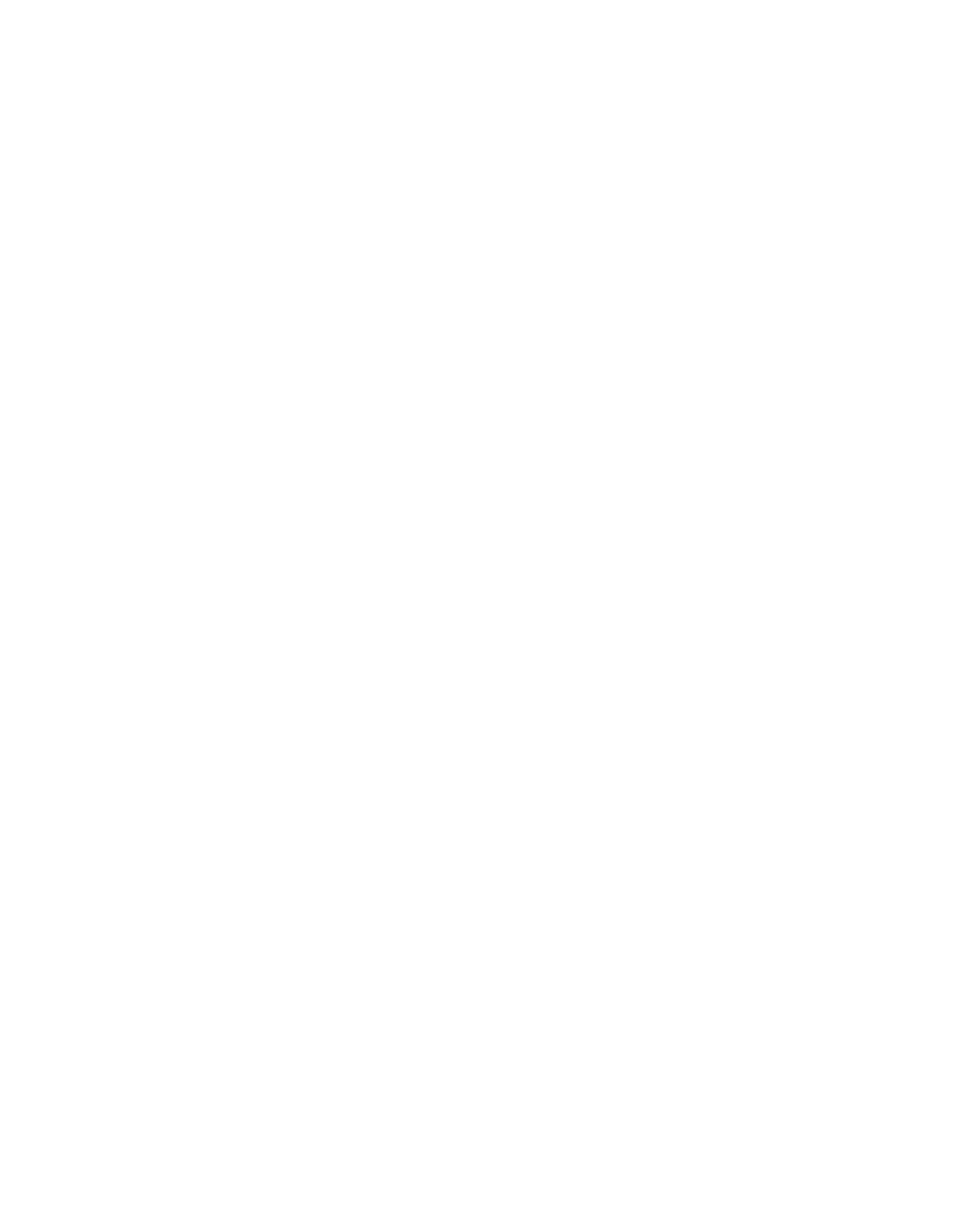

# Keeping Up with Technology Use

Raising children in a digital era can seem overwhelming at times.

The Internet can offer incredible possibilities for kids — as long as parents, children and teens are aware of the risks.

- $\blacktriangleright$  Apps and technological devices are changing all the time and it can be hard to keep up.
- $\blacktriangleright$  With more and more people regularly connected to technology and meeting online, there are new responsibilities for parents to protect their children and teach them responsible and appropriate uses of technology.

# Internet Safety and Digital Parenting Tips

- $\blacktriangleright$  It is increasingly important for parents to teach their children how to use technology safely and supervise their children's online activities. Many apps offer free tutorials for parents to learn more about them.
- $\blacktriangleright$  Parents should also try to set a good example by thinking about how much time they spend online.
- $\triangleright$  Overall, moderation is helpful for managing technology use in homes.
	- It is increasingly difficult to limit access to devices and the Internet, but appropriate rules and boundaries are vital.
	- Finding the right balance of online and offline activities for your family is key.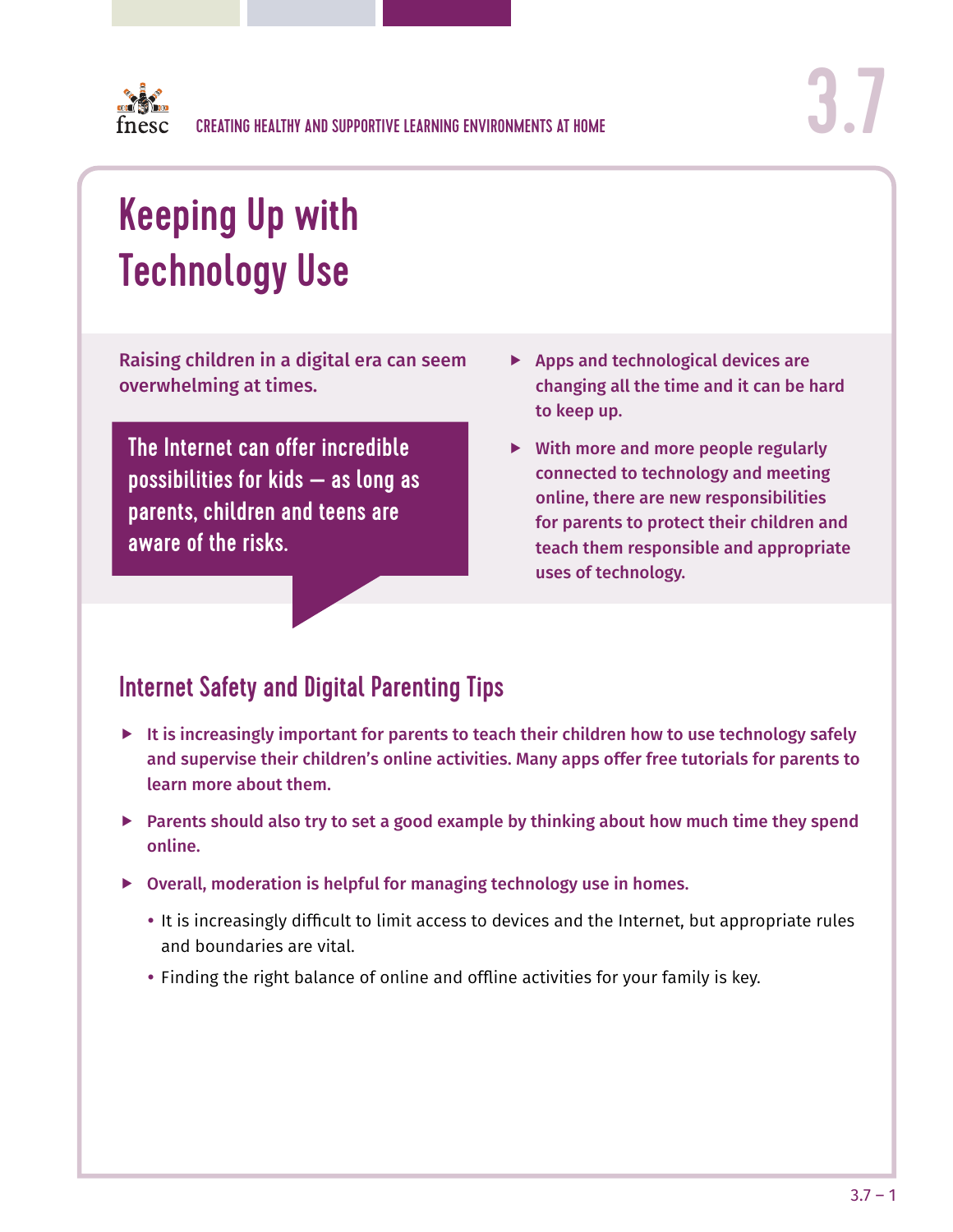# Other Safety Tips

- $\blacktriangleright$  Keep phones and devices out of bedrooms. If possible, keep a charging station in a central location in the house and make sure your children's devices are plugged into it before bedtime.
- $\triangleright$  Know your children's login information, passwords and email addresses. Parents should also be aware that some teens set up second accounts to show their parents. It is important to ask questions.
	- It is important that you are able to randomly check how your children are using their devices as a safety measure.
	- Ask what username or character names your children use. Make sure they do not contain any information that could identify your children.
- $\triangleright$  Try to build a trusting technology relationship with your children.
	- Talk openly about devices and social media.
	- Communicate often with your children about their technology use and what they are doing online. Children need to know they can come to their parents when challenging issues arise in their digital lives.
	- Explain to your children that there is a lot of really good information on the Internet, but the internet is uncensored and there is a ton of inappropriate material online. Finding it can be very uncomfortable and upsetting. Make sure your kids know they can talk to you anytime.
	- Tell your children what to do if they find something or connect to someone that makes them feel uncomfortable. Reassure them they can tell you about problems without losing their internet privileges or getting in trouble.
- ▶ Do your homework! Some video games can benefit children, such as improving hand-eye coordination and problem solving skills. However there are a growing number of video games that include content that is inappropriate for children – and even for teens! If you can, download an app first and try it out. If your child already has an app or game, ask them to show you how it works.
	- Check out what games your children are playing, looking for content that is violent, sexual, or dehumanizing.
	- Reinforce positive games that enhance children's creativity and thinking skills. The key is watching what your children are doing and making decisions together.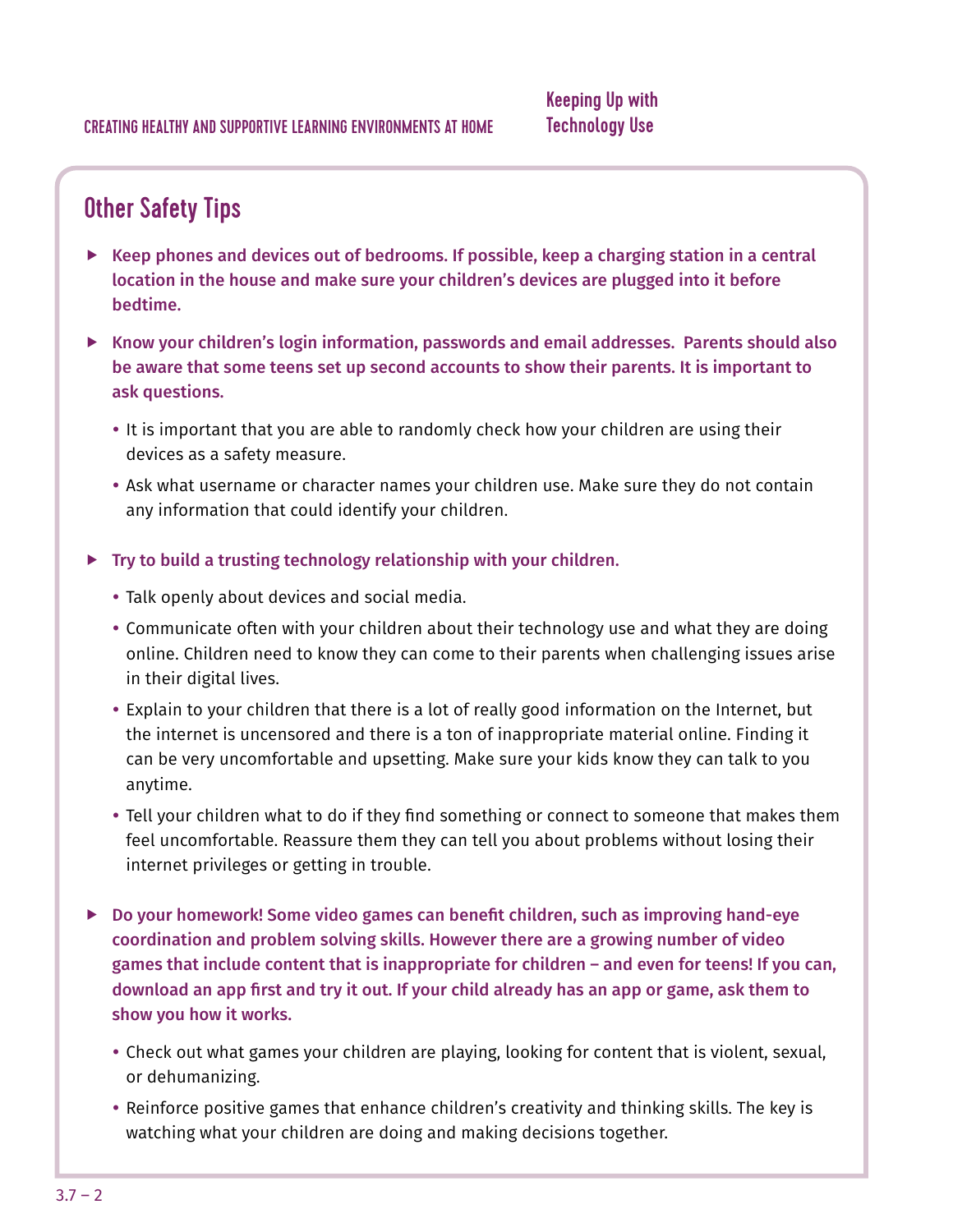

- Explore the online games your children play. Are they age appropriate? Is the game moderated? Is there a chat component? Are avatars used?
- Closely supervise the features offered by the games your children play.
- Ensure your children get your permission before chatting with other online gamers or connecting via social networking sites, instant messaging, etc. Or consider games that allow you to block or restrict individuals who can play with your child.
- Learn how to adjust / increase privacy settings and monitor how they are set up on your child's devices. Most apps and social networking sites have privacy settings that determine who can and can't view a user's profile and information. Learn how to use and increase privacy settings.
- Monitor your child's instant messaging (IM) logs (e.g. Skype®, Facebook® Messenger, Google® Talk, KIK® Messenger, WhatsApp® Messenger, textPlus®).
- Assist your children with the creation of online profiles when they join social networking or gaming sites. Teach them to fill in only what is necessary, leaving out identifying or revealing information.
- Don't allow your children to participate in unmonitored chat rooms that are included with many online games. Closely supervise the interactions that occur in moderated chat rooms, as well. Know what your children are up to – for their safety.
- $\blacktriangleright$  Teach your children to only have online friends who they also know offline. Explain that the Internet isn't a good place to make new friends. Talk with your children about what friendship is and isn't. For example …
	- Friends will not insist that you keep your online relationship a secret from your parents
	- Friends will not ask you to share information or photos that make you feel uncomfortable
	- Online friends will not ask you to provide confidential details about where you live, how to find you, private information about your family, etc.
- $\blacktriangleright$  Monitor how your children are using their smartphones. Discuss all the things to think about before sending text messages, updating social networking profiles, sending photos/videos, accessing apps or downloading online content.
- $\blacktriangleright$  Put tape or a sticky over the laptop or iPad camera when it's not in use.
- $\blacktriangleright$  Restrict your children's use of adult search engines. Show your children how to use child-safe search engines instead (e.g. Yahoo! Kids, KidRex®).
- $\triangleright$  Google yourself and your family. Look for your address, emails, phone numbers, social media usernames, etc. See what shows up before others do.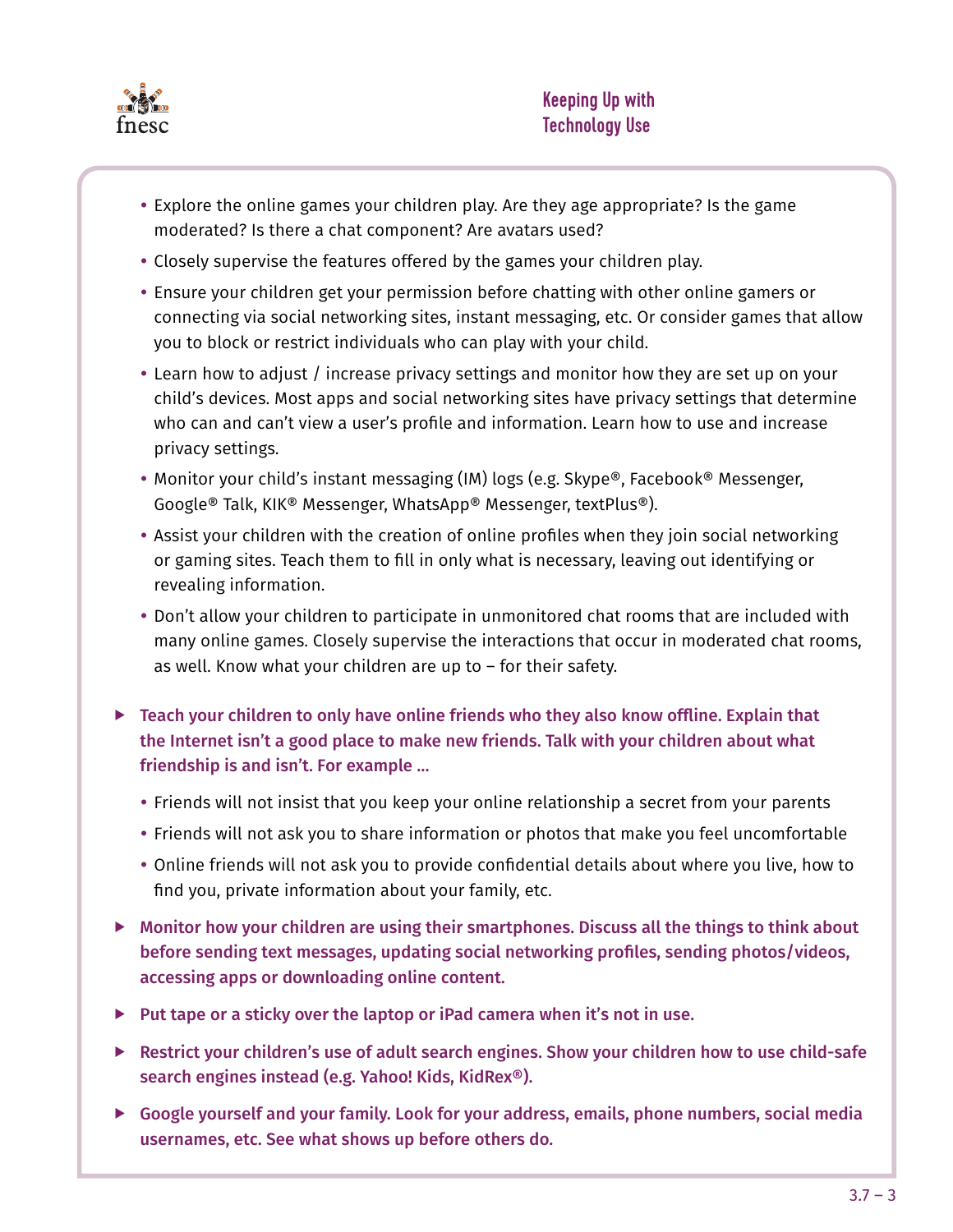#### $\blacktriangleright$  Remind your children that anything they post online or send electronically is permanent.

- Children and teens need to understand that how they represent themselves online will be evaluated and assessed by future employers or post-secondary institutes.
- Explain to your children that pictures / videos should only be shared between family members and friends.
- Explain that once photos are on the Internet, or sent through mobile devices, it is easy to lose control over what happens to them.
- Encourage your children to check with you before sending or posting any pictures / videos online or through a mobile device.
- Check your children's files in "My Pictures" to see what images they are sending, receiving, and saving.
- Monitor your children's webcam use. Find out whether they are posting or sharing pictures / videos using their smartphone.
- $\blacktriangleright$  Many mobile digital devices have GPS that allows us to use map Apps to find our way around. That brings with it some dangers. Children should turn off location services on their smartphones / digital device cameras to avoid being tracked.
- $\triangleright$  Vault apps have now come into the social media / application scene. Vault apps give users the ability to hide content (pictures, videos, chat conversations). It is important that parents learn more about this new technology.
- $\blacktriangleright$  Visit the website of the operating system used on your children's computer (e.g. Microsoft® Windows 8, OS X Mountain LionTM, etc.) and the gaming system used by your child (e.g. Microsoft Xbox 360®, Nintendo® Wii, etc.) to find out about the parental controls you can activate to keep your children safer.
- $\blacktriangleright$  Let your children know that you will monitor their online activities because the Internet is a public place.
	- Discuss the difference between public and private information. Personal information is private, and shouldn't be shared on the Internet without parental permission.
	- Teach your children the safety strategy; "If Asked to Share and Your Parents Aren't Aware  $-$ SAY NO!" Help your children understand that they should tell you before sharing personal information online. Talk about what they might be asked to share. Practice how they will say no.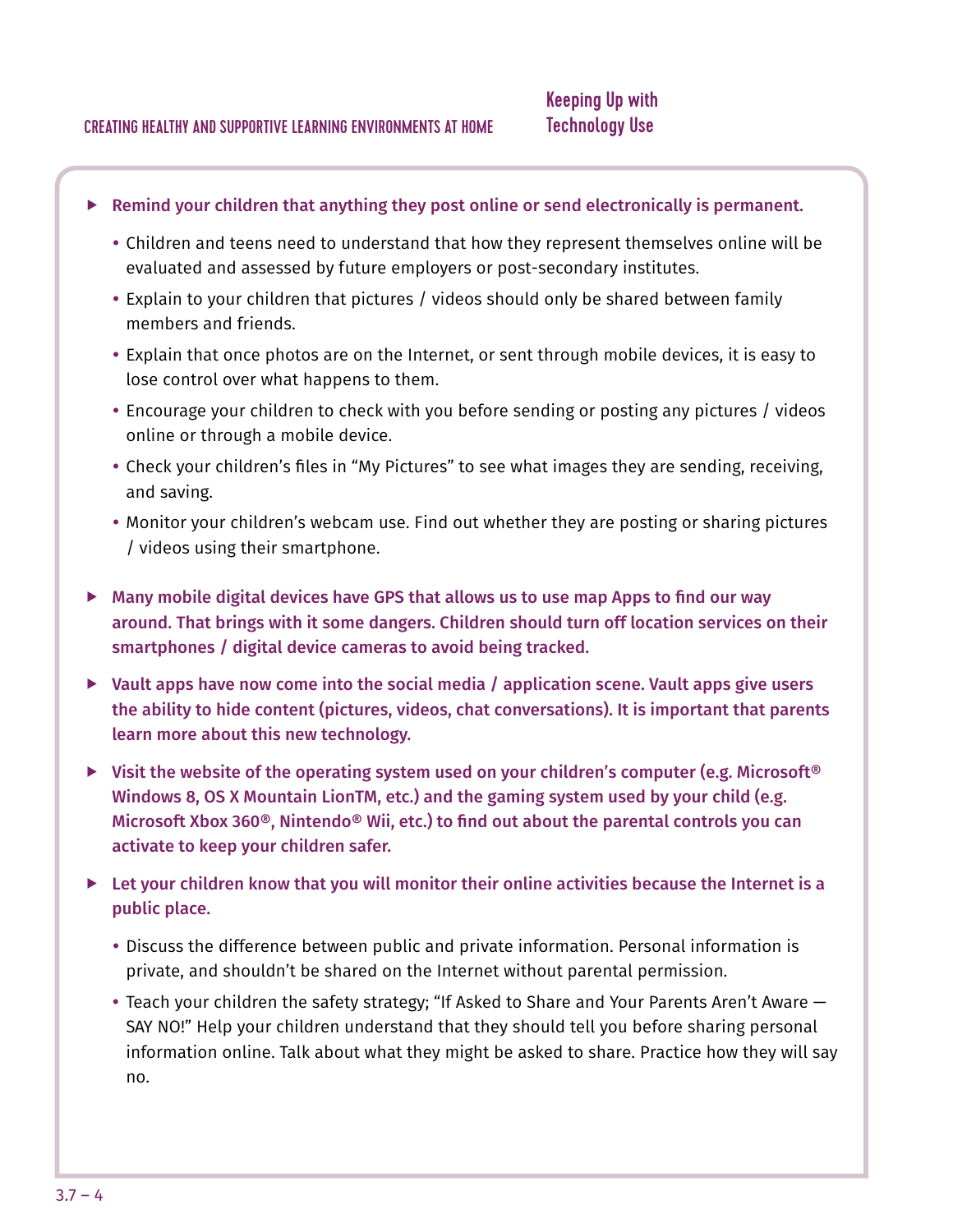

- Explain that not everyone is who they say they are online. People can pretend to be older, younger, or a different gender. Make sure your children know that they should be cautious about what people say online.
- Explain that appropriate behaviour offline and online is the same.
- Encourage your children to trust their instincts and block anyone who asks questions online that seem 'weird' or inappropriate (e.g. questions about puberty, sex, etc.). Explain why it is important to tell an adult if this happens.
- Make sure your children understand that they need to be cautious about sharing personal information online, because personal information can be misused.
- Explain that it's illegal to threaten someone, and your children should tell a safe adult if they are threatened online.
- $\blacktriangleright$  Teach your children to create secure passwords that others can't easily guess. Make sure they know to use a combination of numbers, characters and letters (both upper- and lower-case). Remind them regularly – do not share passwords with anyone.
- $\blacktriangleright$  Tell your children not to open any email attachments if they don't know the sender.
- $\triangleright$  Create family Internet guidelines. Discuss them with your children regularly.

For more information and detailed tips, see the following sources that were used in producing this paper.

https://bccpac.bc.ca/upload/2017/02/Internet-Safety-Guide-10-12-yr-olds1.pdf

*Raising Digitally Responsible Youth. A Parent's Guide.* https://bccpac.bc.ca/images/Documents/ Resources/Raising-Digitally-Responsible-Youth---Parents-Guide-Ministry-of-Education-2018.pdf

The Canadian Centre for Child Protection. *The Door That's Not Locked. Safety and the Internet.*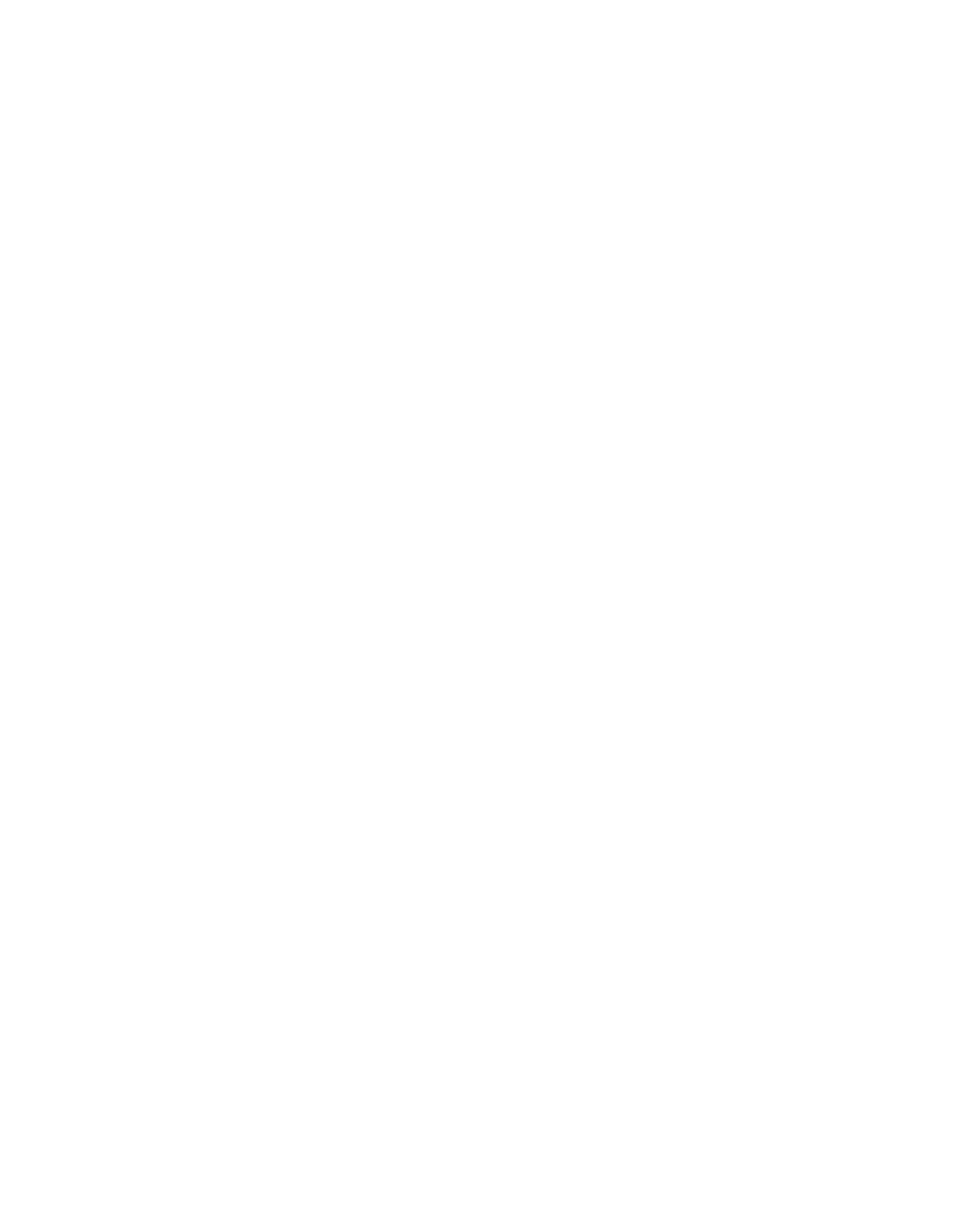

# What to Know About Vaping

The use of vaping products by youth is becoming increasingly common. The following information may help you discuss this issue with your child.

- $\blacktriangleright$  Vaping products have many names, such as: e-cigarettes, vapes, vape pens, mods (box or pod), tanks, e-hookahs, or other various brand names.
- $\blacktriangleright$  Vaping devices do not contain tobacco and do not involve burning. They are battery-powered devices that heat a liquid solution in order to deliver an aerosol (meaning a vapour or a cloud) that is inhaled. The liquid solution, commonly called e-juice, vaping liquid or e-liquid, is flavoured.
- $\blacktriangleright$  Most vaping products contain nicotine and other harmful substances.
- $\blacktriangleright$  Youth vaping is threatening to addict a new generation of young people to nicotine.
- $\blacktriangleright$  Currently, the long-term health effects of vaping are not fully known.
- $\blacktriangleright$  Vaping is costly, and the products are not meant for children and teens. There are restrictions on the sale of vaping products and they can only be sold to adults.

## Why Do Many Youth Use Vaping Products?

- $\blacktriangleright$  The flavours are appealing (e.g. fruit, candy, mint)
- $\blacktriangleright$  Their friends are vaping and they feel it helps them fit in
- $\triangleright$  Out of curiousity and/or boredom
- $\blacktriangleright$  They consider vaping to be harmless
- $\blacktriangleright$  They like the "hit" from nicotine
- $\blacktriangleright$  They think it will help them quit or cut down on smoking tobacco products
- $\blacktriangleright$  The devices seem trendy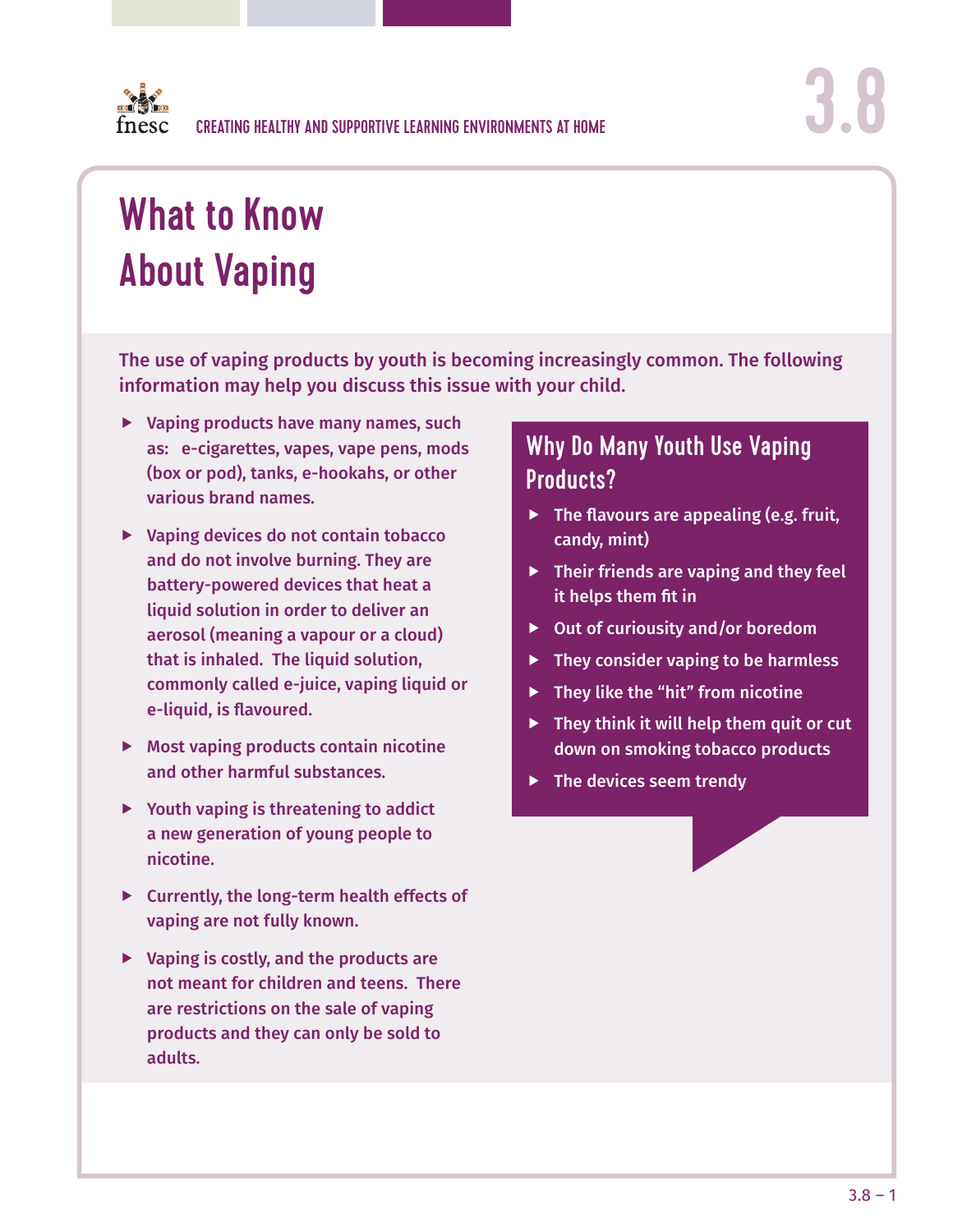# What Can You Talk About With Your Child?

- $\blacktriangleright$  If you smoke cigarettes or use vaping products, you can still have a meaningful conversation with your children by being honest about your habit.
	- Do you regret that you started smoking?
	- Do you experienced any negative health effects as a result of smoking?
	- Do you hope your children will avoid the habit?

#### Be patient and ready to listen. Try to avoid criticism and encourage an open dialogue.

 $\blacktriangleright$  Remember to keep the discussion going. Do not expect to make an impact with just one conversation.

Following are some questions your child may ask about vaping products, along with suggested responses.

- "Why shouldn't I vape?"
	- Vaping products contain toxic and addictive ingredients that could harm your health.
	- When people breathe in vapour, they inhale tiny particles that get trapped in the lungs.
	- Vaping e-juice, which contains nicotine, can be delivered to the brain and lead to nicotine addiction.
- "Isn't e-juice just water and flavourings?"
	- y E-juice typically contains chemicals as well as flavourings. These chemicals and flavourings are safe for use in food, but the health effects of breathing in the chemicals are unknown.
	- Most e-juice on the market contains nicotine, which is highly addictive.

#### ■ "What is the big deal with nicotine?"

- Nicotine use can make it hard for children and teens to concentrate, learn, and maintain control.
- Once you start using nicotine, you can become addicted and physically dependent.
- Over time, your body will want more nicotine to feel comfortable.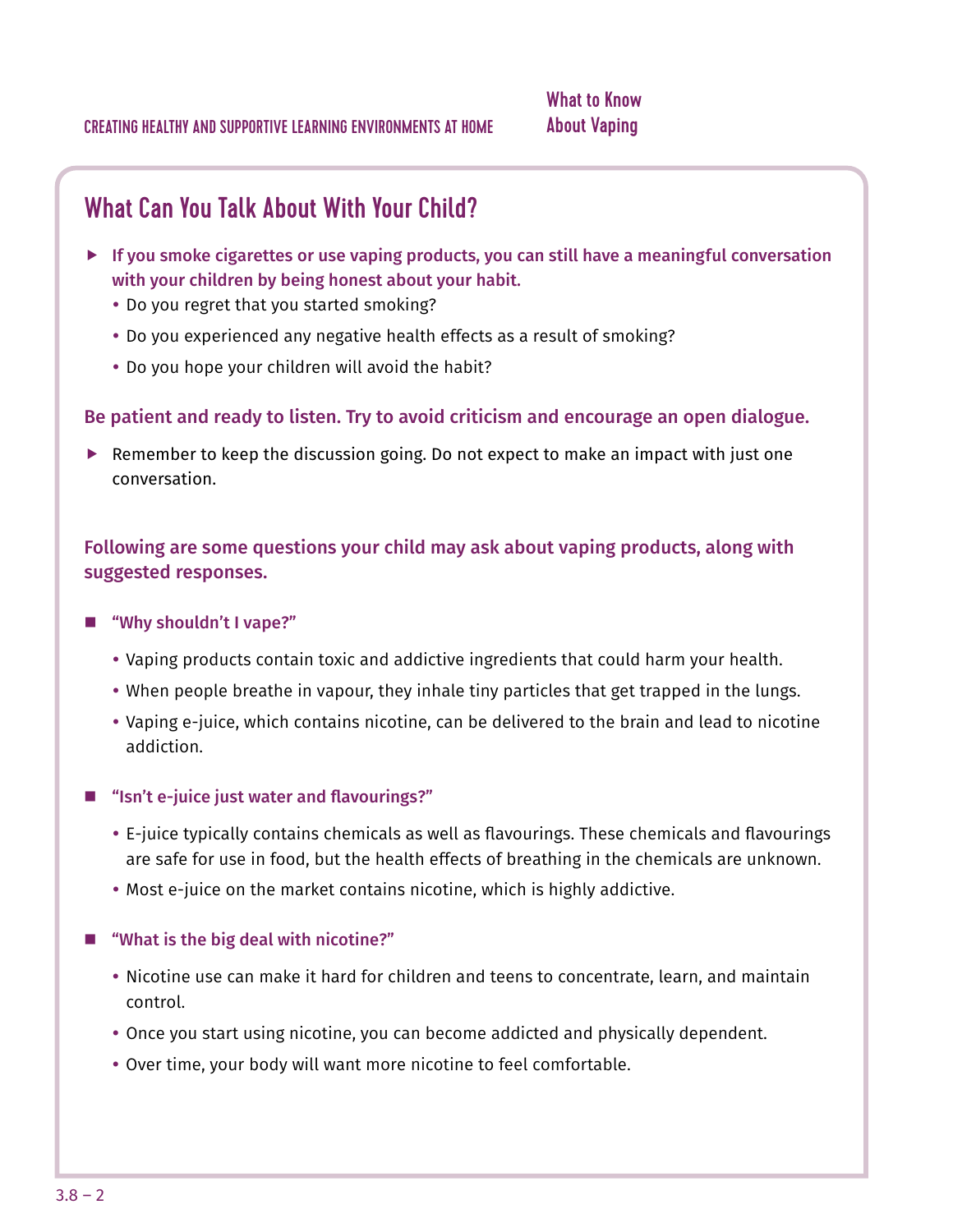

#### ■ "Is vaping nicotine-free e-juice safe?"

- Studies have found that many vaping products labelled "nicotine-free" still contain nicotine.
- Inhaling nicotine-free vapour is a health concern.

#### ■ "Isn't the cloud produced when vaping just water vapour?"

- Once e-juice is heated, a number of toxic chemicals are created. Many are cancer causing.
- If you are around friends who vape, the cloud they exhale exposes you to chemicals that may not be safe to breathe.

#### ■ "Isn't vaping safer than smoking cigarettes?"

- Vaping is less harmful than tobacco products such as cigarettes, but it is not harmless.
- Short-term health effects are increased coughing, wheezing, inflammation of the lungs, and increased heart rate.
- The long-term health effects of vaping are currently not known.
- Vaping products can explode and cause fires that may result in burns and injuries.

## Adapted from

Vaping Education from the BC Lung Association. https://bclung.ca/sites/default/files/1168-Vaping\_Parent%27sHandout\_Final\_R2.pdf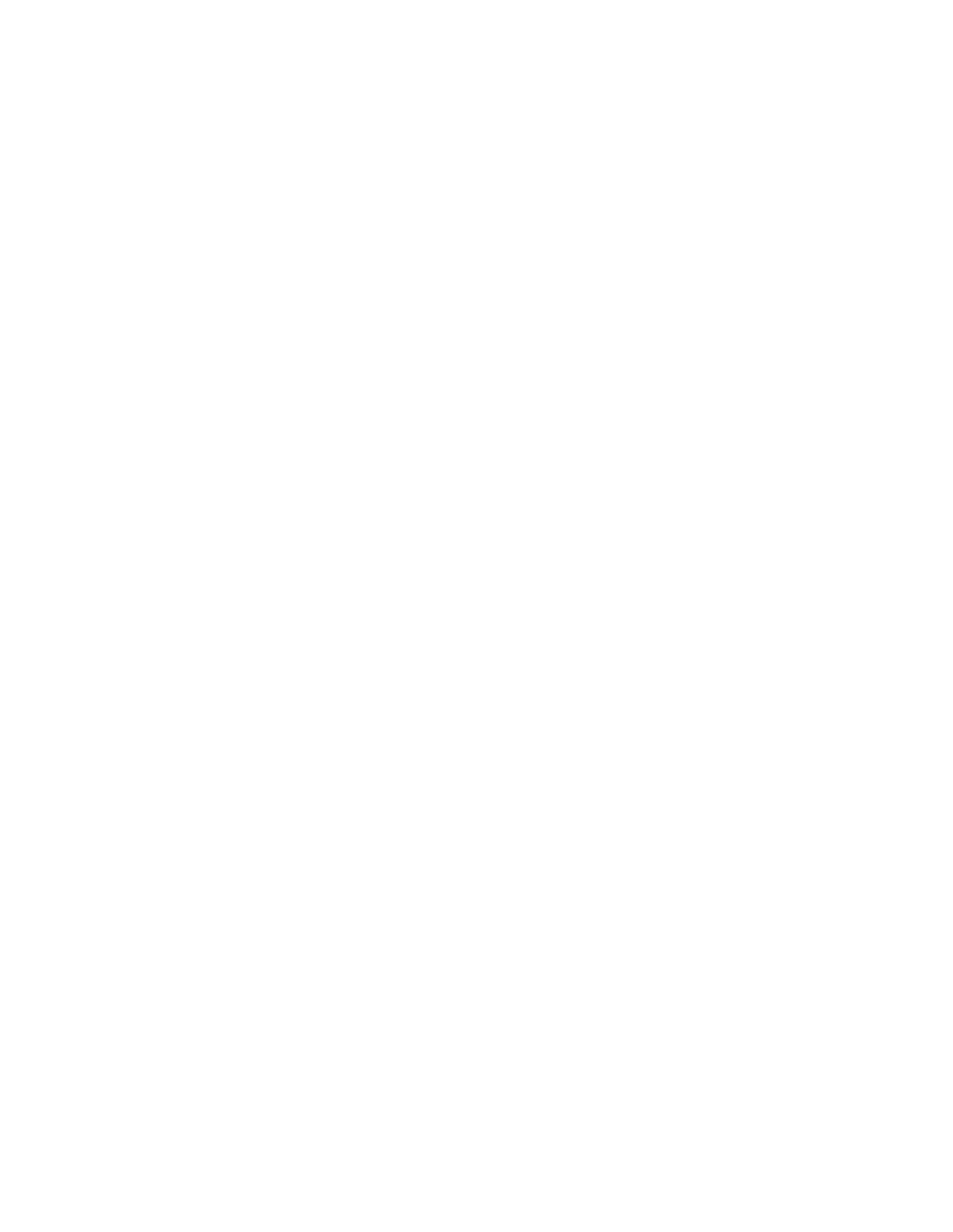

# How To Talk to Your Children About Drug and Alcohol Awareness

For many parents of teens, drug and alcohol use is high on the list of concerns.

If this is an issue for you, it is important to know that what you do matters. Parents are their children's most important role model and their best defence against drug and alcohol abuse.

## Think prevention first.

By talking openly with your teen about drugs and alcohol, you can strengthen your relationship with them and make communications easier for everyone. In doing so, remember:

- $\triangleright$  As teens grow they need to be able to speak their mind. If your teen talks back and argues with you, it does not mean they are rejecting you. By asserting their independence, your teen is just behaving in an age appropriate way.
- $\blacktriangleright$  It may often seem like teens are not listening to their parents, even though they really are. Talking about difficult issues requires patience and perseverance.

There are a number of factors that can decrease or increase the chances that teens may experiment with drugs and alcohol.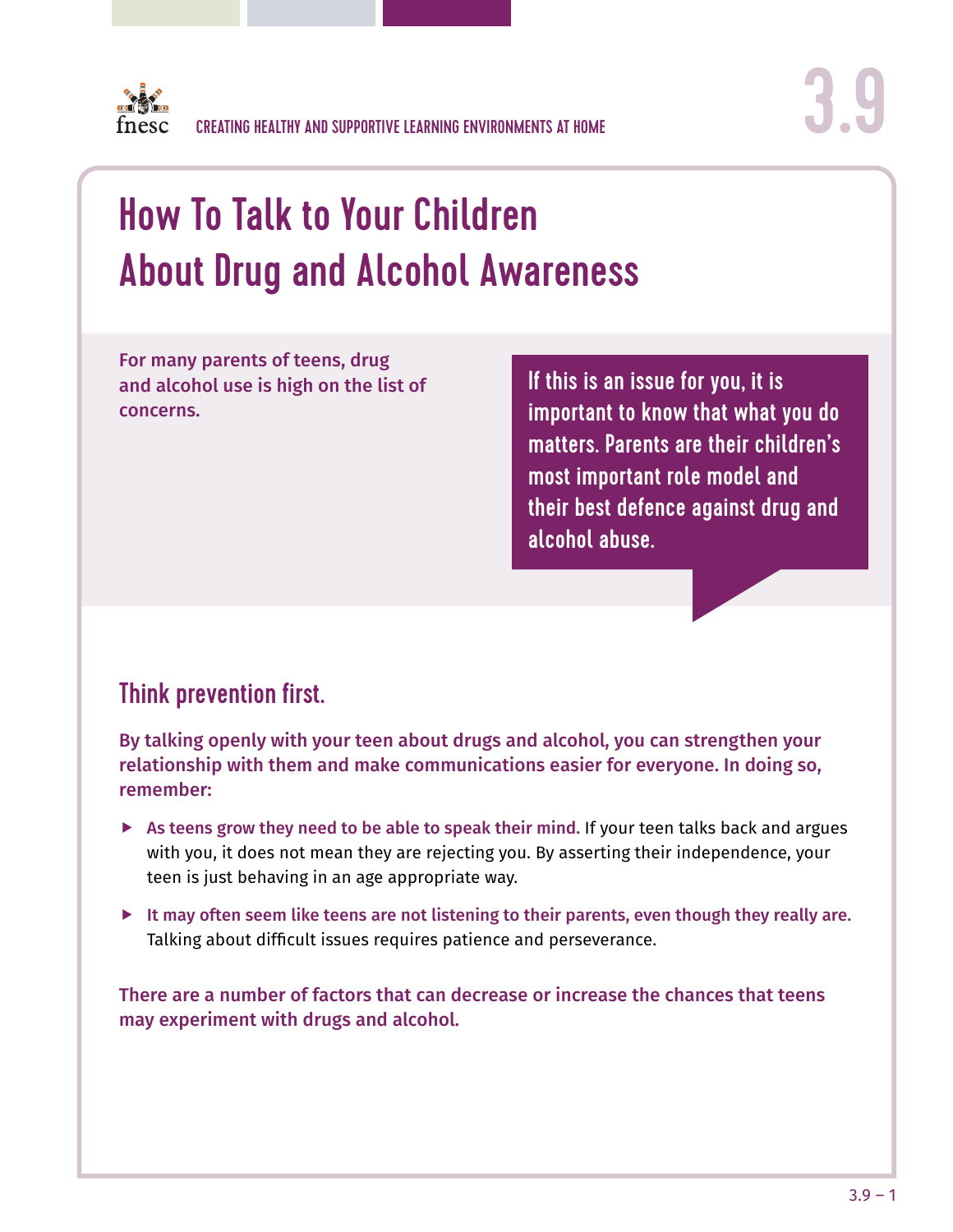# Some key factors that can help teens make positive choices include:

- $\blacktriangleright$  strong attachment to their family
- $\blacktriangleright$  a strong sense of identity and connection to their traditional values and beliefs
- $\blacktriangleright$  positive involvement in the community
- $\triangleright$  positive connections at school
- $\blacktriangleright$  good social skills
- $\blacktriangleright$  strong self-esteem
- $\blacktriangleright$  positive friendships

## What often causes a teen to use drugs or alcohol?

- $\blacktriangleright$  Curiousity when they see others using things, teens generally want to try drugs or alcohol to find out what they are like.
- $\blacktriangleright$  Many teens are inclined to take risks but have little understanding of possible consequences.
- $\blacktriangleright$  Peer pressure is a strong motivator for teens. They may want to be seen and accepted as a member of the group.
- $\triangleright$  Using drugs or alcohol may seem to offer an escape valve or a way to dull stress and pain caused by problems or pressures at home, at school, or with peers.

This final point is often the reason behind chronic use or addiction.

## You can help empower your teen to avoid drug and alcohol misuse by:

- $\blacktriangleright$  nurturing their self-confidence and pride in who they are as a First Nations person
- $\blacktriangleright$  supporting them to be a good student
- $\blacktriangleright$  sharing a sense of hope and optimism
- $\blacktriangleright$  ensuring they grow up in a safe environment and are involved in extracurricular activities
- $\blacktriangleright$  making sure they have the supports they need

It is useful to talk about drugs and alcohol before you are worried, ideally well before your child enters their teen years. Here are a few tips to keep in mind to maintain open communications with teens.

**Filtum Finally Think first. Act second.** Try to stay clear and focused and don't get too emotional. Keep an open mind.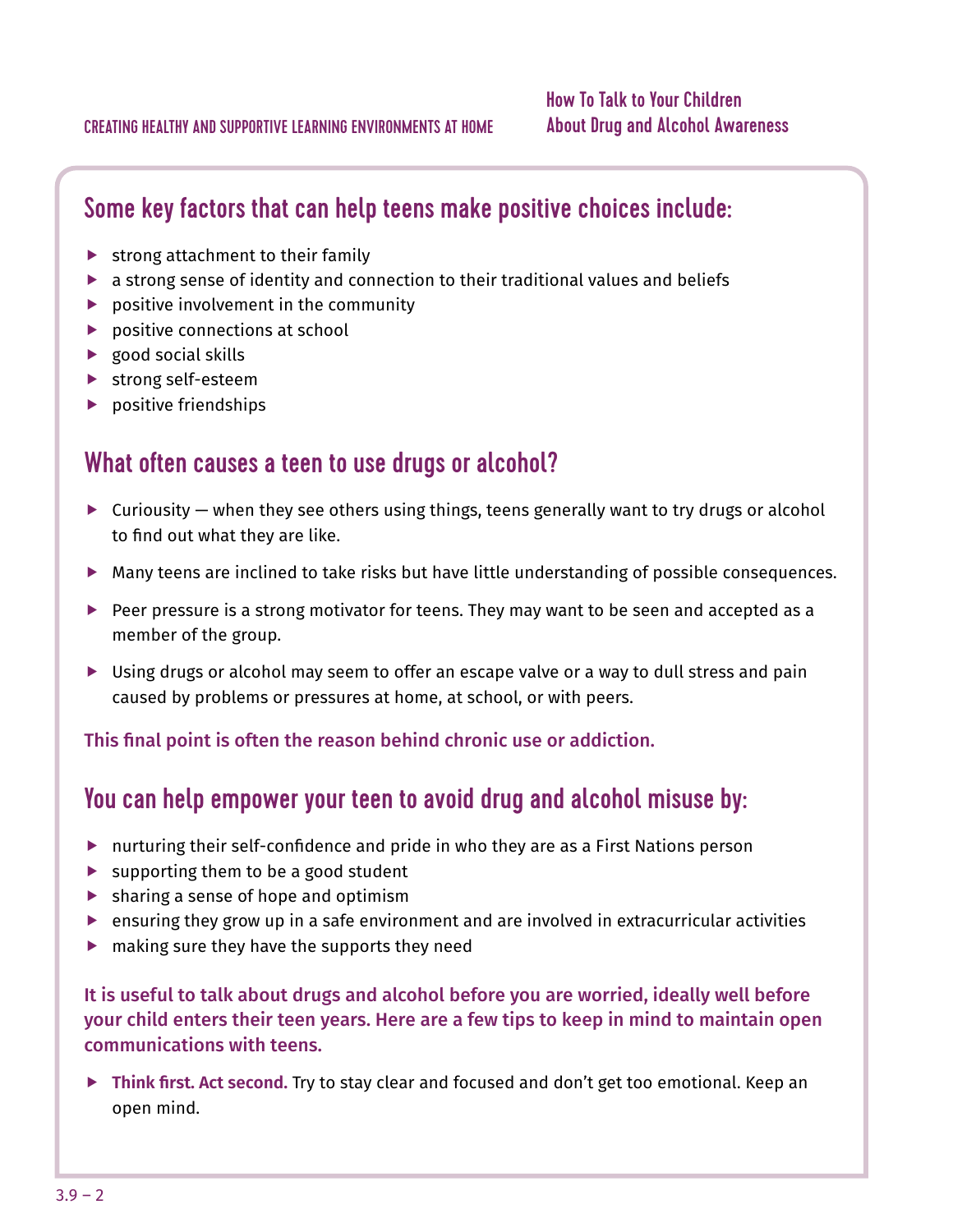

- **Keep an eye on your children's behaviour.** Ask them every day what they are doing. Don't be afraid to set limits. Teens need boundaries.
- **EXECUTE:** Encourage your teen to work with you to set rules, but don't be afraid to adopt a strong position when you need to.
- **FIF ENFORCE THE BOUNDARY STATE:** Let your teen know that you are enforcing rules because you love them and want to keep them safe.
- **Focus on building trust and understanding.**
- **Falk regularly and talk often.** Many "mini-conversations" about drugs are better than long boring lectures.
- **EXECT** Keep the conversation positive rather than waiting for an opportunity to criticize your teen for bad behaviour.
- **FRIME:** Take advantage of "teachable moments," like driving in the car together, discussing a situation at school, or talking about a current event in the news.
- **Fat dinner together as often as possible.** Family meals provide excellent opportunities for dialogue.
- **Figure 3** Focus on messages about how drug and alcohol use affects sports performance, health and appearance. These messages have more impact on teens.
- **F** Have a two-way conversation. Listen to your teen and respect their opinion.
- **Provide information that is meaningful and balanced, so that your teen feels empowered to** make healthy choices about drugs.

# Signs of possible alcohol or drug use may include:

- $\blacktriangleright$  bloodshot eyes
- $\blacktriangleright$  listless, unhealthy appearance
- $\blacktriangleright$  weight loss
- $\blacktriangleright$  changed sleeping or eating habits
- $\blacktriangleright$  increased anger or aggression
- $\blacktriangleright$  greater susceptibility to sickness
- $\blacktriangleright$  skipping school, poor grades
- $\blacktriangleright$  acting emotionally withdrawn and secretive
- $\blacktriangleright$  increased requests for money
- $\blacktriangleright$  theft from the home of money or articles that could be sold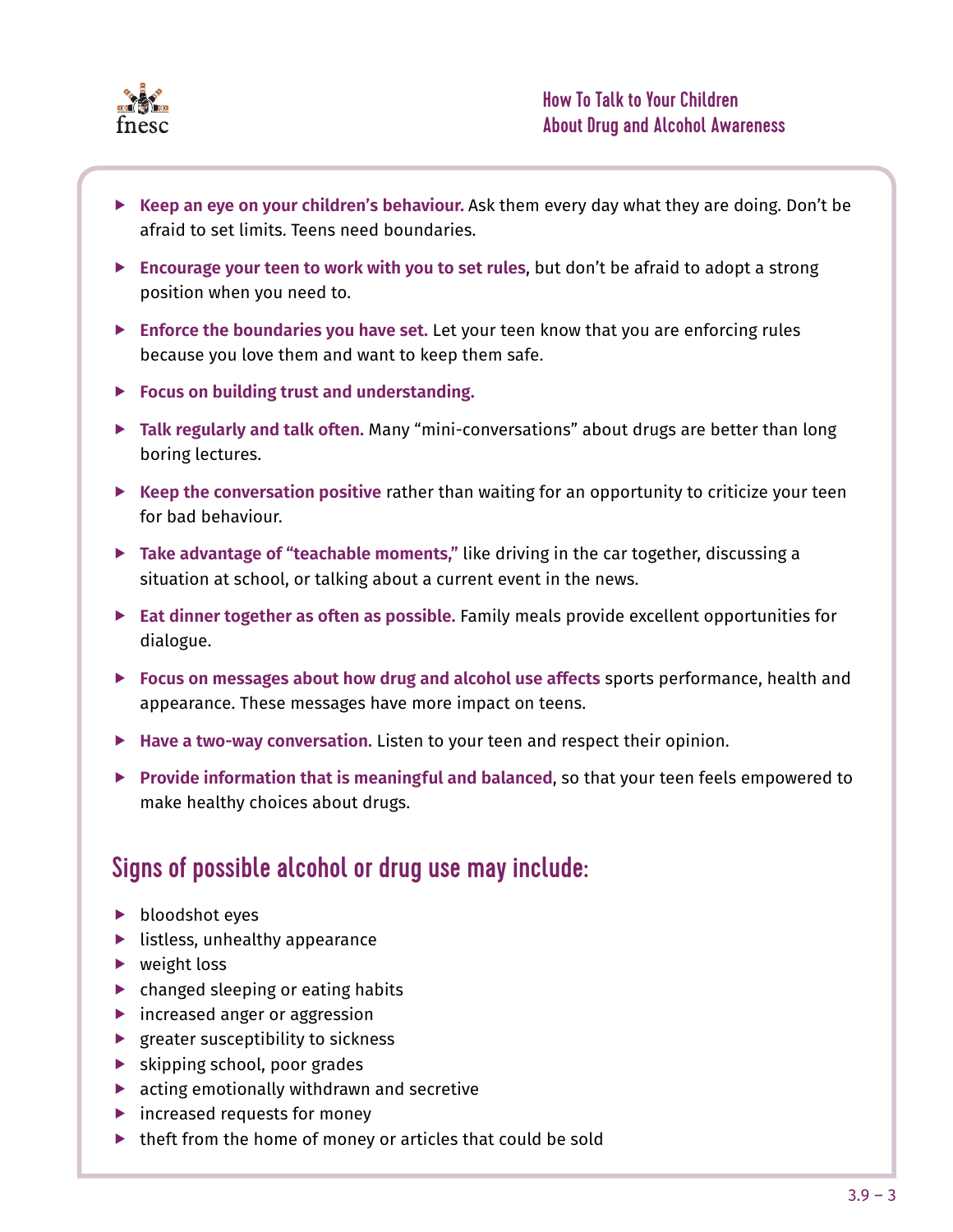Signs of alcohol or drug overdose requiring emergency hospital treatment may include an inability to speak or walk properly, severe vomiting, loss of consciousness, or a threat to harm themselves or others.

If you've just discovered or have reason to believe your child is misusing alcohol or drugs, the first thing to do is sit down and take a deep breath. Pause and prepare yourself for the important conversations ahead.

- **Fight** Talk with anyone else who shares parenting responsibilities with you. Make sure you agree about how you will work together to address the situation. Remind each other that no one is to blame and the focus should be on helping your child.
- **Expect the discussion with your child to be difficult.** Prepare yourself to respond to any anger with patience. If the conversation becomes heated, take a break and pick it up again later. Remind your child you love them and you are concerned for their welfare. Involve a family member to help you and your child with difficult discussions.
- ▶ Be honest. If your teen points to your habits as a defense, don't shut down. Talk calmly about how you want to help your child avoid making mistakes.
- $\blacktriangleright$  Talk about clear rules and realistic consequences that you will be able to enforce. Involve your child so they understand the reasons.

Remember to keep the lines of communication open with your teen. Start early and get ahead of the drug questions. Teens should learn about drugs and alcohol awareness from their parents first.

#### Sources:

Talking to Teens About Drugs and Alcohol. 2021. Lifeworks. https://wellbeing.lifeworks.com/ca/ newsletter-content/talking-to-teens-about-drugs-and-alcohol/

How to Talk with Your Teen about Drugs - Communication Tips for Parents. https://www.canada.ca/en/health-canada/services/health-concerns/reports-publications/ alcohol-drug-prevention/talk-your-teen-about-drugs-communication-tips-parents.html

See also a companion to the booklet Talking with Your Teen about Drugs and Web site for parents: drugprevention.gc.ca

How to Talk with Your Teen about Drugs - Communication Tips for Parents is available on Internet at the following address: drugprevention.gc.ca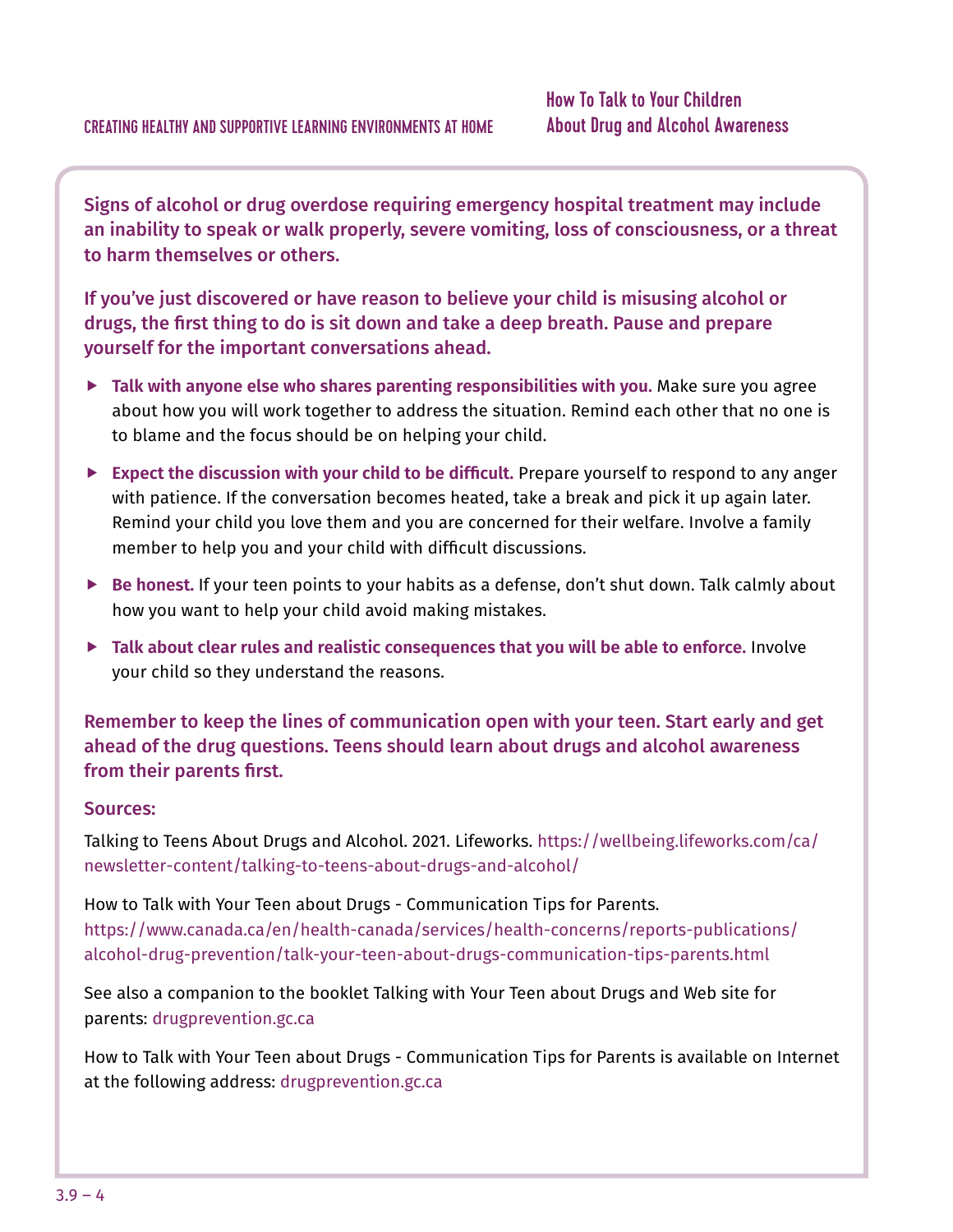

# Helping Children Deal With Traumatic News or Events

We all face difficulties at times, sometimes it can seem that the news and sometimes it can seem that the news is full of troubling stories. Forest fires, flooding, the pandemic … many unsettling events can affect how we feel.

- $\blacktriangleright$  Taking care of our children's mental health, especially during difficult times, is just as important as ensuring they have a healthy body.
- $\blacktriangleright$  Here are some ideas that might help you and your children cope with difficult situations.

### Help your children build strong, caring relationships to prepare them for challenges

- $\triangleright$  Children and youth who have strong relationships with family and friends are usually better able to deal with difficult events.
- $\triangleright$  You can help make that happen just by spending time with your children, such as eating breakfast or dinner together or doing things you all enjoy whenever you have the chance.
- $\blacktriangleright$  More than anything else, your children will benefit from your love, attention and acceptance.

# Build your children's self-esteem to increase their resiliency

- $\triangleright$  Children and teens who feel good about themselves are often more "resilient," which means they are able to recover from difficulties more easily. To help ...
	- Praise your children when they do well.
	- Recognize their efforts in addition to what they achieve.
	- Ask your children questions about their activities and interests to show you care.
	- Help your children set realistic goals and learn how to solve problems. That will help them experience successes and feel confident about what they are able to do.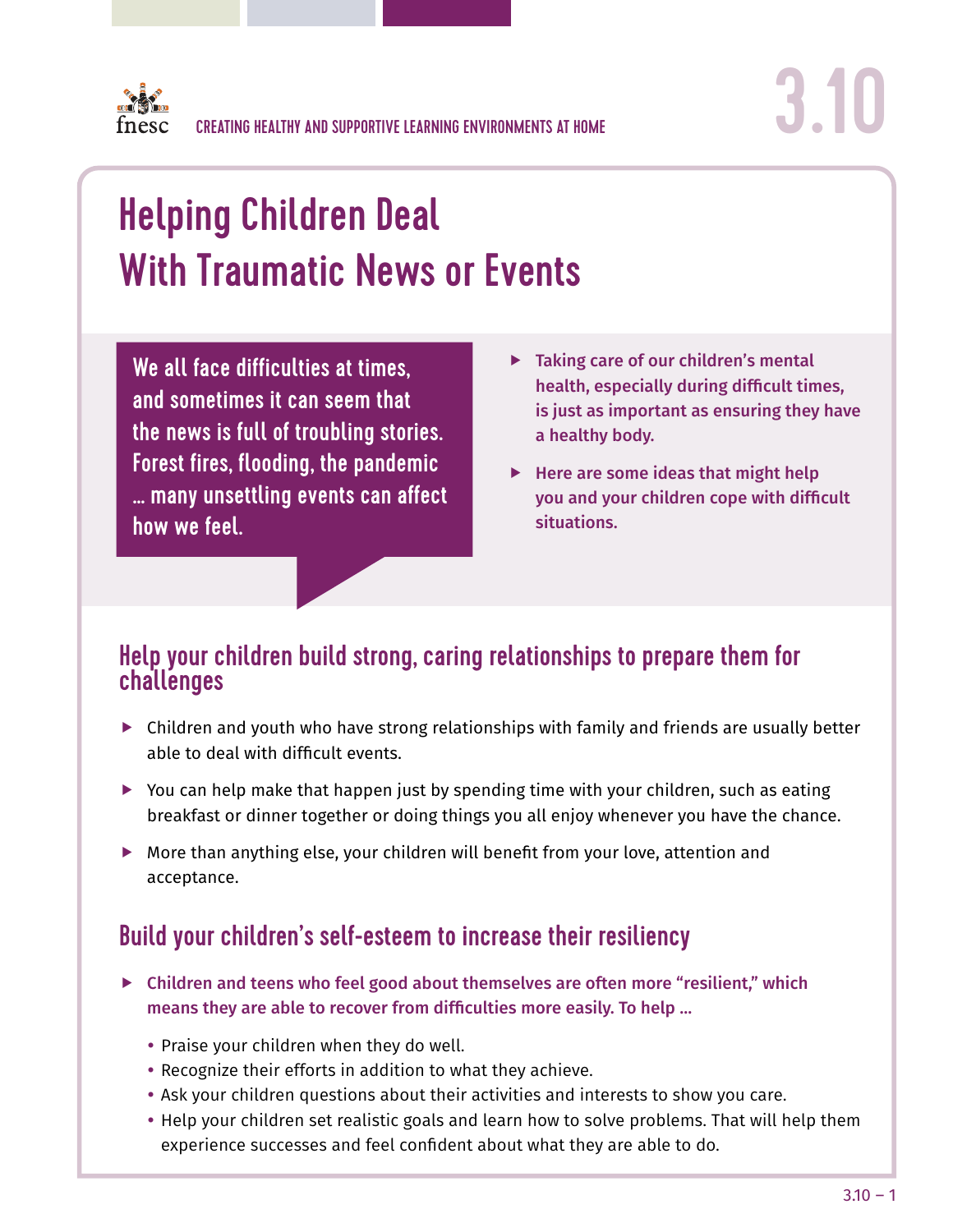## Be aware of your children's emotions

- $\blacktriangleright$  If your children have been exposed to an upsetting situation or difficult news, pay attention to their emotional state.
	- Do they seem distant?
	- Do they seem more quiet than usual?
	- Are they more anxious?
- $\blacktriangleright$  Invite your children to talk about their feelings so you understand how they are doing.

## Be aware of your own emotional state

- $\triangleright$  Children are usually very aware of their caregivers' feelings. They often notice tone of voice, body language, and conversations going on around them. They can tell when others are stressed, afraid, or sad.
- $\triangleright$  While it's important to be honest with your children, try as much as possible to avoid overwhelming your children by your own reactions.
- $\blacktriangleright$  It can be helpful to share your own emotions, but in a controlled and reassuring way. For example, you might say: "Yes, I am worried about this situation, too. But we'll find a way through this together."

### Share clear information and encourage open-ended conversations

- $\blacktriangleright$  It's always best for children and teens to get information about a traumatic event from a safe, trusted adult.
- $\blacktriangleright$  Invite your children to ask you questions and tell you what they need. Don't assume that your children are worrying about the same things you are.
- $\blacktriangleright$  Ask your children direct, open-ended questions and show your sincere interest in hearing what they have to say.
	- y You might ask "Have you heard about …?" or "Do you know that …"
	- Then you can ask questions like: "What did you hear about it?" "Is there anything you don't understand?" "Are you feeling ok?"
	- Your children may have heard misinformation that you can help correct. They may have exaggerated fears that you can address.
- $\blacktriangleright$  If needed, be patient and repeat information a few times.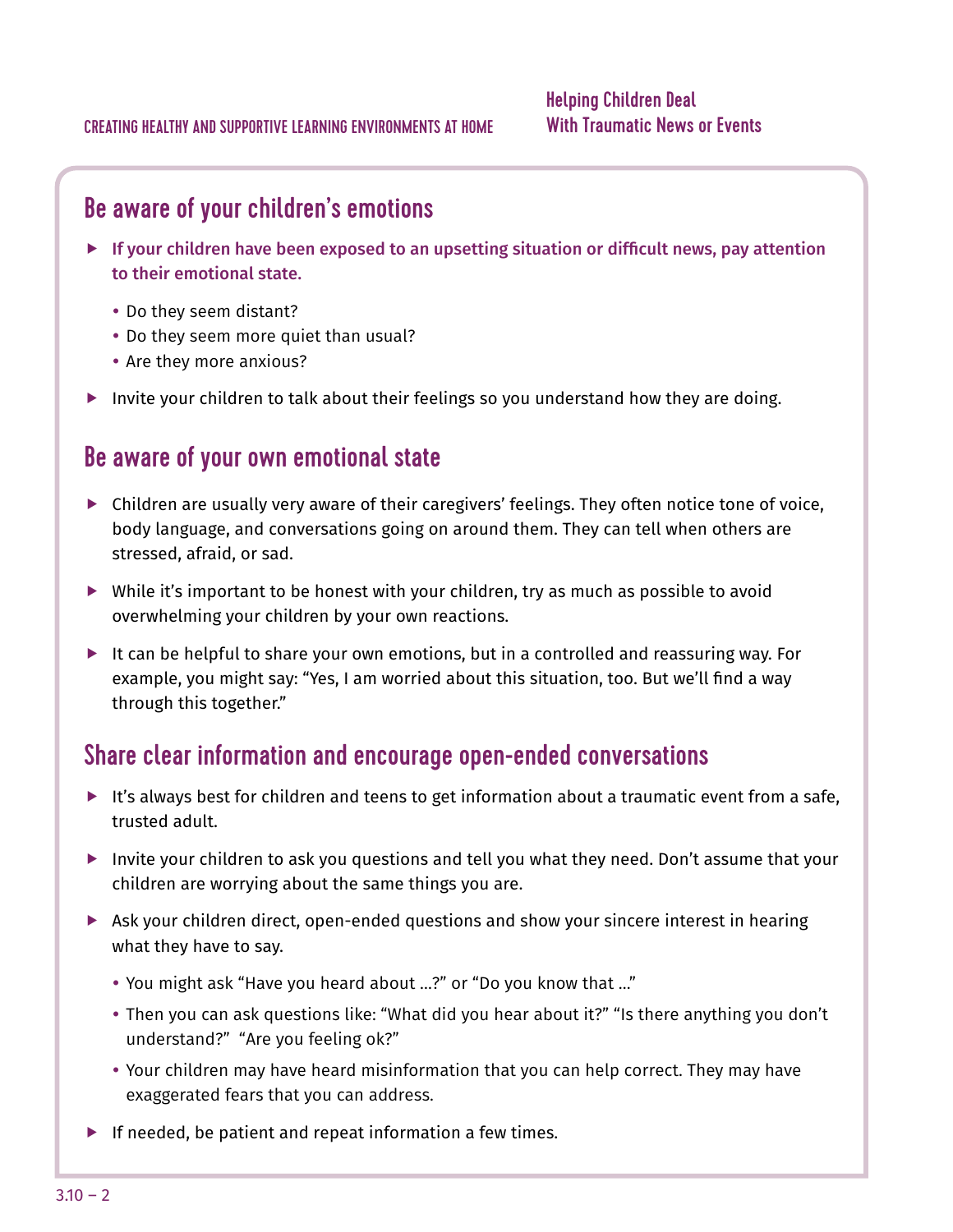

#### Be honest

- $\triangleright$  Children and teens often know when adults aren't being honest.
- $\blacktriangleright$  Tell the truth about how you're feeling. If you're scared, say so, while being as calm and reassuring as possible.
- $\blacktriangleright$  It's also okay to say that you don't know the answer to a question.

# Don't avoid tough subjects

- $\triangleright$  Sometimes, parents try to protect their children by avoiding upsetting subjects. But most children are exposed to more than we think, and their fears can grow bigger if they are not addressed.
- $\blacktriangleright$  If your children ask you about an upsetting situation and you avoid the topic, it might reinforce their worries. Children often believe that if a subject is too scary to talk about, it might be even worse than they think.
- $\blacktriangleright$  It is important that your children know you are available to help them make sense of their experiences – good and bad. Children need to know that strong emotions do not mean they have to feel helpless or overwhelmed.
- $\blacktriangleright$  It is normal to feel sad and confused when problems arise. Let your child know that it is ok to ask you questions, now and in the future.

# Don't provide too many details or information your children don't need to know

- $\blacktriangleright$  While you don't want to shield your child from the truth, be age appropriate in your discussions.
- $\triangleright$  Younger children can take in less information. Some details may be too upsetting and not necessary for them to know. Give simple explanations.
- $\blacktriangleright$  Try to limit how much news coverage your children see. Repeatedly seeing disturbing events on TV or hearing about them on the radio can make problems seem even worse. Children who believe bad events are temporary can recover from them more quickly.

# Think about the right time and place

 $\blacktriangleright$  Although it is important to respond to your children's questions, try to talk about troubling issues when you aren't distracted.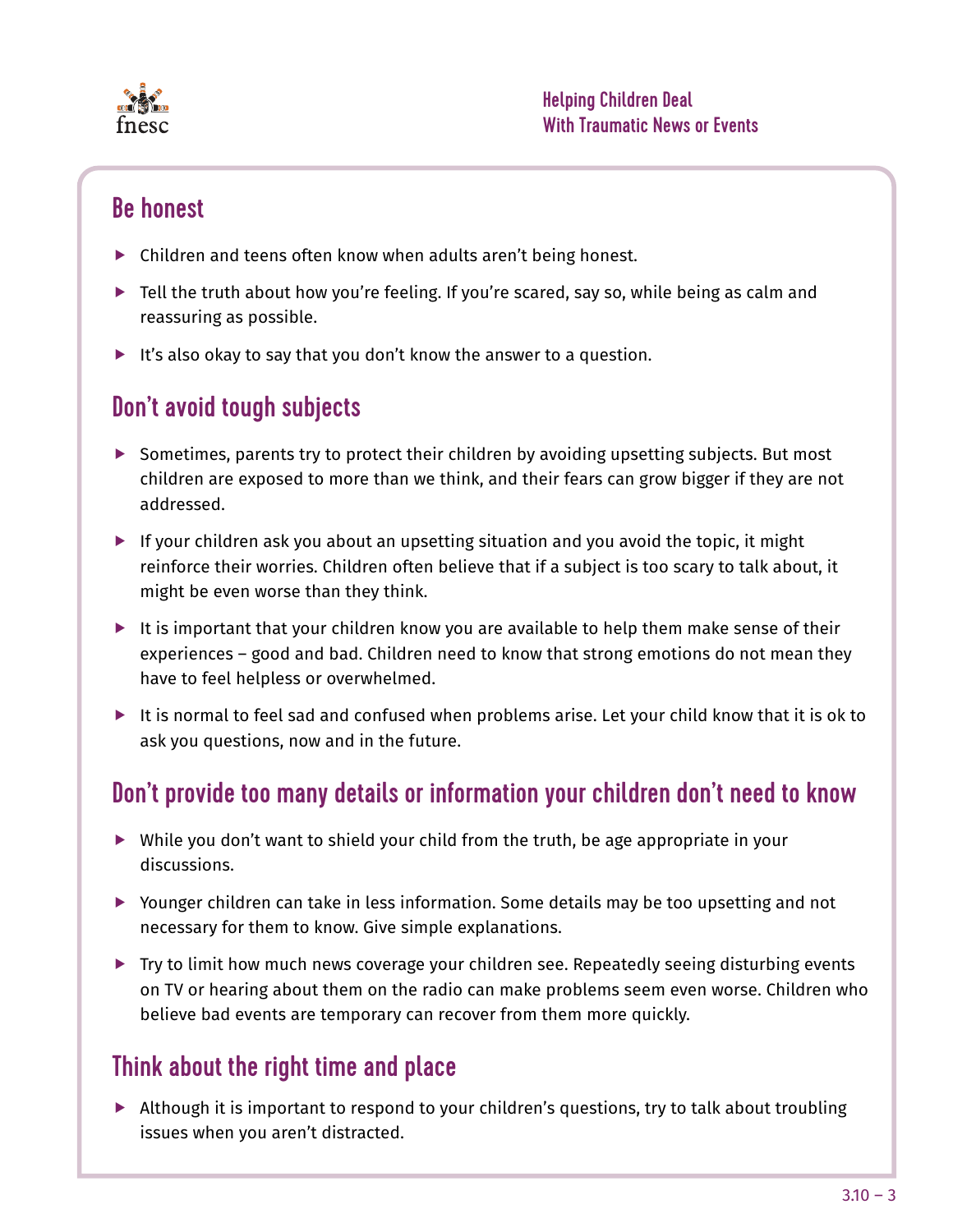- ▶ You need adequate time and attention to discuss your children's understandings, fears, worries and concerns.
- $\blacktriangleright$  If your children ask a question at an inappropriate time, like when you are grocery shopping or rushing to get to school, tell them the topic is important and you want to discuss it at a better time. Then follow-up as soon as possible.
- And don't force your children to have a conversation before they're ready. Open the door for them to talk, but don't push.

#### Be sympathetic and non-judgmental about your children's reactions and feelings

- $\triangleright$  Children's reactions will vary depending on their age and past experiences. There is no right or wrong way to react to traumatic news or to grieve.
- $\blacktriangleright$  Reassure your children that there are many ways people respond to difficulties, and let them know that their response is fine.
	- Some children prefer not to talk much. Maybe your child will want to talk later.
	- Other children need to express their feelings, and you can listen.
	- Some children like to have time alone to deal with their emotions. Others want to be around people.
	- Let your children know that people behave in all different ways. Some people cry when they are sad or afraid, but other people don't. It's all okay.
	- You can also try other ways to express feelings, such as drawing or writing.

### Be reassuring

- $\blacktriangleright$  Feeling secure is critical for children and teens.
- $\triangleright$  Even if you're afraid or sad, let your children know you will do everything you can to keep them safe.
- $\blacktriangleright$  Try talking about a time in the past when they were brave in the face of a scary situation. Talk about how they coped with fears before.
- $\blacktriangleright$  Remind your children that no matter what happens, you'll be there for them, and that together, you will get through the situation.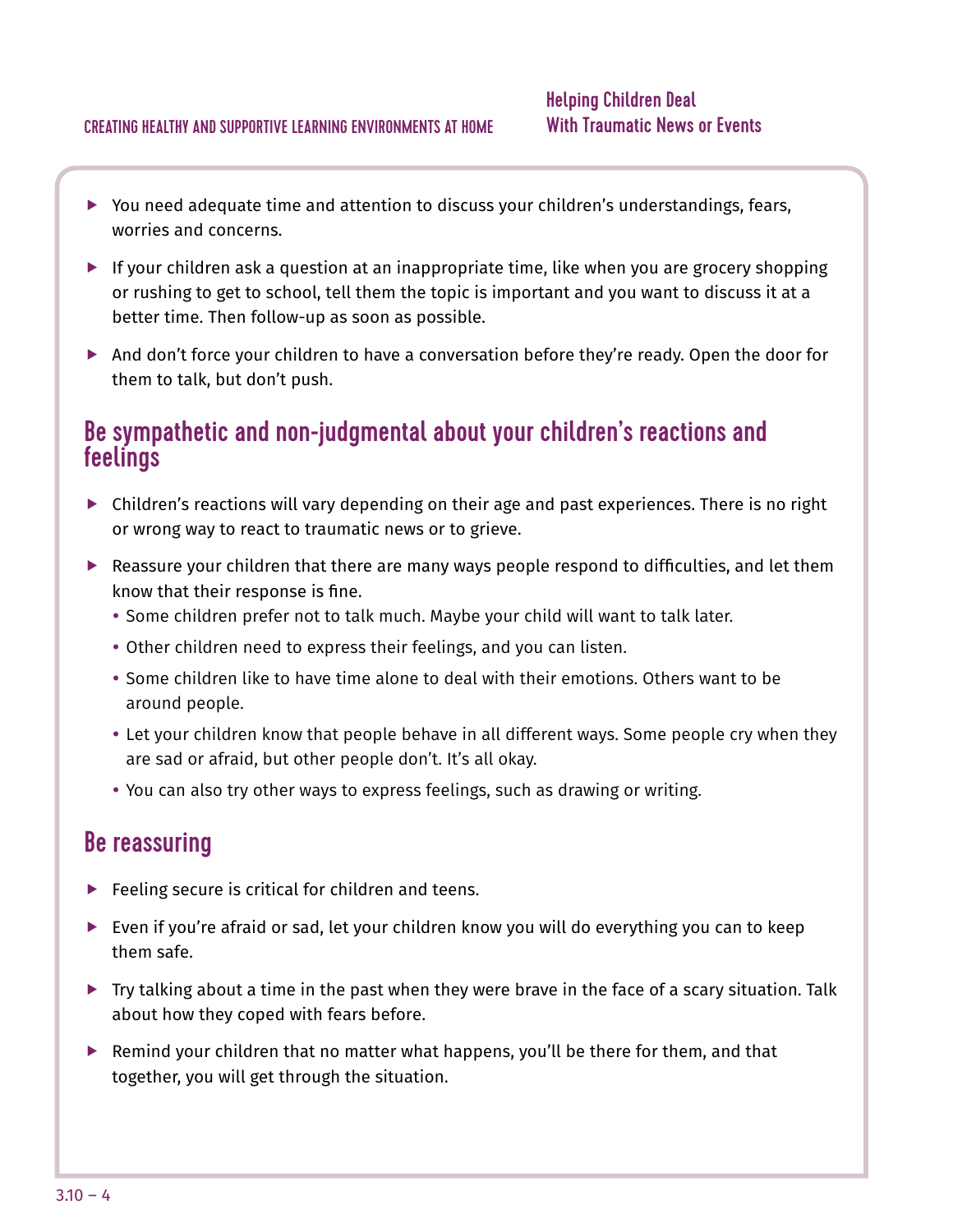

# Try not to minimize your children's fears and concerns

- $\blacktriangleright$  Do not dismiss or ignore your children's feelings. For example, simply saying "it's not so bad" can make children feel embarrassed or wrong for feeling the way they do.
- $\blacktriangleright$  Listen openly and talk about positive ways your children can manage their fears and anxieties.

### Maintain routines as much as possible

- $\blacktriangleright$  Doing things in the usual way helps restore a sense of safety. It reassures children that life will be okay again.
	- Try to maintain regular mealtimes and bedtimes.
	- If you are temporarily relocated, establish new routines as quickly as you can.

### Encourage your children to do things they enjoy

 $\blacktriangleright$  Distraction is good for children. Doing something relaxing and fun gives them a sense of normalcy. It will give you a positive break, as well.

## Help your children relax with breathing exercises

- $\blacktriangleright$  Breathing deeply can help children calm down.
	- Try practicing slow, deep breathing.
	- Say, "Let's breathe in slowly while I count to three, then breathe out while I count to three."
	- For young children, you can place a stuffed animal on their belly as they lie down. Ask them to breathe in and out slowly and watch the stuffed animal rise and fall.
	- Stop for a moment and take several deep breaths yourself if you are feeling anxious and overwhelmed.

## Reach out for support yourself

- $\triangleright$  Children are not alone in feeling sad, upset, angry, and anxious when times are difficult.
- $\blacktriangleright$  If you can, talk through your own feelings with someone you trust.
- $\blacktriangleright$  Bring in a trusted family member or friend to be part of conversations if that will help.
- $\triangleright$  Sometimes helping your children requires helping yourself, as well.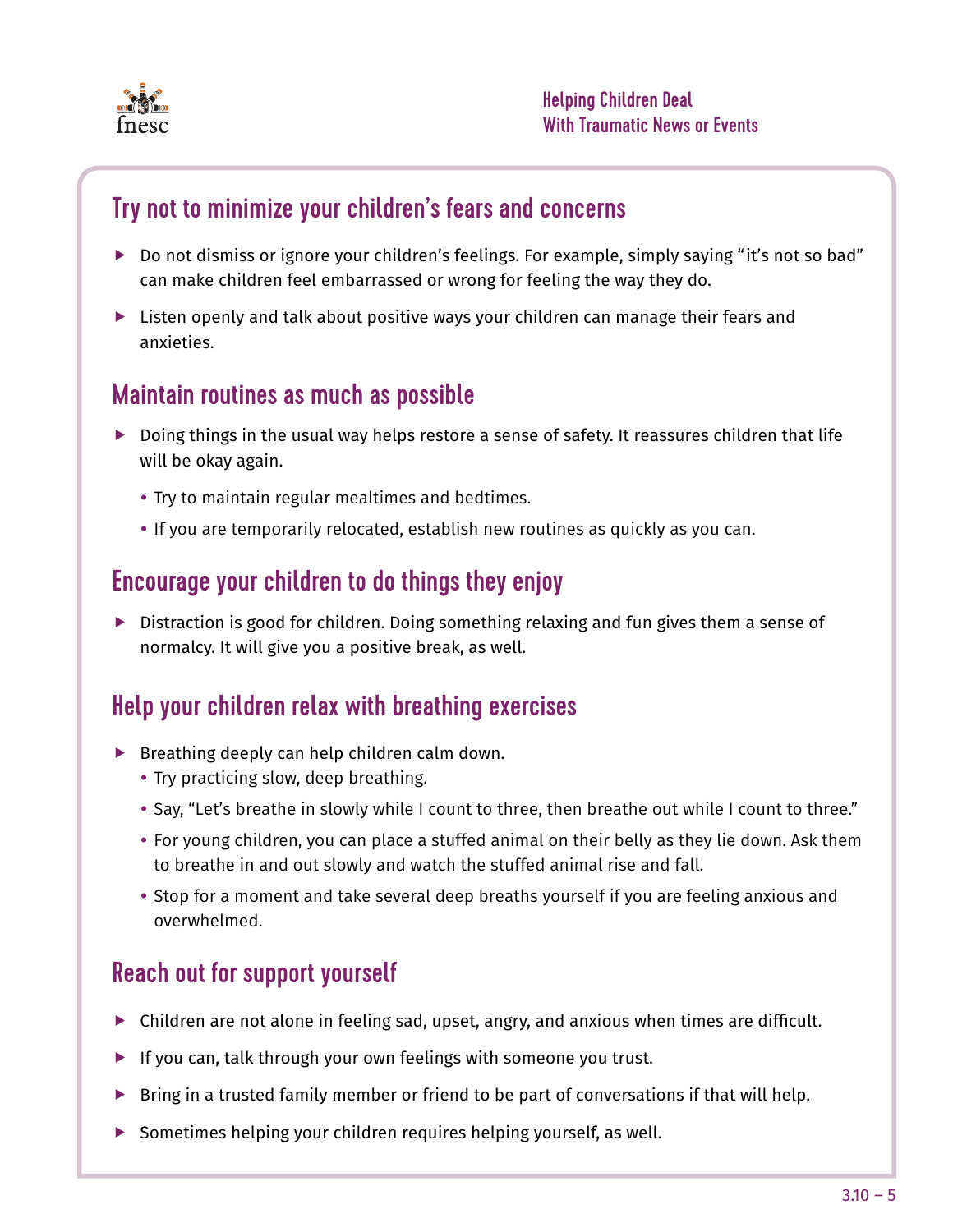## Remember that your children can recover and you can help

- $\blacktriangleright$  Be positive about what is ahead. Don't assume that a traumatic event is so upsetting that your children will never recover.
- $\triangleright$  Don't worry about knowing exactly the right thing to say or do  $-$  sometimes there is no answer that will make everything okay right away. Know that you are making a real difference by listening to your children, accepting their feelings, and being there for them.
- $\blacktriangleright$  Try to eat healthy foods, drink enough water, get outside when you can and walk around, and get enough sleep. Your physical health is connected to your emotional health.
- $\blacktriangleright$  Pay close attention to how your children are responding and seek professional help if you need it.
	- Talk to your school about counselling services.
	- Talk to your doctor about what might help.
	- Do not be afraid to seek assistance.

# Adapted from

- $\triangleright$  NYU Child Study Center: www.aboutourkids.org/articles/ talking children about difficult subjects illness death violence disaster
- ▶ Caring for Kids. Information For Parents From Canada's Paediatricians. https://caringforkids. cps.ca/handouts/mentalhealth/mental\_health
- $\blacktriangleright$  Helping Children Cope After a Traumatic Event. Child Mind Institute. https://childmind.org/ guide/helping-children-cope-after-a-traumatic-event/#block\_bbede789-dc0c-46b6-9489- 6be91bfca5f6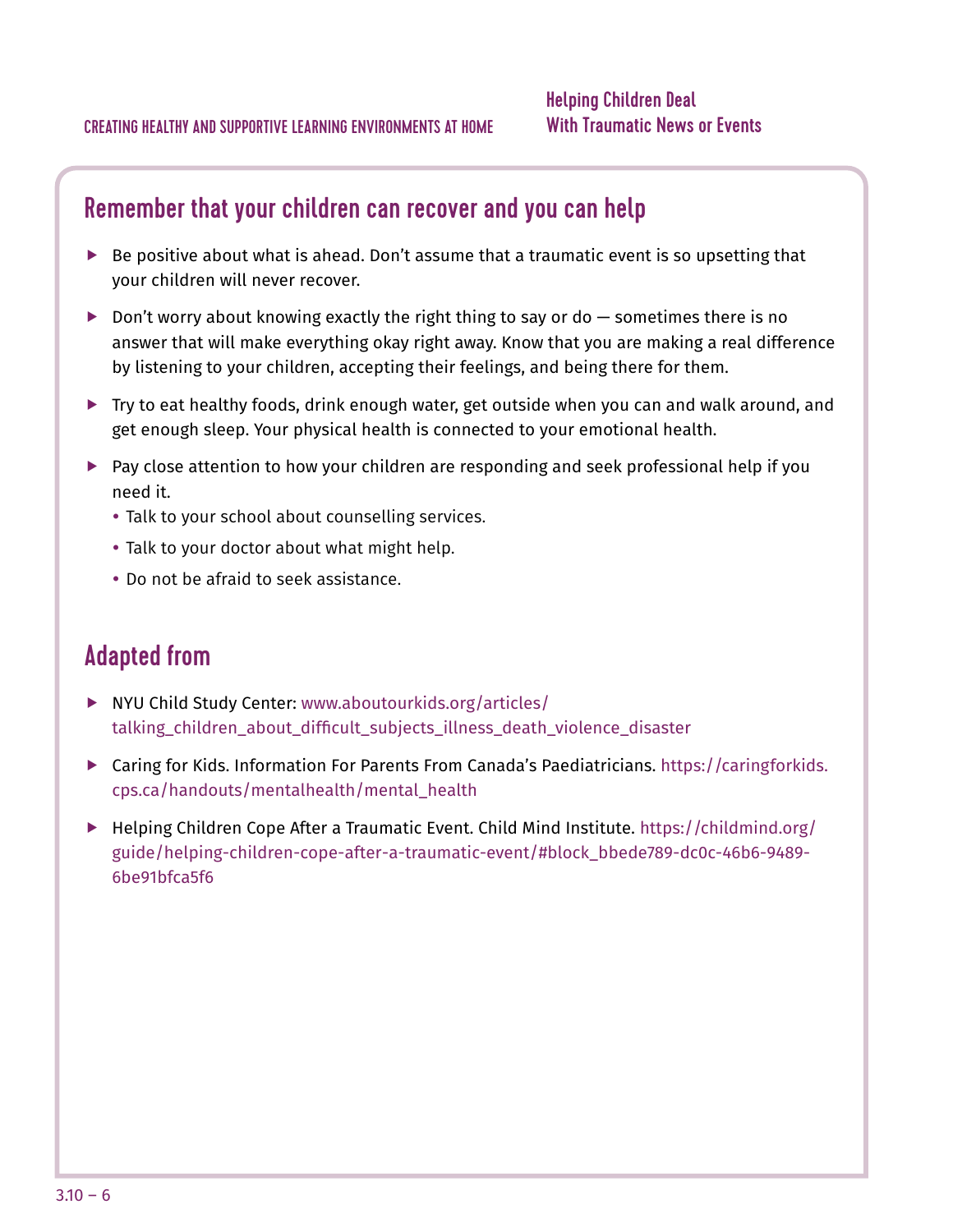

# Talking With Children and Teens About Body Image

Today's children and teens face a lot of pressure to meet unrealistic and even harmful stereotypes of beauty, body shape, and weight.

More and more children and teens are unsatisfied with the way they look, and it is an important issue for both boys and girls.

- $\blacktriangleright$  Studies show that approximately 90% of women and girls are dissatisfied with their looks. Between 40% and 60% of men and boys feel this way.
- $\blacktriangleright$  "Body dissatisfaction" has been seen in children as young as 5 years old.

The following considerations may be useful for helping your child develop and maintain a healthy body image and positive self-esteem.

# What is Body Image?

Body image is how you think or feel about your appearance and your body. It is about how you see yourself, and how you think others see you.

- $\triangleright$  Children who have a healthy body image feel good about how they look, how their body moves and grows, and what their body can do.
- $\triangleright$  A healthy body image grows over time. It starts in babyhood. It builds as kids grow. It changes when kids go through puberty. It is shaped by what we hear, what we see, and what others say.
- $\blacktriangleright$  At every stage of their children's lives, parents can do things to help support their children develop a healthy body image.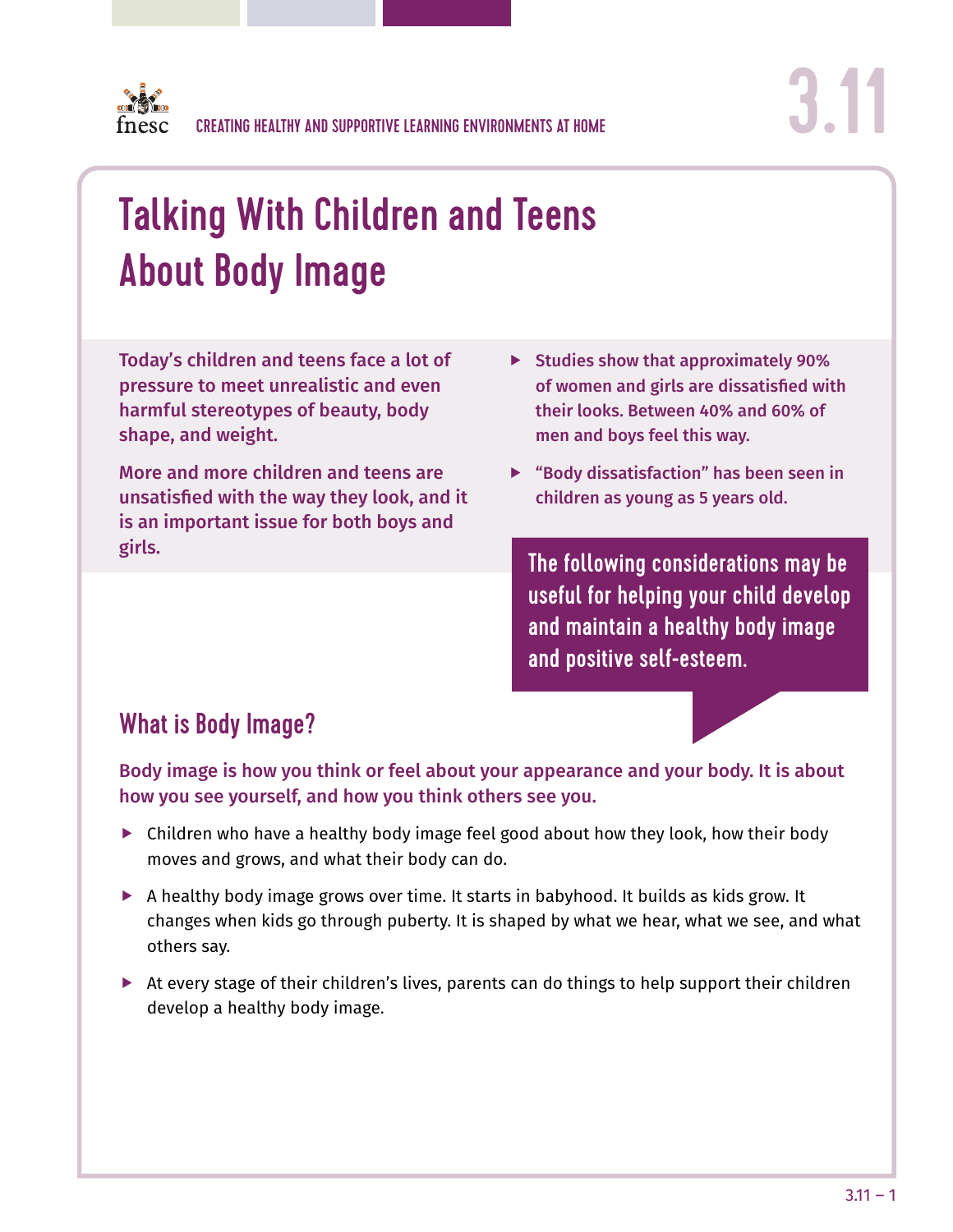# Body image in growing kids

Children usually feel good about their bodies when they are young. They are often proud of what they can do with their growing bodies.

As they get older, some kids begin comparing themselves with others. They want to be able to do what other kids can do.

If children receive negative messages during this time, they can begin to feel bad about themselves. But if they are encouraged to feel good about their abilities and their unique shape and size, they begin to build a positive body image.

#### To help kids build a healthy body image, you can:

- $\blacktriangleright$  teach your children about their bodies and say nice things about how they look.
- $\triangleright$  be positive about the fact that everyone has different looks and abilities.
- $\blacktriangleright$  let your children show you what they can do and tell them you're proud of their efforts.
- $\triangleright$  be active with them and encourage them to be active every day.

# Body image in teenagers

Maintaining a healthy body image during the teen years, a time of physical and emotional changes, can be difficult.

- $\blacktriangleright$  Some kids are excited to look older.
- $\triangleright$  Other teens feel shy about their changing body, especially because teenagers' bodies develop at different times.
- $\blacktriangleright$  It can take time to get used to looking and feeling different.

#### Factors that might harm a teenager's body image include:

- $\blacktriangleright$  Natural or expected weight gain, skin blemishes, and other changes brought on by puberty
- $\blacktriangleright$  Peer pressure to look a certain way
- $\triangleright$  Social media and other media images that promote one right way to look, which for many people is unattainable
- $\blacktriangleright$  Being around other people who are overly concerned about their own weight or appearance
- $\blacktriangleright$  Being told by others that they should bulk up, lose weight ...
- $\blacktriangleright$  Being teased or picked on because of their appearance
- $\triangleright$  Seeing materials that depict teens as objects, rather than independent, thinking people who are worthwhile no matter what they look like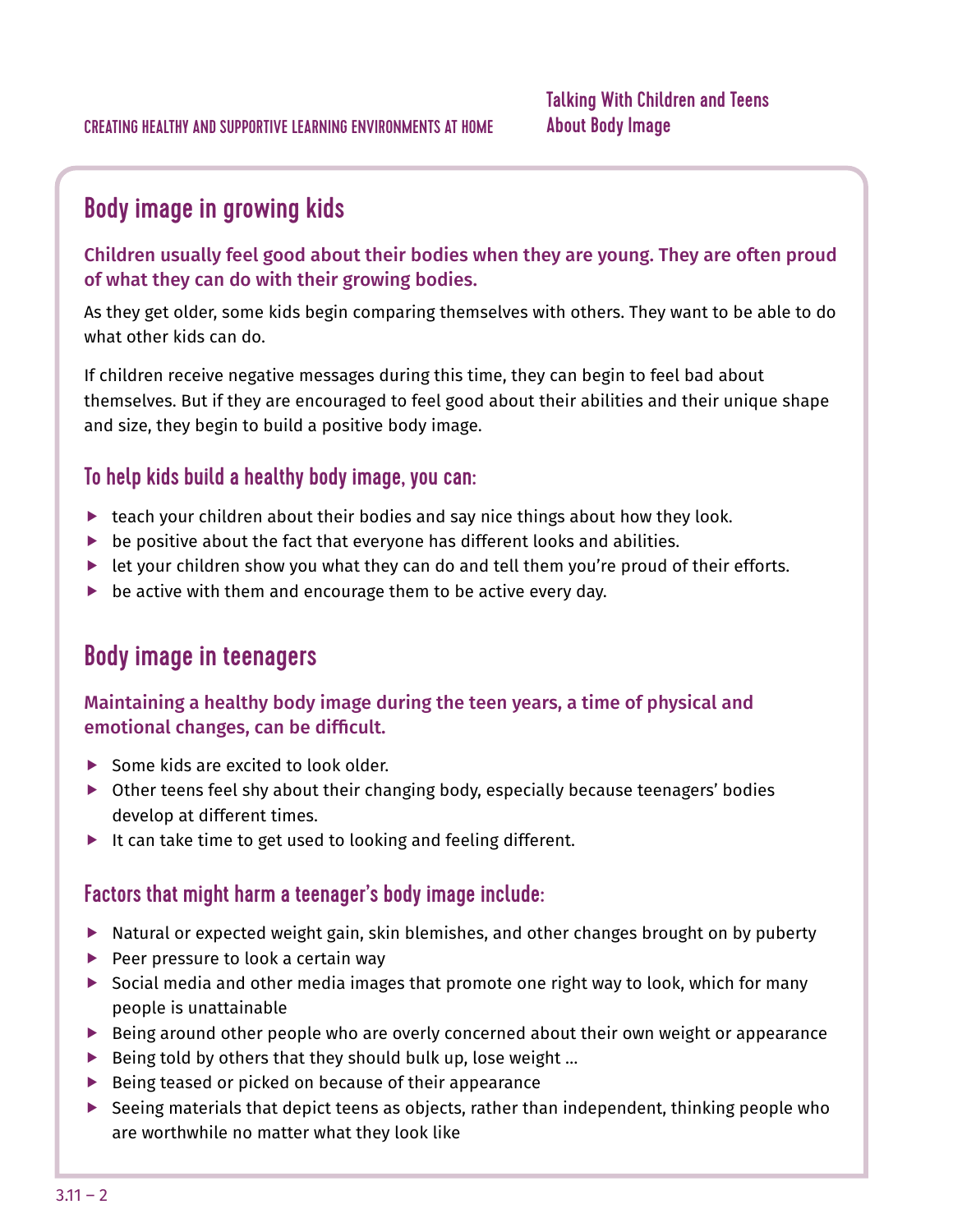

## Consequences of a negative body image

Children and teenagers who have negative thoughts about their bodies are at increased risk of:

- $\blacktriangleright$  Low self-esteem
- $\blacktriangleright$  Depression
- $\blacktriangleright$  Nutrition and growth issues
- $\blacktriangleright$  Eating disorders and other dangerous behaviours to control weight
- $\blacktriangleright$  Having a body mass index of 30 or higher (obesity)

In addition, some teenagers try to control their weight by smoking or using other unhealthy products.

Spending time worrying about their bodies and how they measure up also takes time away from other healthy thoughts and activities.

# Helping to address body image

Talking about body image with your children can help them become more comfortable in their own skin. Parents might also consider the following tips.

#### Be a role model.

- $\blacktriangleright$  How you accept your body and talk about how other people look will have a major impact on your teen.
- $\blacktriangleright$  Be aware of your own talk about weight. Hearing adults talk about losing or putting on weight can affect how children and teens feel about themselves.
- $\blacktriangleright$  The best way to teach your children to be happy with their body is to show that you are satisfied and accept your own size and shape.
- $\triangleright$  Focus on health, not appearance. Talk about exercising and eating a balanced diet for health reasons, not to look "better". Reinforce that wellness is possible and the best goal for people of any size and shape.
- $\blacktriangleright$  Think about the things you read and watch and the messages they send.

#### Use positive language and celebrate all people.

- $\blacktriangleright$  If you are talking about how people look, say nice things.
- $\triangleright$  Communicate respect for diverse bodies, sizes, appearances and abilities.
- $\blacktriangleright$  Remind your children that a person's worth is never determined by how they look.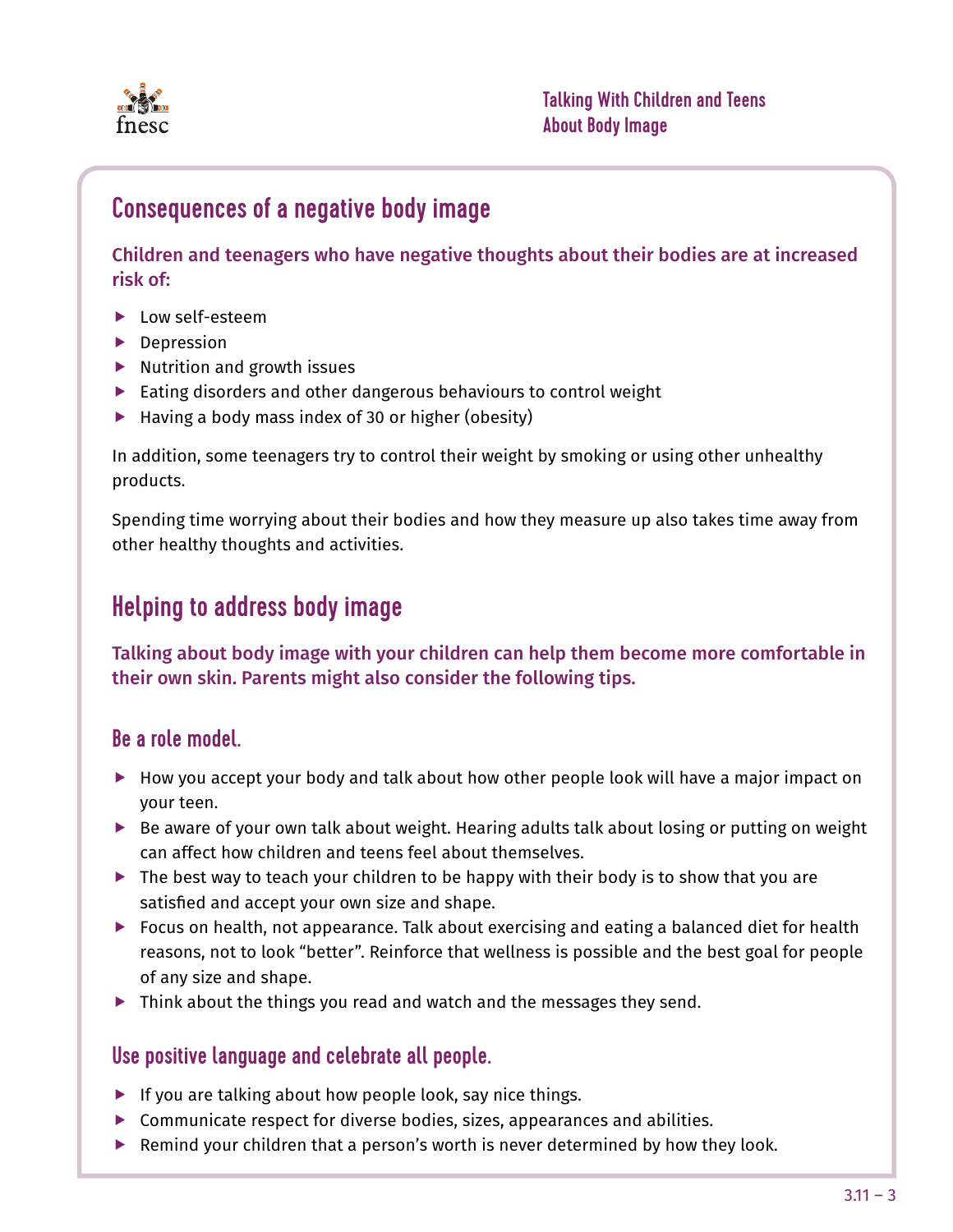#### CREATING HEALTHY AND SUPPORTIVE LEARNING ENVIRONMENTS AT HOME

- $\blacktriangleright$  Try not to point out negative things about anyone's appearance including your own. Don't allow hurtful comments or jokes based on physical characteristics, weight or body shape.
- $\blacktriangleright$  Rather than focusing on physical attributes of your child or others, praise personal characteristics such as strength, persistence and kindness.

#### Explain the effects of puberty.

- $\blacktriangleright$  Make sure your child understands that weight gain is a healthy and normal part of development, especially during puberty.
- $\blacktriangleright$  Remind your child that teenagers often have skin blemishes and sometimes acne during puberty; this stage passes.

#### Praise your child's efforts, skills and achievements. Build their self-esteem and resilience.

- $\blacktriangleright$  Help your child value what they do, rather than what they look like.
- $\triangleright$  Support your teen's talents and skills that have nothing to do with how they look -- like music, sports, arts, and volunteer activities.
- $\triangleright$  Show an interest in their passions and pursuits.
- $\blacktriangleright$  Praise the things you love about your child, like how they can make you laugh, how hard they work in school, how they show respect for their grandparents, how kind they are to others, or the way they look out for their siblings or cousins.

#### If your child is being teased, bullied, or shamed about their looks, do something.

- $\blacktriangleright$  Teasing and bullying can make kids feel deeply hurt and can harm their self-esteem. This is a serious issue.
- $\blacktriangleright$  If this is happening at school, make sure school staff are aware and taking action.
- $\blacktriangleright$  If needed, ask for help to get counselling for your child.

#### Talk about media messages.

- $\triangleright$  Social media, movies, television shows and magazines often send the message that only a certain body type or skin colour is acceptable and that maintaining an attractive appearance is the most important goal.
- ▶ Too often, false messages are sent that connect "thinness" as successful and "fatness" as a failure. These types of biased communications can have negative mental health impacts on the majority of people who don't fit an unrealistic mold. For example, studies show that only about 5% of people have the type of body often portrayed in the media. What we see in the media really doesn't represent most of us.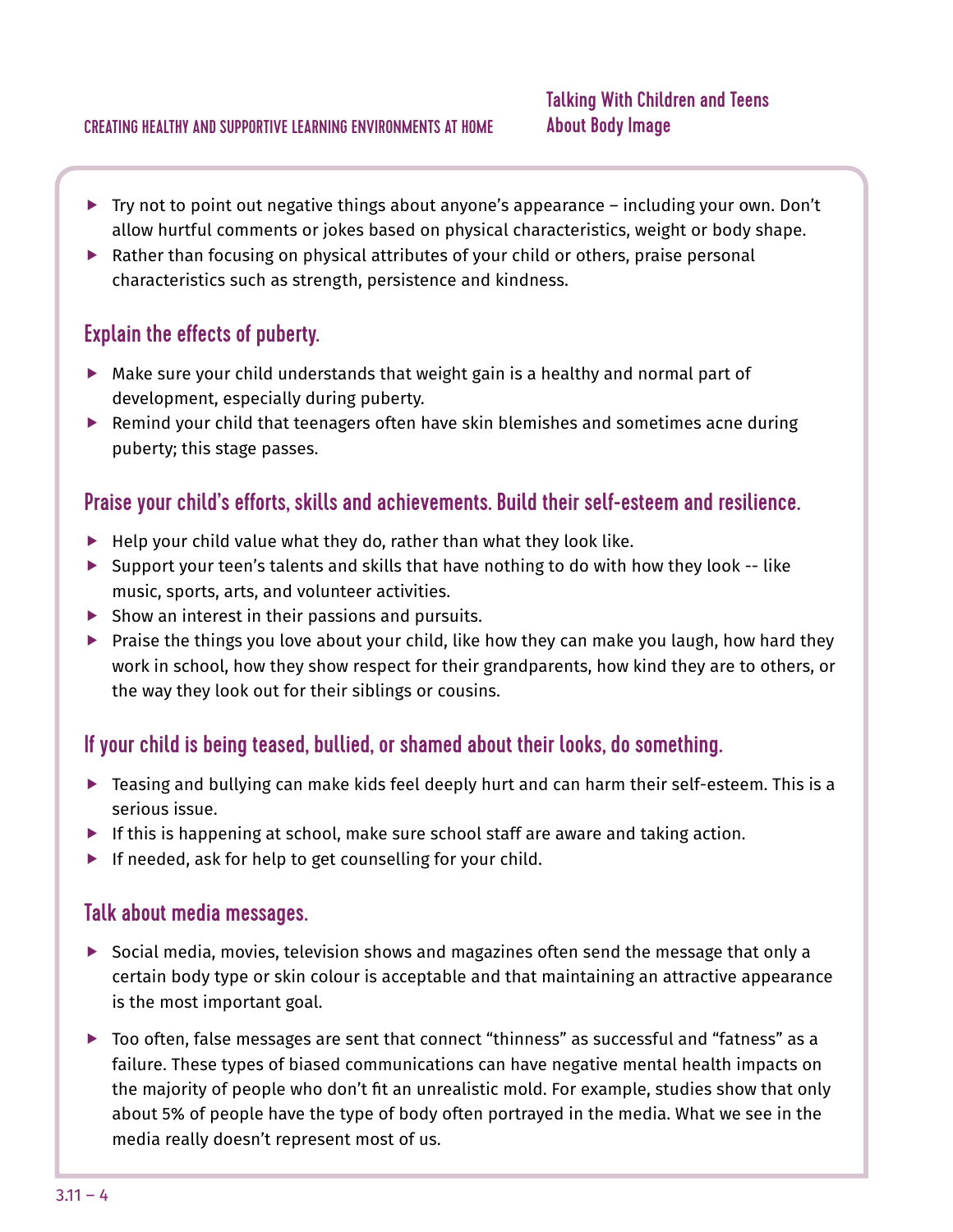

- $\blacktriangleright$  Talk to your child about how social media and magazine images are commonly altered using special photographic techniques and airbrushing; the people in the images often don't look that way in real life. Teenagers might be trying to meet ideals that don't even exist in the real world.
- $\blacktriangleright$  Remind your children that images in the media are created to sell products. Often the goal is to make people feel dissatisfied with their own lives so they will buy something.
- $\triangleright$  Check out what your children are reading, scrolling through or watching on TV and discuss it with them. Studies suggest that the more reality TV girls watch, the more they worry about appearance. Encourage your children to question what they see and hear.

#### Monitor social media use.

- $\blacktriangleright$  Teens use social media to share pictures and they often get feedback. If comments about what they are posting are not positive, it can make them feel bad.
- $\blacktriangleright$  Research suggests that frequent social media use by teens might be linked with poor mental health and well-being. Set rules for social media use and talk about what your children are posting and viewing.
- $\blacktriangleright$  It is also important to talk with your children about taking and sending selfies. For example, filters give users the chance to make themselves look the way they want, sometimes giving them the chance to change their appearance in unrealistic ways. Studies show that filters and selfies can contribute to the development of an unhealthy focus on imagined flaws in a person's own appearance. Many times, the flaws can be so minor that other people can't see them. It can lead to extreme anxiety, feelings of shame and harmful behaviours. It's important for children and teens to understand that the image they see on their phone does not always reflect reality. For example, a 2018 study showed that a person's nose can look 30% bigger in a selfie.

#### Other strategies to promote a healthy body image

- $\blacktriangleright$  Ask the doctor to help your child set realistic goals for body mass index (BMI) and weight based on their personal growth history and overall health.
- $\blacktriangleright$  Teach your children about healthy eating. Offer a wide range of foods. Talk about the harms of fad diets. And try to eat together. Family meals lead to teens who are better adjusted and less likely to engage in risky behaviours.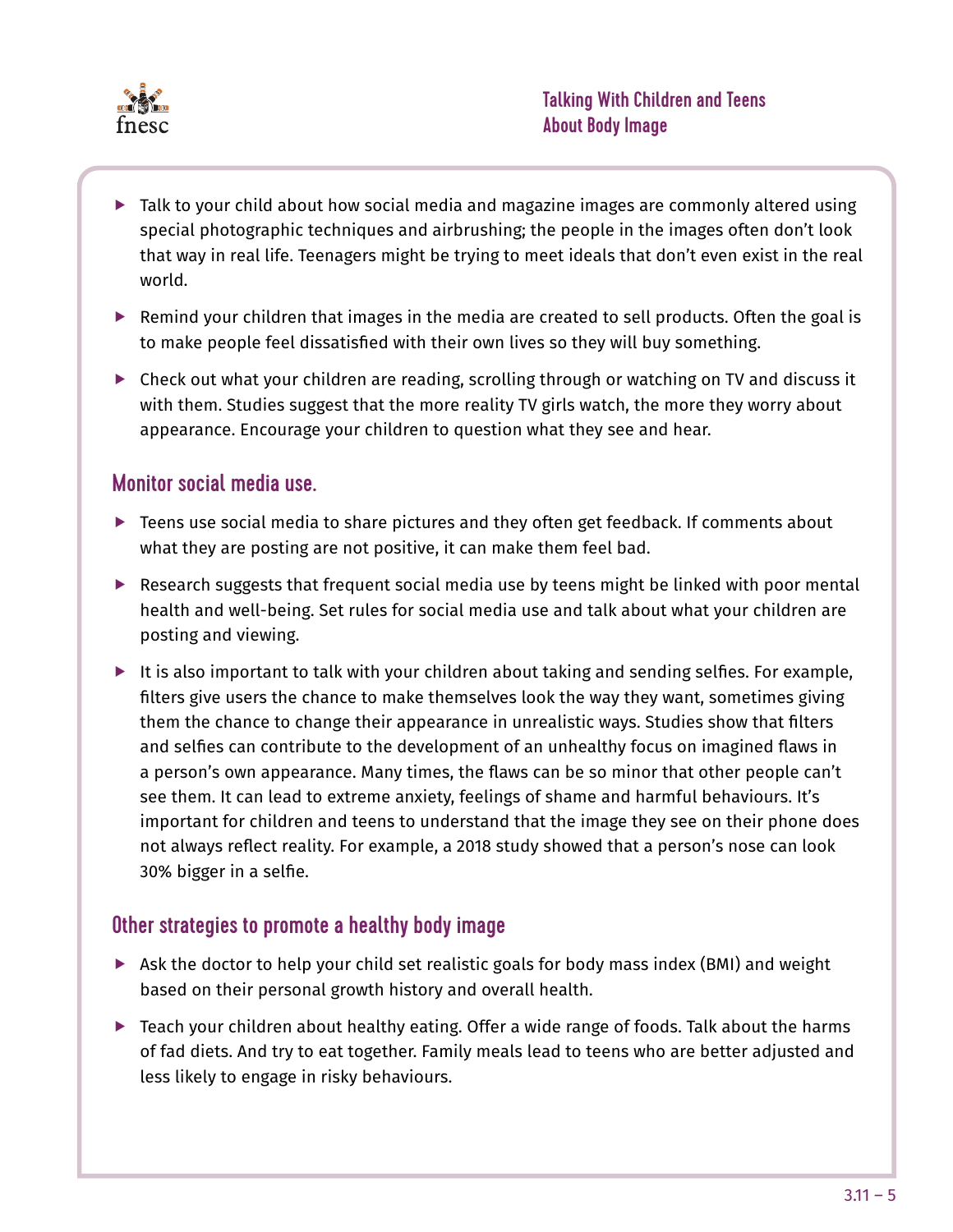- $\blacktriangleright$  Talk about people you admire because of their achievements  $-$  not their appearance. Read books or watch movies about inspiring people who have persevered to overcome challenges. Talk about people being more than numbers on a scale or measuring stick; every person is a unique individual with admirable talents, skills, and abilities.
- $\blacktriangleright$  Help your child find activities and groups where they feel a sense of belonging. That might be community groups, sports teams, or volunteering. These groups teach children about values that are more important than appearance.
- $\triangleright$  Promote physical activity. Participating in sports, traditional dance, and other physical activities — especially those that don't emphasize a particular weight or body shape — can help promote good self-esteem and a positive body image. Studies show active teens have a better body image regardless of their weight.
- $\blacktriangleright$  Encourage positive friendships. Friends who accept and support your teen and who are comfortable with their own bodies can be a healthy influence.

#### Get help if you need it

- $\triangleright$  Ask your family members to help send positive messages about different body types.
- $\blacktriangleright$  If other parents you know are worried about body image issues, talk to the school about whether they can offer lessons to address the issue.
- $\blacktriangleright$  If your child is struggling with negative body image, consider talking to your teen's doctor or a mental health professional. Additional support is sometimes needed to give children and teens the tools they need to counter social pressure and feel good about themselves because of the great people they are.
- $\blacktriangleright$  Even in happy, supportive families outside pressures can lead teens to eating disorders. Watch for warning signs like rapid weight loss, extreme changes in eating habits and an obsession with calories, unusual concern about weight and continued comments about "feeling fat", withdrawing from social activities, regularly going to the bathroom right after meals, using medicines or fad diets to lose weight, or excessive exercise. If you are concerned, get medical advice.

And remember the good news … as a parent, you have more influence than you think to help your teen create a positive self-image, no matter their size or shape.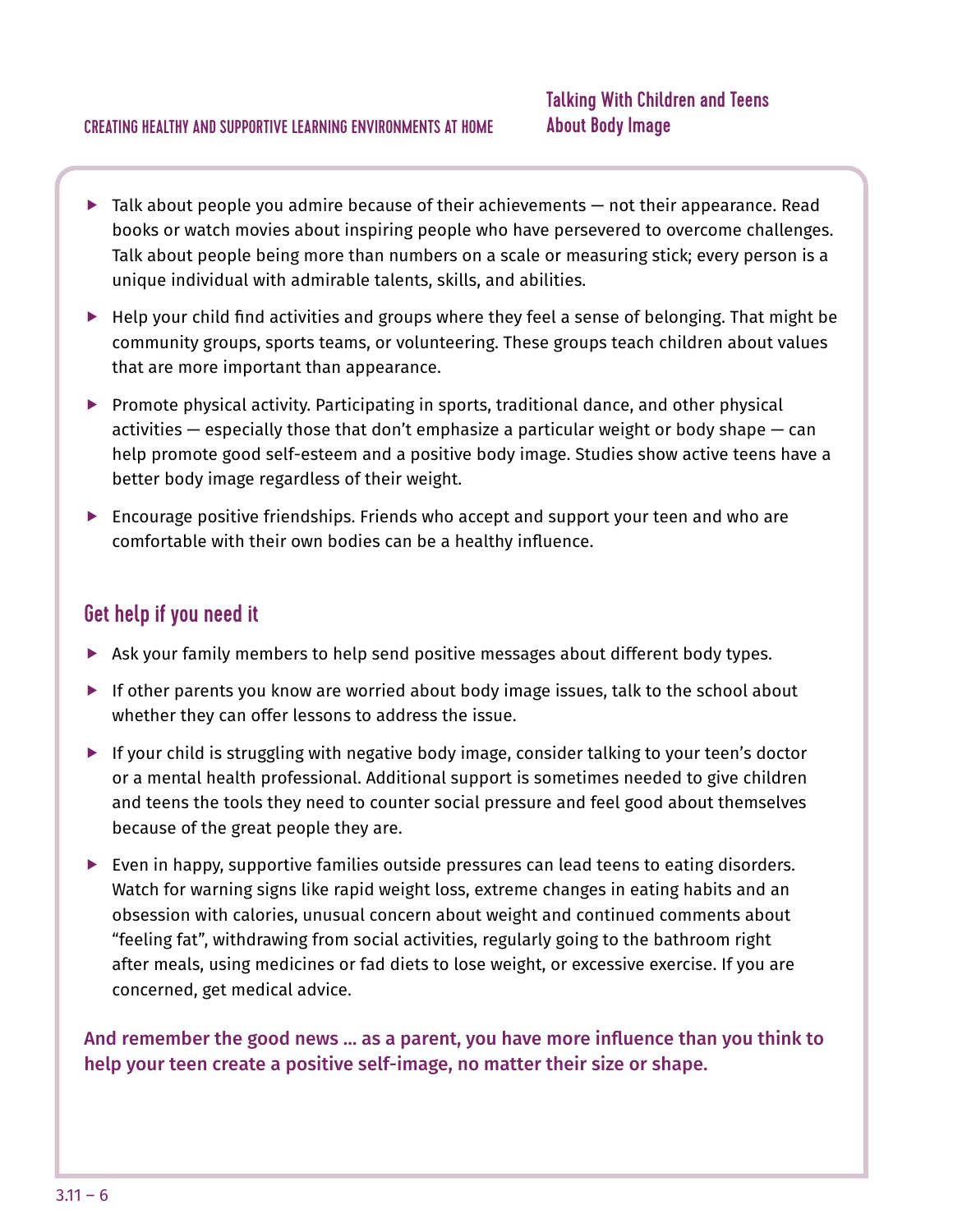

#### Sources:

Body image struggles. BC Children's Hospital Kelty Mental Health Resource Centre. https://keltymentalhealth.ca/body-image-struggles

Boost Your Teen Daughter's Body Image. Stanford Children's Hospital. https://www. stanfordchildrens.org/en/topic/default?id=boost-your-teen-daughters-body-image-1-24049

11 Facts About Body Image. https://www.dosomething.org/us/facts/11-facts-about-body-image

Encouraging a Healthy Body Image. https://kidshealth.org/en/parents/body-image.html

Healthy body image: Tips for guiding teens. [https://www.mayoclinic.org/healthy-lifestyle/](https://www.mayoclinic.org/healthy-lifestyle/tween-and-teen-health/in-depth/healthy-body-image/art-20044668) [tween-and-teen-health/in-depth/healthy-body-image/art-20044668](https://www.mayoclinic.org/healthy-lifestyle/tween-and-teen-health/in-depth/healthy-body-image/art-20044668)

Help Teens Build a Healthy Body Image. webmd.com

Tips to support young people with body image. January 2022. Kidshelppohne.ca

Promoting a positive body image. Sickkidsstaff. [www.aboutkidshealth.ca](http://www.aboutkidshealth.ca)

Soussi, F. 2021. Social Media Filters Adversely Affect Our Mental Health. https://medium.com/ invisible-illness/social-media-filters-adversely-affect-our-mental-health-3eec79db6383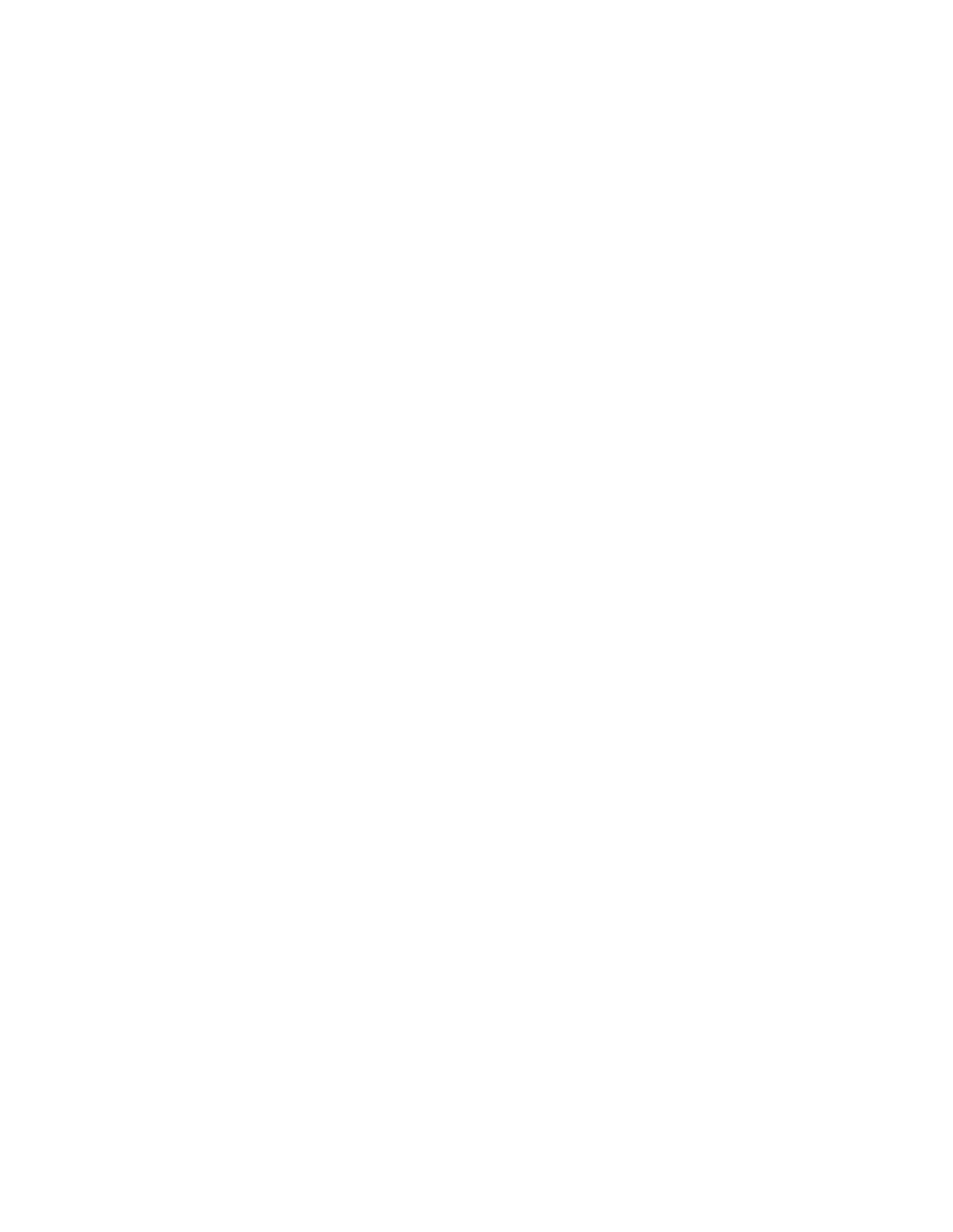

# Addressing Concerns About Violence and Gangs

Many families are increasingly concerned about children becoming involved in violence and gangs.

The following are some research-based recommendations for addressing these serious issues.

- $\triangleright$  Strong and emotionally positive relationships with parents and family members are among the best protections against children and teens becoming involved with violence or gangs.
	- Families can help prevent problems by spending quality time with their children.
	- Letting your children know how much you love and care about them will make a tremendous difference.
- $\triangleright$  When parents are actively involved with their children and build relationships with their children's friends, they are more aware of risks and early signs of involvement with gangs or violence.
	- It is often helpful to encourage teens to participate in activities that will help them prepare for a positive future, such as career planning and skills development programs.
	- Young people are less likely to become involved in gangs and violence if they feel hope and see exciting opportunities ahead.
- $\triangleright$  Sharing traditional experiences together, such as participating in land-based and community activities, is invaluable.
	- Youth who have strong connections to their culture and the land are less likely to become involved in gangs and violence.
- $\triangleright$  Parents should try to be aware of where their children are and what they are doing.
	- Parents can have a meaningful influence just by asking their children questions and showing they care.
	- It is especially important to discuss any changes in behaviour, or the use of gang hand signals, symbols, language, or gang-related graffiti on notebooks or arms.